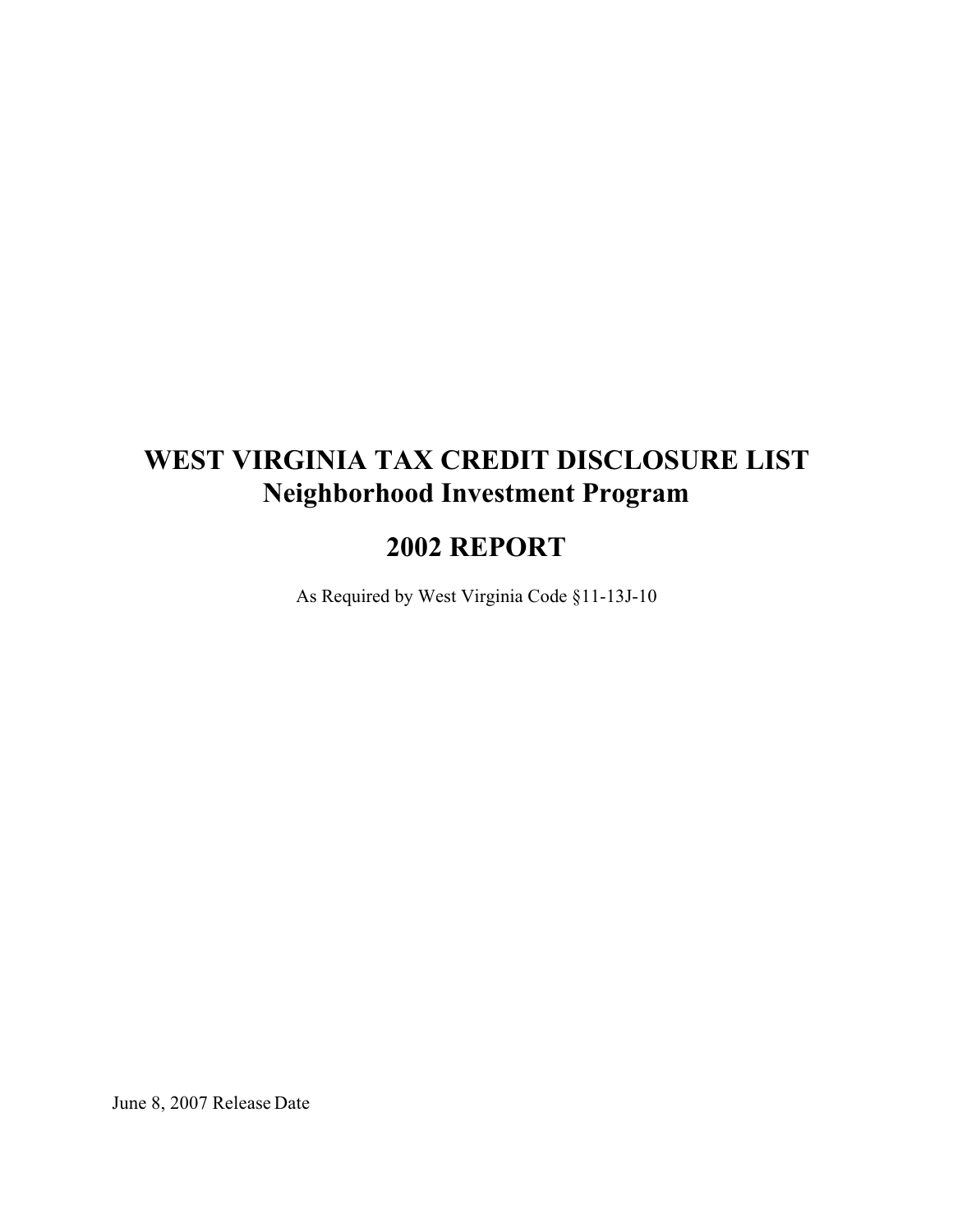# **TAX YEAR 2002 DISCLOSURE**

**Years Beginning On Or After July 1, 2001 But Before July 1, 2002**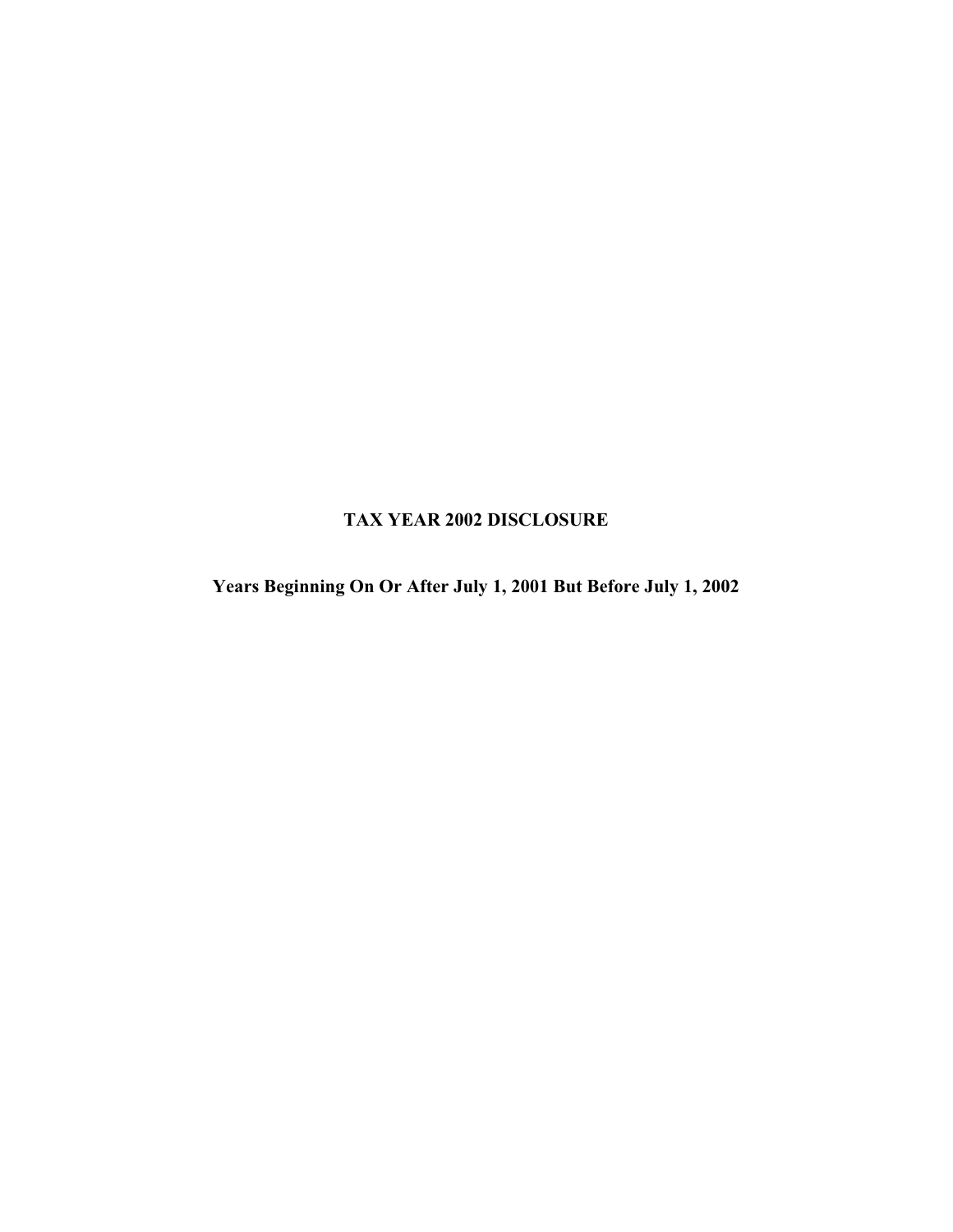NEIGHBORHOOD INVESTMENT CREDIT WV CODE SECTION: 11-13J BUSINESS FRANCHISE TAX

# NAME ADDRESS BRUCE MCDONALD HOLDING CO $$\tt BOX$$  1706 THE  $$\tt LOGAN$$  WV  $LOGAN$  WV  $25601$  CREDIT: \$1,500 CARDINAL HEALTH 110 INC 7000 CARDINAL PLACE DUBLIN OH 43017 CREDIT: \$3,849 CENTRA FINANCIAL HOLDINGS 990 ELMER PRINCE DR<br>TNC 990 ELMER PRINCE DR MORGANTOWN WV 26507<br>CREDIT: \$1,250 CREDIT: CHARLESTON DEPARTMENT STORE  $1661$  WASHINGTON ST WEST INC CHARLESTON WV 25312 CHARLESTON WV 25312 CREDIT: \$250 CHARLESTON HOSPITAL INC PO BOX 471 CHARLESTON WV 25322<br>CREDIT: \$5,292 CREDIT: CHESTER LUMBER CO PO BOX 1121 WEIRTON WV 26062 CREDIT: \$1,000 CITIZENS BUILDING SUPPLY & 600 BLUEFIELD AV HOME CENTER INC BLUEFIELD WV 24701 CREDIT: \$450 CITIZENS COAL INC<br>
C/O CARL S THOMAS JR
BIUEFIELD WV 24701 C/O CARL S THOMAS JR CREDIT: \$167 CITY HOLDING COMPANY 25 GATEWATER RD CROSS LANES WV 25313<br>CREDIT: \$15,000 CREDIT: \$15,000  $2002 - 2$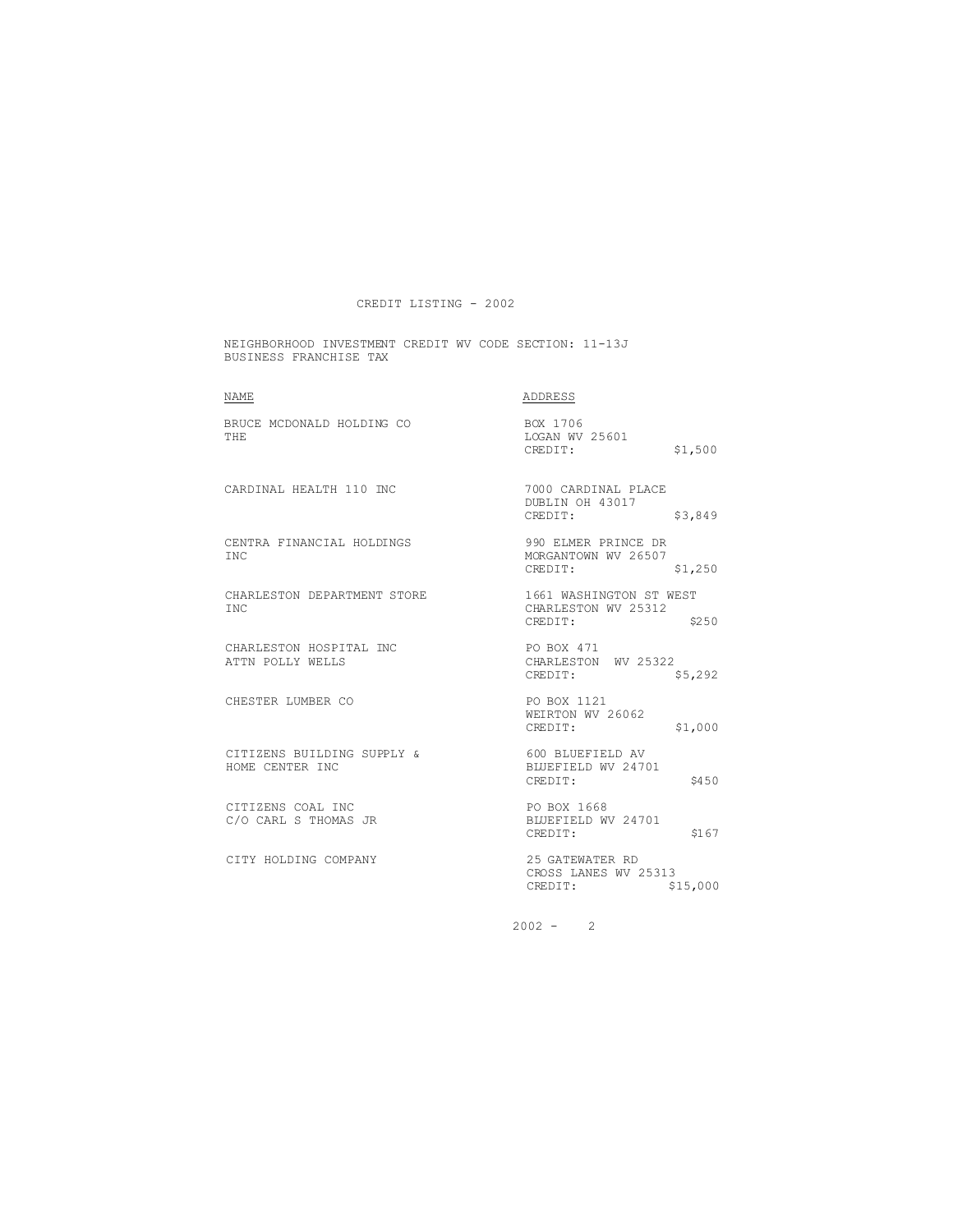NEIGHBORHOOD INVESTMENT CREDIT WV CODE SECTION: 11-13J BUSINESS FRANCHISE TAX

# NAME ADDRESS COLE HARLEY DAVIDSON INC 1804 BLAND ST BLUEFIELD WV 24701 contract the contract of  $\sim$  5750  $\sim$  5750 COMMUNITY BANKSHARES INC<br>
ATTN RANDALL E SNIDER
PARKERSBURG WV 26102 ATTN RANDALL E SNIDER<br>CREDIT: \$4,000 CREDIT: \$4,000 CREDIT: CONTRACT BUSINESS INTERIORS 1214 MAIN STREET PO BOX 6731 WHEELING WV 26003 CREDIT: \$25 COPIER WORD PROCESSING PO BOX 26 ... SUPPLY INC PARKERSBURG WV 26101 credit:  $\text{CEDIT}:$  \$292 COURTLAND COMPANY THE 114 MONONGALIA ST CHARLESTON WV 25302<br>CREDIT: \$3,514 CREDIT: CRAWFORD & KELLER PLIC PO BOX 266 CHARLES TOWN WV 25414<br>CREDIT: \$681 CREDIT: \$681 CROSSGATES MEDICAL INC 27 BATES RD DBA SUNCREST MEDICAL CREDIT: \$300 CUSTOM MARBLE CORPORATION 90-E COVE AV C/O ANTHONY J LEO JR SANTA SURFACTION WHEELING WV 26003 C/O ANTHONY J LEO JR CREDIT: \$500 CYPHERT INDUSTRIES INC **PO BOX 2085** . WESTOVER WV 26502 CREDIT: \$250  $2002 - 3$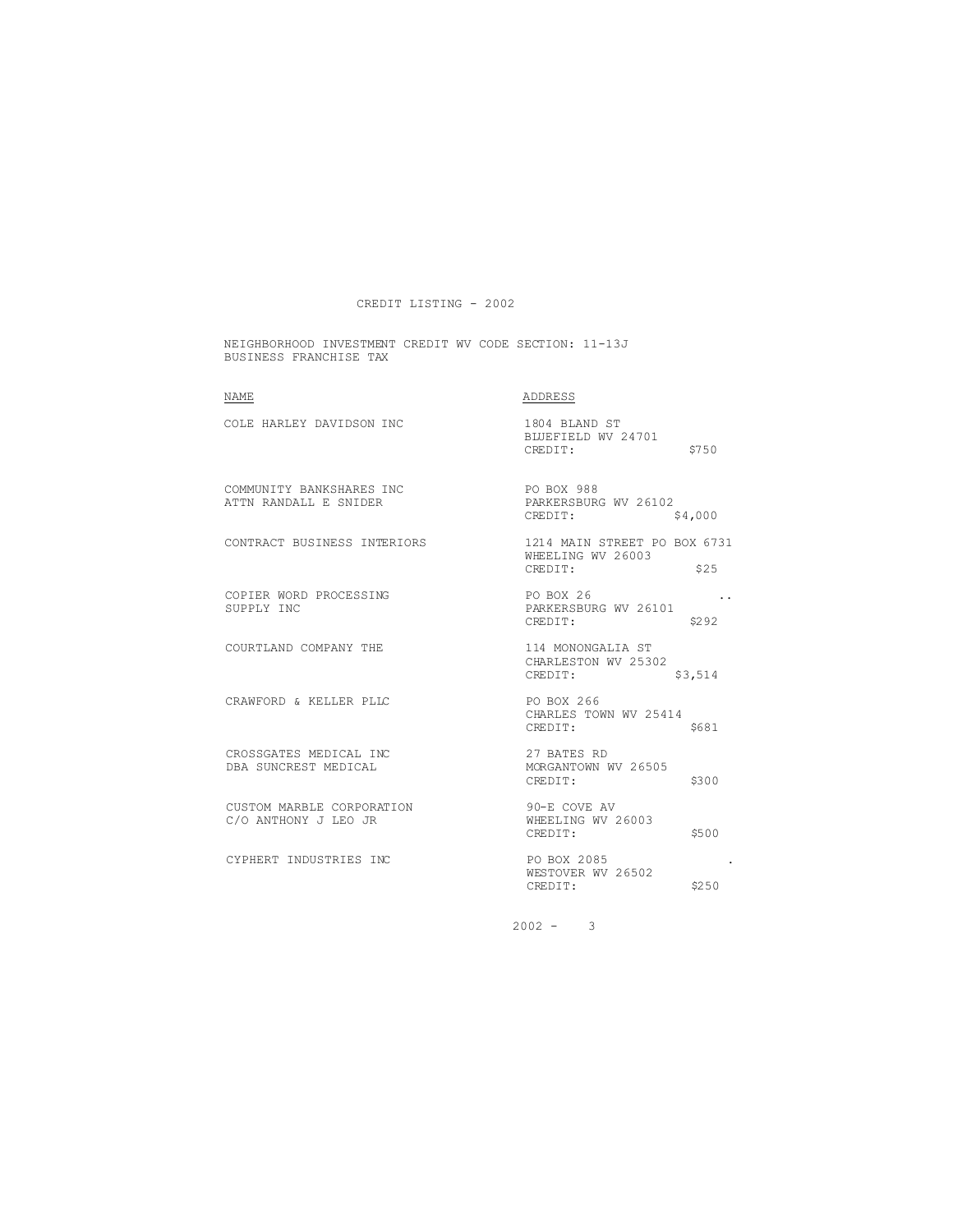NEIGHBORHOOD INVESTMENT CREDIT WV CODE SECTION: 11-13J BUSINESS FRANCHISE TAX

| NAME                                                              | ADDRESS                                                             |
|-------------------------------------------------------------------|---------------------------------------------------------------------|
| DACO TECHNICAL SALES INC                                          | 301 EAGLE MTN RD STE 203<br>CHARLESTON WV 25311<br>CREDIT:<br>\$503 |
| DAN RYAN BUILDERS INC                                             | 60 THOMAS JOHNSON DR<br>FREDERICK MD 21702<br>CREDIT:<br>\$9,500    |
| DATAPHASE IV INC                                                  | PO BOX 4649<br>STAR CITY WV 26504<br>CREDIT:<br>\$500               |
| DAVIS & LEE INC                                                   | 921 PLEASANT HILL RD<br>MORGANTOWN WV 26508<br>CREDIT:<br>\$67      |
| DICKINSON PROPERTIES LIMITED<br>PARTNERSHIP                       | PO BOX 311<br>CHARLESTON WV 25321<br>\$16,195<br>CREDIT:            |
| DINGESS-RUM PROPERTIES INC                                        | 405 CAPITOL ST STE 701<br>CHARLESTON WV 25301<br>\$2,500<br>CREDIT: |
| DISABILITY MANAGEMENT GROUP<br>A CORPORATION THE                  | 3008 EAST CUMBERLAND RD<br>BIUEFIELD WV 24701<br>\$250<br>CREDIT:   |
| DOAK CUPPETT & POLING A C                                         | 431-W PIKE ST<br>CLARKSBURG WV 26302<br>\$67<br>CREDIT:             |
| DRS WALTER A NAGY D D S &<br>PHILIP M MAJESTRO D D S<br>P T. T. C | PO BOX 4541<br>CHAPMANVILLE WV 25508<br>CREDIT:<br>\$50             |
|                                                                   | $2002 -$<br>4                                                       |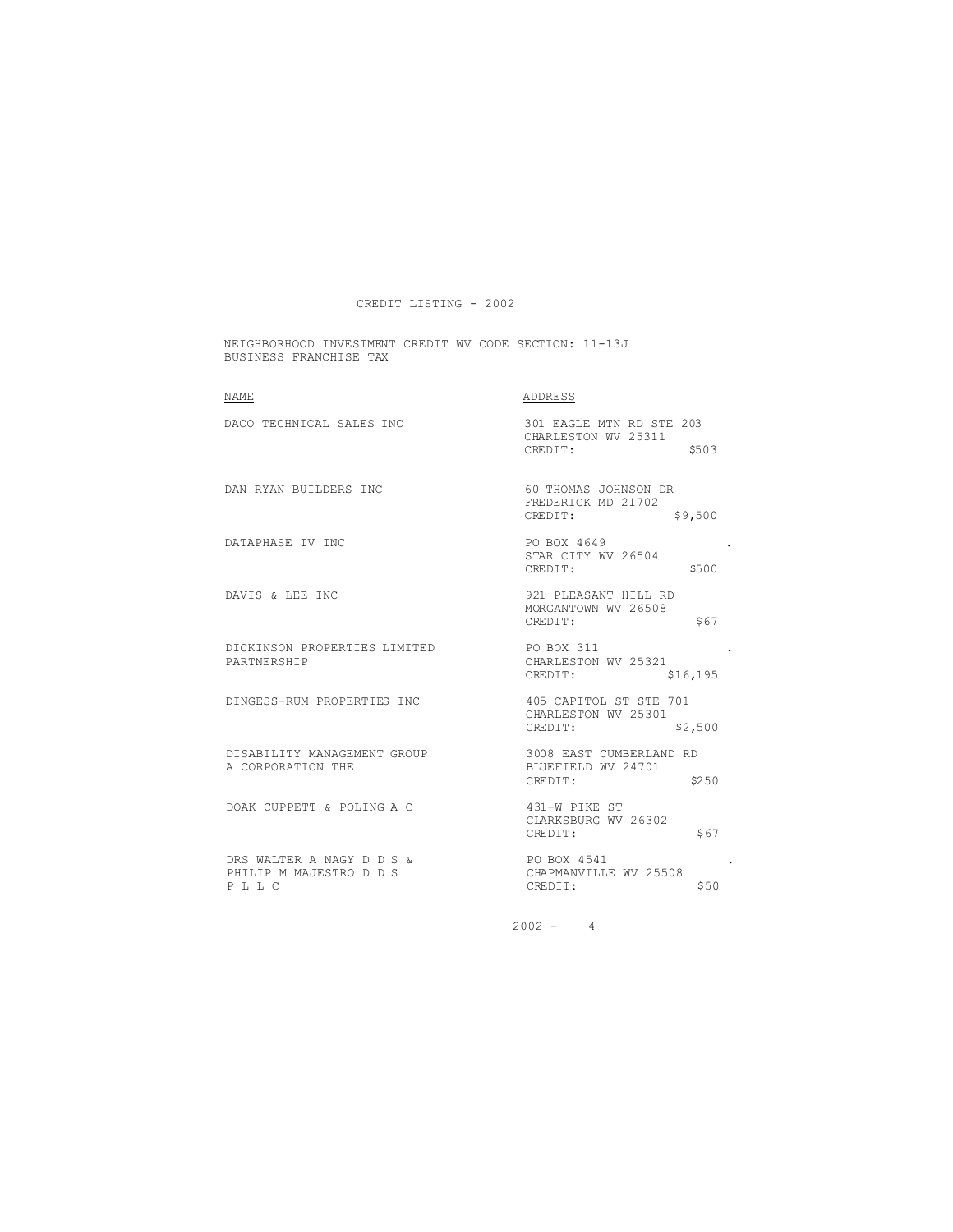NEIGHBORHOOD INVESTMENT CREDIT WV CODE SECTION: 11-13J BUSINESS FRANCHISE TAX

# NAME ADDRESS ELECTRICAL CONTRACTORS 10 18TH ST WHEELING WV 26003 credit to the CREDIT:  $\frac{1}{250}$ FERGUSON SERVICES INC<br>
800 NORTH SIDE DR STE 27 SUMMERSVILLE WV 26651 CREDIT: \$25 FIRST CHARLES TOWN GROUP INC PO BOX 183 . CHARLES TOWN WV 25414<br>CREDIT: \$1,000 CREDIT: FIRST SENTRY BANK INC 623 8TH ST HUNTINGTON WV 25701<br>CREDIT: CREDIT: \$500 FOLLANSBEE PHARMACY INC 1415 MAIN ST FOLLANSBEE WV 26037<br>CREDIT: \$1,139 CREDIT: FORT HENRY REALTY INC PO BOX 6650 DBA TRI-COUNTY TELEPHONE<br>SERVICES CREDIT: \$828 FOURCE DEVELOPMENT PO BOX 8298 CORPORATION DBA SANDYS NUTTER I NUTTER I ARDWARE & HOME CENTER HARDWARE & HOME CENTER CREDIT: \$310 FRANJAN INC 75 GRAND BLVD HUNTINGTON WV 25705<br>CREDIT: \$1,845 CREDIT: \$1,845 FREEDOM BANCSHARES INC 315 CRIM AV BELINGTON WV 26250<br>CREDIT: CREDIT: \$1,250  $2002 - 5$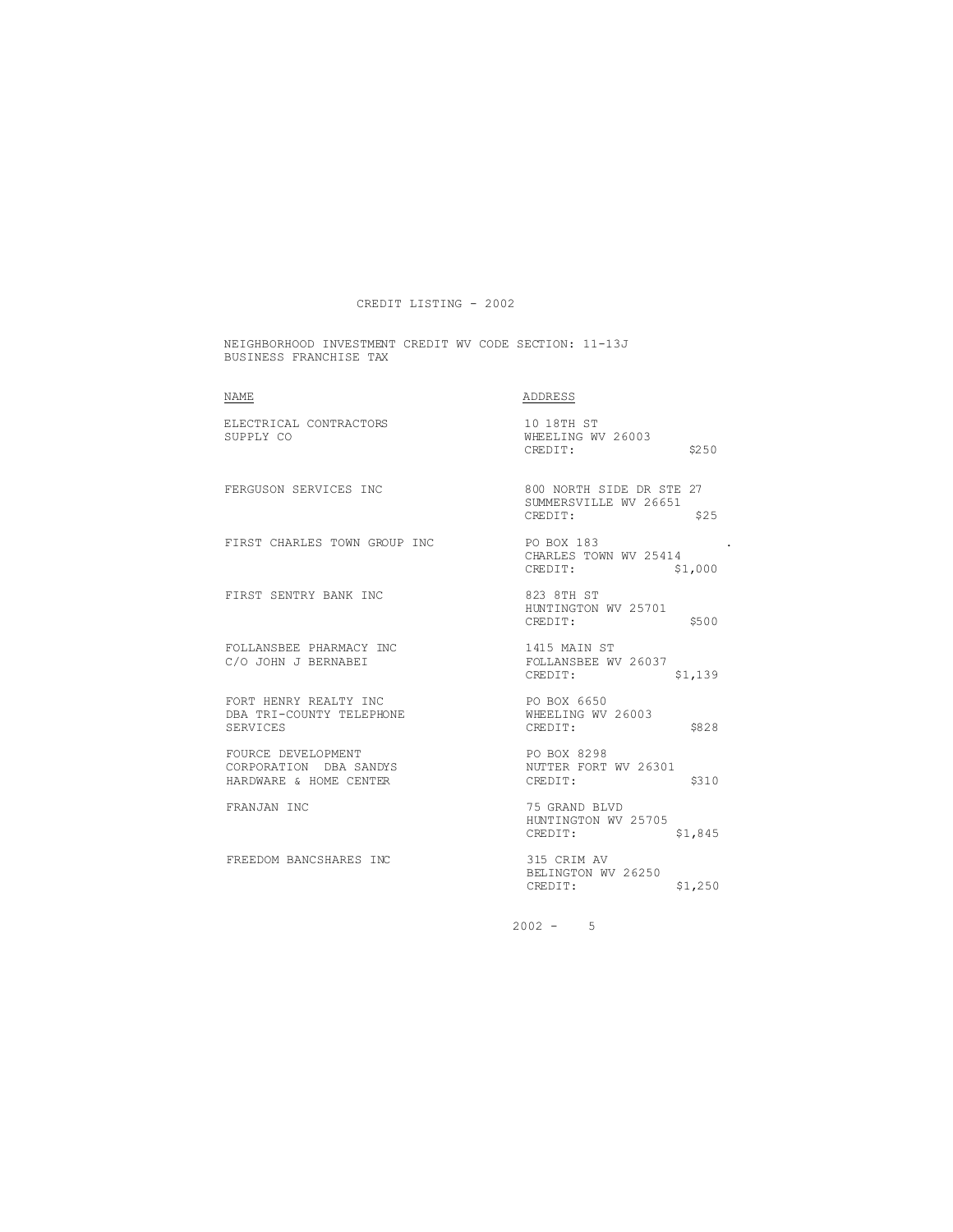NEIGHBORHOOD INVESTMENT CREDIT WV CODE SECTION: 11-13J BUSINESS FRANCHISE TAX

| NAME                                              | ADDRESS                                                         |
|---------------------------------------------------|-----------------------------------------------------------------|
| $G \& R$ LLC                                      | PO BOX 990<br>ASHLAND KY 41105<br>CREDIT:<br>\$50               |
| GABRIEL BROTHERS INC                              | 55 SCOTT AV<br>MORGANTOWN WV 26508<br>\$500<br>CREDIT:          |
| GALAXY GLOBAL CORPORATION                         | PO BOX 1131<br>BRIDGEPORT WV 26330<br>\$25<br>CREDIT:           |
| GARLOW BUILDING CO<br>C/O PHILIP SHUMAN           | 235 HIGH ST ROOM 414<br>MORGANTOWN WV 26505<br>CREDIT:<br>\$500 |
| GASKETS PACKINGS & SEALS INC                      | PO BOX 509<br>PARKERSBURG WV 26102<br>\$1,399<br>CREDIT:        |
| GENERAL ANESTHESIA SERVICES<br><b>TNC</b>         | PO BOX 4005<br>CHARLESTON WV 25364<br>CREDIT:<br>\$293          |
| GIANOLA BARNUM WIGAL &<br>LONDON L C              | 1714 MILEGROUND<br>MORGANTOWN WV 26505<br>\$113<br>CREDIT:      |
| GREENBRIER TECHNICAL<br>SERVICES INC<br>DBA G T S | PO BOX 588<br>LEWISBURG WV 24901<br>CREDIT:<br>\$1,661          |
| GUYS BUICK-PONTIAC -<br>OLDSMOBILE-GMC TRUCK INC  | 1316 NORTH MILDRED ST<br>RANSON WV 25438<br>CREDIT:<br>\$750    |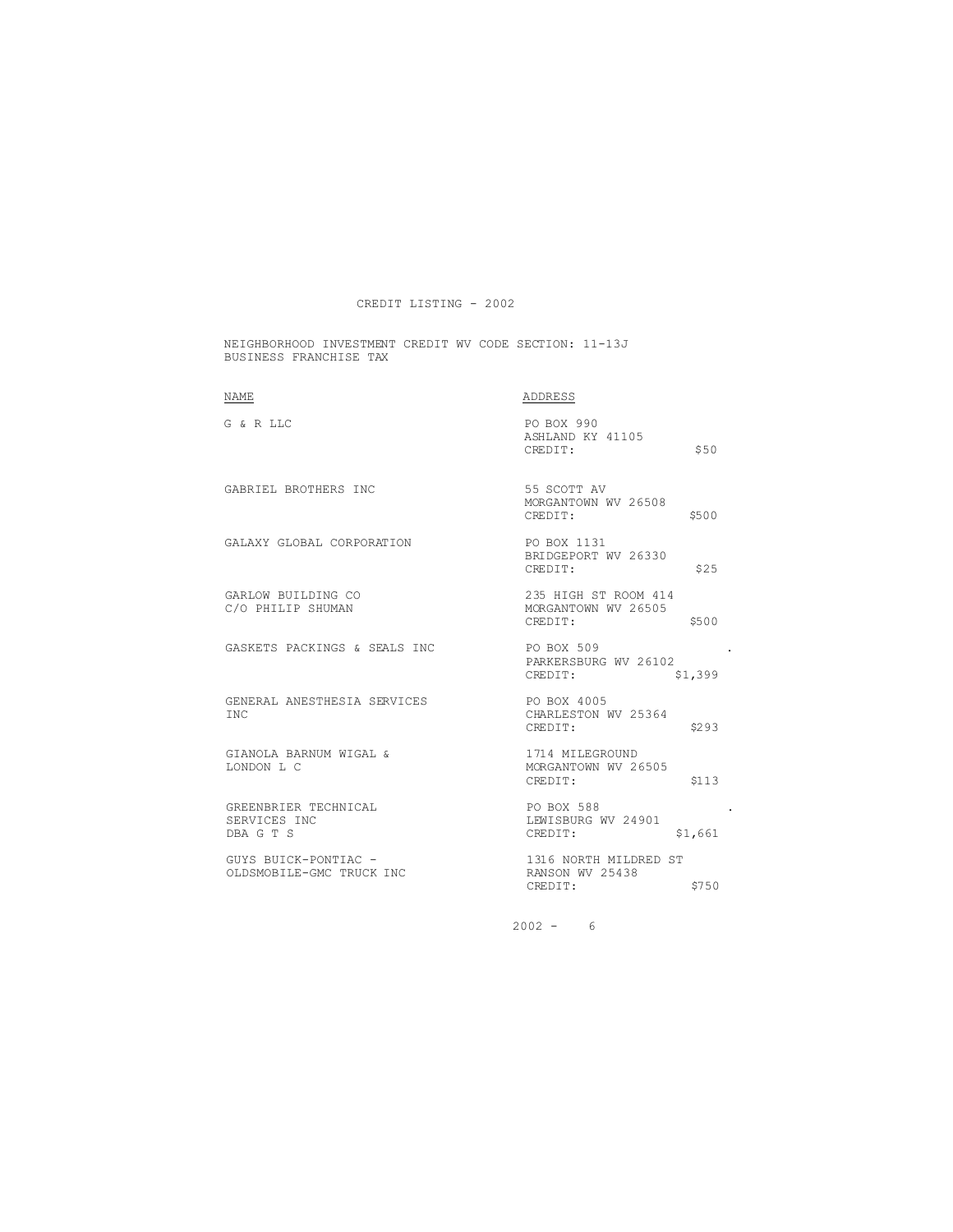NEIGHBORHOOD INVESTMENT CREDIT WV CODE SECTION: 11-13J BUSINESS FRANCHISE TAX

## NAME ADDRESS

# H E NEUMANN COMPANY PO BOX 6208 WHEELING WV 26003 CREDIT: \$3,772 HAMILTON BURGESS YOUNG & PO BOX 959 FAYETTEVILLE WV 25840<br>CREDIT: \$25 CREDIT: \$25 HARDMAN SUPPLY COMPANY 102 COURT ST . DBA HARDMANS HOME CENTER SPENCER SPENCER CREDIT: CREDIT: \$2,500 HARRIS BROS ROOFING CO PO BOX 341 . CHARLESTON WV 25322<br>CREDIT: CREDIT: \$500 HERNSHAW PARTNERS LLC **PO DRAWER D**  GILBERT WV 25621 CREDIT: \$530 HIGHLAND CELLULAR HOLDINGS 550-N EISENHOWER DR INC BECKLEY WV 25801 CREDIT: \$1,000 HINTON CENTER LIMITED 307 FEDERAL ST STE 323 . PARTNERSHIP BLUEFIELD WV 24701<br>CREDIT: ATTN MARY TURNER CREDIT: \$2,120 HOLLIS LOWMAN SALES SERVICE 723 LAKEVIEW DR<br>TNC MARTINSBURG WV 2 MARTINSBURG WV 25401 CREDIT: \$279 HUNTINGTON FEDERAL SAVINGS PO BOX 239 BANK HUNTINGTON WV 25701 CREDIT: \$500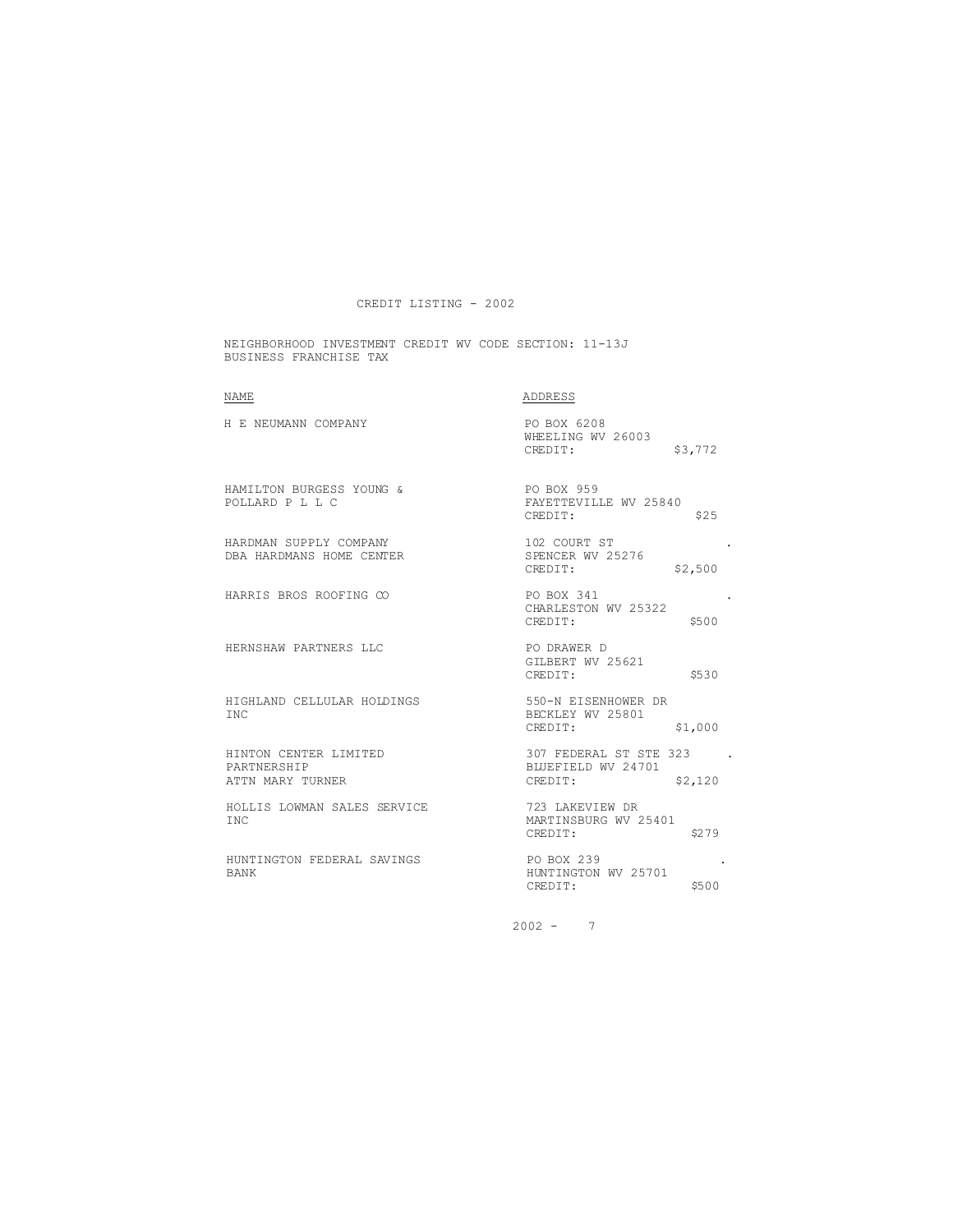NEIGHBORHOOD INVESTMENT CREDIT WV CODE SECTION: 11-13J BUSINESS FRANCHISE TAX

# NAME ADDRESS INTERNATIONAL INDUSTRIES INC PO BOX 18370 . S CHARLESTON WV 25303<br>CREDIT: \$500 CREDIT: J S K REALTY CO PO BOX 1121 . WEIRTON WV 26062 CREDIT: \$1,000 JEFFERSON SECURITY BANK PO BOX 35 ATTN DENNIS L BARRON SHEPHERDSTOWN WV 25443 CREDIT: \$1,250 JOBY JOSEPH M D INC **1556 KANAWHA BLVD EAST** . CHARLESTON WV 25311<br>CREDIT: credit:  $\sim$  593 KRAMERS PHOTO SUPPLY INC PO BOX 793 . PARKERSBURG WV 26102<br>CREDIT: \$2,225 CREDIT: KWIK KAFE VENDING COMPANY 204 FURNACE STREET BLUEFIELD VA 24605 CREDIT: \$1,000 LAVALETTE LAND CORPORATION PO BOX 1148 . ATTN THE FYFFE JONES GROUP CREDIT: \$405 LOGAN COUNTY BANCSHARES INC WASHINGTON AV & MAIN ST LOGAN WV 25601 CREDIT: \$6,500 MANCHIN & ALOI P L L C 1543 FAIRMONT AVENUE STE 203 FAIRMONT WV 26554 CREDIT: \$678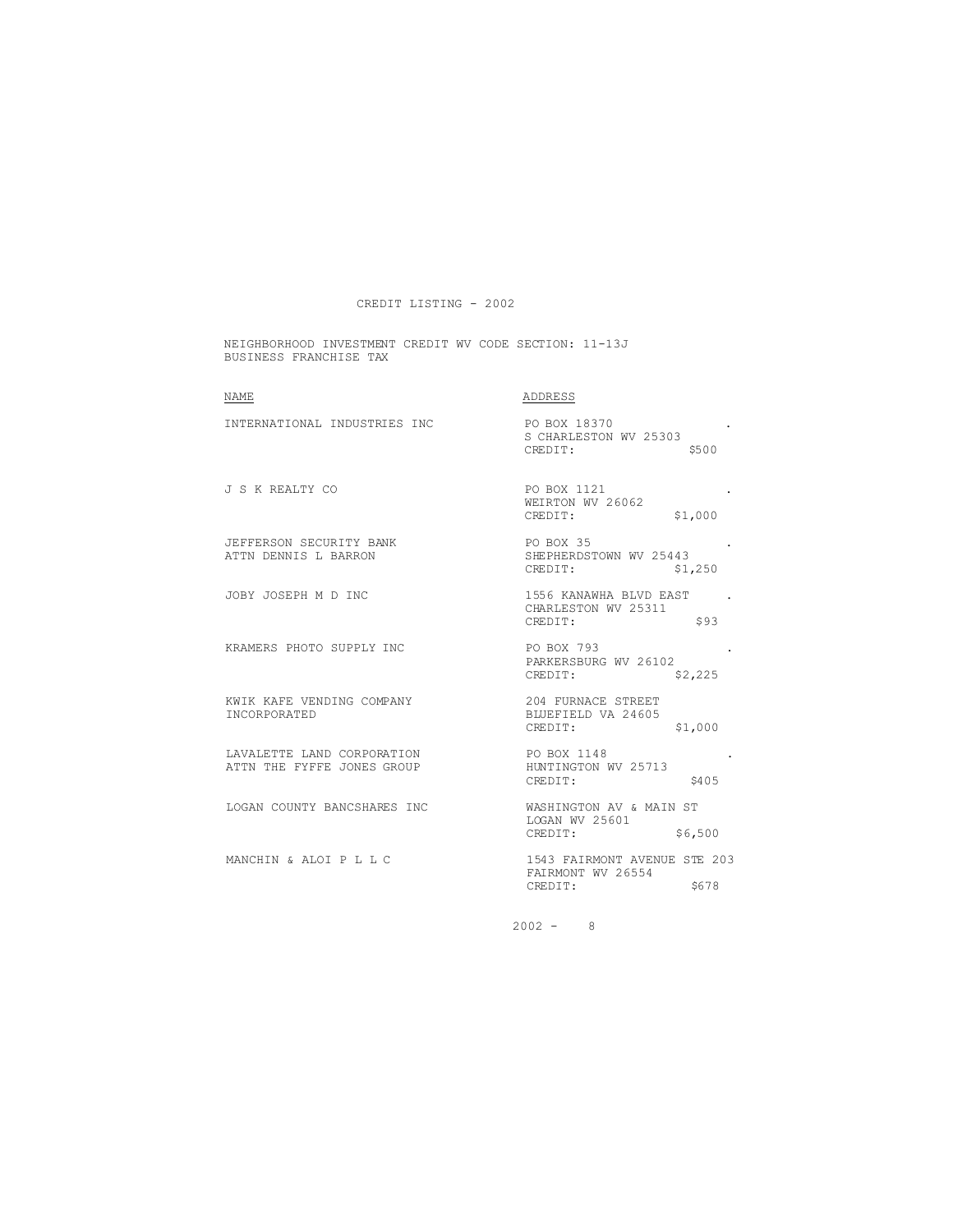NEIGHBORHOOD INVESTMENT CREDIT WV CODE SECTION: 11-13J BUSINESS FRANCHISE TAX

MARTIN DISTRIBUTING 528 WEST RACE ST COMPANY INC

MINGHINIS GENERAL 51 TRUMPET LN

MONONGAHELA BUILDING 235 HIGH ST RM 414 C/O PHILIP SHUMAN 2008

NEURMAN DRUG COMPANY INC<br>
DBA THE MEDICINE SHOP<br>
CHARLESTON WV 25338 DBA THE MEDICINE SHOP

NEW RIVER HOLDINGS LIMITED PO BOX 640 LIABILITY COMPANY **WHITE** SULPH C/O ROBERT & IVA RAUCH

NEW WINTERPLACE INC<br>
DBA WINTERPLACE SKI RESORT SUMMERSVILLE WV 26651

NEW WINTERPLACE LIMITED PO BOX 460

NICHOLS & SKINNER L C PO BOX 487

# NAME ADDRESS

MARTINSBURG WV 25401 C/O J CRAIG MARTIN CREDIT: \$250

> MARTINSBURG WV 25401 CREDIT: \$4,323

MORGANTOWN WV 26505<br>CREDIT: credit to the CREDIT:  $$500$ 

MYLAN LABORATORIES INC 1500 CORPORATE DR STE 400 CANONSBURG PA 15317<br>CREDIT: \$50.238 CREDIT:

CREDIT: \$500

WHITE SULPHUR SPRINGS WV 24986<br>CREDIT: \$2,750

DBA WINTERPLACE SKI RESORT SUMMERSVILLE WV 26651 (SUMERSVILLE WV 26651) CREDIT: \$322

> SUMMERSVILLE WV 26651 CREDIT: \$4,815

CHARLES TOWN WV 25414<br>CREDIT: \$143 CREDIT: \$143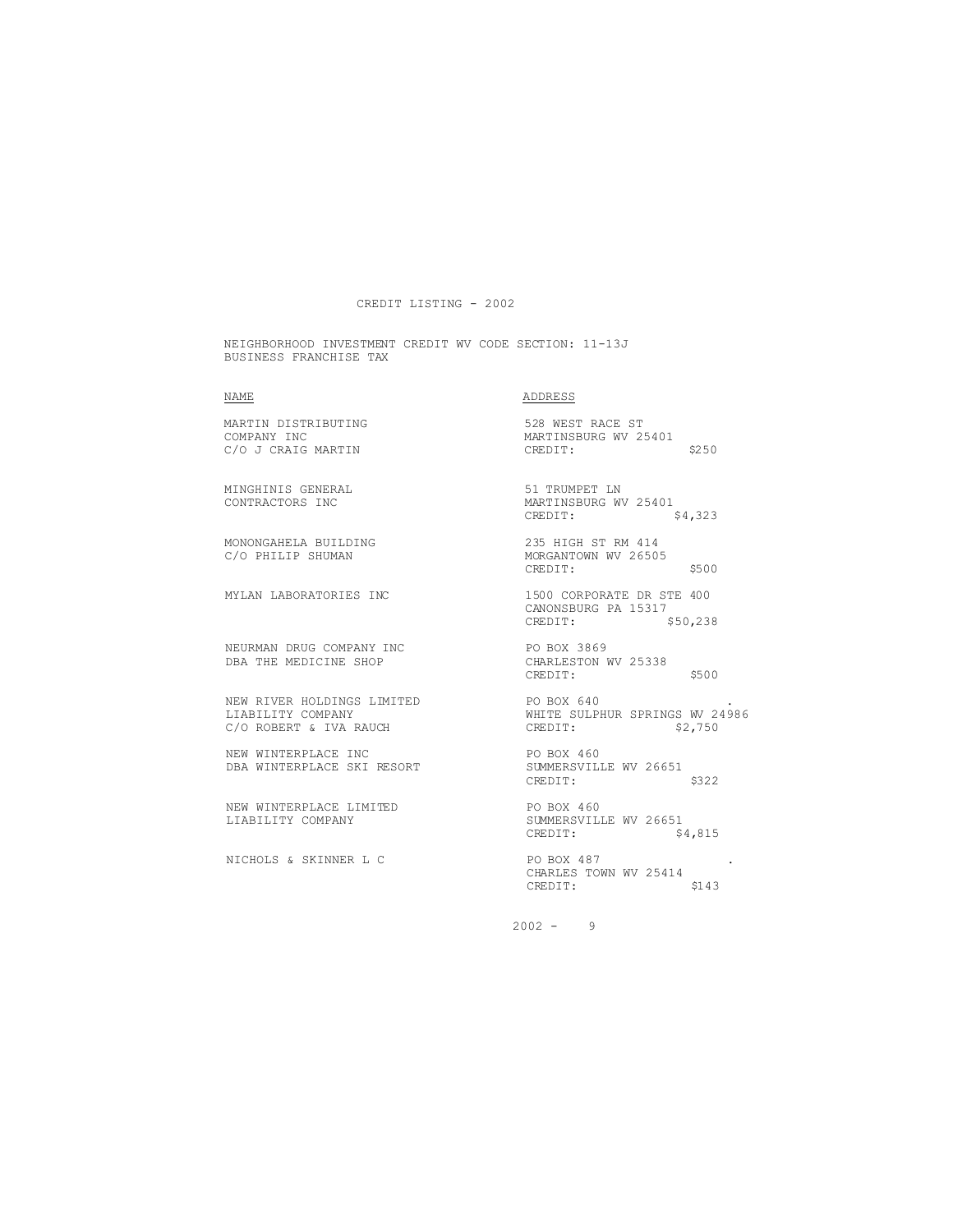NEIGHBORHOOD INVESTMENT CREDIT WV CODE SECTION: 11-13J BUSINESS FRANCHISE TAX

# NAME ADDRESS

NORFOLK SOUTHERN CORPORATION 110 FRANKLIN RD SE C/O PAYROLL ACCOUNTING 3 C/O PAYROLL ACCOUNTING NORTH AMERICAN REBUILD PO BOX 549 . OHIO VALLEY SUPERMARKETS INC PO BOX 772

PATTERSONS DRUG STORE INC PO BOX 3060

PERSONALITY STATIONS INC<br>
PO BOX 5499

 CREDIT: \$1,070 SMITHERS WV 25186 CREDIT: \$500 C/O STEVEN B CHAPMAN CPA GALLIPOLIS OH 45631  $C$ REDIT: \$1,000 CREDIT: ORDERS CONSTRUCTION COMPANY PO BOX 1448<br>INC SAINT ALBANS SAINT ALBANS WV 25177<br>CREDIT: \$250 credit:  $\text{CEDIT}:$  \$250 PACKAGED SYSTEMS PO BOX 13399 INCORPORATED PO BOX 13399 SISSONVILLE W SISSONVILLE WV 25360 CREDIT: \$500 PARTNERS IN WOMENS HEALTH 1000 JD ANDERSON DR STE 402 CARE INC MORGANTOWN WV 26505 CREDIT: \$156 MARTINSBURG WV 25402<br>CREDIT: \$1,000 CREDIT: PEOPLES BANCORP INC 138 PUTNAM ST

 MARIETTA OH 45750 CREDIT: \$12,636 BECKLEY WV 25802<br>CREDIT: CREDIT: \$5,000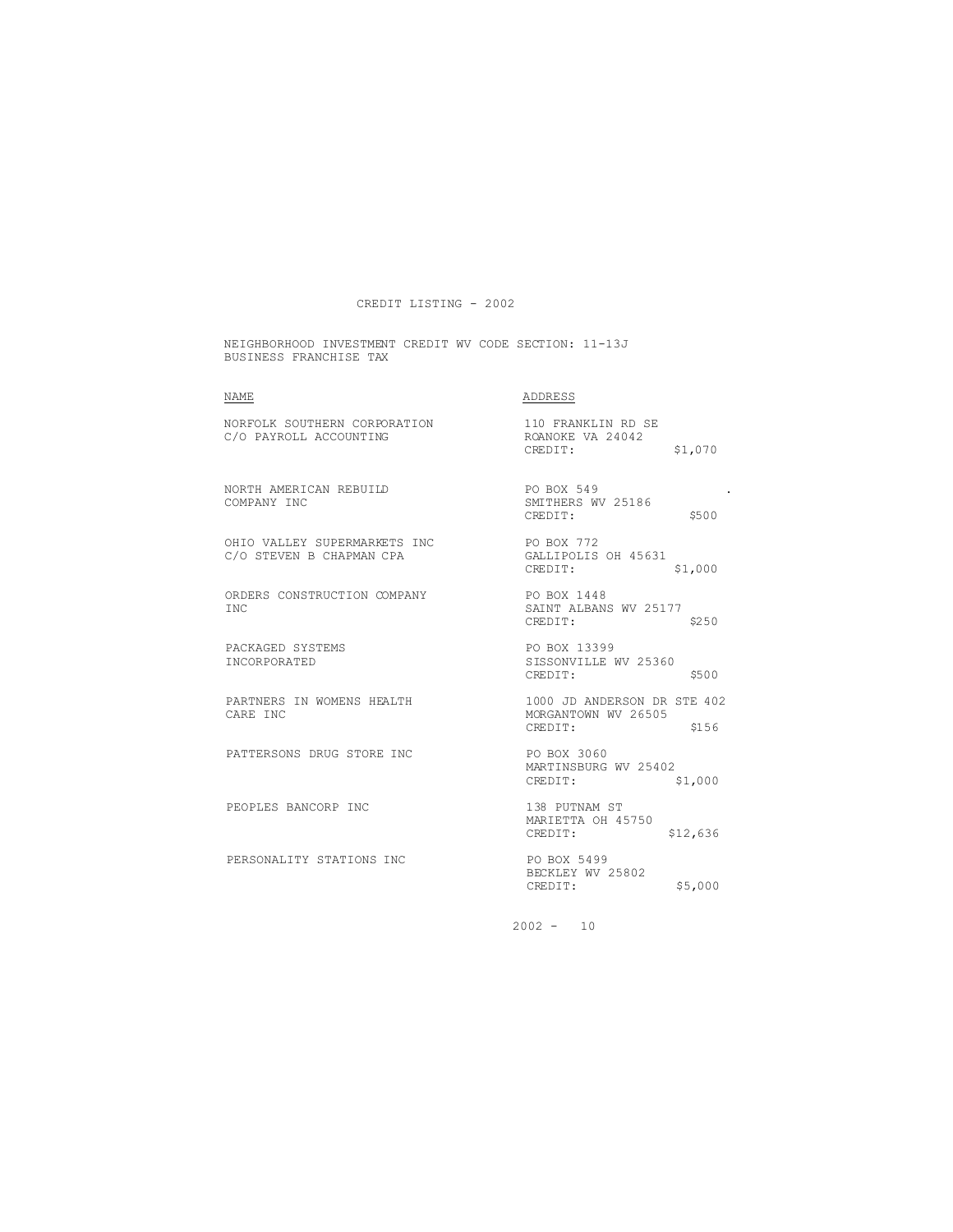NEIGHBORHOOD INVESTMENT CREDIT WV CODE SECTION: 11-13J BUSINESS FRANCHISE TAX

| NAMF.                                                                      | ADDRESS                                                                    |
|----------------------------------------------------------------------------|----------------------------------------------------------------------------|
| PETERSTOWN BANCORP INC                                                     | PO BOX 550<br>PETERSTOWN WV 24963<br>\$250<br>CREDIT:                      |
| PETROLEUM DEVELOPMENT<br>CORPORATION                                       | PO BOX 26<br>BRIDGEPORT WV 26330<br>\$50<br>CREDIT:                        |
| PFAFF & SMITH BUILDERS<br>SUPPLY CO INC TRUSTEES                           | PO BOX 2508<br>CHARLESTON WV 25329<br>\$850<br>CREDIT:                     |
| POTOMAC BANCSHARES INC                                                     | PO BOX 906 111 EAST WASH ST<br>CHARLES TOWN WV 25414<br>CREDIT:<br>\$2,500 |
| POTOMAC CONSTRUCTION<br>INDUSTRIES INC DBA PCI<br>POTOMAC CONSTRUCTION IND | PO DRAWER 768<br>MARTINSBURG WV 25402<br>\$250<br>CREDIT:                  |
| PRIME COPY PLUS INC                                                        | 1452 4TH AV<br>HUNTINGTON WV 25701<br>\$239<br>CREDIT:                     |
| OUALITY CUSTODIANS INC                                                     | 108 ELK AV<br>STONEWOOD WV 26301<br>CREDIT:<br>\$88                        |
| <b>OUEEN BROTHERS INC</b>                                                  | RT 10 ARACOMA BOX 810<br>LOGAN WV 25601<br>CREDIT:<br>\$500                |
| RALPH H BURNS & SONS INC                                                   | PO BOX 38<br>HILLSBORO WV 24946<br>CREDIT:<br>\$100                        |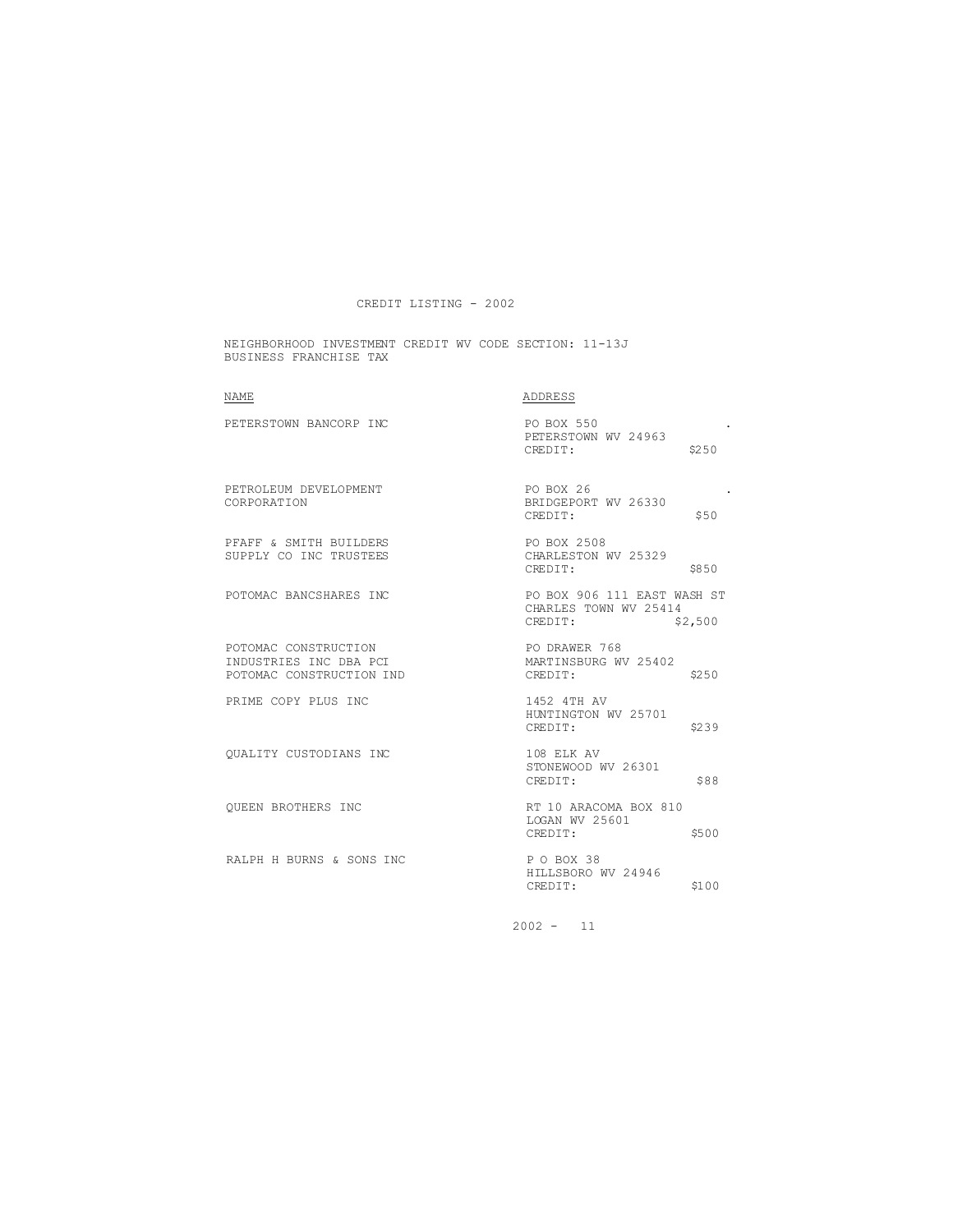NEIGHBORHOOD INVESTMENT CREDIT WV CODE SECTION: 11-13J BUSINESS FRANCHISE TAX

### NAME ADDRESS

# REALCO LIMITED LIABILITY PO BOX 969 . CHARLESTON WV 25324<br>CREDIT: \$1,025 CREDIT: RIPLEY WHOLESALE GROCERY CO<br>
DBA BIG R SUPER MARKET RIPLEY WV 25271 DBA BIG R SUPER MARKET CREDIT: \$250 ROLLINS CLEAVENGER & ROLLINS PO BOX 169 CHARLESTON WV 25321 CREDIT: \$624 ROSE & ATKINSON PO BOX 549 . CHARLESTON WV 25322<br>CREDIT: credit:  $\sim$  525 ROSS & WILLIAMSON ROUTE 1 BOX 1379 WAYNE WV 25570 CREDIT: \$576 SKYLINE RENTALS INCORPORATED RR 1 BOX 65B OAK HILL WV 25901 CREDIT: \$168 SMITH & SMITH INC **PO BOX 12002**  BIG CHIMNEY WV 25302 CREDIT: \$553 SOUTH RIDGE LIMITED **PO BOX 8615** . PARTNERSHIP SOUTH CHARLESTON WV 25303 credit:  $\text{CEDIT:}$  \$25 STATE BANCORP INC **EXECUTE:** PO BOX 449 BRUCETON MILLS WV 26525<br>CREDIT: \$3,000 CREDIT: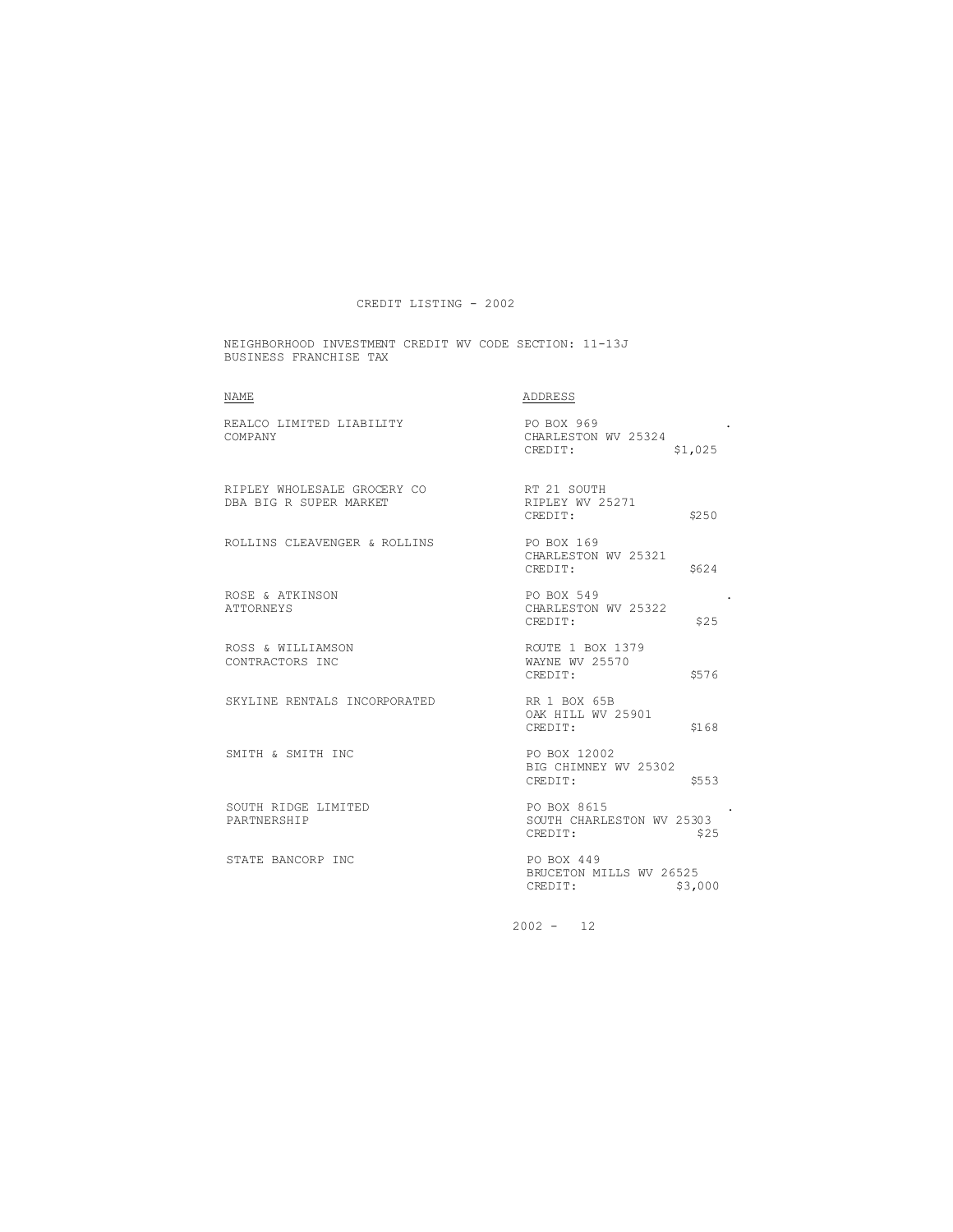NEIGHBORHOOD INVESTMENT CREDIT WV CODE SECTION: 11-13J BUSINESS FRANCHISE TAX

# NAME ADDRESS

| STENGER BUSINESS SYSTEMS INC                                                            | PO BOX 750<br>WHEELING WV 26003<br>\$817<br>CREDIT:               |
|-----------------------------------------------------------------------------------------|-------------------------------------------------------------------|
| TOYOTA MOTOR SALES USA INC<br>DBA CENTRAL ATLANTIC TOYOTA<br>DISTRIBUTORS A DIVISION OF | 19001 SOUTH WESTERN AV<br>TORRANCE CA 90501<br>\$4,500<br>CREDIT: |
| TRADERS BANKSHARES INC                                                                  | PO BOX 1009<br>SPENCER WV 25276<br>\$3,500<br>CREDIT:             |
| TRI-COUNTY BANCORP INC                                                                  | PO BOX 305<br>WEST UNION WV 26456<br>\$1,250<br>CREDIT:           |
| TRI-STATE R-O-M INC                                                                     | 821 11TH AV<br>HUNTINGTON WV 25701<br>\$220<br>CREDIT:            |
| TRIADELPHIA LAND COMPANY                                                                | PO BOX 1706<br>LOGAN WV 25601<br>\$750<br>CREDIT:                 |
| UNION SALES CO                                                                          | 119 EAST RACE ST<br>MARTINSBURG WV 25401<br>\$1,000<br>CREDIT:    |
| UNITED BANKSHARES INC<br>ATTN KAREN RITCHIE                                             | 514 MARKET ST<br>PARKERSBURG WV 26101<br>\$5,250<br>CREDIT:       |
| VAIL FURNITURE INC                                                                      | 103 CHURCH ST NORTH<br>RIPLEY WV 25271<br>\$250<br>CREDIT:        |
|                                                                                         |                                                                   |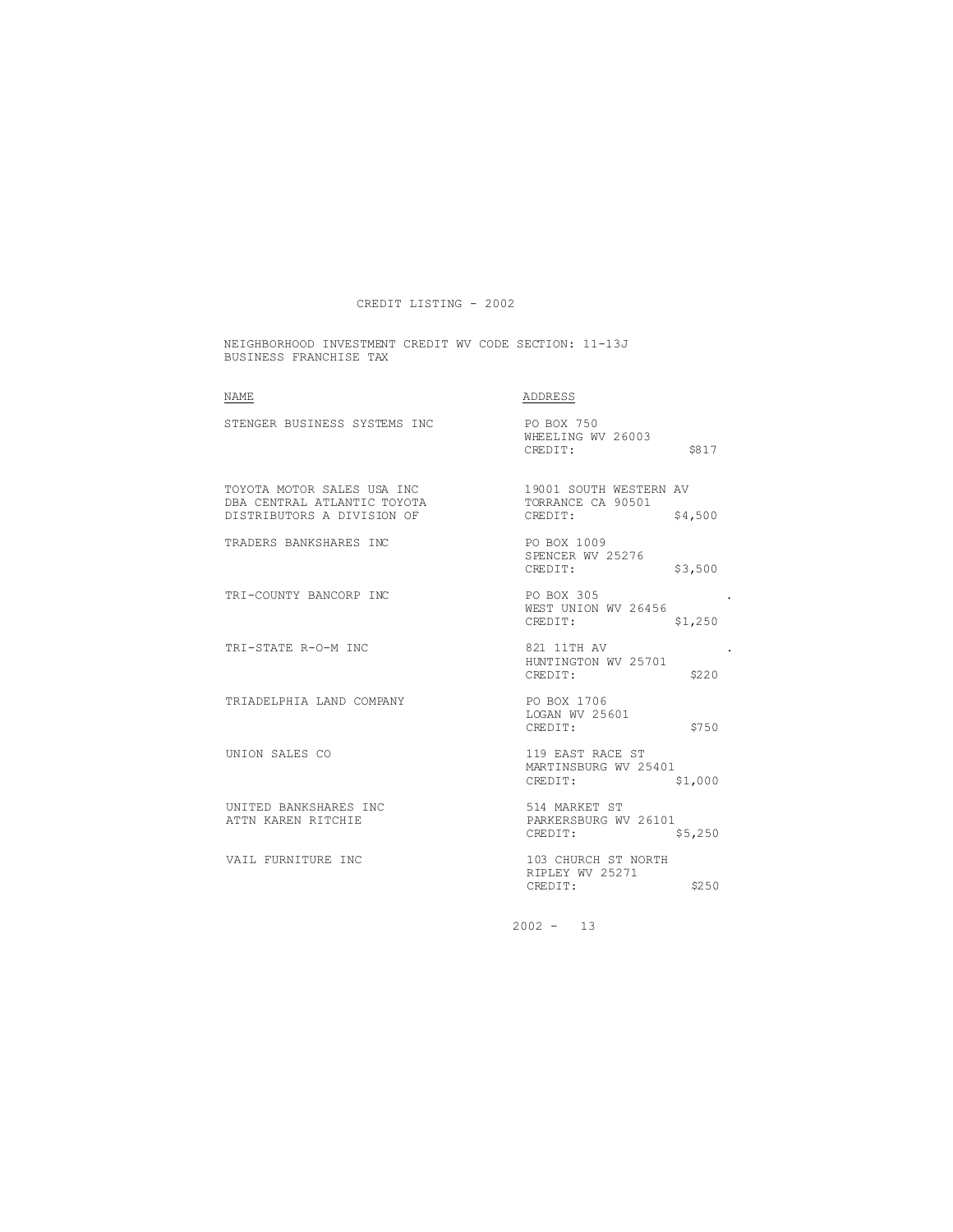NEIGHBORHOOD INVESTMENT CREDIT WV CODE SECTION: 11-13J BUSINESS FRANCHISE TAX

| NAME                                      | ADDRESS                                                 |         |
|-------------------------------------------|---------------------------------------------------------|---------|
| WALTER H WINGO INC                        | PO BOX 76<br>WHITE SULPHUR SPRINGS WV 24986<br>CREDIT:  | \$3,196 |
| WALTERS CONSTRUCTION INC                  | 600 FULTON ST<br>WHEELING WV 26003<br>CREDIT:           | \$5,678 |
| WEIRTON LUMBER COMPANY                    | PO BOX 1040<br>WEIRTON WV 26062<br>CREDIT:              | \$5,950 |
| WESBANCO INC<br>C/O CORPORATE OFFICE      | 1 BANK PLAZA 7TH FLOOR<br>WHEELING WV 26003             |         |
|                                           | CREDIT:                                                 | \$8,000 |
| WEST CENTRAL BANCORP INC                  | PO BOX 1049<br>SPENCER WV 25276<br>CREDIT:              | \$1,533 |
| WEST VIRGINIA UNIVERSITY<br>HOSPITALS INC | PO BOX 8034<br>MORGANTOWN WV 26506<br>CREDIT:           | \$2.16  |
| WINNERS CHOICE INC                        | 2018 PLEASANT VALLEY RD<br>FAIRMONT WV 26554<br>CREDIT: | \$80    |
| YAHN ELECTRIC COMPANY INC                 | 113 17TH ST<br>WHEELING WV 26003<br>CREDIT:             | \$1,100 |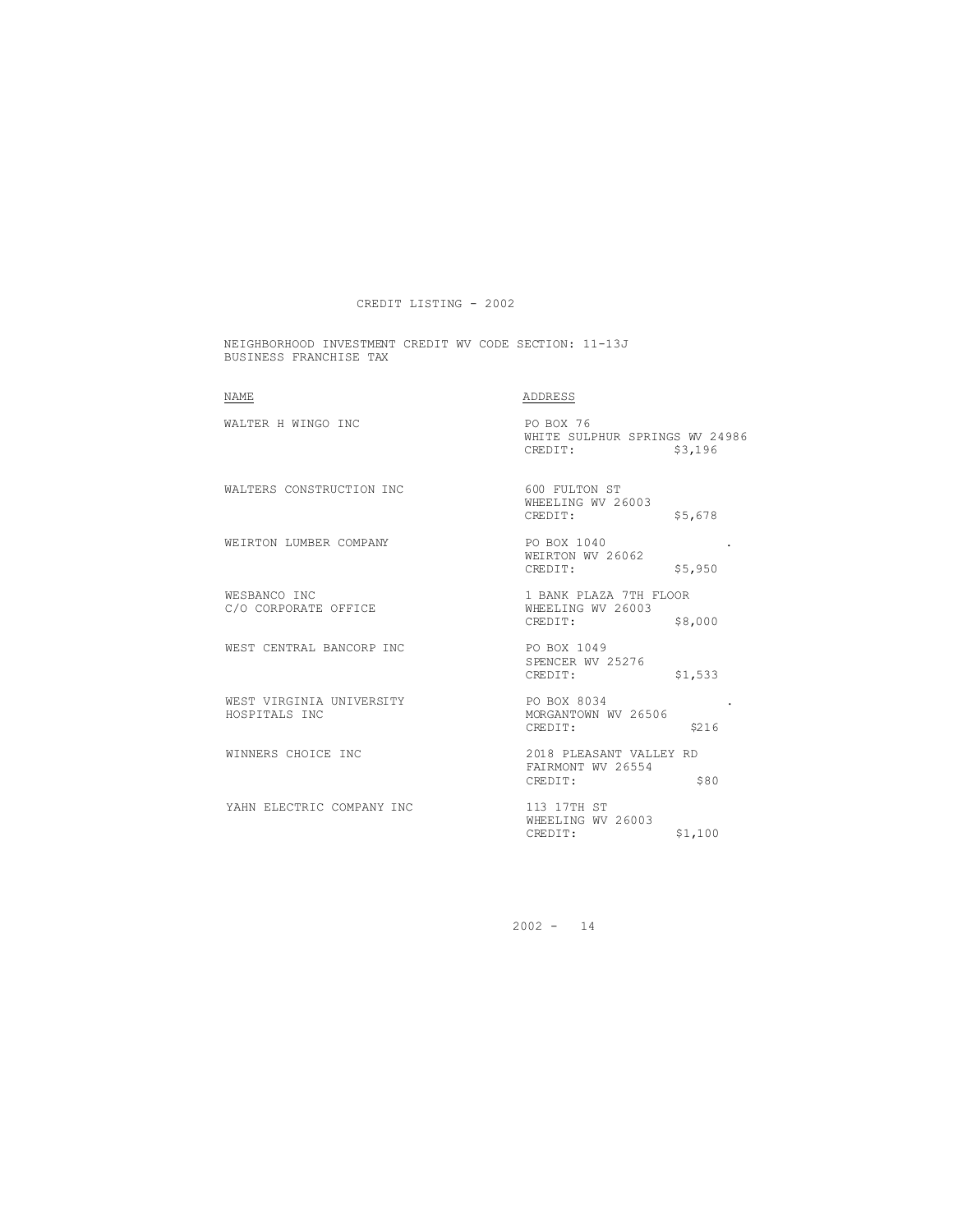NEIGHBORHOOD INVESTMENT CREDIT WV CODE SECTION: 11-13J CORPORATION NET INCOME TAX

| <b>NAME</b>                          | ADDRESS                                                             |
|--------------------------------------|---------------------------------------------------------------------|
| FRANJAN INC                          | 75 GRAND BLVD<br>HUNTINGTON WV 25705<br>\$1,966<br>CREDIT:          |
| MCJUNKIN CORPORATION                 | PO BOX 513<br>CHARLESTON WV 25322<br>\$10,000<br>CREDIT:            |
| MINGHINIS GENERAL<br>CONTRACTORS INC | 51 TRUMPET LN<br>MARTINSBURG WV 25401<br>\$738<br>CREDIT:           |
| PDK INC                              | 2 ELM TERRACE SHOPPING CTR<br>WHEELING WV 26003<br>\$201<br>CREDIT: |
| SBR INC                              | PO BOX 1646<br>PARKERSBURG WV 26106<br>\$47,365<br>CREDIT:          |
| SKYLINE RENTALS INCORPORATED         | RR 1 BOX 65B<br>OAK HILL WV 25901<br>\$1,104<br>CREDIT:             |
| SWISHER INTERNATIONAL INC            | 20 THORNDAL CIRCLE<br>DARIEN CT 06820<br>\$20,000<br>CREDIT:        |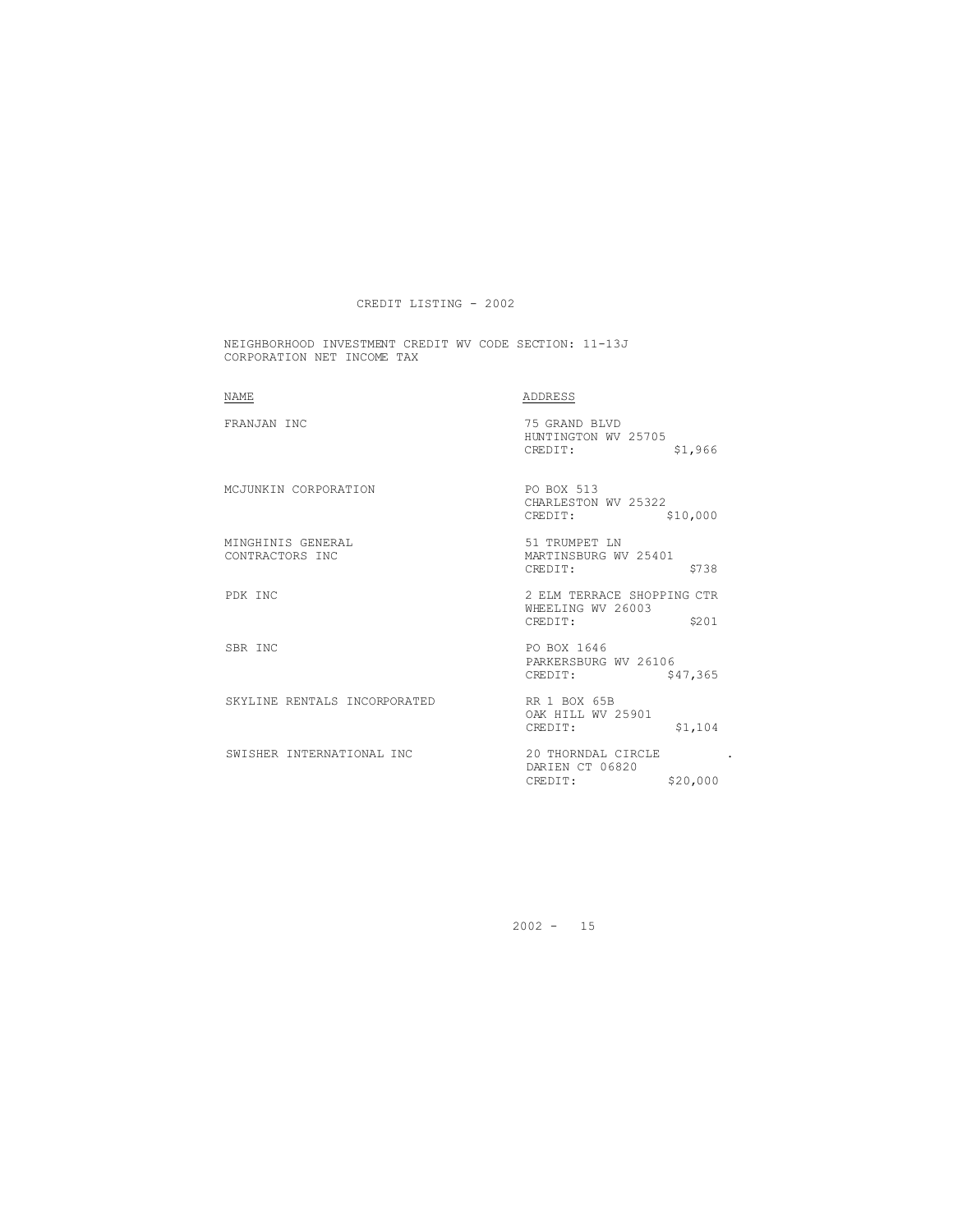NEIGHBORHOOD INVESTMENT CREDIT WV CODE SECTION: 11-13J PERSONAL INCOME TAX

| NAME                          | ADDRESS                                         |                     |
|-------------------------------|-------------------------------------------------|---------------------|
| ABSHIRE MICHAEL & DIANA       | PO BOX 832<br>SHEPHERDSTOWN WV 25443<br>CREDIT: | \$250               |
| ADAMS DEAN A & CATHERINE B    | PO BOX 1423<br>PARKERSBURG<br>CREDIT:           | WV 26102<br>\$2.50  |
| ADAMS DOUGLASS H & CAROL S    | 5205 10TH AV<br>VIENNA<br>CREDIT:               | WV 26105<br>\$250   |
| ADAMS RICHARD M & ELIZABETH R | 52 MEADOWCREST DR<br>PARKERSBURG<br>CREDIT:     | WV 26101<br>\$500   |
| ADERHOLT DANNY C & KATHLEEN C | 17 FLORAL DR<br>WHEEL TNG<br>CREDIT:            | WV 26003<br>\$1,000 |
| ADKINS GAYNELL I              | 519 FIFTH ST<br>MARIETTA<br>CREDIT:             | OH 45750<br>\$272   |
| ADKINS JULIA E                | 1 BRADLEY FOSTER DR<br>HUNTINGTON<br>CREDIT:    | WV 25701<br>\$160   |
| AGEE ROBERT W & EARLEEN H     | 61 N BRADLEY FOSTER DR<br>HUNTINGTON<br>CREDIT: | WV 25701<br>\$450   |
| AGEE WESLEY F & CAROLYN B     | 160 WOODLAND DR<br>HUNTINGTON<br>CREDIT:        | WV 25705<br>\$250   |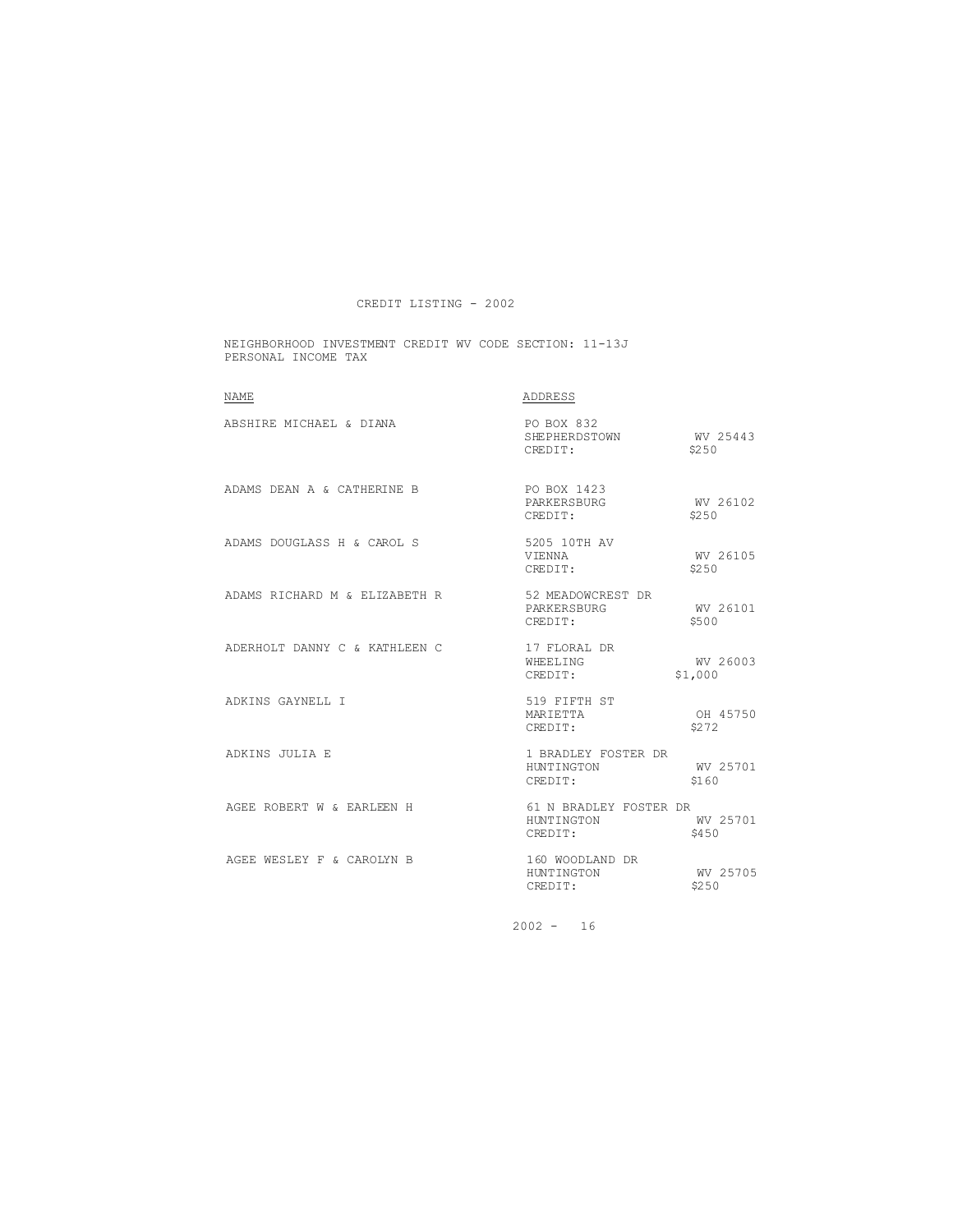NEIGHBORHOOD INVESTMENT CREDIT WV CODE SECTION: 11-13J PERSONAL INCOME TAX

| NAME                       | ADDRESS                                                 |                     |
|----------------------------|---------------------------------------------------------|---------------------|
| AGSTEN CARL F & MARY BETH  | 1539 BEDFORD RD<br>CHARLESTON<br>CREDIT:                | WV 25314<br>\$250   |
| AHERN JAMES & CHRISTINE M  | 102 STONE BROOK LN<br>HURRICANE<br>CREDIT:              | WV 25526<br>\$1,750 |
| AIDE GEORGE A & HELEN A    | 316 SENECA TRAIL<br>RONCEVERTE<br>CREDIT:               | WV 24970<br>\$1,000 |
| AIELLO JOSEPH A            | PO BOX 86<br>GHENT<br>CREDIT:                           | WV 25843<br>\$796   |
| ALLEN JOEL V               | 3951 EASTLAKE DR<br>MORGANTOWN<br>CREDIT:               | WV 26508<br>\$1,250 |
| ALLTOP ROY S & RHONDA C    | RT 1 BOX 12<br>PALESTINE WV 26160<br>CREDIT:            | \$500               |
| ALOI MICHAEL J & SUSAN L   | 25 COLLEGE AV<br>BUCKHANNON WV 26201<br>CREDIT:         | \$49                |
| ALTMAN ARTHUR L & NANCY G  | 1406 VILLAGE DR<br>S CHARLESTON WV 25309<br>CREDIT:     | \$1,500             |
| ALTMEYER JAMES E & EDITH C | 608 BAY COLONY DR<br>VIRGINIA BEACH VA 23451<br>CREDIT: | \$1,000             |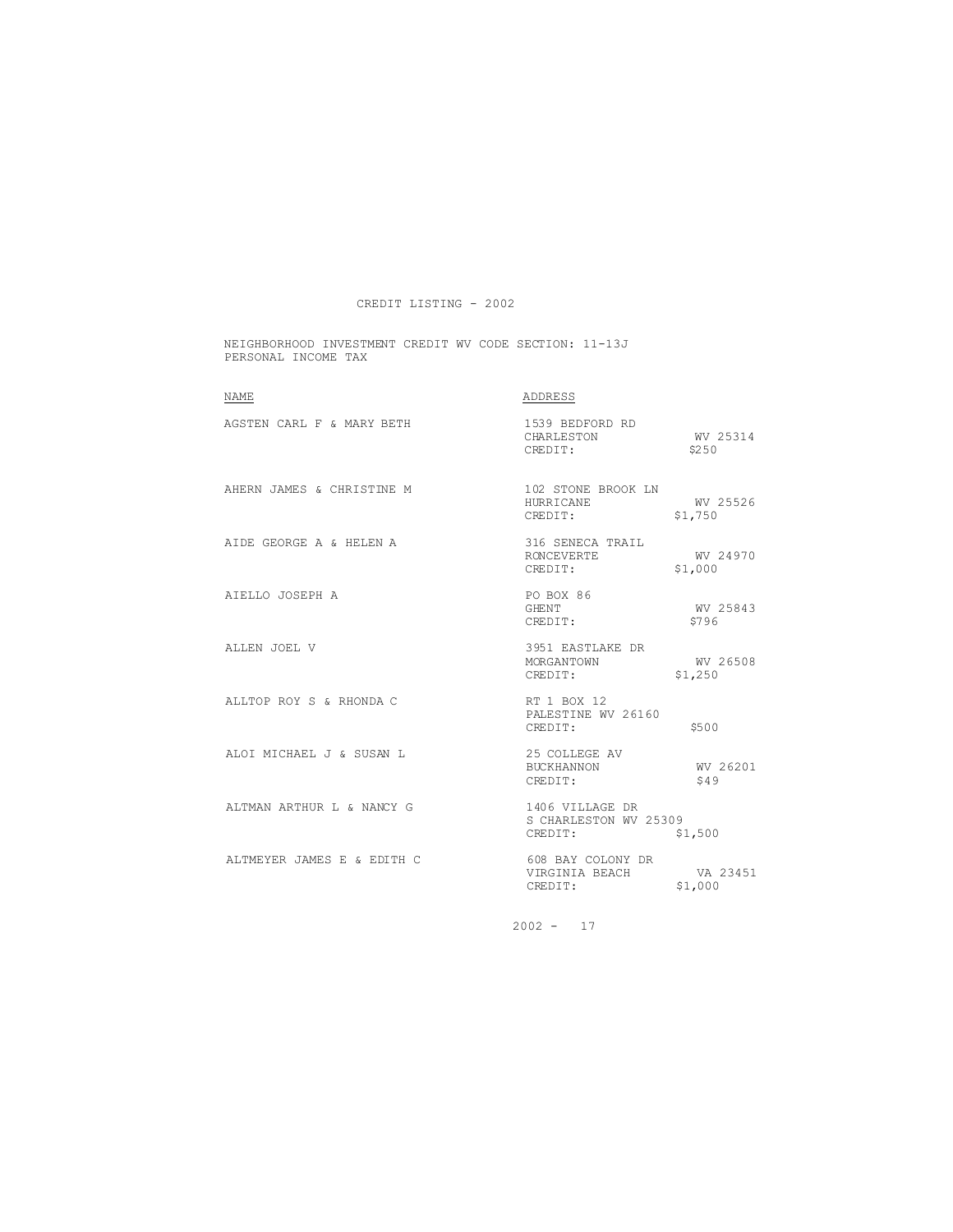NEIGHBORHOOD INVESTMENT CREDIT WV CODE SECTION: 11-13J PERSONAL INCOME TAX

| NAME                                                 | ADDRESS                                                  |                     |
|------------------------------------------------------|----------------------------------------------------------|---------------------|
| AMBROSIO PEDRO N & ERLINDA CORPUZ 634 PARKERSBURG RD | SPENCER<br>CREDIT: \$4,250                               | WV 25276            |
| AMELI NICK & JEANNE C JR                             | BOX 3098 BLUEWELL STATION<br><b>BIUEFTELD</b><br>CREDIT: | WV 24701<br>\$500   |
| ANDERSON GARY D                                      | 155 LARKSPUR DR<br>HUNTINGTON WV 25705<br>CREDIT:        | \$250               |
| ANDERSON STEVEN S & DIANA K                          | 1252 KINGS RD<br>MORGANTOWN<br>CREDIT:                   | WV 26508<br>\$970   |
| ARCHIBALD ELLEN R &<br>STEERS DANIEL                 | 1 MUIRFIELD CT<br>CHARLESTON<br>CREDIT:                  | WV 25304<br>\$1,021 |
| ARGABRITE DAVID W & JANE E                           | 1403 10TH ST<br><b>VTENNA</b><br>CREDIT:                 | WV 26105<br>\$250   |
| ARGABRITE ERNEST C & PATRICIA S                      | PO BOX 289<br>GHENT<br>CREDIT:                           | WV 25843<br>\$500   |
| ARNOLD JAMES S & PHYLLIS H                           | 1400 CONNELL RD<br>CHARLESTON<br>CREDIT:                 | WV 25314<br>\$500   |
| ASTORG ROBERT G                                      | PO BOX 2119<br>PARKERSBURG<br>CREDIT:                    | WV 26102<br>\$250   |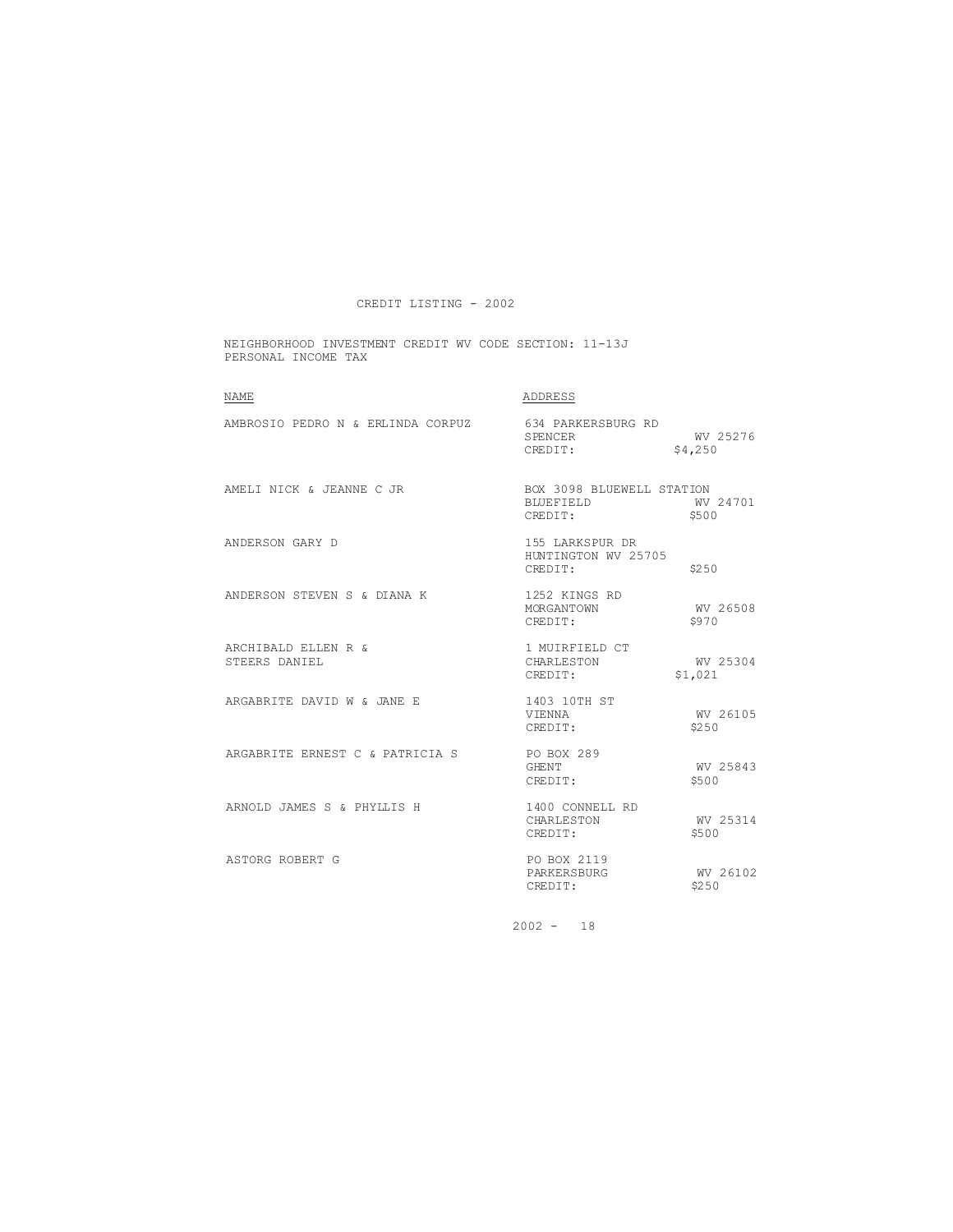NEIGHBORHOOD INVESTMENT CREDIT WV CODE SECTION: 11-13J PERSONAL INCOME TAX

| NAME                                            | ADDRESS                                                       |                     |
|-------------------------------------------------|---------------------------------------------------------------|---------------------|
| ATKINS BILLY B & CAROLYN L                      | 3122 N GREYSTONE DR<br>MORGANTOWN WV 26508<br>CREDIT: \$1,250 |                     |
| ATKINSON MARK A & VALERIE D 109 OLDE ASH LN     | CHARLESTON<br>CREDIT:                                         | WV 25311<br>\$171   |
| ATTAR FARAMARZ H & CAROLYN SANDERS PO BOX 33636 | WASHINGTON<br>CREDIT:                                         | DC 20033<br>\$750   |
| AUCH DARREL D & VICKI J                         | 2015 WHITE OAK DRIVE<br>MORGANTOWN WV 26505<br>CREDIT:        | \$500               |
| AZZO WALID H & MARY K                           | 1339 LIBERTY ST<br><b>BLUEFIELD</b><br>CREDIT:                | WV 24701<br>\$2,500 |
| BACKUS MARTHA B                                 | 308 SHAWNEE CIRCLE<br>CHARLESTON<br>CREDIT:                   | WV 25304<br>\$139   |
| BADGER CHARLES L & SARAH E                      | 1298 DOGWOOD AV<br>MORGANTOWN<br>CREDIT:                      | WV 26505<br>\$1,500 |
| BADGER JOHN R & THELMA C                        | PO BOX 1941<br>PARKERSBURG WV 26102<br>CREDIT:                | \$572               |
| BAER FRANK A & CAMILLA III                      | 1679 HARVEY RD<br>CHARLESTON<br>CREDIT:                       | WV 25314<br>\$500   |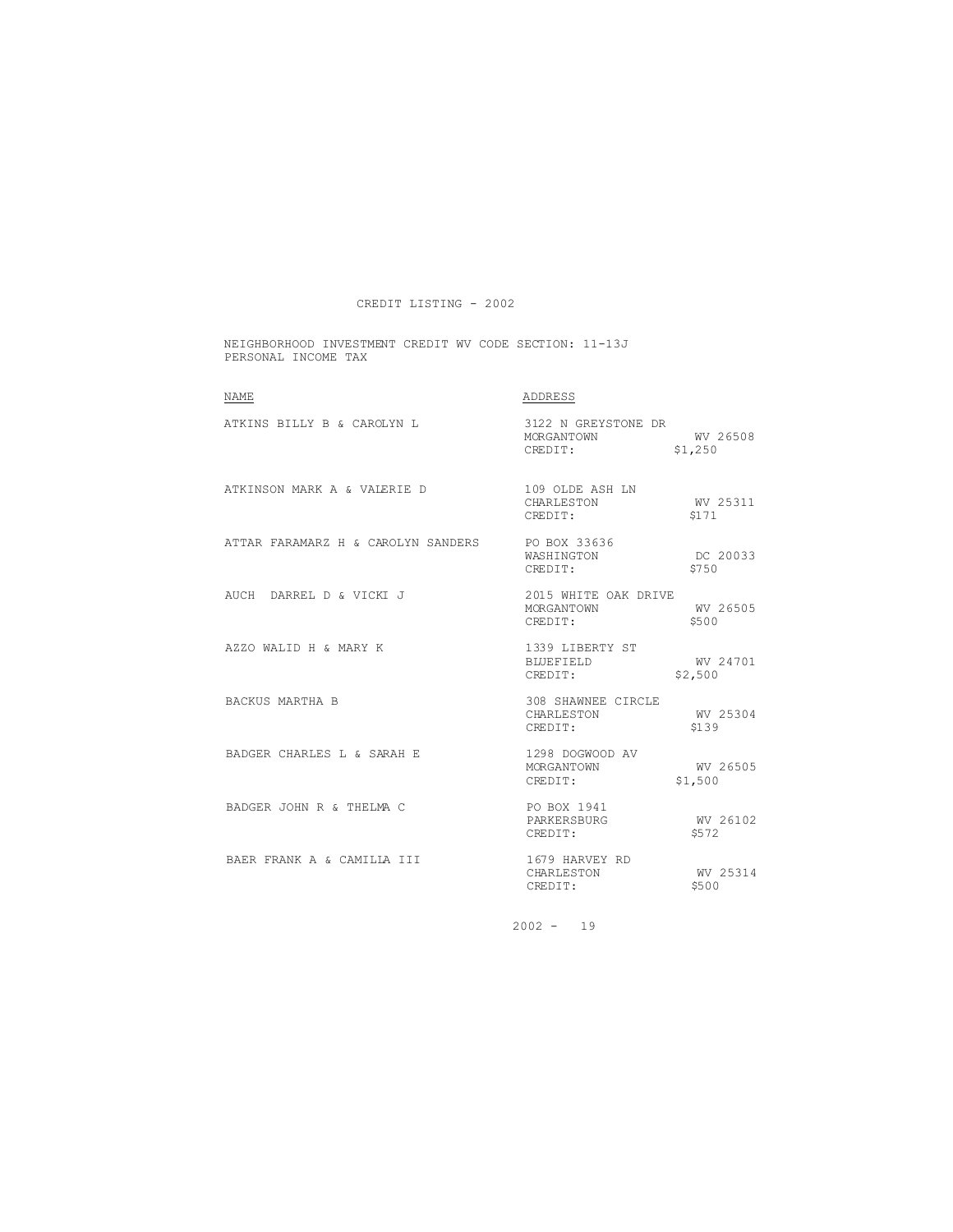NEIGHBORHOOD INVESTMENT CREDIT WV CODE SECTION: 11-13J PERSONAL INCOME TAX

| <b>NAME</b>                       | ADDRESS                                                   |                    |
|-----------------------------------|-----------------------------------------------------------|--------------------|
| BAER FRANK A & MARION H           | 1562 THOMAS CIR<br>CHARLESTON<br>CREDIT:                  | WV 25314<br>\$500  |
| BAGBY BEN A & CAROLYN J           | 79 BRADLEY FOSTER DR<br>HUNTINGTON<br>CREDIT:             | WV 25701<br>\$100  |
| BAIG MIRZA H A &<br>HASAN NUSRATH | PO BOX 5404<br>PRINCETON<br>CREDIT:                       | WV 24740<br>\$500  |
| BAILEY BETTY G                    | 713 HIGHLAND AV<br>BLUEFIELD WV 24701<br>CREDIT:          | \$1,090            |
| BATLEY CHARLES R & MARGARET D     | 1955 PARKWOOD RD<br>CHARLESTON WV 25314<br>CREDIT:        | \$388              |
| BATLEY EDWARD J & MERRILY K       | 1209 E VILLAGE DR<br>SOUTH CHARLESTON WV 25309<br>CREDIT: | \$492              |
| BAILEY EUGENE R & MARSHA A        | 177 JOHN LANE RD<br>COOL RIDGE<br>CREDIT:                 | WV 25825<br>\$250  |
| BAILEY JAMES C & NANCY H          | 2521 DAVIS CIRCLE<br>SEBRING<br>CREDIT:                   | FL 33870<br>\$500  |
| BAILEY LUCRETIA T                 | 2 CARRIAGE HOUSE HUBBARD PL<br>WHEELING<br>CREDIT:        | WV 26003<br>\$2.50 |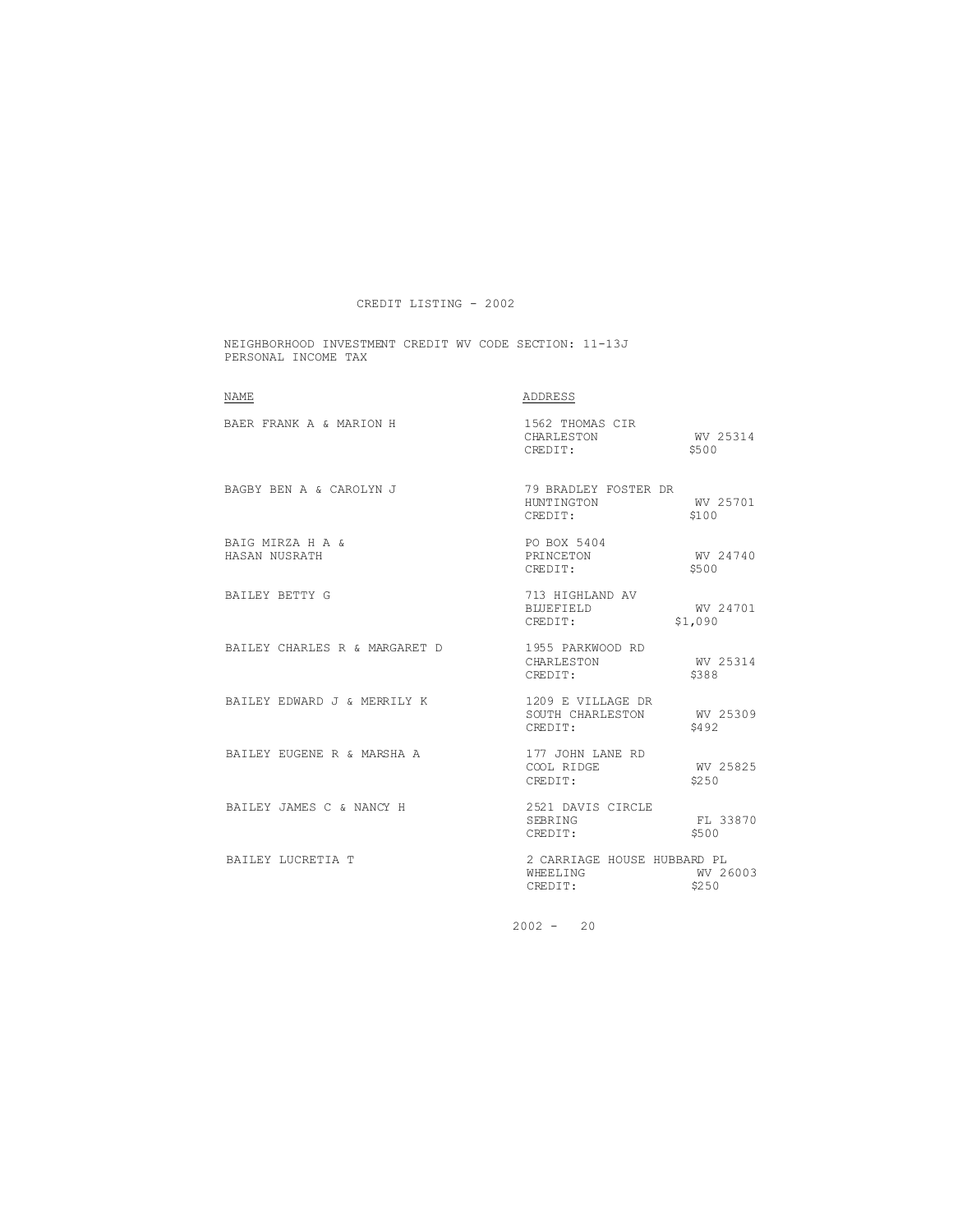NEIGHBORHOOD INVESTMENT CREDIT WV CODE SECTION: 11-13J PERSONAL INCOME TAX

| NAME                              | ADDRESS                                       |                     |
|-----------------------------------|-----------------------------------------------|---------------------|
| BALIKER DAN & J KATHLEEN          | 1126 BLUEHORIZON DR<br>MORGANTOWN<br>CREDIT:  | WV 26501<br>\$2.50  |
| BALL DONNA M & ANDREW W           | 101 WINNERS CIR<br>HURRICANE<br>CREDIT:       | WV 25526<br>\$385   |
| BANONIS BARBARA                   | 1800 WOODVALE RD<br>CHARLESTON<br>CREDIT:     | WV 25314<br>\$48    |
| BARNES JOHN A & MARY J            | 1314 KANAWHA AV<br>DINBAR<br>CREDIT:          | WV 25064<br>\$334   |
| BARNES RICHARD D                  | PO BOX 1893<br>BECKLEY<br>CREDIT:             | WV 25802<br>\$250   |
| BARNETT ROGER L & DIANA L         | 2720 LONGVIEW TERRACE<br>BLUEFIELD<br>CREDIT: | WV 24701<br>\$250   |
| BARNETTE DAVID A & CYNTHIA W      | PO BOX 2265<br>CHARLESTON<br>CREDIT:          | WV 25328<br>\$1,250 |
| BARNUM CHRISTOPHER A & KIMBERLY A | 40 BRANDYWINE ESTS<br>MORGANTOWN<br>CREDIT:   | WV 26508<br>\$46    |
| BARRETT JOSHUA I &<br>ADAMS JULIE | 2050 SMITH RD<br>CHARLESTON<br>CREDIT:        | WV 25314<br>\$250   |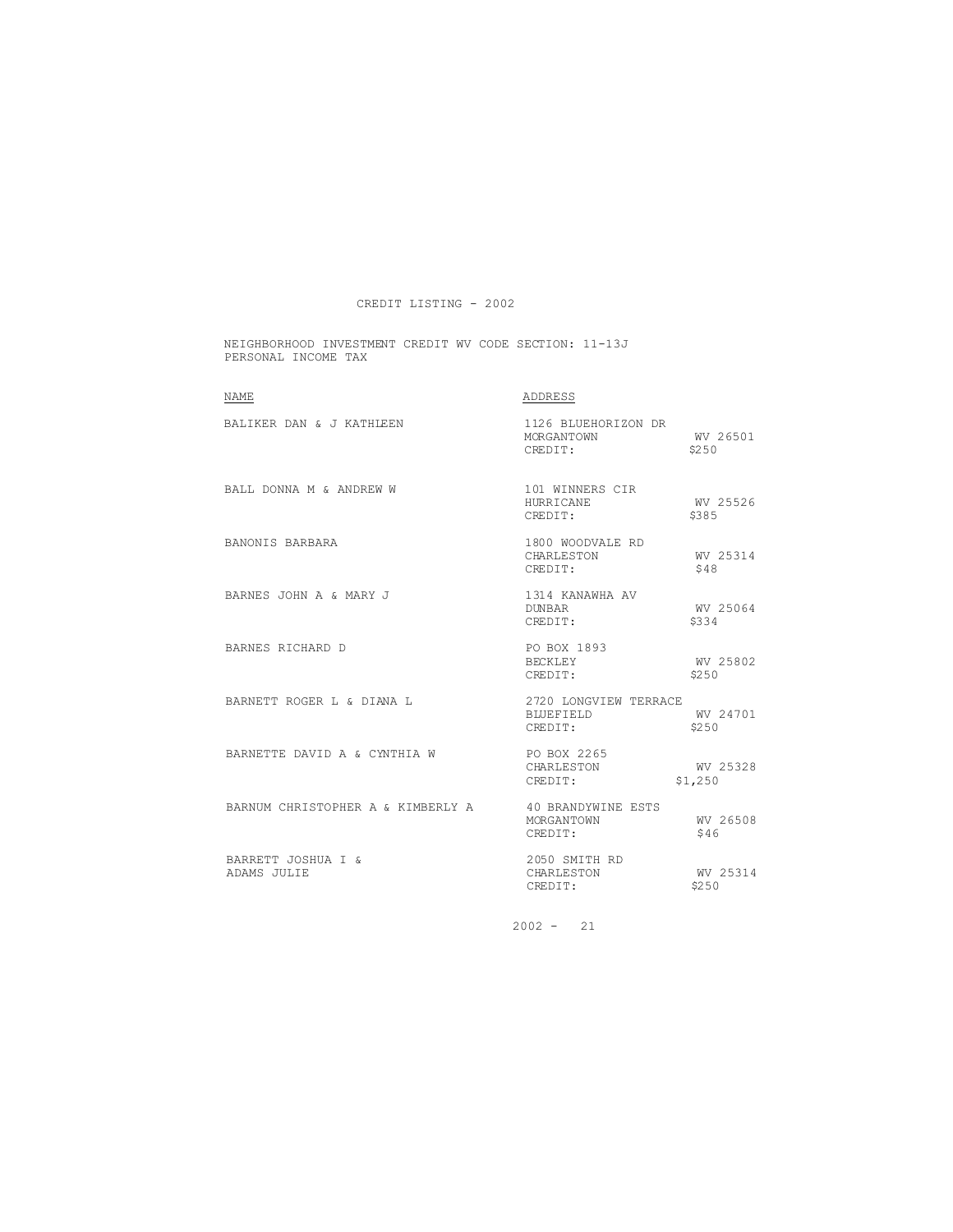NEIGHBORHOOD INVESTMENT CREDIT WV CODE SECTION: 11-13J PERSONAL INCOME TAX

| NAME                                | ADDRESS                                               |                     |
|-------------------------------------|-------------------------------------------------------|---------------------|
| BARTGIS RODNEY L &<br>AUBLE DEBRA M | PO BOX 894<br>ELKINS<br>CREDIT:                       | WV 26241<br>\$566   |
| BARTON KENNETH J & ANNE C JR        | 64 CASTANEA DR<br>MARTINSBURG<br>CREDIT:              | WV 25401<br>\$750   |
| BATTLE G THOMAS & MURIEL S          | 1524 STONEHENGE RD<br>CHARLESTON<br>CREDIT:           | WV 25314<br>\$250   |
| BEALL CHARLES R JR                  | 505 S QUEEN ST<br>MARTINSBURG<br>CREDIT:              | WV 25401<br>\$80    |
| BEANE JAMES T & GRETCHEN K          | 2929 MACON ST<br>SOUTH CHARLESTON WV 25303<br>CREDIT: | \$250               |
| BECK JAMES F & ANN W                | 5116 GLENBROOK DR<br>V TENNA<br>CREDIT:               | WV 26105<br>\$3,055 |
| BECKER MARTHA JANE                  | PO BOX 1776<br>L <sub>0</sub> GAN<br>CREDIT:          | WV 25601<br>\$1,851 |
| BEESON JUSTIN L & LAVONNE M         | 2107 PEACH ST<br>MORGANTOWN<br>CREDIT:                | WV 26505<br>\$375   |
| BELL DAVID P & ROBERTA S            | 805 47TH ST<br>VIENNA<br>CREDIT:                      | WV 26105<br>\$500   |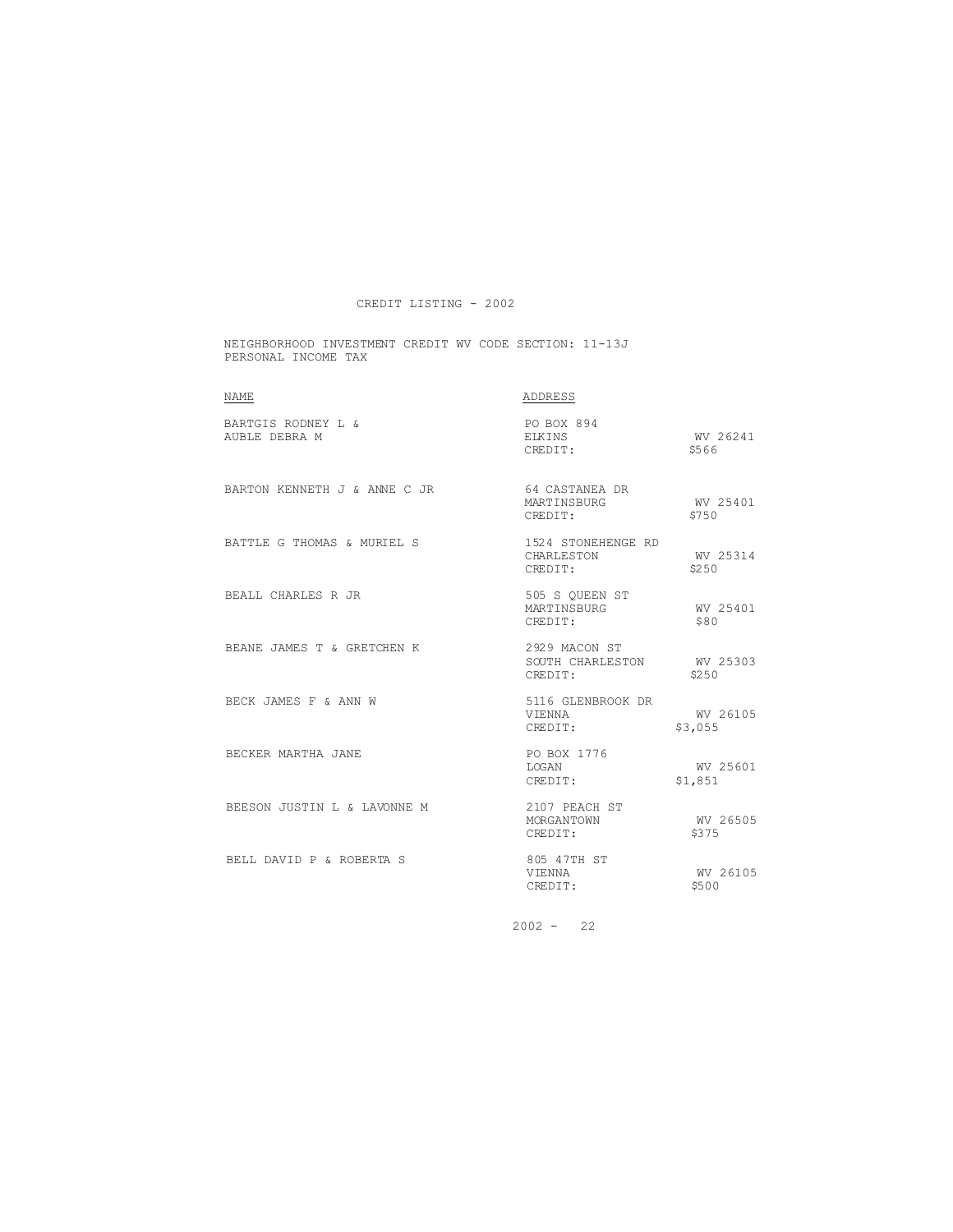NEIGHBORHOOD INVESTMENT CREDIT WV CODE SECTION: 11-13J PERSONAL INCOME TAX

| NAME                                       | ADDRESS                                                        |                     |
|--------------------------------------------|----------------------------------------------------------------|---------------------|
| BENEDICT CLEVELAND K & ANN A HC 37 BOX 155 | LEWISBURG<br>CREDIT:                                           | WV 24901<br>\$500   |
| BENNETT WANDA A                            | 1404 55TH ST<br>VIENNA<br>CREDIT:                              | WV 26105<br>\$2,308 |
| BERNABEI JOHN J & SUE C                    | 4009 PALISADES DR<br><b>WETRTON</b><br>CREDIT:                 | WV 26062<br>\$2,802 |
| BERRY JULIAN E & WANDA J                   | 1701 CHESTNUT ST<br>KENOVA WV 25530<br>CREDIT:                 | \$1,850             |
| BIAS SHARON G                              | 602 TUSCAWILLA HILLS APT 2<br>CHARLES TOWN WV 25414<br>CREDIT: | \$250               |
| BIRDWELL LESLIE P                          | 142 W LONGVIEW AV<br>COLUMBUS<br>CREDIT:                       | OH 43202<br>\$632   |
| BISSETT PAUL D & CAROLE JR                 | 1526 ATLAS RD<br>WHEELING<br>CREDIT:                           | WV 26003<br>\$2.50  |
| BLACK VICKY L                              | 3 IDEN LN<br>BUCKHANNON<br>CREDIT:                             | WV 26201<br>\$250   |
| BLACKBURN JOHN R & ANNA V                  | 1250 SOUTH PARK DR<br>HUNTINGTON<br>CREDIT:                    | WV 25701<br>\$250   |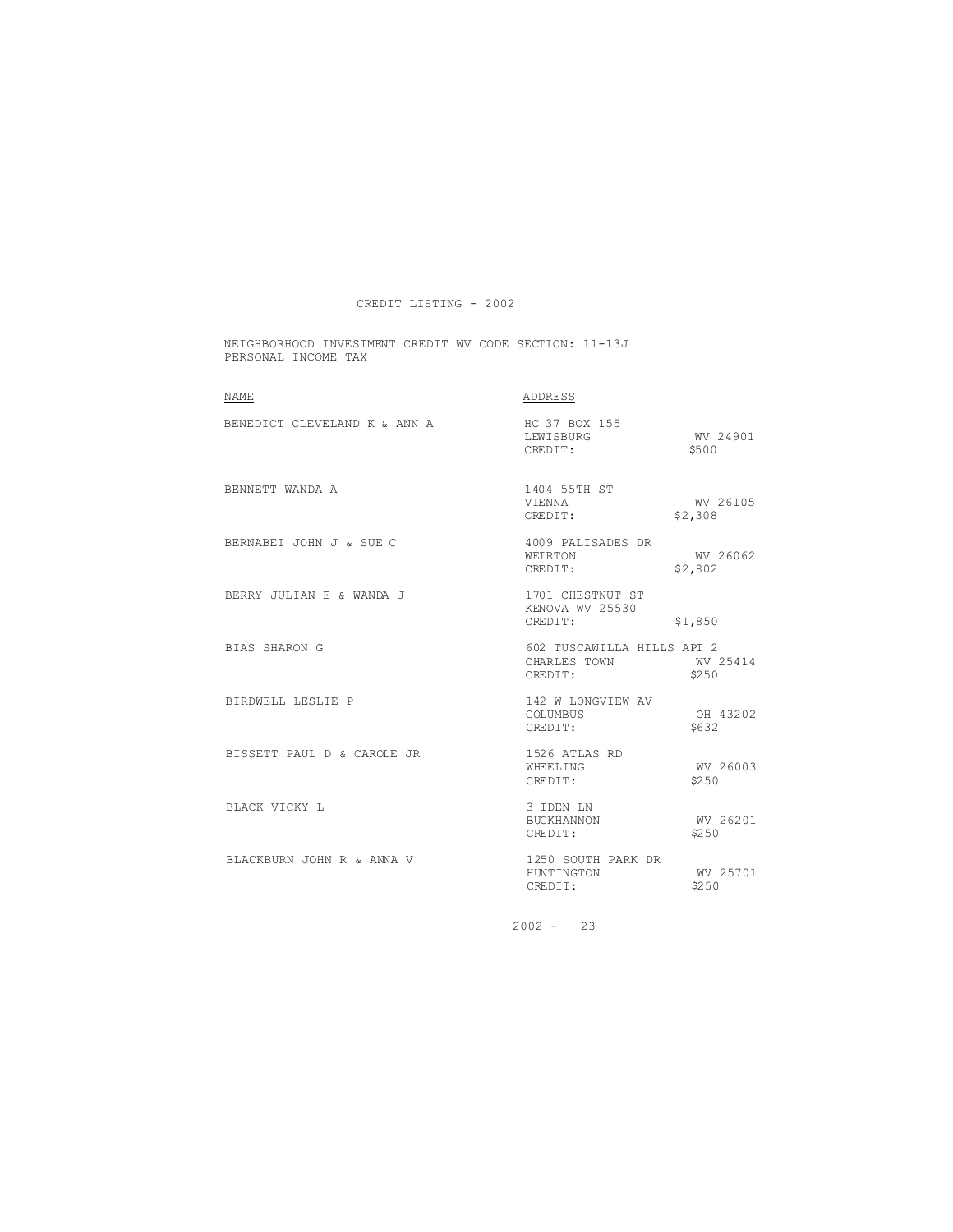NEIGHBORHOOD INVESTMENT CREDIT WV CODE SECTION: 11-13J PERSONAL INCOME TAX

| NAME                                       | ADDRESS                                           |                     |
|--------------------------------------------|---------------------------------------------------|---------------------|
| BLASS DAVID C & PATRICIA A                 | 261 LAKEVIEW DR<br>MORGANTOWN<br>CREDIT:          | WV 26505<br>\$500   |
| BLOCH STUART F & STEPHANIE H 4000 WATER ST | WHEELING<br>CREDIT:                               | WV 26003<br>\$2,000 |
| BOGGESS WILLIAM F & ZELMA D                | RT 1 BOX 191<br>R TPLEY<br>CREDIT:                | WV 25271<br>\$489   |
| BOLAND DANIEL C & BARBARA                  | 30 CARRIAGE RD<br>CHARLESTON WV 25314<br>CREDIT:  | \$500               |
| BOLYARD NEIL                               | 708 PARK ST<br>MORGANTOWN<br>CREDIT:              | WV 26501<br>\$250   |
| BOND PATRICK A & MARY K                    | 1 CHINABERRY LN<br>CHARLESTON WV 25304<br>CREDIT: | \$1,166             |
| BONNETT STERLING K & RUTH W                | 6 PARKVIEW WEY DR<br>PARKERSBURG<br>CREDIT:       | WV 26104<br>\$926   |
| BOSTAR JOSEPH J & NANCY C                  | 5718 GLEN CARLA DR<br>HUNTINGTON<br>CREDIT:       | WV 25705<br>\$2.50  |
| BOWER CHARLES E & JOYCE A                  | 1037 GRAFTON RD<br>MORGANTOWN<br>CREDIT:          | WV 26508<br>\$250   |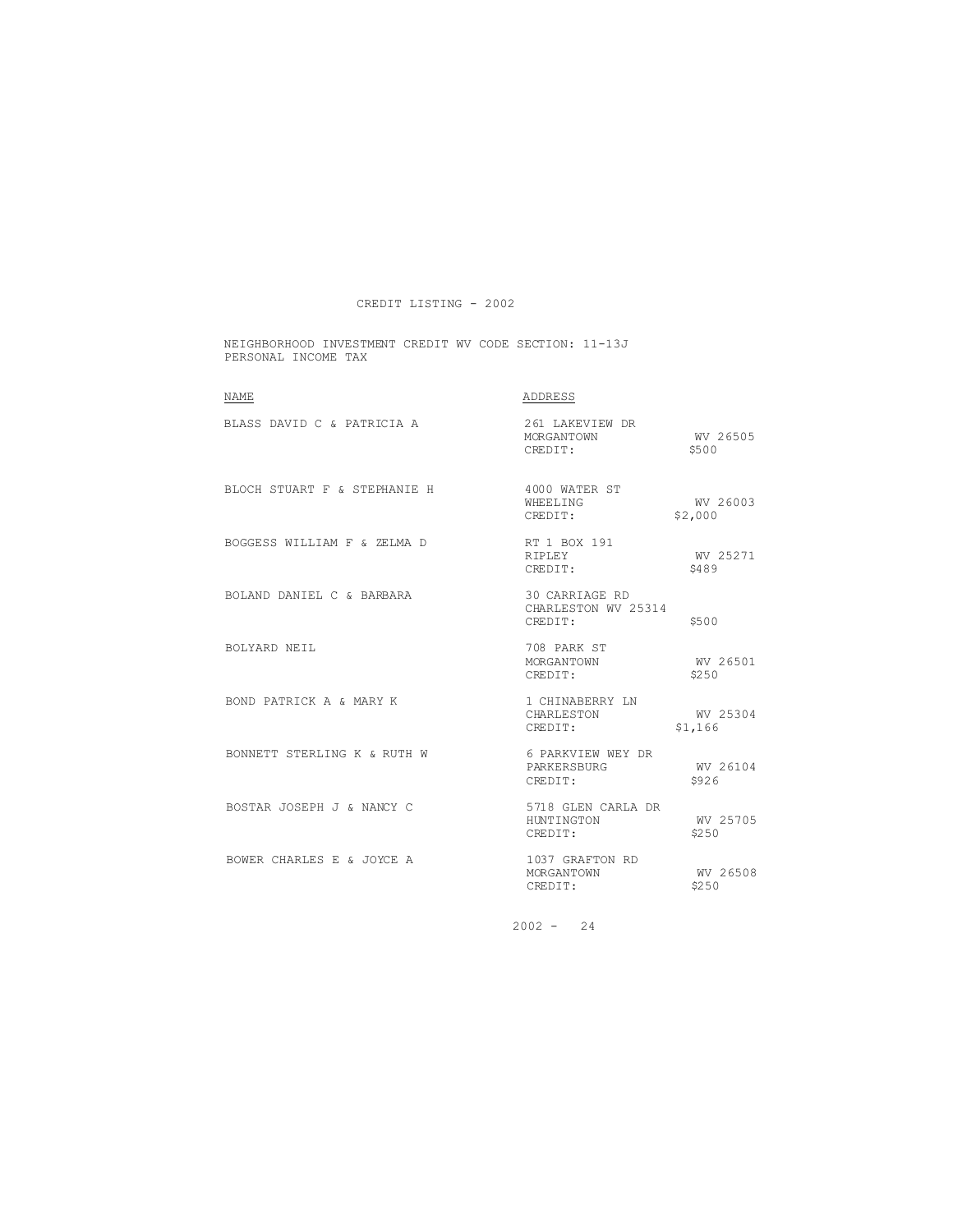NEIGHBORHOOD INVESTMENT CREDIT WV CODE SECTION: 11-13J PERSONAL INCOME TAX

| NAME                           | ADDRESS                                       |                     |
|--------------------------------|-----------------------------------------------|---------------------|
| BOWERS LUCY R                  | 1032 LAKE DR<br>DANIELS<br>CREDIT:            | WV 25832<br>\$910   |
| BOWERS TIMOTHY K & MARY A      | 813 HONEYSUCKLE DR<br>MARTINSBURG<br>CREDIT:  | WV 25401<br>\$500   |
| BOWLBY RICHARD E & ROSANNA     | 950 PARKERSBURG RD<br>SPENCER<br>CREDIT:      | WV 25276<br>\$1,379 |
| BOWMAN DAVID A & PATTI J       | 31 AARON WAY<br>WHEELING<br>CREDIT:           | WV 26003<br>\$500   |
| BOYCE LESLIE M                 | 5504 GREENMONT TERR<br>VIENNA<br>CREDIT:      | WV 26105<br>\$750   |
| BRADBURY JOHN E & GENEVA J     | 2690 SYCAMORE RD<br>CULLODEN<br>CREDIT:       | WV 25510<br>\$300   |
| BRAHAM JEFFERY T & PAMELA A    | 5502 GREENMONT TERRACE<br>VIENNA<br>CREDIT:   | WV 26105<br>\$1,049 |
| BRICK MARY J                   | 3706 VIRGINIA AV SE<br>CHARLESTON<br>CREDIT:  | WV 25304<br>\$375   |
| BROOKHART C FRANKLIN & SUSAN M | 102 N 18TH ST<br>WHEELING WV 26003<br>CREDIT: | \$110               |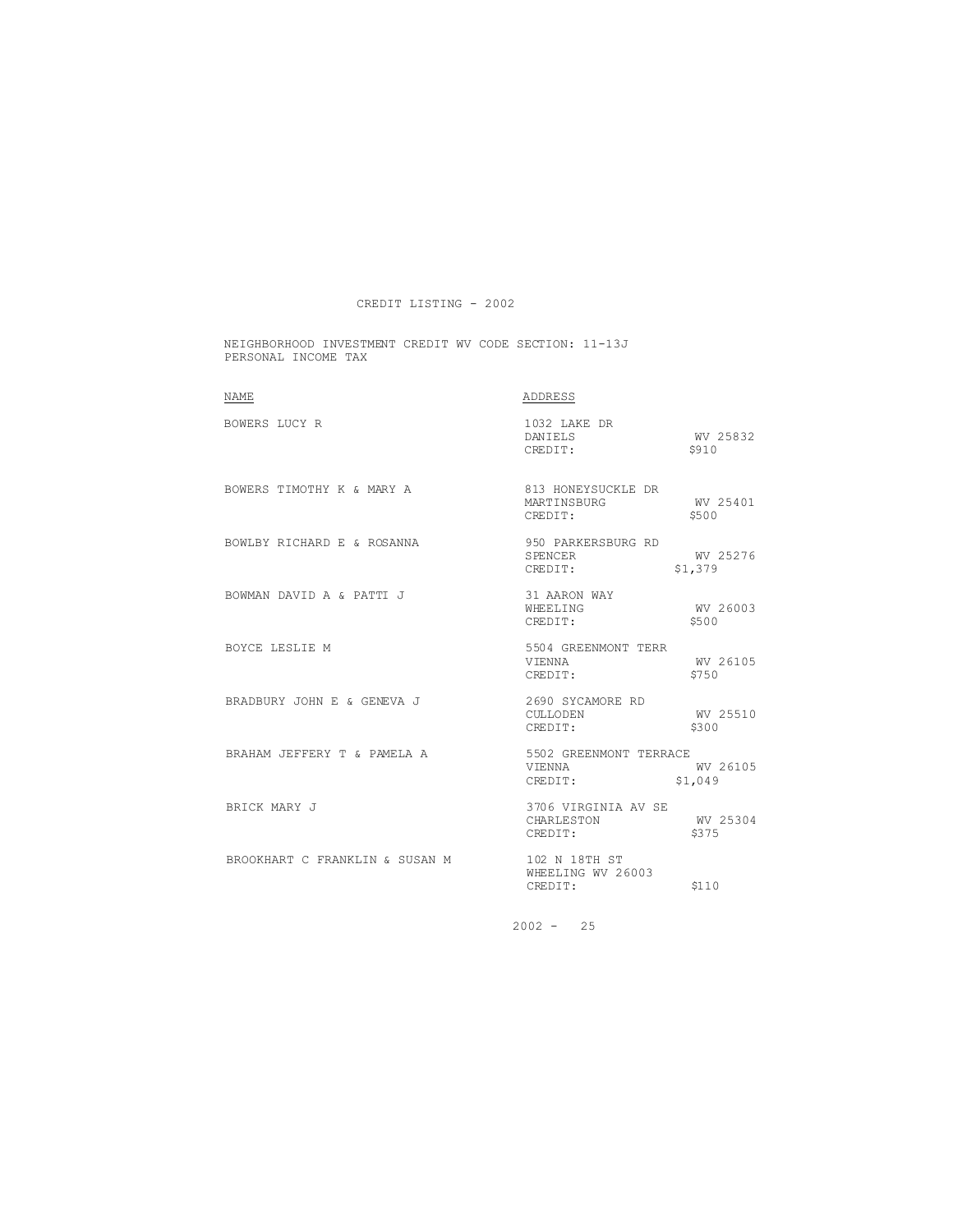NEIGHBORHOOD INVESTMENT CREDIT WV CODE SECTION: 11-13J PERSONAL INCOME TAX

| NAME                           | ADDRESS                                         |                     |
|--------------------------------|-------------------------------------------------|---------------------|
| BROOKING FREDERICK R & ETHEL B | 2054 GEORGIAN LN<br>MORGANTOWN<br>CREDIT:       | WV 26508<br>\$500   |
| BROOKS LESLIE C                | 8 CLUB VIEW DR<br>FAIRMONT<br>CREDIT:           | WV 26554<br>\$800   |
| BROWN EARLE S & BARBARA K      | 2523 WOODLAND AV<br>SOUTH CHARLESTON<br>CREDIT: | WV 25303<br>\$250   |
| BROWN JAMES E & SALLIE J       | PO BOX 1864<br>CHARLESTON<br>CREDIT:            | WV 25327<br>\$1,000 |
| BROWN MARY K                   | 389 W WILDWOOD DR<br>PARKERSBURG<br>CREDIT:     | WV 26101<br>\$500   |
| BROWNING BILL R & BARBARA J    | <b>PO BOX 1559</b><br><b>LOGAN</b><br>CREDIT:   | WV 25601<br>\$250   |
| BROWNING JOAN C                | PO BOX 436<br>RONCEVERTE<br>CREDIT:             | WV 24970<br>\$750   |
| BROWNING JOHN M & JACKIE A     | 317 PARK AV<br>BECKLEY<br>CREDIT:               | WV 25801<br>\$2,852 |
| BROYLES RANDALL L & JOYCE L    | 1050 OVERLOOK DR<br>BECKLEY<br>CREDIT:          | WV 25801<br>\$582   |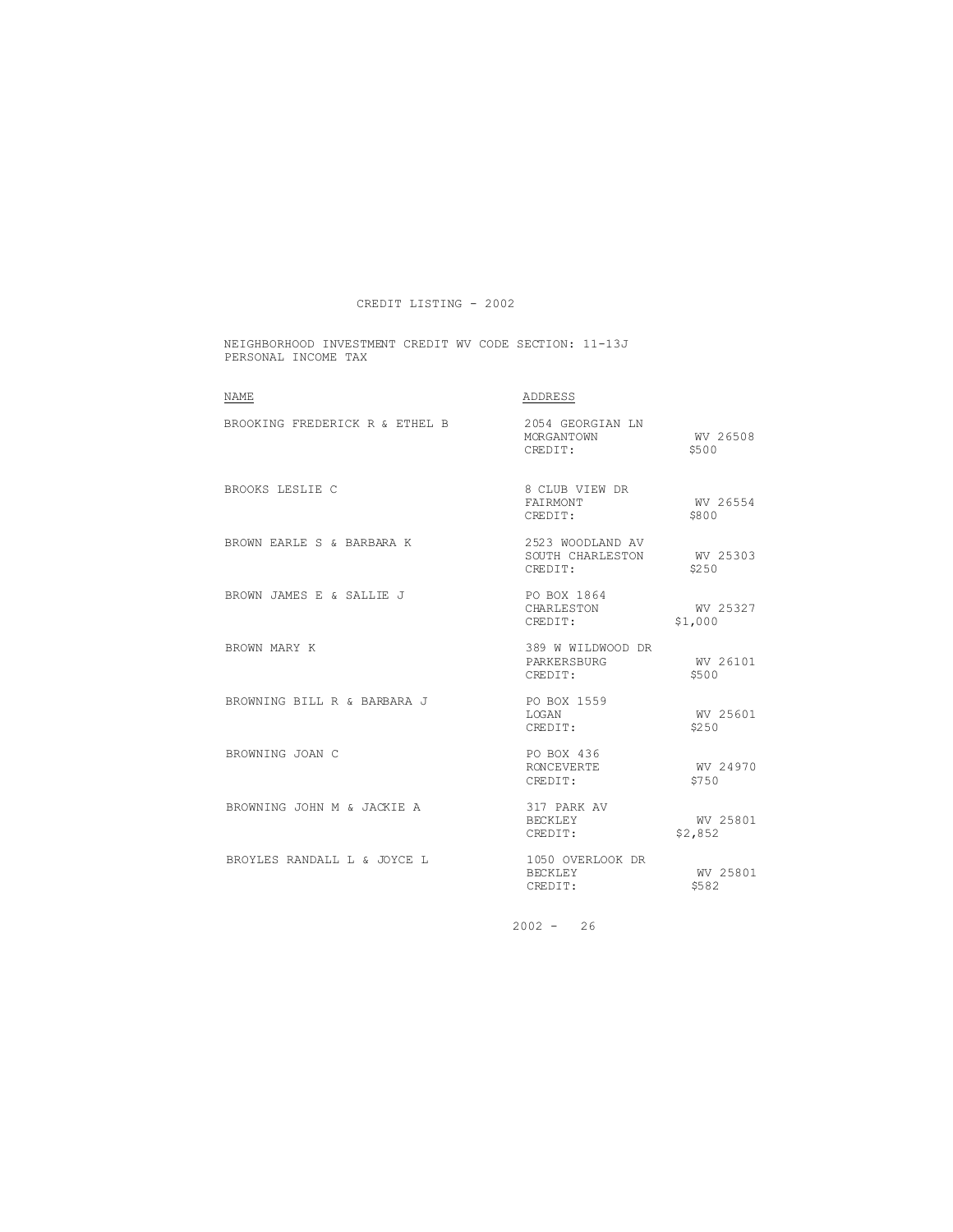NEIGHBORHOOD INVESTMENT CREDIT WV CODE SECTION: 11-13J PERSONAL INCOME TAX

| NAME                          | ADDRESS                                         |                     |
|-------------------------------|-------------------------------------------------|---------------------|
| BRUNESKE BRIAN C & JANET D    | 16 MARVA CT<br>MARTINSBURG<br>CREDIT:           | WV 25401<br>\$650   |
| BUCHANAN GARLAND L            | 1020 OVERLOOK DR<br>BECKLEY<br>CREDIT:          | WV 25801<br>\$2,863 |
| BUCKALEW DAVID T & SHERRY L   | 101 FARMINGDALE LN<br>DUNBAR<br>CREDIT:         | WV 25064<br>\$675   |
| BUPP JAMES P & JUNE L         | 800 BAUER AV<br>CHARLESTON WV 25302<br>CREDIT:  | \$109               |
| BURCHAM STEPHEN D & DEBORAH L | 123 TOWNSHIP RD 1252<br>PROCTORVILLE<br>CREDIT: | OH 45669<br>\$200   |
| BURDETTE KATHERINE K          | 122 N ST<br>RTPLEY<br>CREDIT:                   | WV 25271<br>\$250   |
| BURDICK MICHAEL K & SYDNEY M  | 13 MARNE DR<br>HUNTINGTON<br>CREDIT:            | WV 25705<br>\$425   |
| BURGE PAUL R JR               | PO BOX 4336<br>PARKERSBURG<br>CREDIT:           | WV 26104<br>\$5,000 |
| BURGESS KEVIN B & DEBORAH S   | RT 1 BOX 151B<br>OAK HILL<br>CREDIT:            | WV 25901<br>\$266   |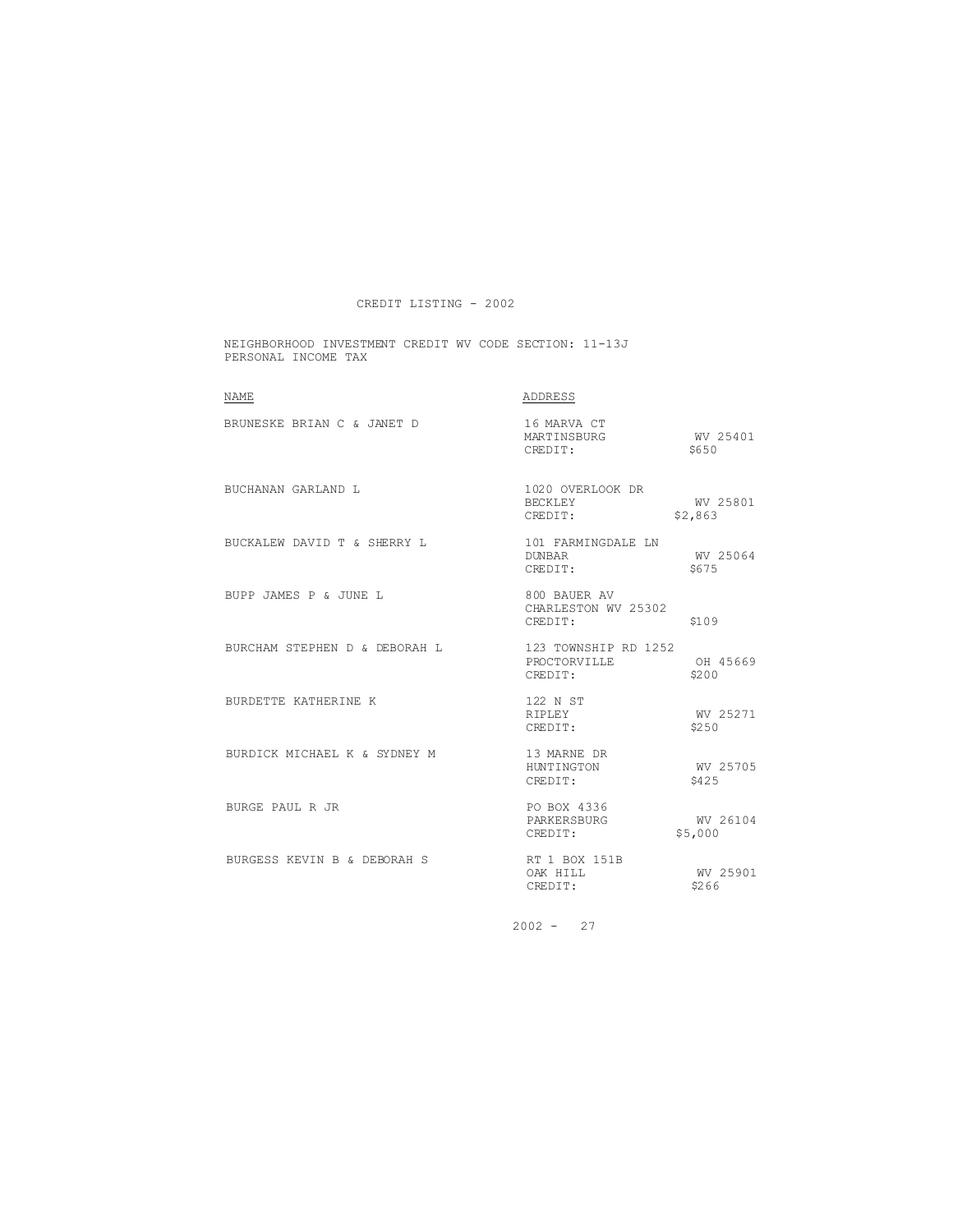NEIGHBORHOOD INVESTMENT CREDIT WV CODE SECTION: 11-13J PERSONAL INCOME TAX

| NAME                                                   | ADDRESS                                           |                   |
|--------------------------------------------------------|---------------------------------------------------|-------------------|
| BURGESS STEPHANIE A                                    | 9985 WATERFORD WAY<br>MOBILE<br>CREDIT:           | AL 36695<br>\$174 |
| BURNS BRENT A & AMY L                                  | 138 CADLE DR<br>CROSS LANES<br>CREDIT:            | WV 25313<br>\$750 |
| BURNS FRED N & MARY F                                  | 25 HICKORY DR<br>BARBOURSVILLE<br>CREDIT:         | WV 25504<br>\$250 |
| BURVAL JOSEPH T & CLARICE T                            | 1995 PARKWOOD RD<br>CHARLESTON<br>CREDIT:         | WV 25314<br>\$500 |
| BUSKIRK FRED R & O MARIE                               | RT 1 BOX 45B<br>PALESTINE<br>CREDIT:              | WV 26160<br>\$250 |
| BUTLER ANDREW K & HORTENSE HOGUE<br>GEORGETOWN COMMONS | 1259 NATIONAL RD APT<br>WHEELING<br>CREDIT:       | WV 26003<br>\$750 |
| BUTLER HAROLD G & NANCY L                              | 1815 SUGAR CRK DR<br><b>CHARLESTON</b><br>CREDIT: | WV 25312<br>\$675 |
| BUTTRICK DARRELL & MARGARET                            | 3 ACORN LN<br>ELKVIEW<br>CREDIT:                  | WV 25071<br>\$250 |
| BYAM JOHN W & OLIVIA R JR                              | 923 SOUTHPOINTE CIR<br>MORGANTOWN<br>CREDIT:      | WV 26501<br>\$300 |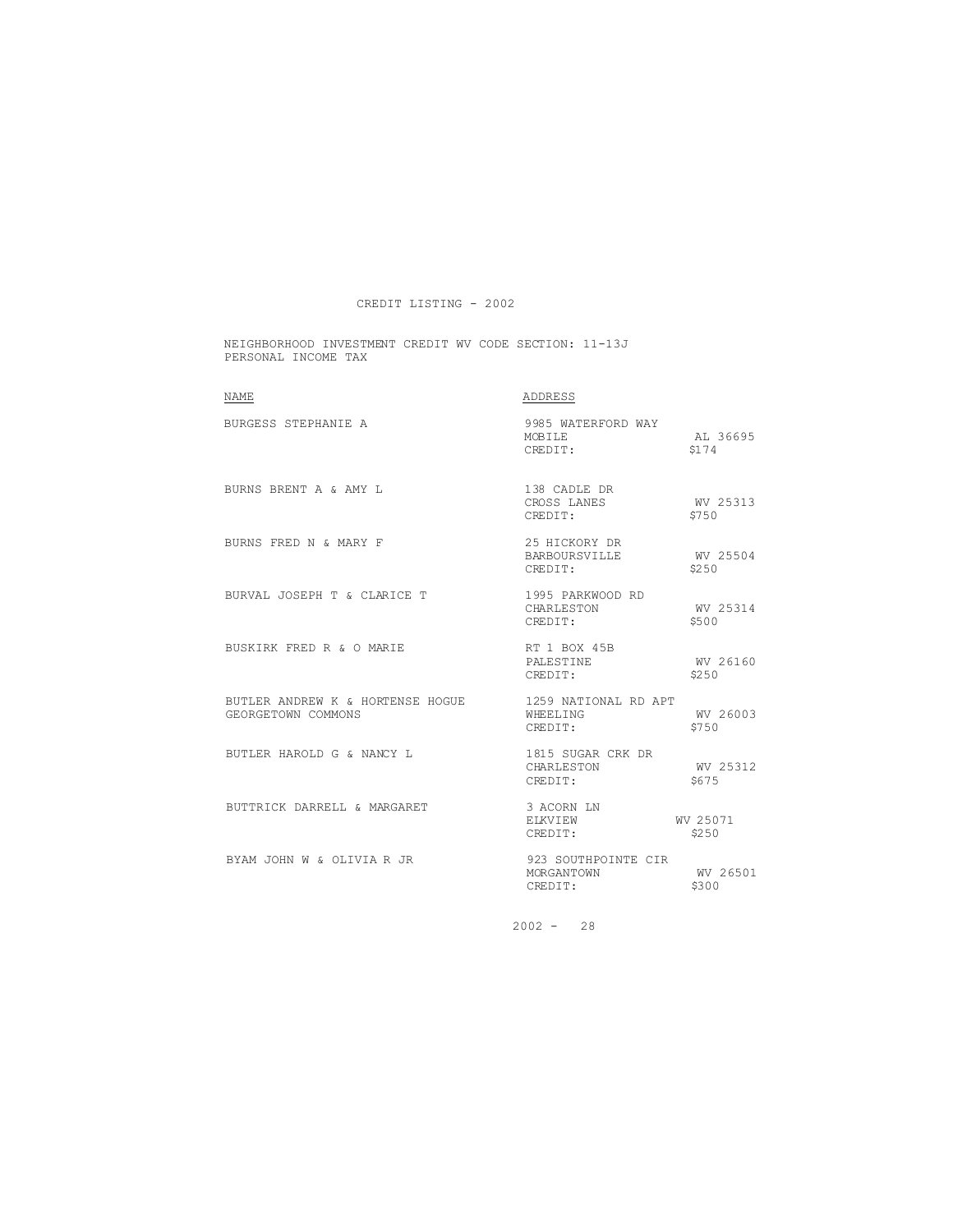NEIGHBORHOOD INVESTMENT CREDIT WV CODE SECTION: 11-13J PERSONAL INCOME TAX

| NAME                                        | ADDRESS                                             |                     |
|---------------------------------------------|-----------------------------------------------------|---------------------|
| CALDWELL EDWARD C & LOLA D                  | 32 HUCKLEBERRY LN<br>MORGANTOWN<br>CREDIT:          | WV 26508<br>\$250   |
| CALLEN JAN E & KAREN S                      | 244 GOSHEN LN<br>MARTINSBURG<br>CREDIT:             | WV 25401<br>\$313   |
| CALLEN MICHAEL K                            | 1420 WESTERN AV<br>MORGANTOWN<br>CREDIT:            | WV 26505<br>\$2,750 |
| CALTRIDER TERRY L & KAREN A                 | RT 3 BOX 83A<br><b>ELIZABETH</b><br>CREDIT:         | WV 26143<br>\$375   |
| CAMPBELL ARTHUR R & JUDITH B 141 GRANADA DR | PARKERSBURG<br>CREDIT:                              | WV 26104<br>\$5,000 |
| CAMPBELL JAMES K & LINDA J                  | 20 BETHEL PL RT 2<br>WASHINGTON WV 26181<br>CREDIT: | \$7,365             |
| CANNON THOMAS L & CINDY R                   | 1219 SOUTH PARK DR<br>HUNTINGTON<br>CREDIT:         | WV 25701<br>\$1,005 |
| CANNON WALTON W & WINONA H                  | 467 LAWNVIEW CIR<br>MORGANTOWN<br>CREDIT:           | WV 26505<br>\$500   |
| CANTERBURY EDDIE D & DIANA L                | PO BOX 622<br>LOGAN<br>CREDIT:                      | WV 25601<br>\$300   |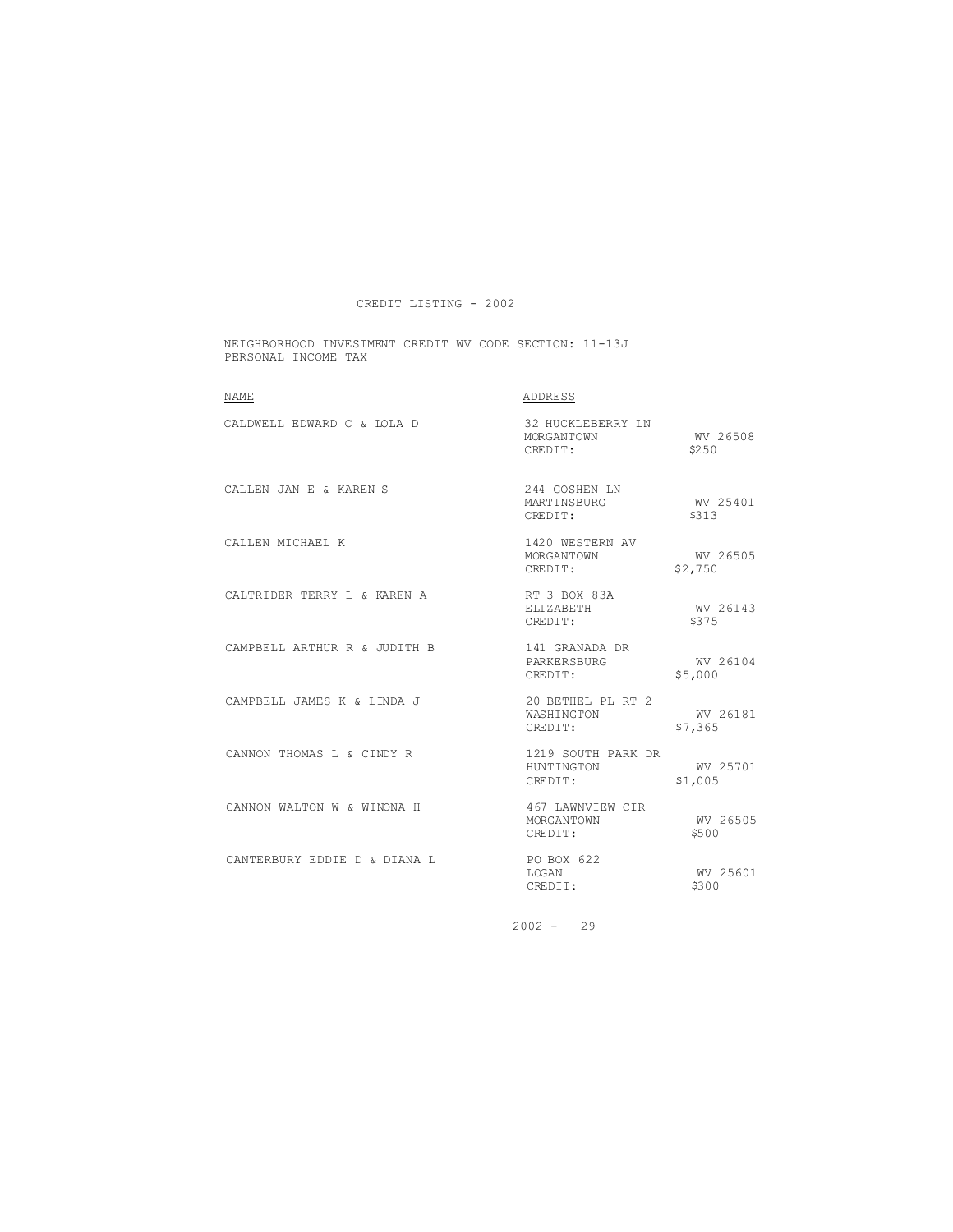NEIGHBORHOOD INVESTMENT CREDIT WV CODE SECTION: 11-13J PERSONAL INCOME TAX

| NAME                          | ADDRESS                                          |                    |
|-------------------------------|--------------------------------------------------|--------------------|
| CARDER CHARLES R & JUNE B III | 2039 WEBERWOOD DR<br>SOUTH CHARLESTON<br>CREDIT: | WV 25303<br>\$250  |
| CARDWELL JAMES & LORETTA J JR | 708 GREEN RD<br>CHARLESTON<br>CREDIT:            | WV 25309<br>\$500  |
| CARENBAUER CARL & MARY J      | BOONE & HEDGES RD<br>WHEELING<br>CREDIT:         | WV 26003<br>\$500  |
| CAREY JAMES P & SARAH K       | 3 CHRISANDRA DR<br>HUNTINGTON<br>CREDIT:         | WV 25705<br>\$500  |
| CARPER MARSHALL J & LOIS      | PO BOX 4626<br>CHARLESTON<br>CREDIT:             | WV 25364<br>\$2.75 |
| CARTER JAMES M & RUBY G       | 11 LYNNWOOD DR<br>VIENNA<br>CREDIT:              | WV 26105<br>\$300  |
| CARTER JERALD T               | 124 WALNUTVIEW<br>BEAVER WV 25813<br>CREDIT:     | \$250              |
| CARTER MARY                   | 124 WALNUTVIEW DR<br>BEAVER<br>CREDIT:           | WV 25813<br>\$2.50 |
| CARTER WILLIAM H & ELISE P    | 4011 KANAWHA AV SE<br>CHARLESTON<br>CREDIT:      | WV 25304<br>\$383  |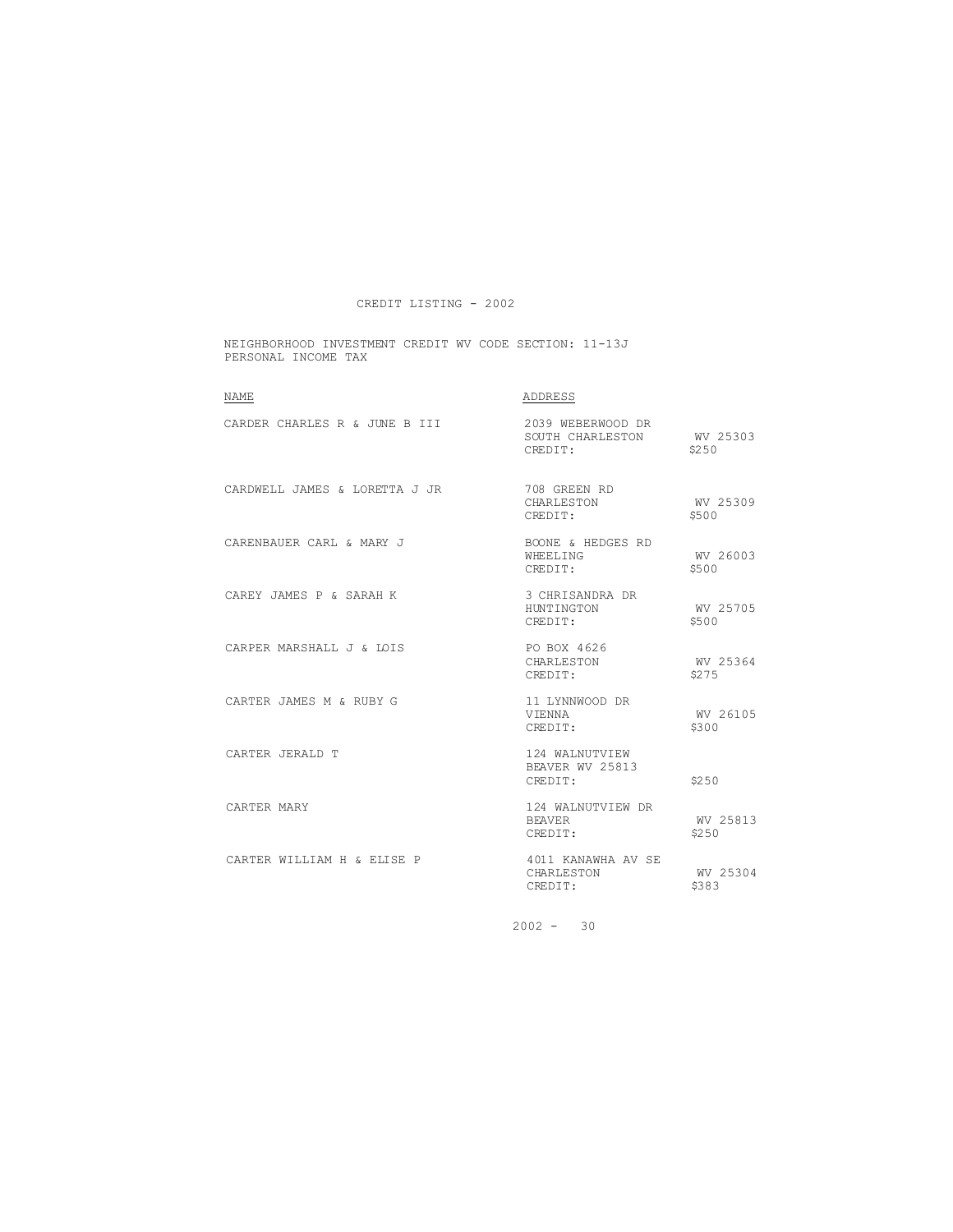NEIGHBORHOOD INVESTMENT CREDIT WV CODE SECTION: 11-13J PERSONAL INCOME TAX

| NAME                                    | ADDRESS                                            |                     |
|-----------------------------------------|----------------------------------------------------|---------------------|
| CARYL MICHAEL E & KAREN S               | 241 SHOWERS LN<br>MARTINSBURG<br>CREDIT:           | WV 25401<br>\$500   |
| CASTO HARRY N JR<br>CHEGWIDDEN TERESA P | PO BOX 641<br>GREAT BARRINGTON MA 01230<br>CREDIT: | \$500               |
| CASTO JOHN E & JANETT C                 | 1019 SANDHILL DR<br>SAINT ALBANS<br>CREDIT:        | WV 25177<br>\$1,060 |
| CASTO RICHARD B & CONNIE S              | <b>PO BOX F</b><br>BANCROFT<br>CREDIT:             | WV 25011<br>\$2,063 |
| CASTRODALE DANTE E & SHERRY L           | PO BOX 2438<br>BECKLEY<br>CREDIT:                  | WV 25802<br>\$500   |
| CAUDILL JAMES W & GLORIANN C            | 18 FOXCHASE RD<br>CHARLESTON<br>CREDIT:            | WV 25304<br>\$500   |
| CECH FRANKLIN C & OLGA A                | 24 BROADMORE LN<br>MORGANTOWN<br>CREDIT:           | WV 26505<br>\$313   |
| CEPERLEY ANDREW R & PATRICIA E SR       | 1993 PARKWOOD RD<br>CHARLESTON<br>CREDIT:          | WV 25314<br>\$2.50  |
| CHAMBERS JOHN T & JUNE R                | 1980 ALPHA RD BOX 10<br>CHARLESTON<br>CREDIT:      | WV 25304<br>\$2.50  |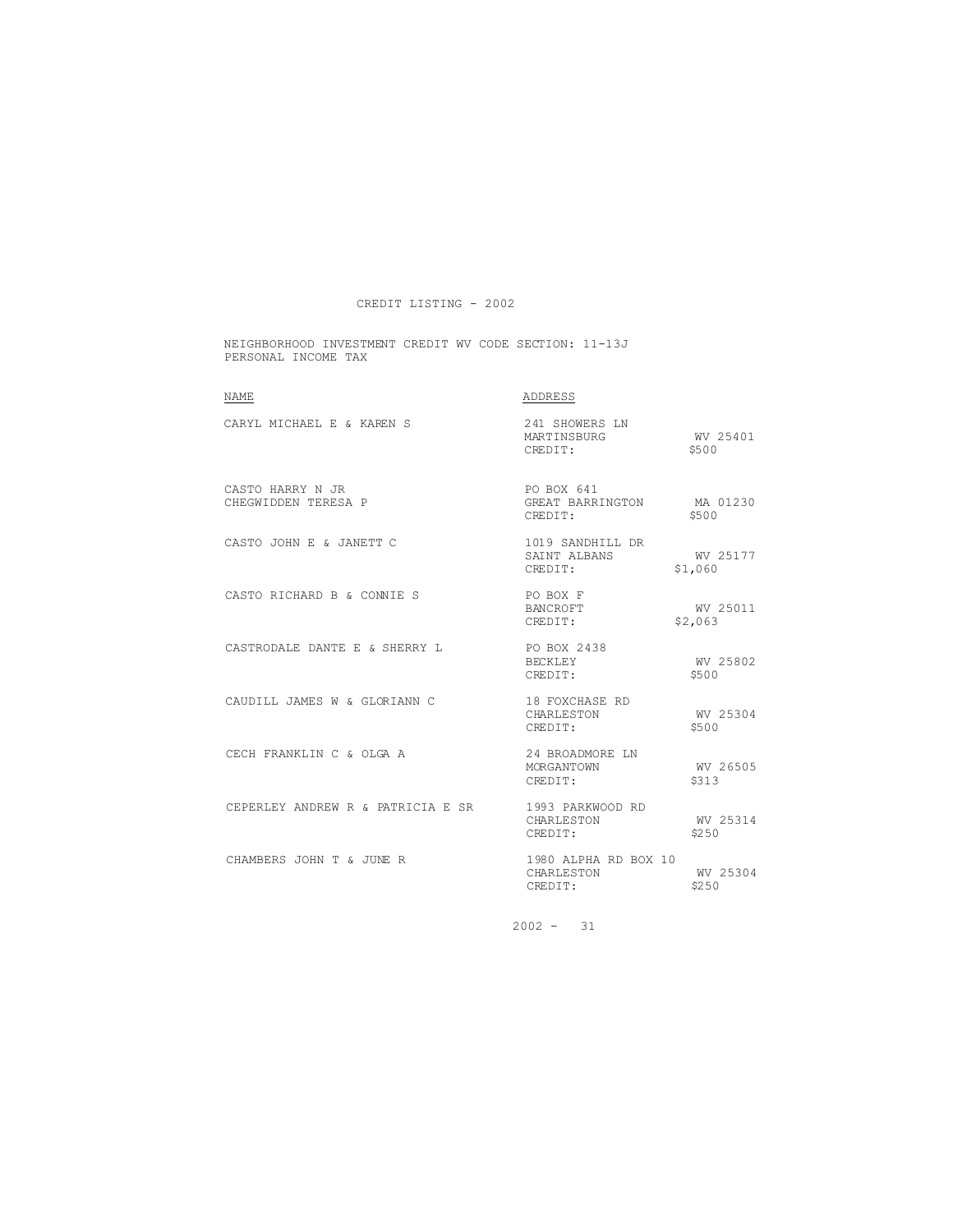NEIGHBORHOOD INVESTMENT CREDIT WV CODE SECTION: 11-13J PERSONAL INCOME TAX

| NAME                                    | ADDRESS                                                   |                     |
|-----------------------------------------|-----------------------------------------------------------|---------------------|
| CHAMBERS WILLIAM E & JOANN              | 259 NORWAY AV<br>HUNTINGTON<br>CREDIT:                    | WV 25705<br>\$60    |
| CHANEY MALCOLM L & KATHY S              | 1613 BERKSHIRE PL<br>CHARLESTON<br>\$4,145<br>CREDIT:     | WV 25314            |
| CHANEY MICHAEL T & NANCY B              | 1209 WILLIAMSBURG WAY<br>CHARLESTON<br>CREDIT:<br>\$1,149 | WV 25314            |
| CHAPMAN JOHN H & AMY L                  | 172 HUMMINGBIRD AV<br>PRINCETON<br>CREDIT:                | WV 24740<br>\$148   |
| CHASE JOHN G &<br>CLOVIS-CHASE MARGARET | 234 WILLOWDALE RD<br>MORGANTOWN<br>CREDIT:                | WV 26505<br>\$250   |
| CHEVAL DAVID S &<br>KIGER MELINDA J     | 4979 PIERRE CIR<br><b>BOULDER</b><br>CREDIT:              | CO 80304<br>\$1,000 |
| CHICCHIRICHI GUY & EIEANOR P            | RR 6 BOX 38<br>CHARLES TOWN<br>CREDIT:                    | WV 25414<br>\$1,500 |
| CHILDERS ROBERT J & SUSAN M             | 51 WAKEFIELD ADDN<br>WASHINGTON<br>CREDIT:                | WV 26181<br>\$250   |
| CHILTON NELLE R                         | RT 2 BOX 329<br>CHARLESTON<br>CREDIT:                     | WV 25314<br>\$972   |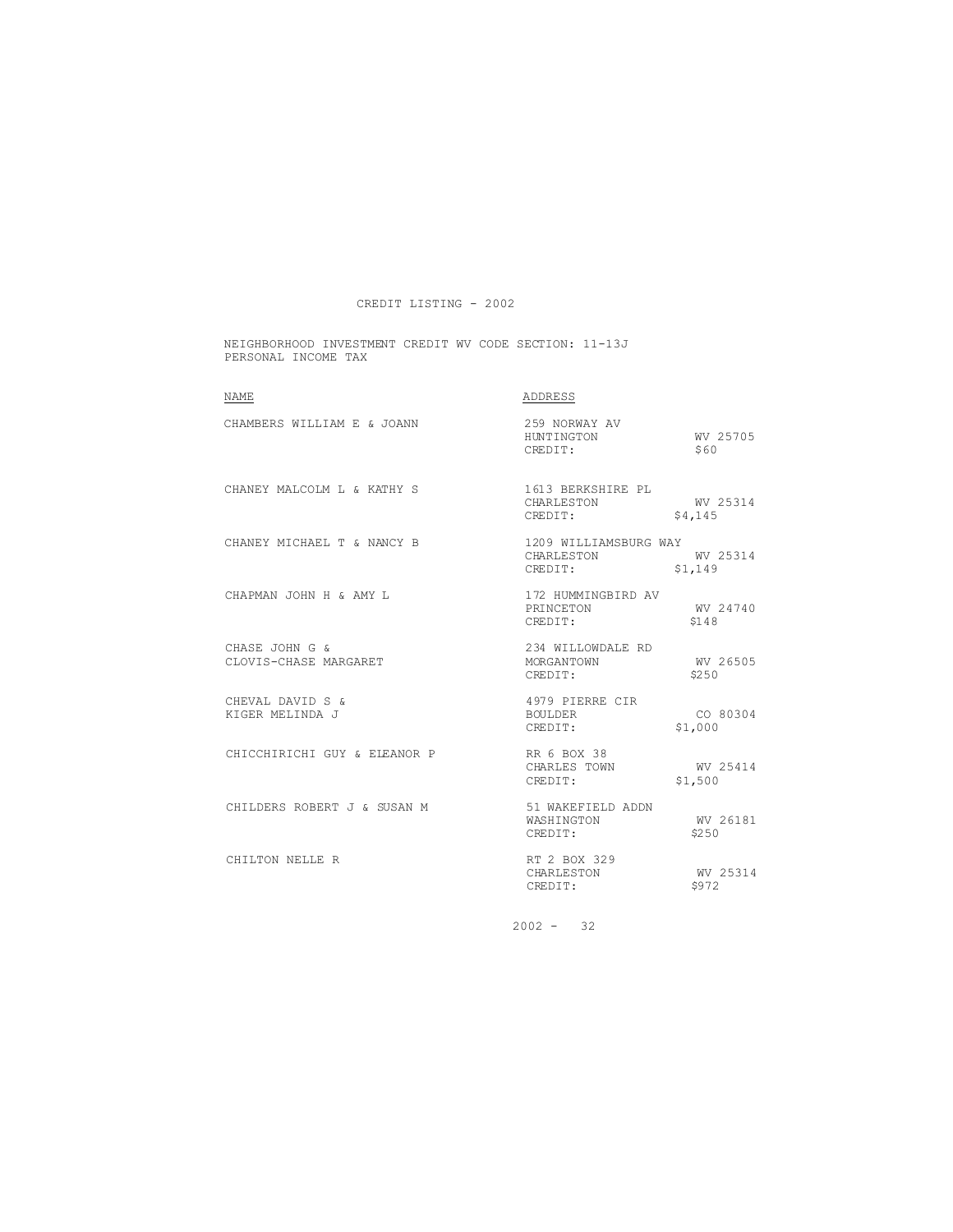NEIGHBORHOOD INVESTMENT CREDIT WV CODE SECTION: 11-13J PERSONAL INCOME TAX

| NAME                                            | ADDRESS                                                                     |          |
|-------------------------------------------------|-----------------------------------------------------------------------------|----------|
| CHIPLEY JULIAN & DIANA                          | 409 NORHT KANAWHA ST<br>WV 25801<br>BECKLEY<br>CREDIT: \$2,500              |          |
| CHRISTIAN G WAYNE & AMANDA L 1509 ROYAL OAKS RD | CHARLESTON<br>\$250<br>CREDIT:                                              | WV 25314 |
| CINCINNATI JOSEPH P & MARY A 4004 RUE DE TODD   | MARTINSBURG<br>\$250<br>CREDIT:                                             | WV 25401 |
| CLARK EDWARD F & JOAN L                         | 315 22ND ST SE<br>WV 25304<br>CHARLESTON<br>\$750<br>CREDIT:                |          |
| CLARK THOMAS S & JEAN C                         | RR 4 BOX 161H SENECA VIEW<br>BRUCETON MILLS WV 26525<br>\$25,000<br>CREDIT: |          |
| CLARKE F DENNIS & LOLA L                        | 804 JERRY CT<br>MARTINSBURG<br>\$1,000<br>CREDIT:                           | WV 25401 |
| CLARKE NELSON & J LOUISE                        | 915 NORTH ST<br>MARTINSBURG<br>\$500<br>CREDIT:                             | WV 25401 |
| CLINE PHILIP E                                  | PO BOX 119<br>HUNTINGTON<br>WV 25706<br>\$250<br>CREDIT:                    |          |
| COALTER JOSEPH N & MARGARET E JR                | 103 FAIRWAY GARDENS<br>HURRICANE<br>\$292<br>CREDIT:                        | WV 25526 |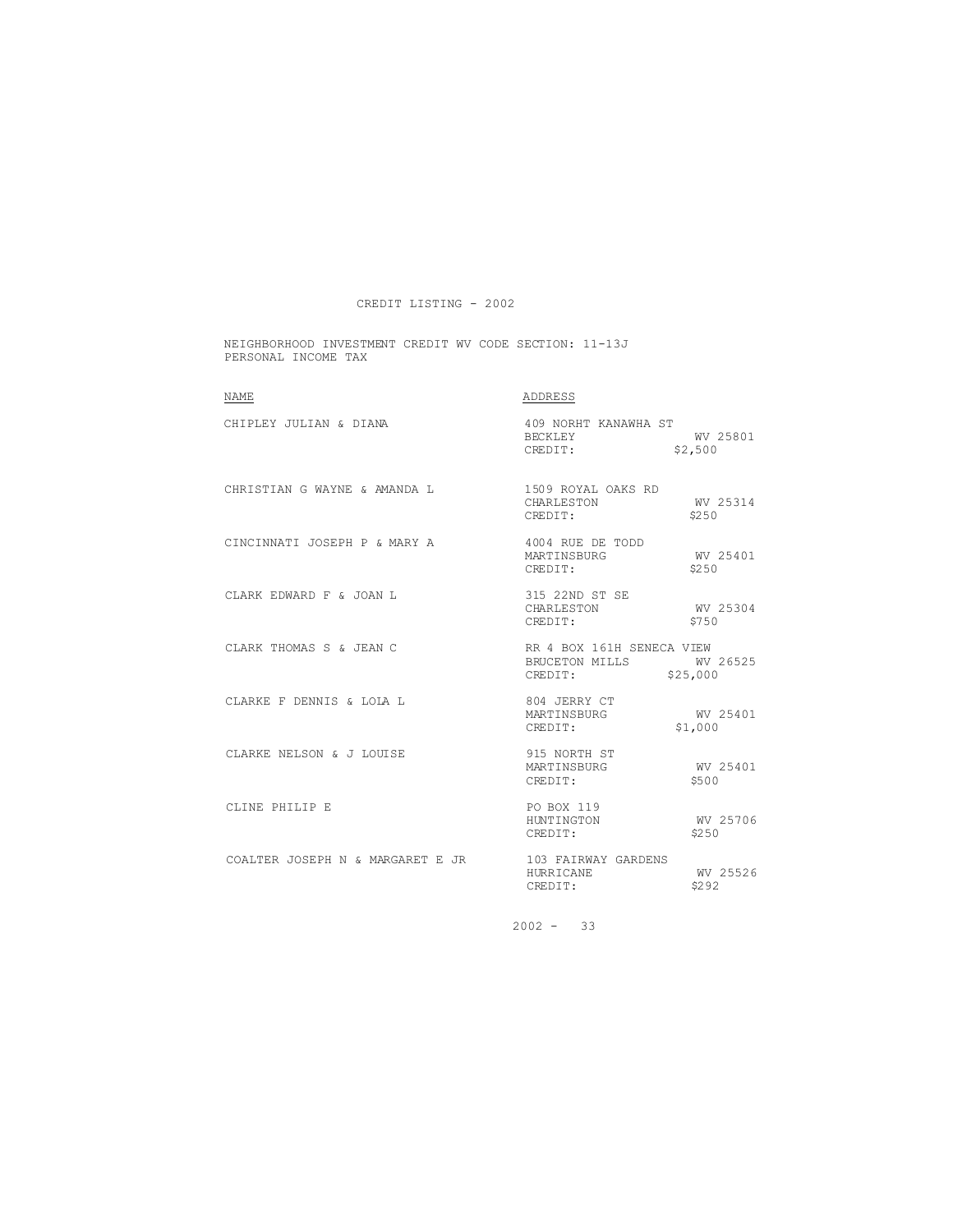NEIGHBORHOOD INVESTMENT CREDIT WV CODE SECTION: 11-13J PERSONAL INCOME TAX

| NAME                         | ADDRESS                                                         |                      |
|------------------------------|-----------------------------------------------------------------|----------------------|
| COCHRAN ROBERT C & REBECCA F | 789 LOWER DONNALLY RD<br>CHARLESTON WV 25304<br>CREDIT: \$1,300 |                      |
| COE ROBERT B & NORMA J       | 5216 TABLER STATION RD<br>TNWOOD<br>CREDIT:                     | WV 25428<br>\$41     |
| COHEN HARVEY M & NAOMI W     | PO BOX 1667<br>LEWISBURG<br>CREDIT:                             | WV 24901<br>\$10,700 |
| COLEMAN CHARLES B III        | 128 ROGERS CIR<br>HURRICANE<br>CREDIT:                          | WV 25526<br>\$298    |
| COLES MONTY D & CAROL D      | 5237 WALNUT VALLEY DR<br>CHARLESTON<br>CREDIT:                  | WV 25313<br>\$968    |
| COLLINS DONALD R & MARY A    | 302 MEADOR LN<br>SHADY SPRING<br>CREDIT:                        | WV 25918<br>\$250    |
| COLLINS FLOYD W & MARY L     | 111 SHERWOOD DR<br>WILLIAMSTOWN<br>CREDIT:                      | WV 26187<br>\$500    |
| COLLINS WILLIAM E & KAREN R  | 8 ALICIA AV<br>MORGANTOWN<br>CREDIT:                            | WV 26501<br>\$250    |
| CONANT THOMAS W & CHADSEY L  | 17 BOWER RD<br>KEARNEYSVILLE<br>CREDIT:                         | WV 25430<br>\$500    |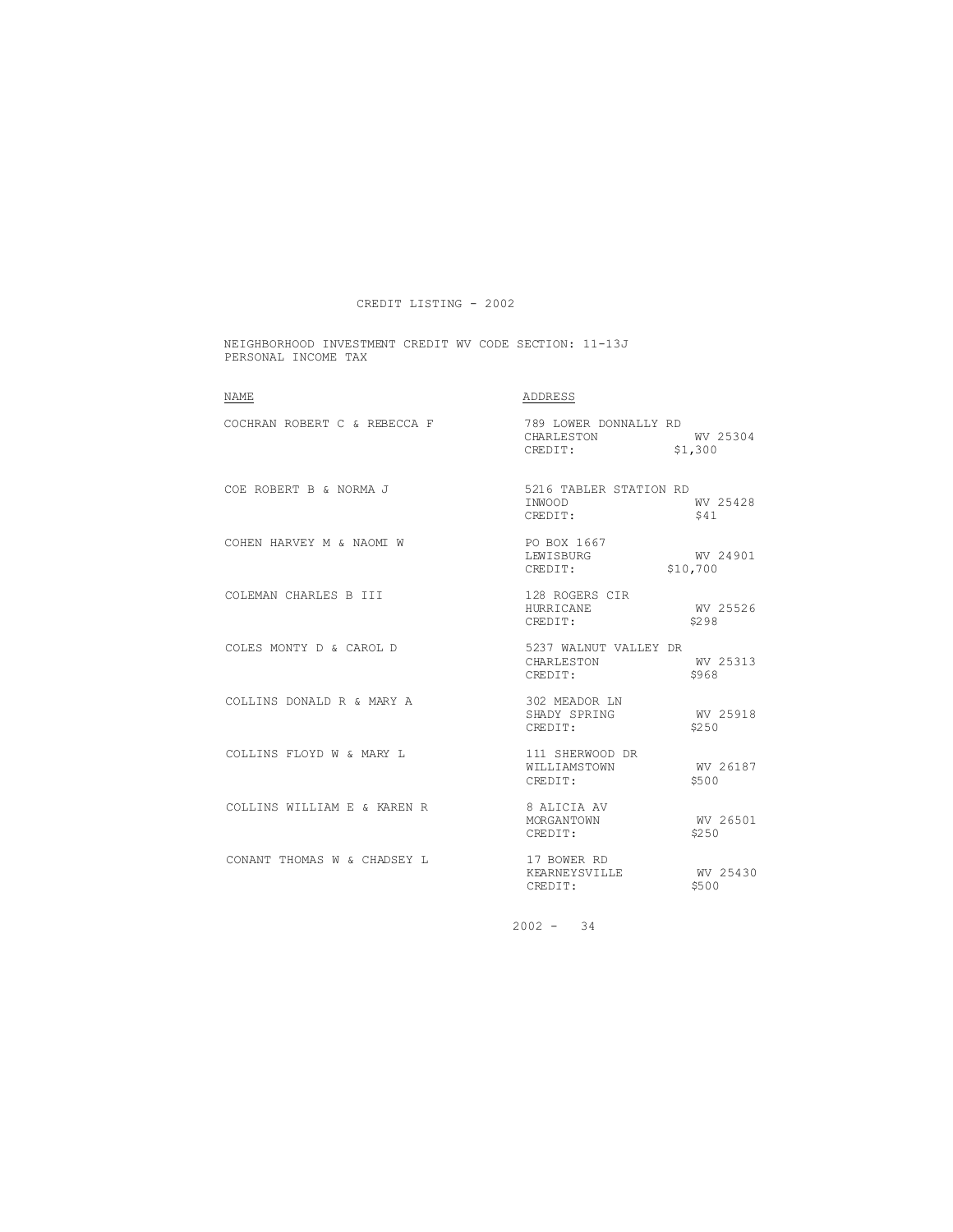NEIGHBORHOOD INVESTMENT CREDIT WV CODE SECTION: 11-13J PERSONAL INCOME TAX

| NAME                            | ADDRESS                                                |                     |
|---------------------------------|--------------------------------------------------------|---------------------|
| CONAWAY IRENE J & A BETRAM      | 606 WIGNER AV<br>HARRISVILLE<br>CREDIT:                | WV 26362<br>\$1,567 |
| CONNER JAMES W & HELEN T        | 1715 ROLLING HILLS RD<br>CHARLESTON<br>CREDIT:         | WV 25314<br>\$2.50  |
| CONRAD BRUCE P & RUTH E         | 132 RUTHLAWN DR<br>SOUTH CHARLESTON<br>CREDIT:         | WV 25309<br>\$379   |
| CONRAD RANDALL R & REBECCA K II | 305 N TAMARACK DR<br>SHEPHERDSTOWN<br>CREDIT:          | WV 25443<br>\$450   |
| CONTI THOMAS J & NANCY J        | 10 BALSAM DR<br>TRIADELPHIA<br>CREDIT:                 | WV 26059<br>\$250   |
| CONWAY RICHARD A & ANNE H       | 612 LINDEN RD<br>CHARLESTON<br>CREDIT:                 | WV 25314<br>\$5551  |
| COOK KEVIN B & JODI F           | 31 ORCHARD RD<br>WHEELING<br>CREDIT:                   | WV 26003<br>\$500   |
| COOK LINDA L                    | 28 CEDARWOOD DR<br>MORGANTOWN<br>CREDIT:               | WV 26505<br>\$550   |
| CORLISS GREGORY A & CAROLYN A   | RR 1 BOX 91<br>SHENANDOAH JUNCTION WV 25442<br>CREDIT: | \$500               |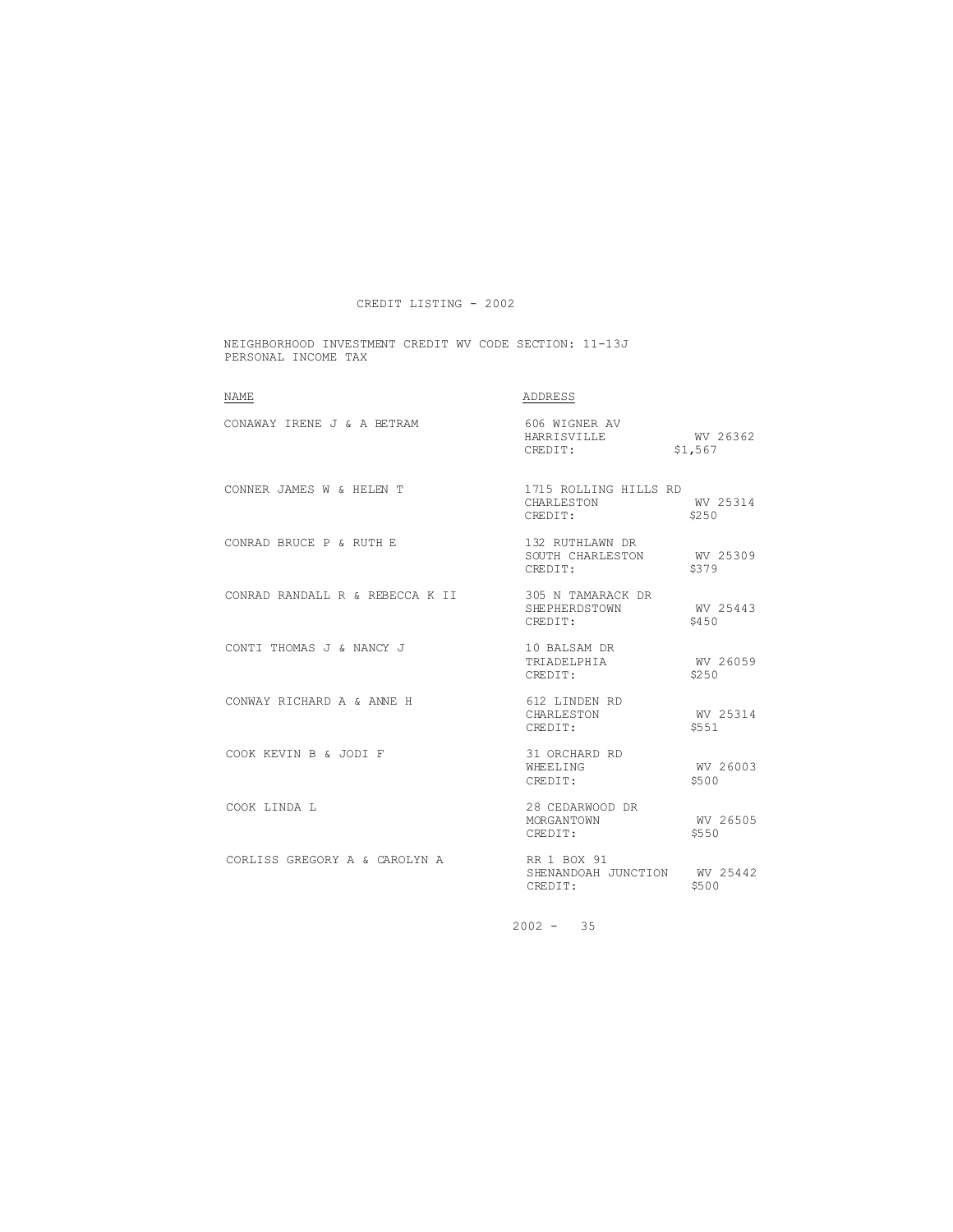NEIGHBORHOOD INVESTMENT CREDIT WV CODE SECTION: 11-13J PERSONAL INCOME TAX

| <b>NAME</b>                | ADDRESS                                                     |                     |
|----------------------------|-------------------------------------------------------------|---------------------|
| COTTLE AARON D             | 326 MARKET ST<br>SPENCER<br>CREDIT:                         | WV 25276<br>\$9,300 |
| COTTLE BROOKS A & JANE A   | 101 WOODSHIRE DR N HILLS<br>PARKERSBURG WV 26104<br>CREDIT: | \$1,000             |
| COULTER JOE A & NANCY S    | 9 GLASFORD CIR<br>WILLIAMSTOWN<br>CREDIT:                   | WV 26187<br>\$710   |
| COWELL DANIEL D & DIANA H  | 131 WOODLAND DR<br>HUNTINGTON<br>CREDIT:                    | WV 25705<br>\$500   |
| COX ALBERT S & BETTY J     | 209 N GEORGIA AV<br>MARTINSBURG<br>CREDIT:                  | WV 25401<br>\$250   |
| COX DAVID B & DEBRA S      | PO BOX 1800<br>CRAIGSVILLE<br>CREDIT:                       | WV 26205<br>\$7,500 |
| COX MICHAEL N              | PO BOX 1800<br>CRAIGSVILLE<br>CREDIT:                       | WV 26205<br>\$1,433 |
| COX PHILLIP D & CHRISTI H  | PO BOX 1800<br>CRAIGSVILLE<br>CREDIT:                       | WV 26205<br>\$1,344 |
| CRADDOCK LIONEL L & MARY S | 1416 WHITETHORN ST<br>BIUEFIELD<br>CREDIT:                  | WV 24701<br>\$1,525 |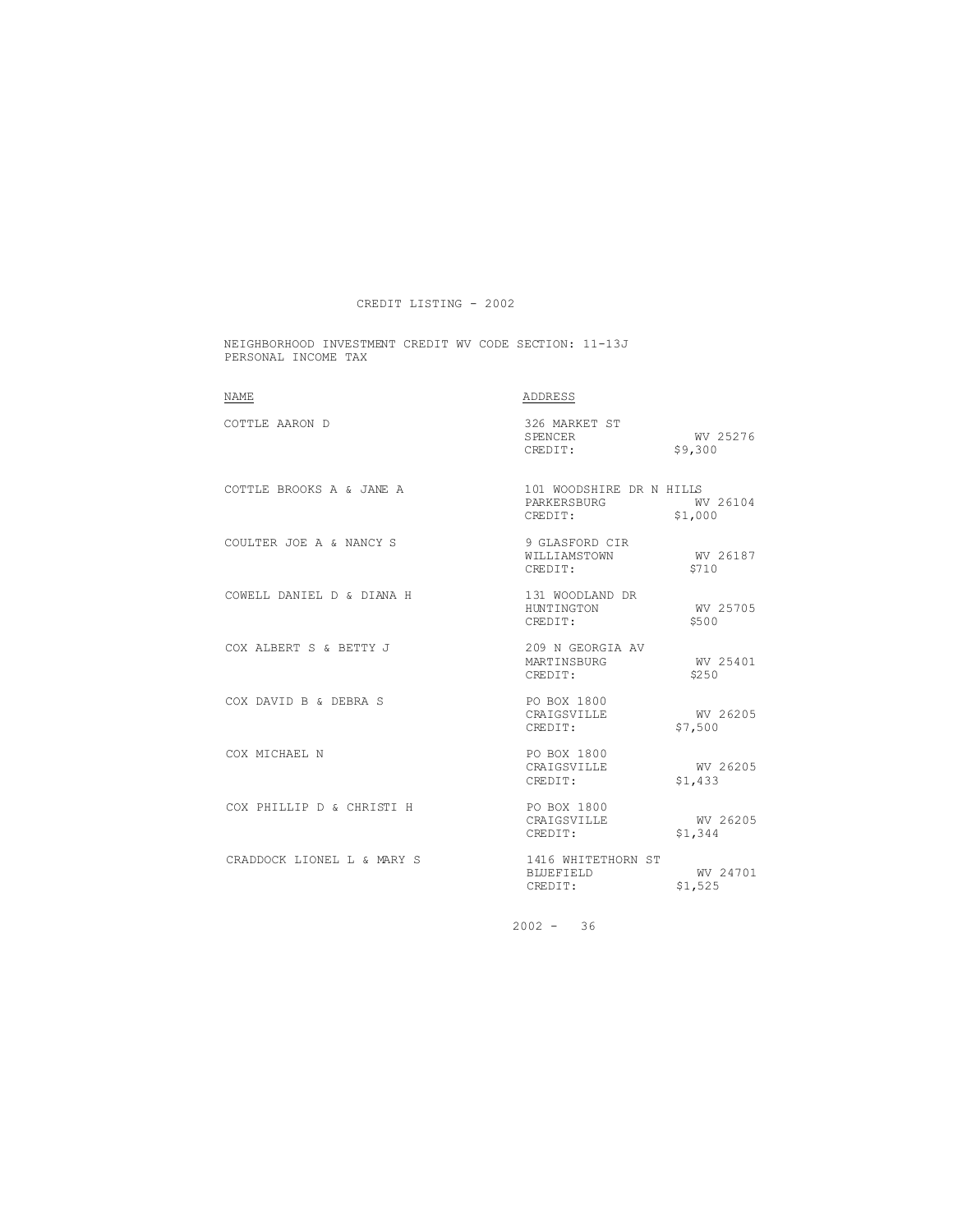NEIGHBORHOOD INVESTMENT CREDIT WV CODE SECTION: 11-13J PERSONAL INCOME TAX

| NAME                               | ADDRESS                                                 |                    |
|------------------------------------|---------------------------------------------------------|--------------------|
| CRAIG THOMAS L & MICHELE P JR      | 1305 EIGHTH ST<br>HUNTINGTON<br>CREDIT:                 | WV 25701<br>\$250  |
| CRAIGO OSHEL B & JOANNA            | 87 CASH LN<br>WINFIELD<br>CREDIT:                       | WV 25213<br>\$500  |
| CRAMER JAMES J & BRENDA K          | RT 5 BOX 125<br>HARPERS FERRY WV 25425<br>CREDIT:       | \$650              |
| CREWS CARLOS L<br>C/O ROBERT CREWS | 1118 MAXWELL HILL RD<br><b>BECKLEY</b><br>CREDIT:       | WV 25801<br>\$700  |
| CREWS JAMES A & UTE I              | 38 MUSTANG ACRES<br>PARKERSBURG<br>CREDIT:              | WV 26104<br>\$2.50 |
| CRISANTE ALDO                      | 112 ORCHARD AV<br>MINGO JUNCTION OH 43938<br>CREDIT:    | \$934              |
| CROUSE STEPHEN D & THERESA M       | 611 ROSEMONT AV<br>SOUTH CHARLESTON WV 25303<br>CREDIT: | \$353              |
| CROWDER JOSEPH R & JANICE S        | 6163 BIRKEWOOD RD<br>HUNTINGTON<br>CREDIT:              | WV 25705<br>\$375  |
| CRYSLER JAMES M & DIANNE G         | RT 3 BOX 259A<br>BRUCETON MILLS<br>CREDIT:              | WV 26525<br>\$2.50 |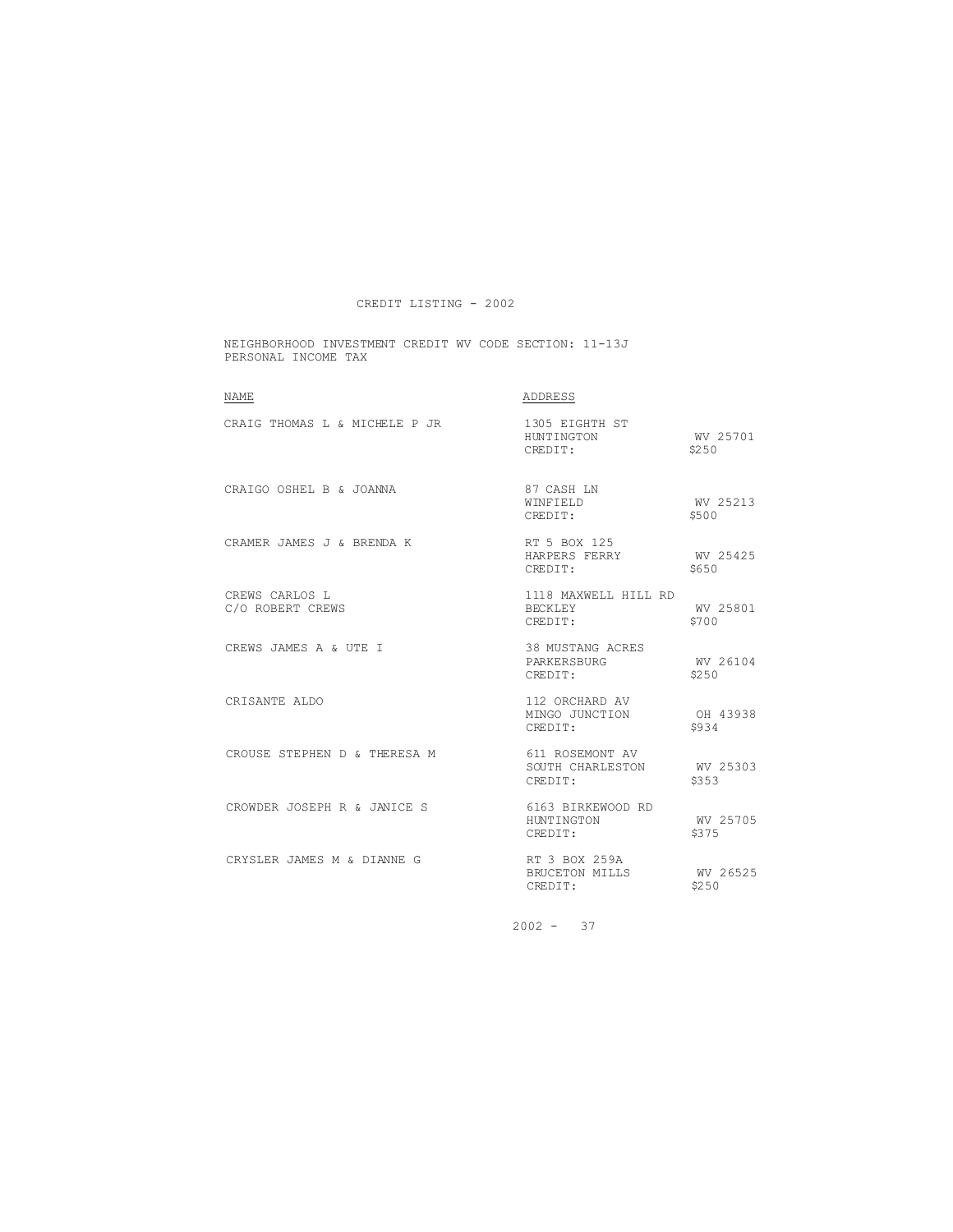NEIGHBORHOOD INVESTMENT CREDIT WV CODE SECTION: 11-13J PERSONAL INCOME TAX

| <b>NAME</b>                       | ADDRESS                                             |                     |
|-----------------------------------|-----------------------------------------------------|---------------------|
| CURRY CRAIG W & ELIZABETH C       | 2277 WINDING RD<br>PARKERSBURG<br>CREDIT:           | WV 26104<br>\$2,063 |
| CZUL JOSEPH A & JEANINE S         | 142 E RIDGE RD<br>CHARLESTON<br>CREDIT:             | WV 25314<br>\$250   |
| DALE ROBERT A & DOROTHY F         | 455 20TH ST<br>DUNBAR<br>CREDIT:                    | WV 25064<br>\$405   |
| DALESSANDRI ROBERT M & ELAINE M   | 756 POPLAR WOODS DR<br>MORGANTOWN<br>CREDIT:        | WV 26505<br>\$500   |
| DALYAI CHRISTOPHER A & PATRICIA L | 328 SUNSET DR<br>HURRICANE<br>CREDIT:               | WV 25526<br>\$101   |
| DANIEL CHARLES R & ANGELA M JR    | 8 DOGWOOD LN<br>BECKLEY<br>CREDIT:                  | WV 25801<br>\$1,000 |
| DANIEL MARTHA                     | 128 NIGHBERT AV<br>LOGAN<br>CREDIT:                 | WV 25601<br>\$250   |
| DAVID JOHN P &<br>YOUNG JEANNE M  | BOX 127<br>KINCAID<br>CREDIT:                       | WV 25119<br>\$1,486 |
| DAVIS HARRY G & PHYLLIS G         | 454 TANBRIDGE DR<br>MARTINSBURG WV 25401<br>CREDIT: | \$1,995             |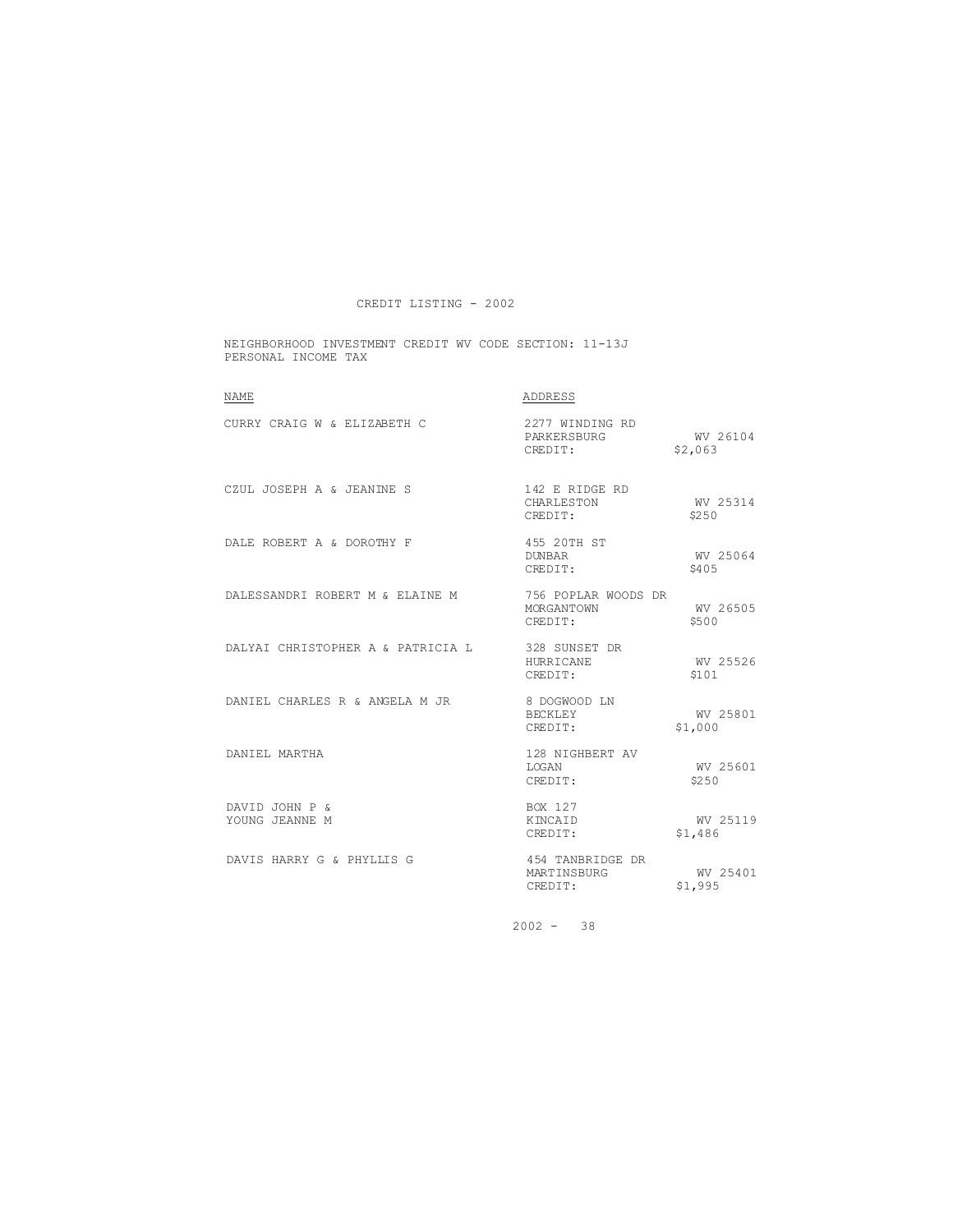NEIGHBORHOOD INVESTMENT CREDIT WV CODE SECTION: 11-13J PERSONAL INCOME TAX

| NAME                        | ADDRESS                                                  |                     |
|-----------------------------|----------------------------------------------------------|---------------------|
| DAVIS JAMES E & LINDA J     | 306 CHESTNUT HILL RD<br>SUMMERSVILLE WV 26651<br>CREDIT: | \$3332              |
| DAVIS JAMES H & FREDERICA M | 1201 JOHNSON RD<br>CHARLESTON<br>CREDIT:                 | WV 25314<br>\$875   |
| DAVIS MARY E                | 106 FOREST DR<br>MORGANTOWN<br>CREDIT:                   | WV 26505<br>\$300   |
| DAVIS VIRGINIA R            | 4802 SMITH ST<br>LAVALETTE<br>CREDIT:                    | WV 25535<br>\$512   |
| DAVIS WILLIAM B & SHARON W  | 3500 CADILLAC DR<br>PARKERSBURG WV 26104<br>CREDIT:      | \$110               |
| DAWLEY DEREK B & BRENDA L   | 2914 STAUNTON RD<br>HUNTINGTON<br>CREDIT:                | WV 25702<br>\$2.50  |
| DAWSON GEORGE S & MONICA C  | 405 YORKTOWNE PLACE<br>CHARLESTON<br>CREDIT:             | WV 25309<br>\$1,445 |
| DEAKIN PAUL F & LORI W      | 1602 KIRKLEE RD<br>CHARLESTON WV 25314<br>CREDIT:        | \$250               |
| DEBORD DONALD E & DONNA J   | 5640 GLEN CARLA DR<br>HUNTINGTON<br>CREDIT:              | WV 25705<br>\$250   |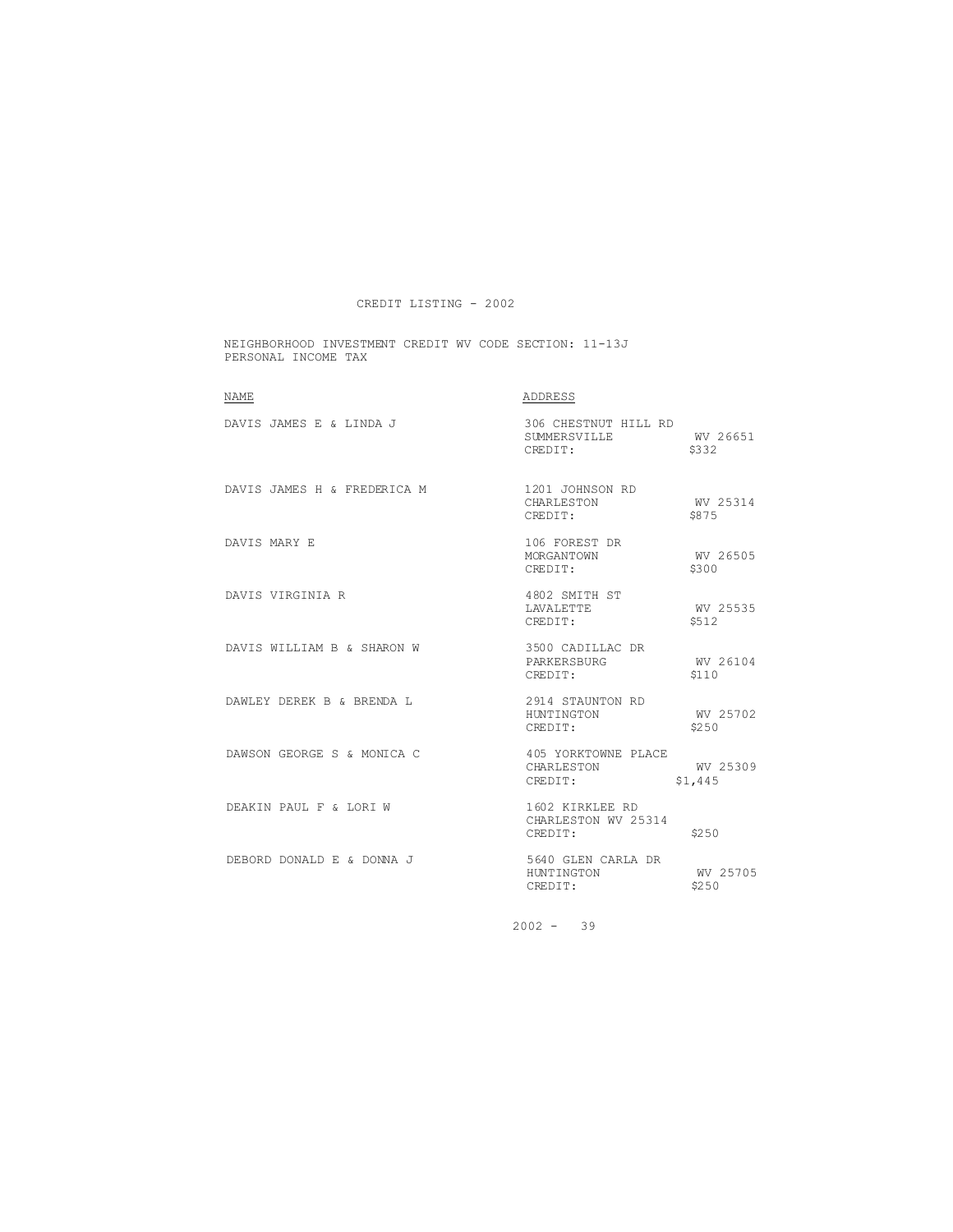NEIGHBORHOOD INVESTMENT CREDIT WV CODE SECTION: 11-13J PERSONAL INCOME TAX

| NAME                                        | ADDRESS                                                     |                     |
|---------------------------------------------|-------------------------------------------------------------|---------------------|
| DEBREMAECKER SUZANNE                        | BOX 117D SHOESTRING TRL<br>CLINTONVILLE WV 24931<br>CREDIT: | \$360               |
| DEEM PATRICK D & ALLISON H 623 RIVENDELL DR | BRIDGEPORT<br>CREDIT:                                       | WV 26330<br>\$775   |
| DEERY MICHAEL J & MARY BETH                 | 18 COINFER DR<br>BRIDGEPORT<br>CREDIT:                      | WV 26330<br>\$2.50  |
| DEHAVEN GLEN M & JENNIE M                   | 15 MOUND MANOR<br>SAINT MARYS WV 26170<br>CREDIT:           | \$1,000             |
| DEHAVEN LLOYD W & BETTY A JR                | 3610 WINCHESTER AV<br>MARTINSBURG WV 25401<br>CREDIT:       | \$666               |
| DEITZLER HARRY G & KATHE E                  | 4910 KANAWHA AV SE<br>CHARLESTON<br>CREDIT:                 | WV 25304<br>\$5,000 |
| DEITZLER JAMES E & BETTY J                  | 1906 MASSEY CIRCLE<br>S CHARLESTON WV 25303<br>CREDIT:      | \$300               |
| DEJAAGER ALFRED R                           | PO BOX 191<br>WEST LIBERTY<br>CREDIT:                       | WV 26074<br>\$250   |
| DENISON JANICE F                            | 1403 BRIERWOOD LN<br>FAIRMONT<br>CREDIT:                    | WV 26554<br>\$214   |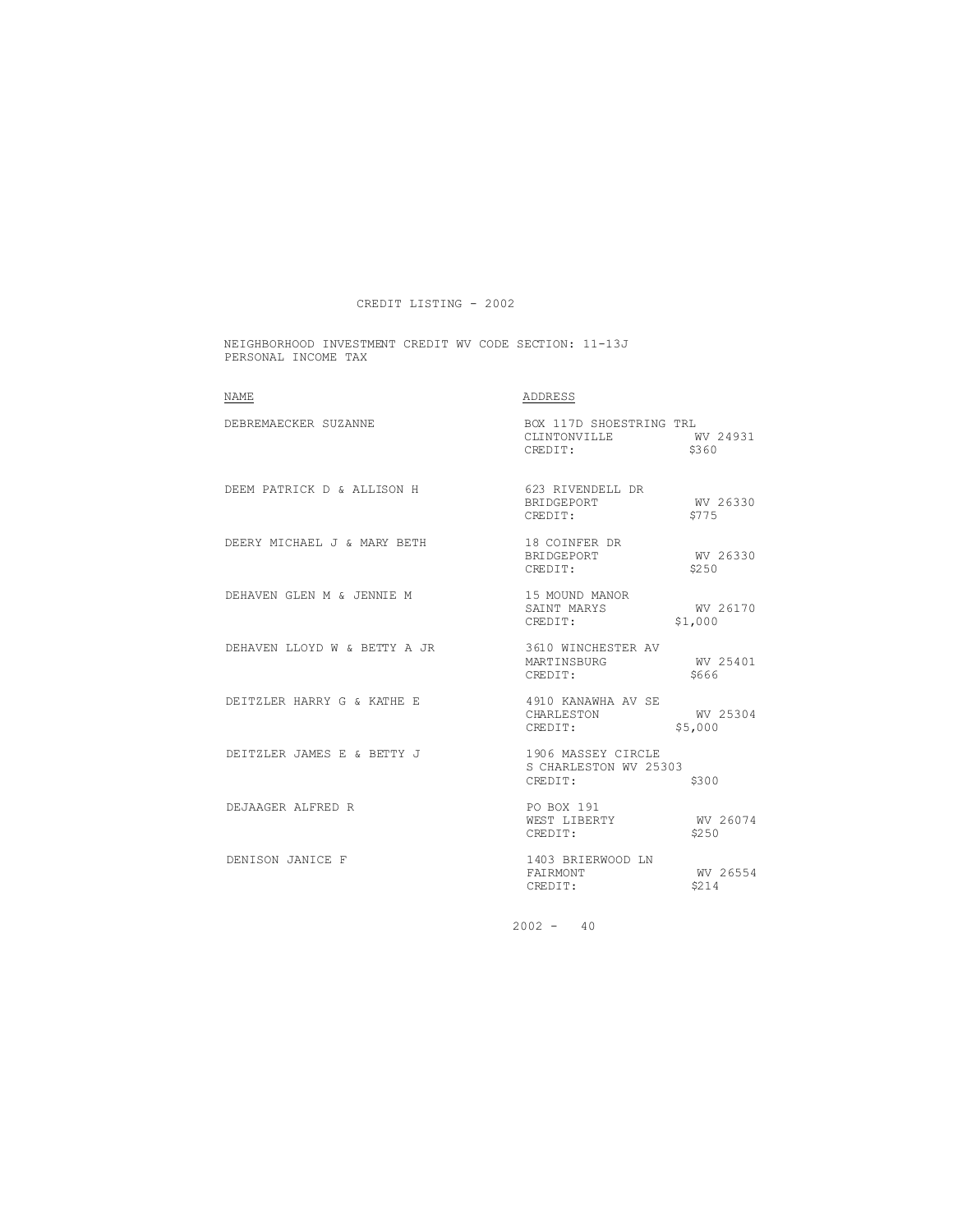NEIGHBORHOOD INVESTMENT CREDIT WV CODE SECTION: 11-13J PERSONAL INCOME TAX

| NAME                                  | ADDRESS                                        |                     |
|---------------------------------------|------------------------------------------------|---------------------|
| DERN EMILY E                          | 315 PRIMROSE DR<br>MARTINSBURG<br>CREDIT:      | WV 25401<br>\$610   |
| DEXTER STEPHEN P & TRICIA L           | 7 STONY POINT<br>CHARLESTON<br>CREDIT:         | WV 25314<br>\$750   |
| DICKENSON MARY L<br>C/O HOBART HARVEY | 800 EDGEWOOD RD<br><b>BLUEFIELD</b><br>CREDIT: | WV 24701<br>\$1,000 |
| DICKIRSON DAVID L & LINDA M           | 10 VAIL DR PO BOX 1<br>RTPLEY<br>CREDIT:       | WV 25271<br>\$250   |
| DILLARD NAOMI F                       | 1934 S ENGLEWOOD RD<br>HUNTINGTON<br>CREDIT:   | WV 25701<br>\$500   |
| DILS EDWIN L & JANE M                 | 1804 MARKET ST<br>PARKERSBURG<br>CREDIT:       | WV 26101<br>\$1,000 |
| DIONNE ROSS A                         | 106 FALLS RUN<br>CHARLESTON<br>CREDIT:         | WV 25311<br>\$250   |
| DIPPEL FRANK H & MICHELLE             | PO BOX 4249<br>STAR CITY<br>CREDIT:            | WV 26504<br>\$1,000 |
| DIPPEL WILLIAM L                      | PO BOX 2160<br>MORGANTOWN<br>CREDIT:           | WV 26502<br>\$500   |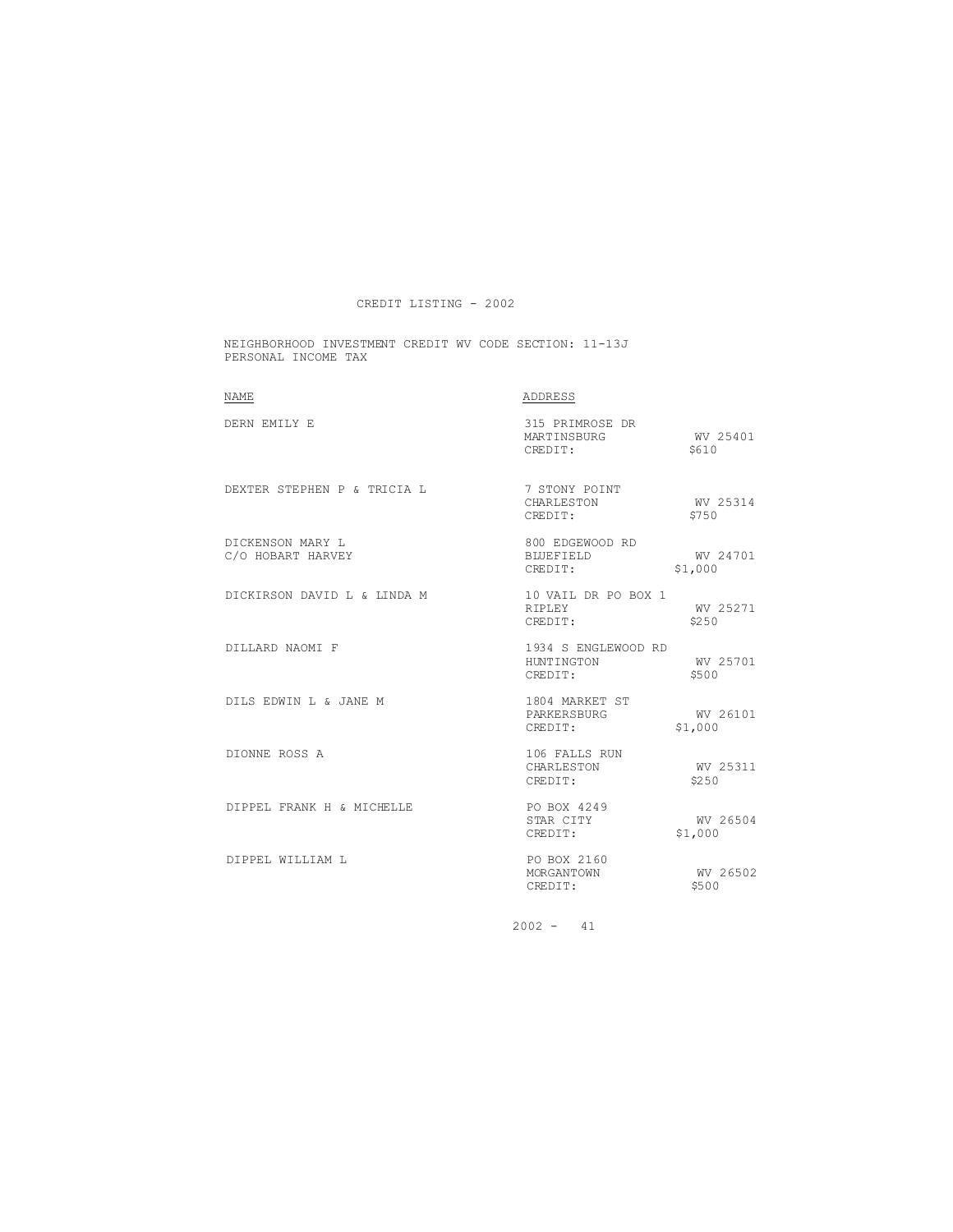NEIGHBORHOOD INVESTMENT CREDIT WV CODE SECTION: 11-13J PERSONAL INCOME TAX

| NAME                                     | ADDRESS                                       |                     |
|------------------------------------------|-----------------------------------------------|---------------------|
| DISALVO CHARLES R & KATHLEEN M           | 528 MADISON AV<br>MORGANTOWN<br>CREDIT:       | WV 26501<br>\$3,000 |
| DIXON DENNIS R & NELLE C JR RT 1 BOX 143 | RONCEVERTE<br>CREDIT:                         | WV 24970<br>\$2,250 |
| DLESK RANDALL J & JANE E                 | 23274586 GATE DR<br>WHEELING<br>CREDIT:       | WV 26003<br>\$778   |
| DOBEY CLYDE & CHARLEE JR                 | 1835 HALL AV<br>HUNTINGTON<br>CREDIT:         | WV 25701<br>\$2.2.5 |
| DOBKIN JOHN P & BARBARA L                | 48 BARROWS RD<br>WHEELING<br>CREDIT:          | WV 26003<br>\$1,000 |
| DONOFRIO THOMAS A & SANDRA               | RT 1 BOX 600<br>SHEPHERDSTOWN<br>CREDIT:      | WV 25443<br>\$1,000 |
| DOUGLAS LAURENCE E & PATRICIA K          | 609 OAKHURST AV<br>BIJEFIELD<br>CREDIT:       | WV 24701<br>\$250   |
| DRAKE RAYMOND A & ORA A                  | 60 BETHEL PL<br>WASHINGTON<br>CREDIT:         | WV 26181<br>\$250   |
| DRAKE STEPHEN W & JANET M                | 5315 STONEYBROOK RD<br>CROSS LANES<br>CREDIT: | WV 25313<br>\$750   |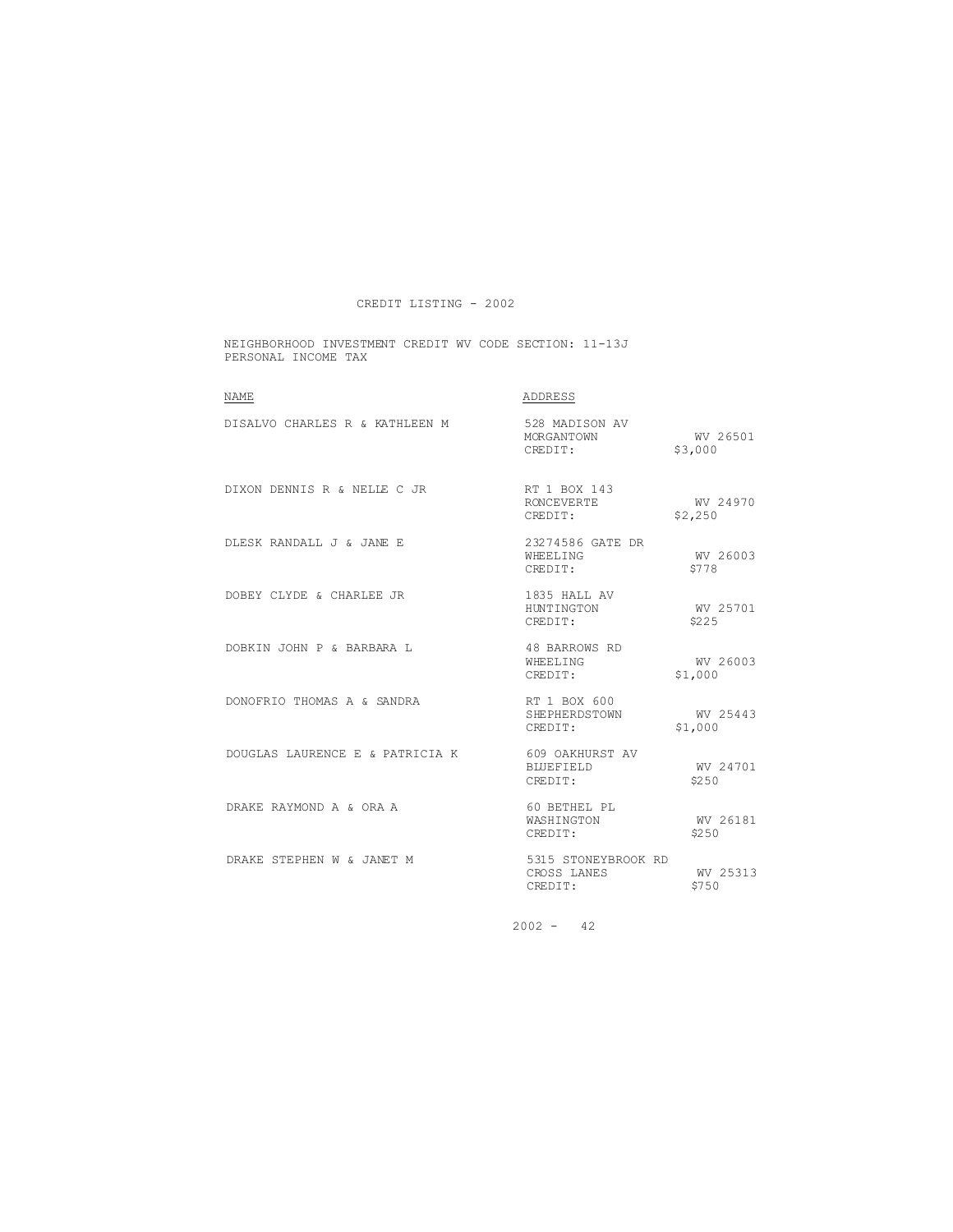NEIGHBORHOOD INVESTMENT CREDIT WV CODE SECTION: 11-13J PERSONAL INCOME TAX

| NAME                         | ADDRESS                                                 |                     |
|------------------------------|---------------------------------------------------------|---------------------|
| <b>DUNN GAITHER M</b>        | 28 SWALLOW CT<br>FALLING WATERS WV 25419<br>CREDIT:     | \$120               |
| DUNN WAYNE P & MAMYE K       | RT 2 BOX 143<br>MINERAL WELLS<br>CREDIT:                | WV 26150<br>\$4,000 |
| EADS BRYAN D & DEBORAH V     | 226 TIMBER TRL RD<br>CHARLESTON<br>CREDIT:              | WV 25304<br>\$1,844 |
| EAGAN PERCY G & PEGGY J JR   | 19 T.YNN T.N<br>SCOTT DEPOT<br>CREDIT:                  | WV 25560<br>\$639   |
| EAREHART DOROTHY             | 250 AUTO PLAZA DR<br>BECKLEY<br>CREDIT:                 | WV 25801<br>\$500   |
| EARLES E KEITH & W KAYE      | 333 WOODLAND DR<br>HUNTINGTON<br>CREDIT:                | MV 25705<br>\$250   |
| EATON HERBERT L & MARJORIE B | 144 BRADLEY FOSTER DR<br>HUNTINGTON WV 25701<br>CREDIT: | \$2,500             |
| EBBITT JODY P & DAVID M      | 104 HAWTHORN CT<br>SHEPHERDSTOWN<br>CREDIT:             | WV 25443<br>\$500   |
| EBLIN JACK C & JUDY S        | 124 MIDVALE DR<br>HUNTINGTON<br>CREDIT:                 | WV 25705<br>\$222   |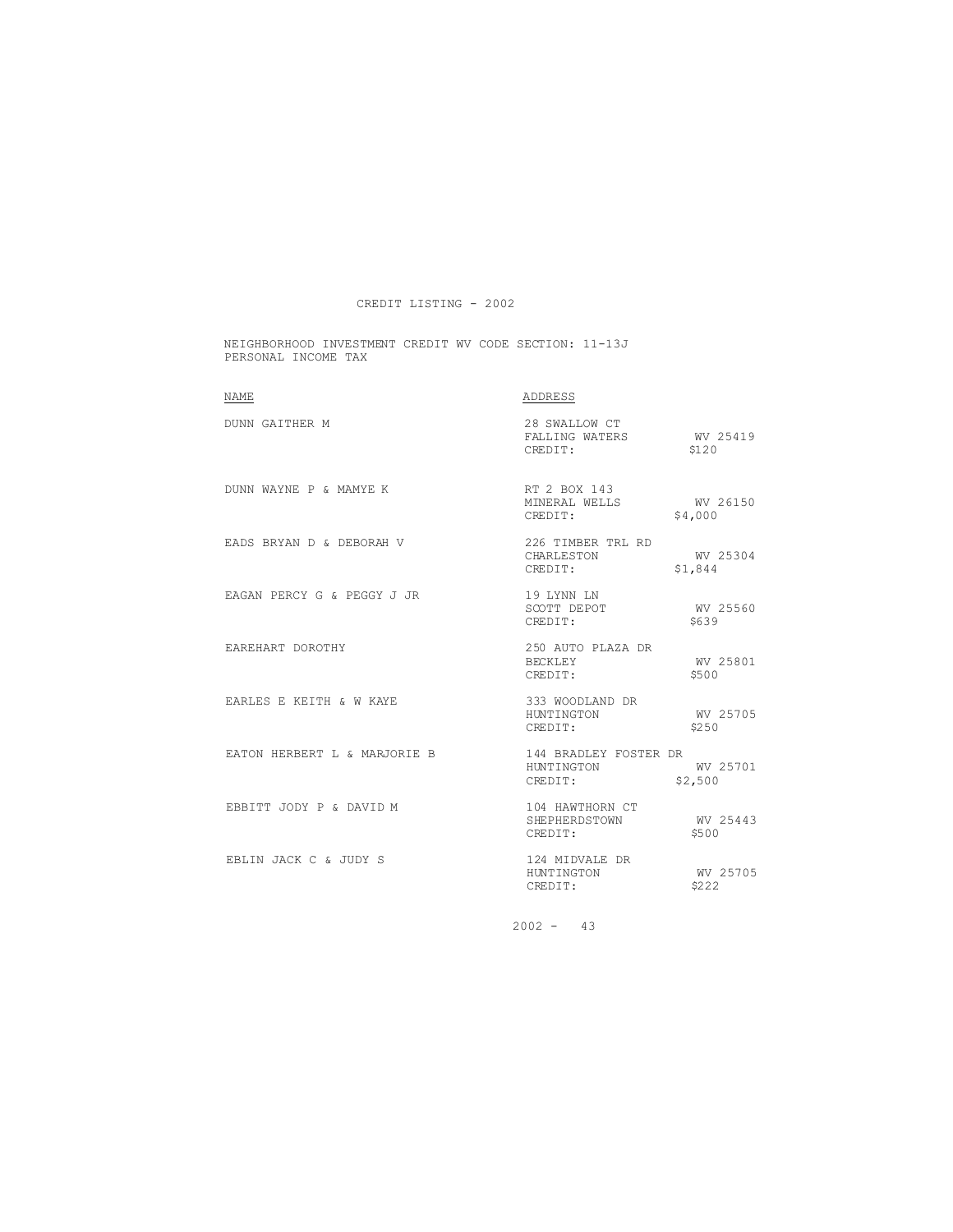NEIGHBORHOOD INVESTMENT CREDIT WV CODE SECTION: 11-13J PERSONAL INCOME TAX

| NAME                         | ADDRESS                                              |                     |
|------------------------------|------------------------------------------------------|---------------------|
| ECKLE REGINA GWINN           | 211 PLEASANT ST<br>HINTON<br>CREDIT:                 | WV 25951<br>\$1,000 |
| ECKLEY LEROY E & LINDA A III | 178 PHIL AV<br>BECKLEY<br>CREDIT:                    | WV 25801<br>\$1,000 |
| EILAND EDWARD I              | 196 NIGHBERT AV<br>LOGAN<br>CREDIT:                  | WV 25601<br>\$500   |
| ELDER GEORGE B & DECKER K    | RT 7 BOX 213<br>SOUTH CHARLESTON WV 25309<br>CREDIT: | \$250               |
| ELKINS DON C & ELNORA        | BOX 906<br>STOLLINGS<br>CREDIT:                      | WV 25646<br>\$500   |
| ELLER NED B & CATHERINE W    | PO BOX 146<br><b>GHENT</b><br>CREDIT:                | WV 25843<br>\$550   |
| ELLIOT JOHN R & FONDA J      | 1409 WOODMERE DR<br>CHARLESTON<br>CREDIT:            | WV 25314<br>\$250   |
| ELLISON JOHN M & JENNIFER M  | HC 76 BOX 6<br>NIMITZ<br>CREDIT:                     | WV 25978<br>\$250   |
| ESBENSHADE EVELYN            | PO BOX 5310<br>VIENNA<br>CREDIT:                     | WV 26105<br>\$500   |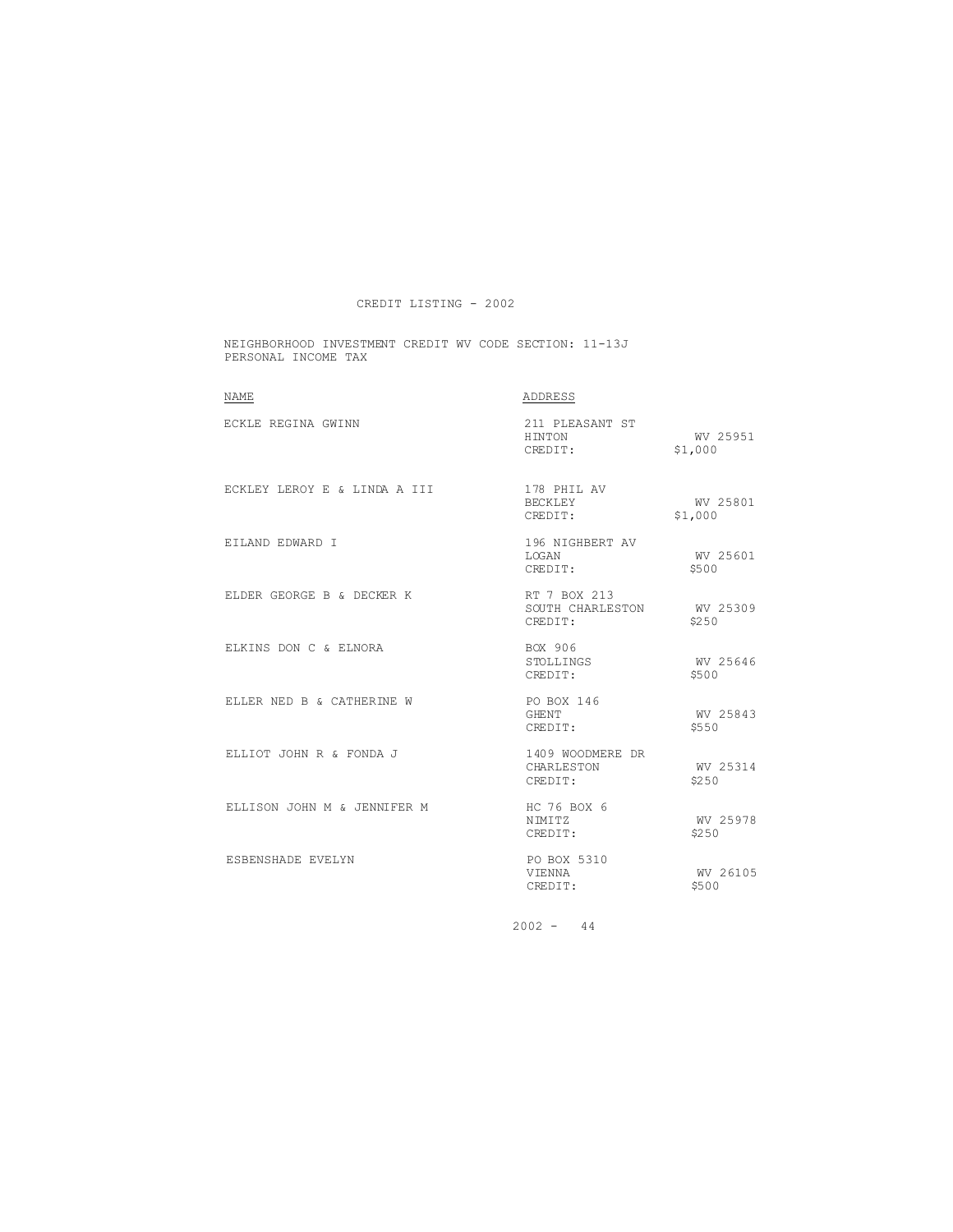NEIGHBORHOOD INVESTMENT CREDIT WV CODE SECTION: 11-13J PERSONAL INCOME TAX

| NAME                                       | ADDRESS                                           |                     |
|--------------------------------------------|---------------------------------------------------|---------------------|
| EVANS DAVID L & CATHERINE J                | 149 LIBERTY WAY<br>WHEELING<br>CREDIT:            | WV 26003<br>\$500   |
| EVANS DONNA H                              | 1577 SMITH RD<br>CHARLESTON<br>CREDIT:            | WV 25314<br>\$2.50  |
| EVANS MARGARET                             | 1321 LEBANON ST<br><b>BLUEFIELD</b><br>CREDIT:    | WV 24701<br>\$1.104 |
| EVANS THOMAS C & TERESA S III              | 108 CEDAR RDG RD<br>RTPLEY<br>CREDIT:             | WV 25271<br>\$1,500 |
| EVERLY ANNE K                              | 107 APOLLA DR<br>MORGANTOWN<br>CREDIT:            | WV 26501<br>\$331   |
| FAHLGREN HERBERT S & JUDITH A              | PO BOX 1628<br>PARKERSBURG<br>CREDIT:             | WV 26102<br>\$5,000 |
| FANNING ROBERT J JR &<br>WONDERLY CHERYL L | 11 ROLLING MEADOWS/OGLEBAY<br>WHEELING<br>CREDIT: | WV 26003<br>\$1,000 |
| FARKAS BRIAN A &<br>WORTHY ADRIENNE C      | 157 FRAME RD<br>EIKVIEW<br>CREDIT:                | WV 25071<br>\$1,294 |
| FARRIS JOSEPH H & SHELIA K II              | 2114 PRESIDENTIAL DR<br>CHARLESTON<br>CREDIT:     | WV 25314<br>\$2,497 |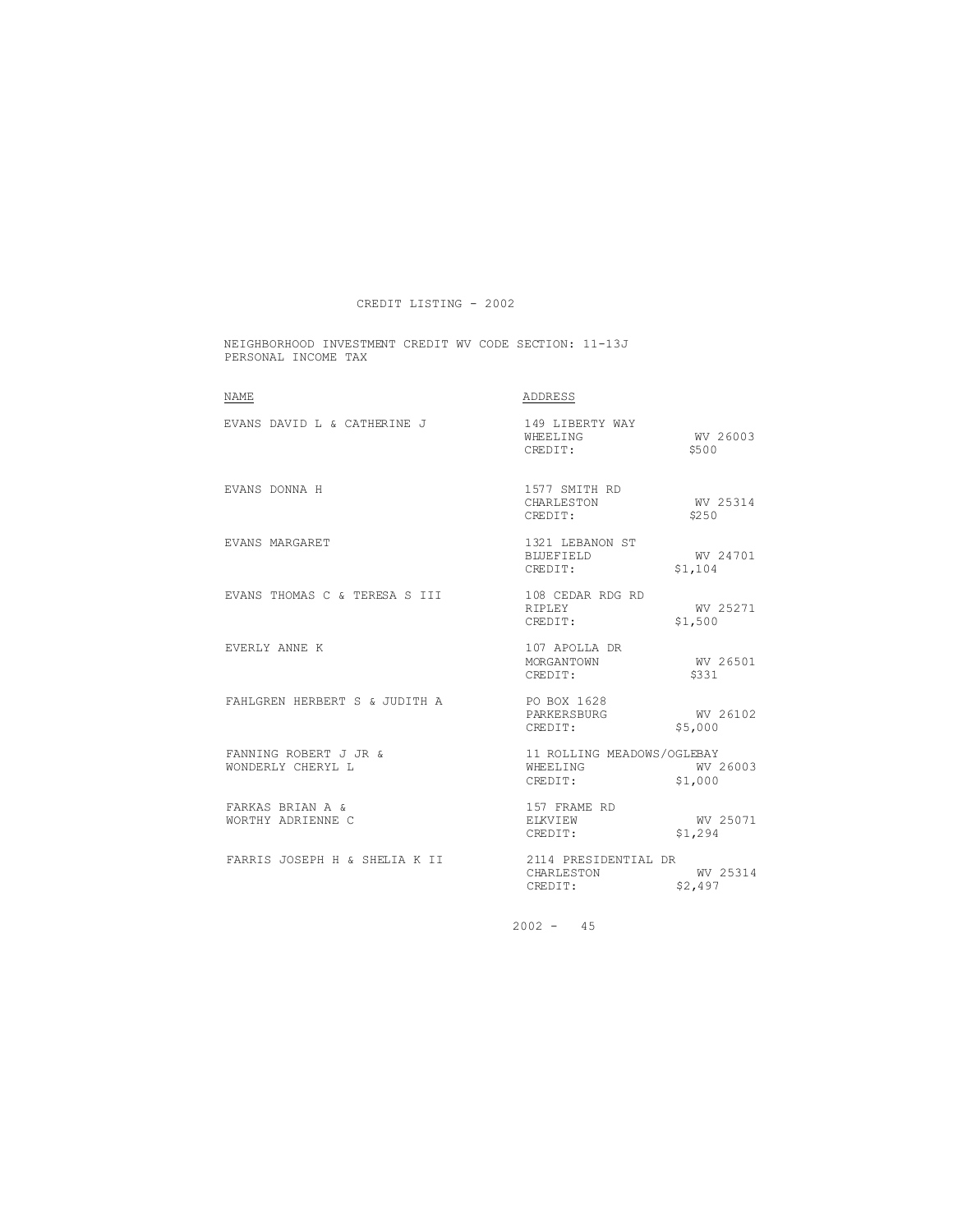NEIGHBORHOOD INVESTMENT CREDIT WV CODE SECTION: 11-13J PERSONAL INCOME TAX

| NAME                          | ADDRESS                                                 |                     |
|-------------------------------|---------------------------------------------------------|---------------------|
| FARSON WILLIAM J & SAUNDRA L  | 47 MEADOWCREST<br>PARKERSBURG WV 26104<br>CREDIT:       | \$1,701             |
| FAULKNER BEN B & PAMELA P     | 171 WILLOWBROOK RD<br>PRINCETON<br>CREDIT:              | WV 24740<br>\$8,020 |
| FELSEN JAMES D                | 694 A CLEARVIEW HTS<br>CHARLESTON<br>2002.00<br>CREDIT: | WV 25312<br>\$2.50  |
| FELTON JOHN R & RHONDA A JR   | 116 CRESTFIELD<br>WHEELING<br>CREDIT:                   | WV 26003<br>\$500   |
| FERGUSON JAMES S & JOY L      | 100 VAUGHAN AV<br>SUMMERSVILLE<br>CREDIT:               | WV 26651<br>\$3,802 |
| FERGUSON RICHARD B & PAMELA J | 381 CLARISSA DR<br>SUMMERSVILLE<br>CREDIT:              | WV 26651<br>\$3,056 |
| FERRELL CHARLES N & SUSAN T   | PO BOX 367<br>PECKS MILL<br>CREDIT:                     | WV 25547<br>\$500   |
| FERRELL MARK C & PATRICIA A   | 701 MAIN ST<br>WHEELING<br>CREDIT:                      | WV 26003<br>\$500   |
| FERRELL VERNON P & RUTH J     | 200 HILLCREST DR<br>LOGAN<br>CREDIT:                    | WV 25601<br>\$1,250 |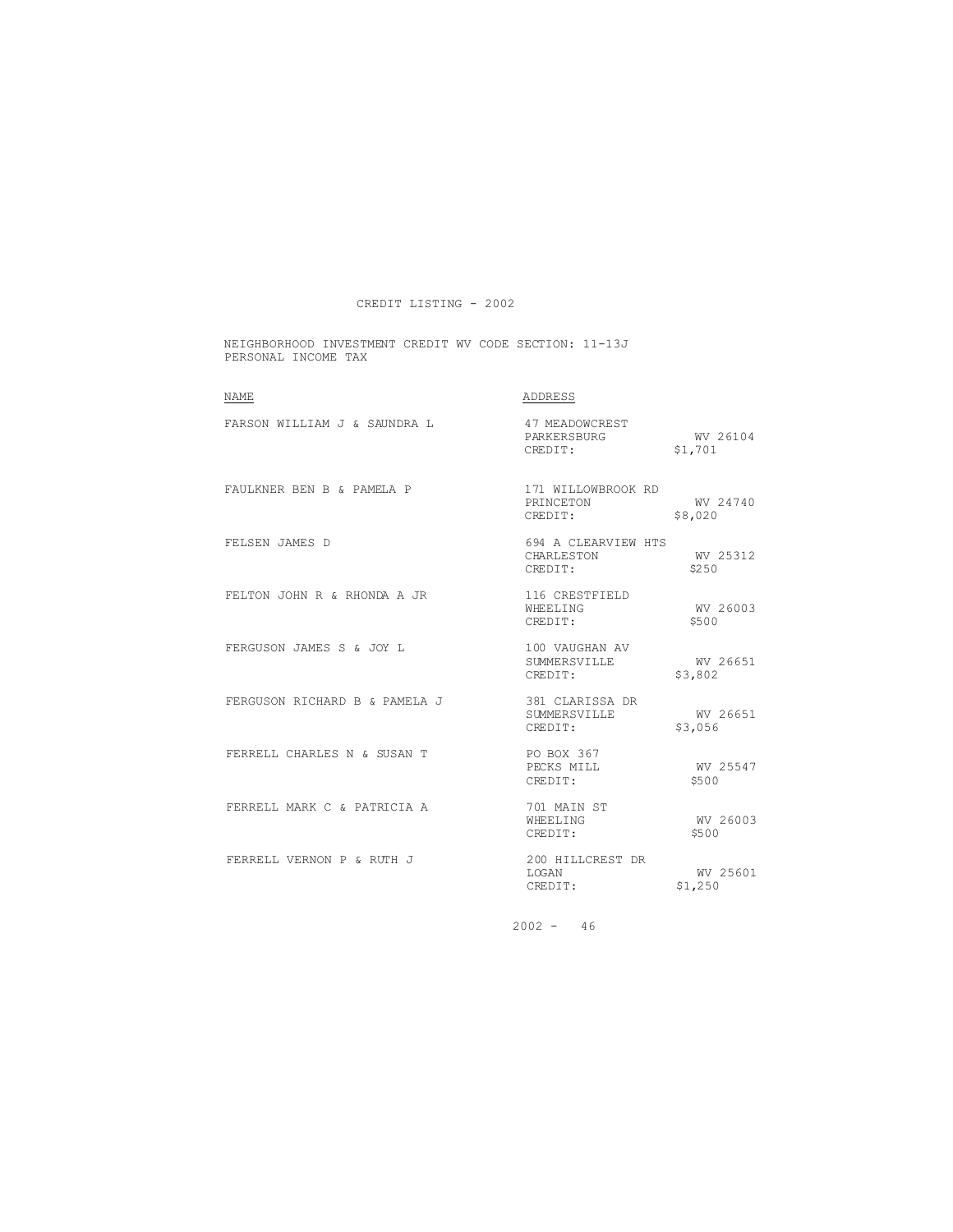NEIGHBORHOOD INVESTMENT CREDIT WV CODE SECTION: 11-13J PERSONAL INCOME TAX

| NAME                           | ADDRESS                                           |                      |
|--------------------------------|---------------------------------------------------|----------------------|
| FERRETTI DAVID P & JENNIE O    | 513 LINDEN RD<br>CHARLESTON<br>CREDIT:            | WV 25314<br>\$500    |
| FERRY JOHN L & VICKI A         | 62 CANTERBURY DR<br>PARKERSBURG<br>CREDIT:        | WV 26104<br>\$1,410  |
| FISHER F MARK & JUDITH A       | 615 WATER STREET<br>BARBOURSVILLE<br>CREDIT:      | WV 25504<br>\$1,321  |
| FITZPATRICK DAVID L & KAREN M  | 128 CRESTVIEW DR<br>MORGANTOWN<br>CREDIT:         | WV 26505<br>\$3,439  |
| FLESHER DANIEL B & DORIS J     | 206 POPLAR DR<br>MORGANTOWN<br>CREDIT:            | WV 26505<br>\$2.50   |
| FORD LARRY D & PAMELA S        | 129 SPRING ST<br>SHADY SPRING WV 25918<br>CREDIT: | \$500                |
| FORERO JAIME & ANA L           | 1575 SMITH RD APT 13<br>CHARLESTON<br>CREDIT:     | WV 25314<br>\$250    |
| FORINASH MICHAEL R & CAROLYN L | 21 CATALPA HTS<br>STONEWOOD<br>CREDIT:            | WV 26301<br>\$250    |
| FORT KYLE & ANN P              | 659 E WASH ST<br>LEWISBURG<br>CREDIT:             | WV 24901<br>\$27,250 |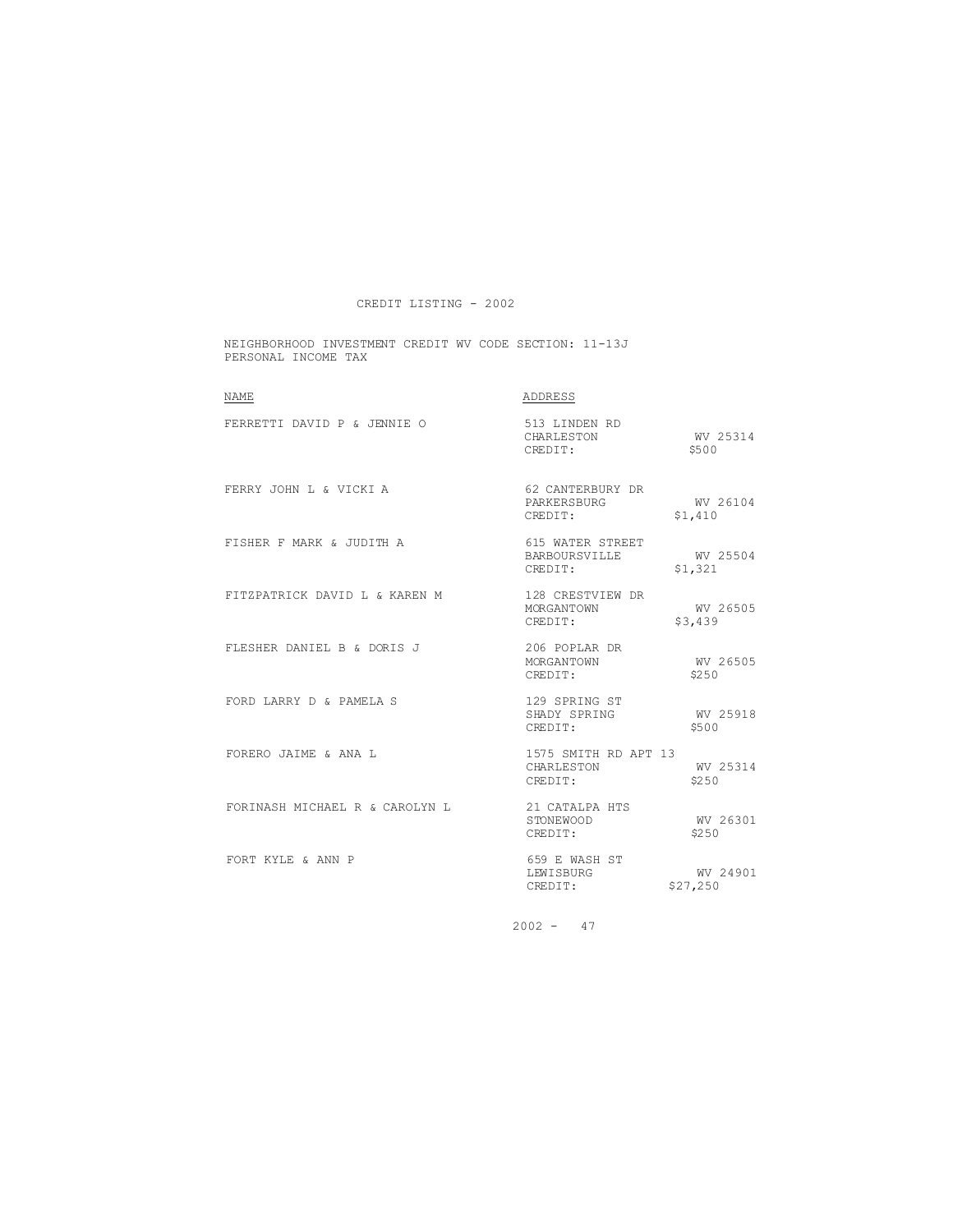NEIGHBORHOOD INVESTMENT CREDIT WV CODE SECTION: 11-13J PERSONAL INCOME TAX

| NAME                               | ADDRESS                                              |                     |
|------------------------------------|------------------------------------------------------|---------------------|
| FOSTER DANIEL S & KATHRYN S        | 3 MONTICELLO PL<br>CHARLESTON<br>CREDIT:             | WV 25314<br>\$167   |
| FOUTTY JAMES H & MARY L            | 2403 HARRISON AV<br>PARKERSBURG<br>CREDIT:           | WV 26104<br>\$367   |
| FRANZ GUNTER N & WANDA K           | 913 HAWTHORNE AV<br>MORGANTOWN<br>CREDIT:            | WV 26505<br>\$500   |
| FRANZHEIM L WOODWARD & ELIZABETH H | SHAGBARK 200 CARMEL RD<br>WHEELING<br>CREDIT:        | WV 26003<br>\$500   |
| FRASER JAMES J & MARY SUE          | 140 CLEVELAND AV<br>CLARKSBURG<br>CREDIT:<br>CREDIT: | WV 26301<br>\$1,500 |
| FRAZIER CHARLES T                  | PO BOX 74<br>ROBSON<br>CREDIT:                       | WV 25173<br>\$433   |
| FREEMAN CHRISTOPHER C & JAYNE E    | 2 MARSH DR CHAPEL RD<br>WHEELING<br>CREDIT:          | WV 26003<br>\$1,000 |
| FRENCH VIVIAN L                    | 52 CEDAR DR<br>HURRICANE<br>CREDIT:                  | WV 25526<br>\$250   |
| FRERE RAYMOND G & CATHRYN L        | 123 POPLAR DR<br>MORGANTOWN<br>CREDIT:               | WV 26505<br>\$2,500 |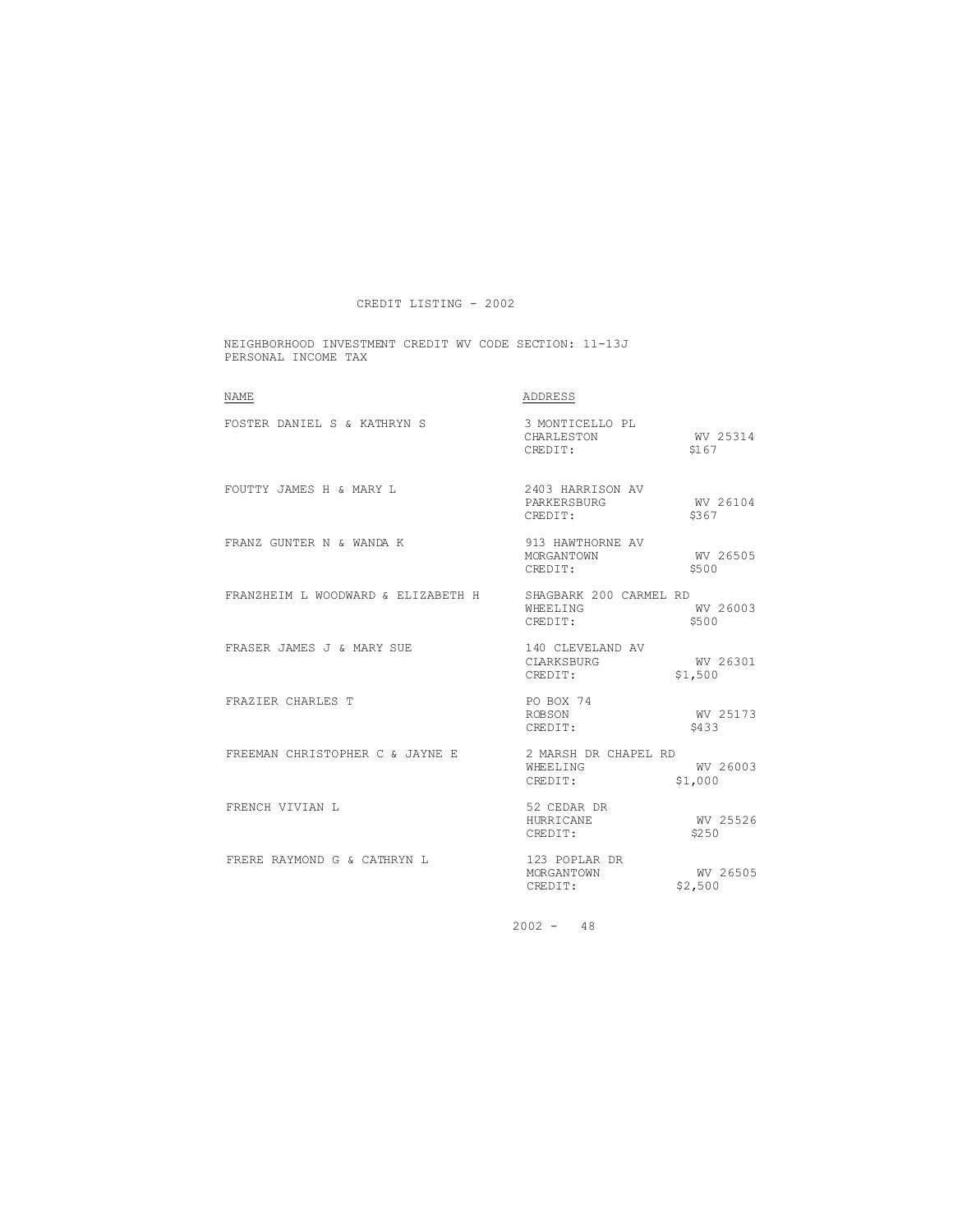NEIGHBORHOOD INVESTMENT CREDIT WV CODE SECTION: 11-13J PERSONAL INCOME TAX

| NAME                                  | ADDRESS                                  |                     |
|---------------------------------------|------------------------------------------|---------------------|
| GAJENDRAGADKAR SUBHASH & SUREKHA      | PO BOX 369<br>BRADLEY<br>CREDIT:         | WV 25818<br>\$3,460 |
| GALIK TATIANA                         | 33 ORCHARD AV<br>MORGANTOWN<br>CREDIT:   | WV 26501<br>\$250   |
| GANTZER DAVID M & THERESA M           | 12 MASSINA DR<br>WHEELING<br>CREDIT:     | WV 26003<br>\$250   |
| GARDILL JAMES C & LINDA T             | 408 JEFFERSON AV<br>GLEN DALE<br>CREDIT: | WV 26038<br>\$1,000 |
| GATES LESLIE C & ANNEVA C             | PO BOX 100<br><b>GHENT</b><br>CREDIT:    | WV 25843<br>\$1,450 |
| GHIGO FRANK D & JANET O               | RT 1 BOX 59C<br>GREEN BANK<br>CREDIT:    | WV 24944<br>\$545   |
| GIANOLA JAMES A &<br>ADAMS VICTORIA R | 705 S HILLS DR<br>MORGANTOWN<br>CREDIT:  | WV 26501<br>\$46    |
| GIVEN RICHARD K & JULIA W             | RR 1 BOX 289A<br><b>GIVEN</b><br>CREDIT: | WV 25245<br>\$250   |
| GLADFELTER WILBERT E & RUTH B         | 70 PINE TREE LN<br>MORGANTOWN<br>CREDIT: | WV 26508<br>\$2.50  |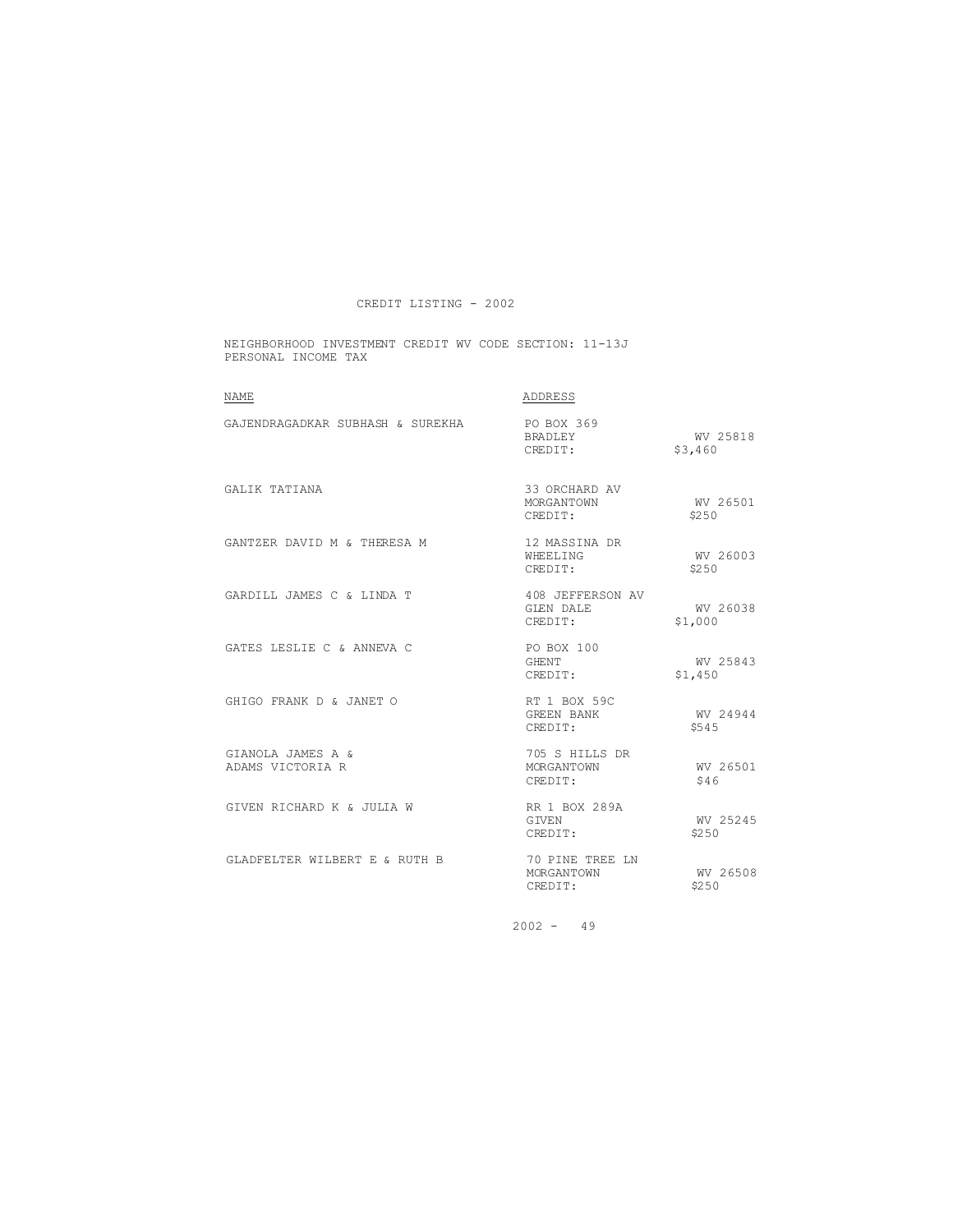NEIGHBORHOOD INVESTMENT CREDIT WV CODE SECTION: 11-13J PERSONAL INCOME TAX

| <b>NAME</b>                            | ADDRESS                                  |                     |
|----------------------------------------|------------------------------------------|---------------------|
| GLATZ DAVID A & JUDITH A               | 107 CLEARVIEW AV<br>WHEELING<br>CREDIT:  | WV 26003<br>\$250   |
| GODBY DAVID M & JENNIFER G             | PO BOX 655<br>CHAPMANVILLE<br>CREDIT:    | WV 25508<br>\$500   |
| GOFF PAUL S & LISA L                   | PO BOX 221<br>MOUNT CARBON<br>CREDIT:    | WV 25139<br>\$707   |
| GOFF ROGER S                           | 1322 VALENTINE CIR<br>NITRO<br>CREDIT:   | WV 25143<br>\$1,338 |
| GOLDSMITH ROBERT F & MARGARET L        | PO BOX 11104<br>CHARLESTON<br>CREDIT:    | WV 25339<br>\$500   |
| GOMPERS JOSEPH N & KATHLEEN M          | 117 EDGINGTON LN<br>WHEELING<br>CREDIT:  | WV 26003<br>\$1,000 |
| GOODWIN THOMAS R & KATHRYN S           | PO BOX 266<br>RTPLEY<br>CREDIT:          | WV 25271<br>\$250   |
| GOSSETT WILLIAM & BONNIE               | 104 N 8TH ST<br>WHEELING<br>CREDIT:      | WV 26003<br>\$250   |
| GRAFF FRANK T III &<br>DAVIS DEBORAH L | 1178 EMERALD RD<br>CHARLESTON<br>CREDIT: | WV 25314<br>\$990   |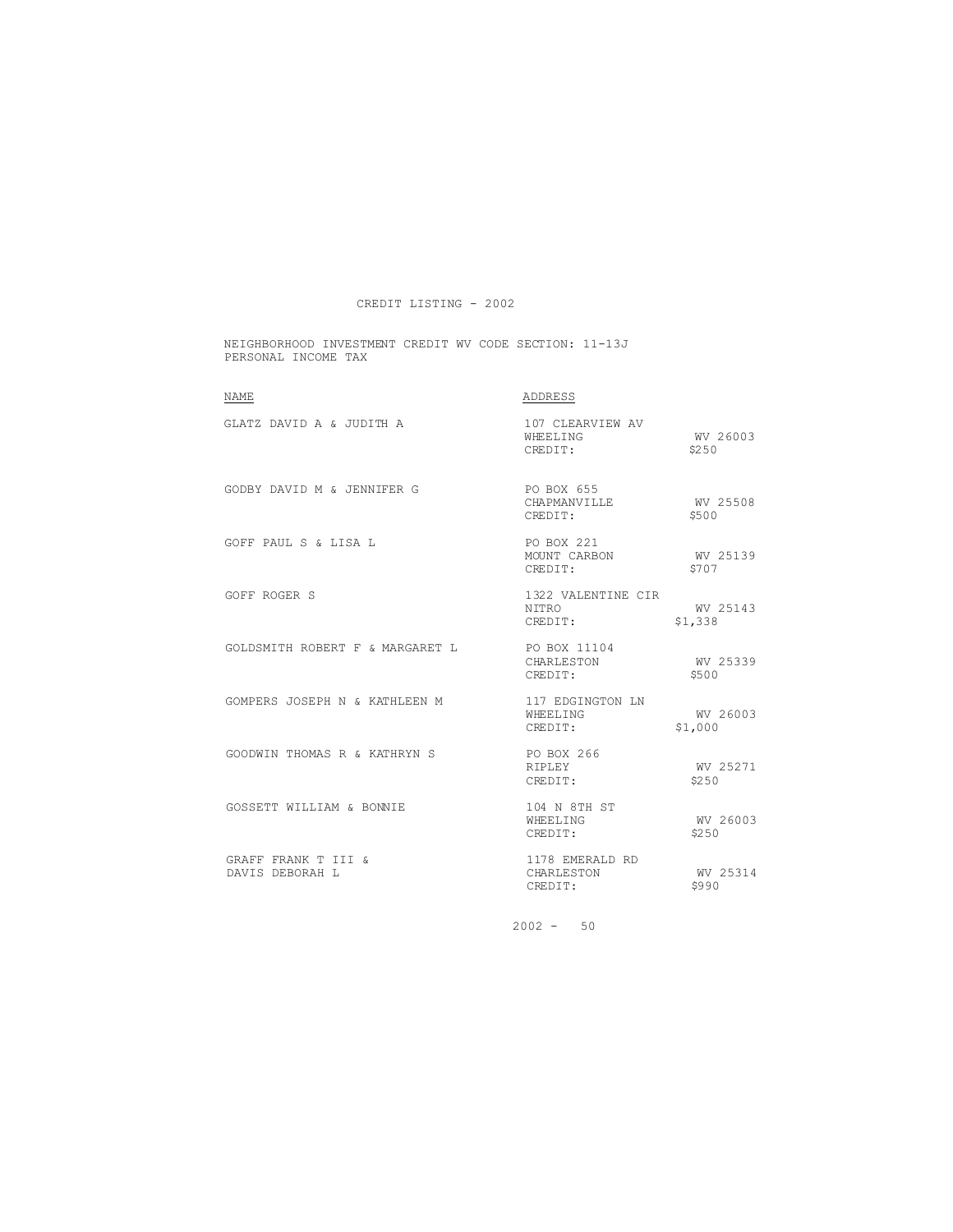NEIGHBORHOOD INVESTMENT CREDIT WV CODE SECTION: 11-13J PERSONAL INCOME TAX

| NAME                                       | ADDRESS                                                       |                    |
|--------------------------------------------|---------------------------------------------------------------|--------------------|
| GREEN HARRY L & JONNIE M JR                | 787 SHANNON RD<br>BRIDGEPORT WV 26330<br>CREDIT:              | \$100              |
| GREENAWALD JOHN K & BETTY                  | 3762 PARKERSBURG RD<br>REEDY<br>CREDIT:                       | WV 25270<br>\$350  |
| GREENFIELD GARY W & SALLY A                | 108 JERRY CT BRIARWOOD<br>MARTINSBURG WV 25401<br>CREDIT:     | \$900              |
| GREENSTREET THOMAS A & NANCY I PO BOX 1729 | LEWISBURG<br>CREDIT:                                          | WV 24901<br>\$2.50 |
| GREESON JAMES & CARMEN                     | 1 BRADLEY FOSTER DR APT 320<br>HUNTINGTON WV 25701<br>CREDIT: | \$9,026            |
| GREINER JOHN W & CAROLYN R                 | 2902 LOCH HAVEN CT<br>FREDERICK<br>CREDIT:                    | MD 21701<br>\$56   |
| GRIMES FAYE D                              | PO BOX 513<br>WV 25053<br><b>DANVILLE</b><br>CREDIT:          | \$70               |
| GRIMES ROY L & MARGUERITE F                | PO BOX 493<br>ALDERSON<br>CREDIT:                             | WV 24910<br>\$50   |
| GRINDLEY ROBERT B & MARILYN K              | 125 ELM ST<br>WHEELING<br>CREDIT:                             | WV 26003<br>\$250  |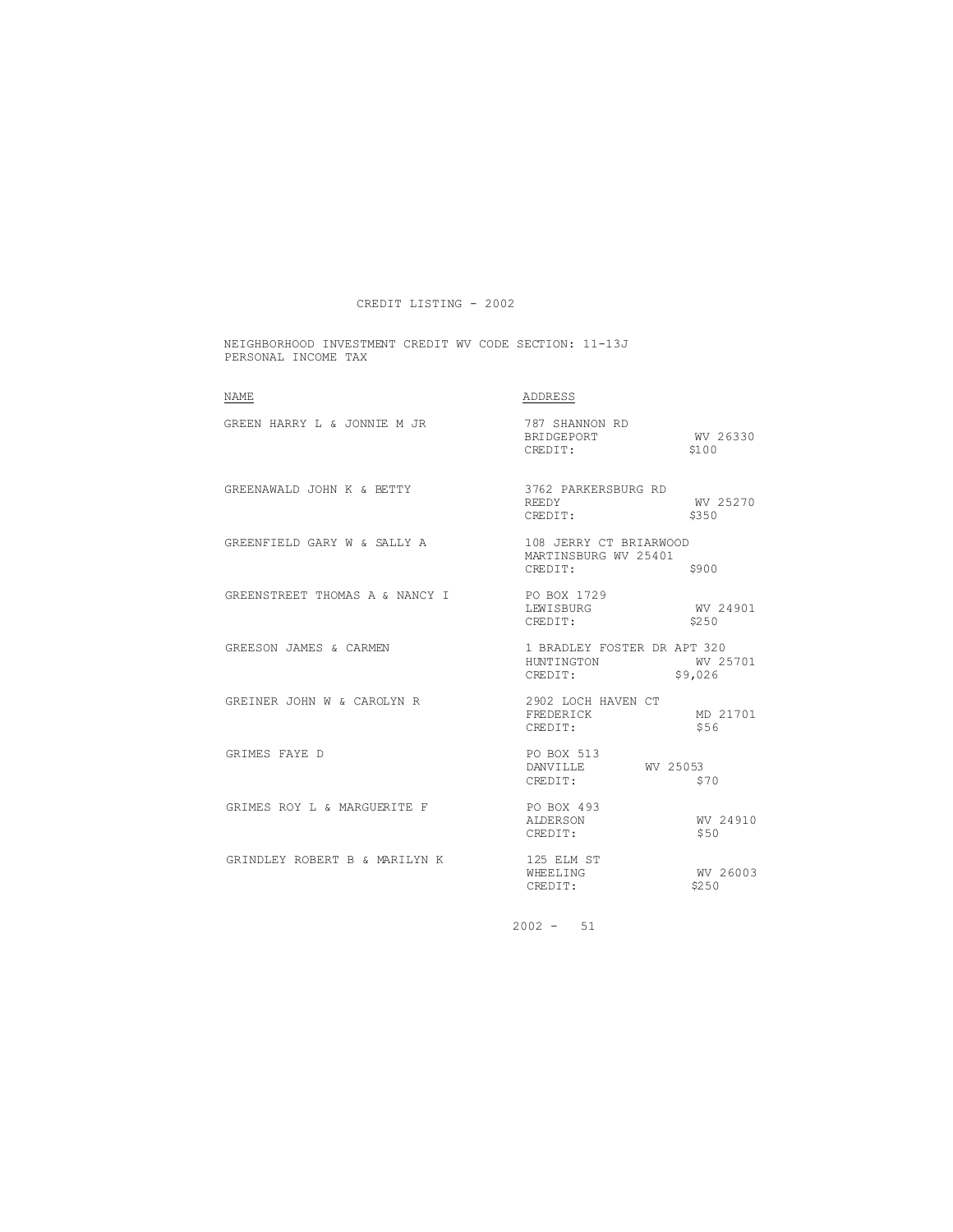NEIGHBORHOOD INVESTMENT CREDIT WV CODE SECTION: 11-13J PERSONAL INCOME TAX

| NAME                        | ADDRESS                                       |                     |
|-----------------------------|-----------------------------------------------|---------------------|
| GUNNOE RICHARD M & KARLA T  | 422 3RD AV<br><b>HINTON</b><br>CREDIT:        | WV 25951<br>\$500   |
| GUSTKE ARTHUR N & MARY JO   | 1708 MARKET ST<br>PARKERSBURG<br>CREDIT:      | WV 26101<br>\$1,500 |
| HADDAD CLIFFORD A & RUTH T  | 1230 HIGHLAND DR<br>SAINT ALBANS<br>CREDIT:   | WV 25177<br>\$131   |
| HADDAD RODWIN S & LORETTA J | RT 2 BOX 119<br><b>HURRICANE</b><br>CREDIT:   | WV 25526<br>\$275   |
| HADEN ROBERT E & BEVERLY D  | 653 VILLA PL<br>MORGANTOWN<br>CREDIT:         | WV 26505<br>\$1,500 |
| HALL CALVIN & WILMA JR      | 2515 WINTER ST<br>SAINT ALBANS<br>CREDIT:     | WV 25177<br>\$250   |
| HALL R STERLING             | 1558 WASHINGTON BLVD<br>HUNTINGTON<br>CREDIT: | WV 25701<br>\$250   |
| HAMER LORI D                | PO BOX 418<br>KENOVA<br>CREDIT:               | WV 25530<br>\$500   |
| HAMILTON DEBRA L            | 604 VIRGINIA ST E<br>CHARLESTON<br>CREDIT:    | WV 25301<br>\$250   |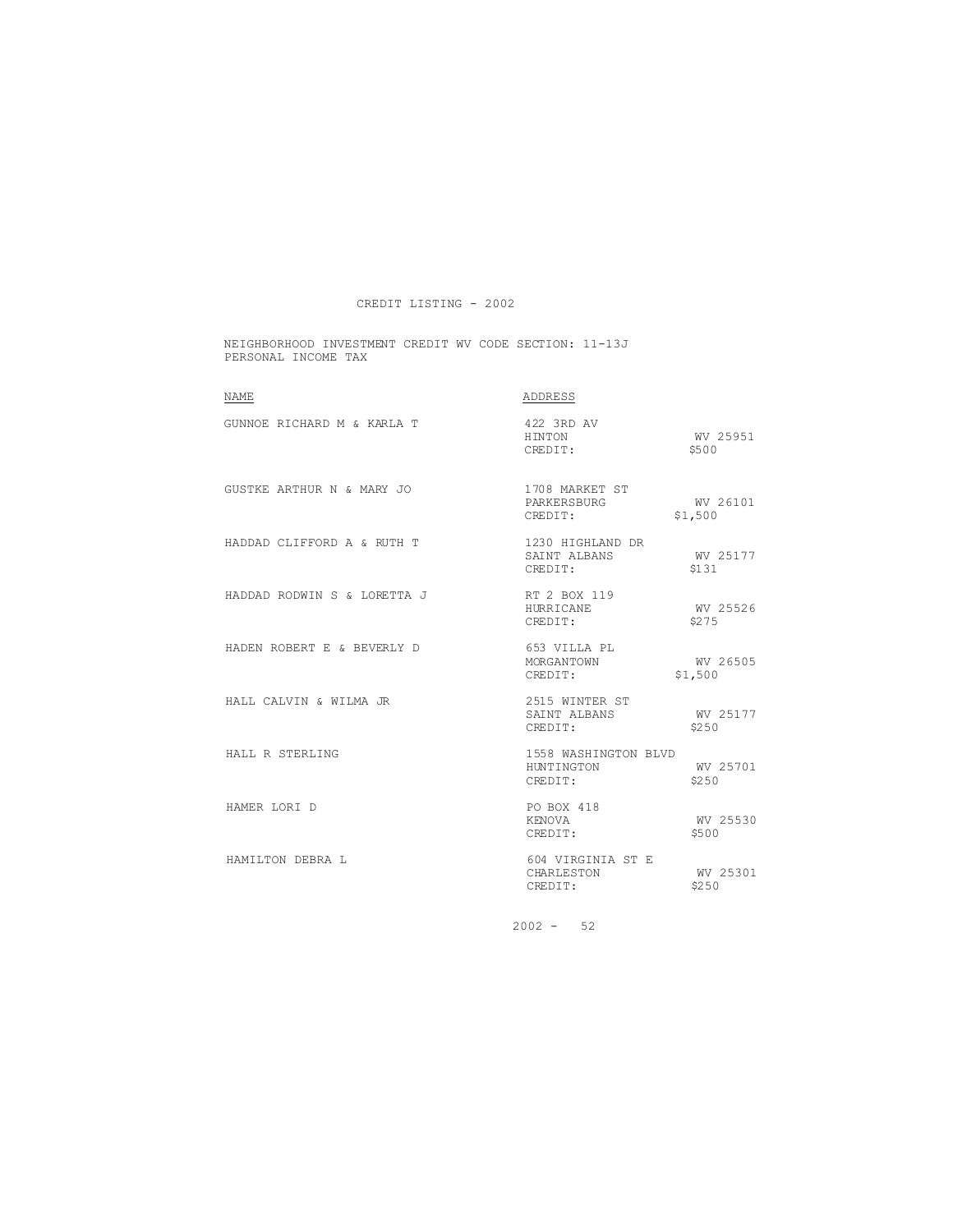NEIGHBORHOOD INVESTMENT CREDIT WV CODE SECTION: 11-13J PERSONAL INCOME TAX

| NAME                             | ADDRESS                                                  |                     |
|----------------------------------|----------------------------------------------------------|---------------------|
| HAMILTON GEORGE L & JULIE R J II | 5411 TIFFANY DR<br>CROSS LANES<br>CREDIT:                | WV 25313<br>\$1,117 |
| HAMMANN CONRAD C & MARY ANN      | 984 MORGAN GROVE RD<br>SHEPHERDSTOWN WV 25443<br>CREDIT: | \$2.50              |
| HAMMERSMITH JACK L & JEAN        | 408 GRAND ST<br>MORGANTOWN<br>CREDIT:                    | WV 26501<br>\$500   |
| HANCOCK EUGENIA H                | 2515 CLIFFMONT AV<br><b>BLUEFIELD</b><br>CREDIT:         | WV 24701<br>\$215   |
| HANNIG JOHN A & CHRISTINE G      | 187 BELLO VEDERE<br>WHEELING<br>CREDIT:                  | WV 26003<br>\$500   |
| HANSEN R THOMAS & RAENEL R       | 1349 MORNINGSIDE DR<br>CHARLESTON<br>CREDIT:             | WV 25314<br>\$500   |
| HARBOUR KELLY G & SHELLEY K      | RT 2 BOX 745<br>MTLTON<br>CREDIT:                        | WV 25541<br>\$500   |
| HARDIN JAMES W & KITTY L         | PO BOX 2135<br>HUNTINGTON<br>CREDIT:                     | WV 25721<br>\$1,392 |
| HARDMAN FREDERICK C & MARTHA S   | 26 DEERFIELD RD<br>SPENCER<br>CREDIT:                    | WV 25276<br>\$2.50  |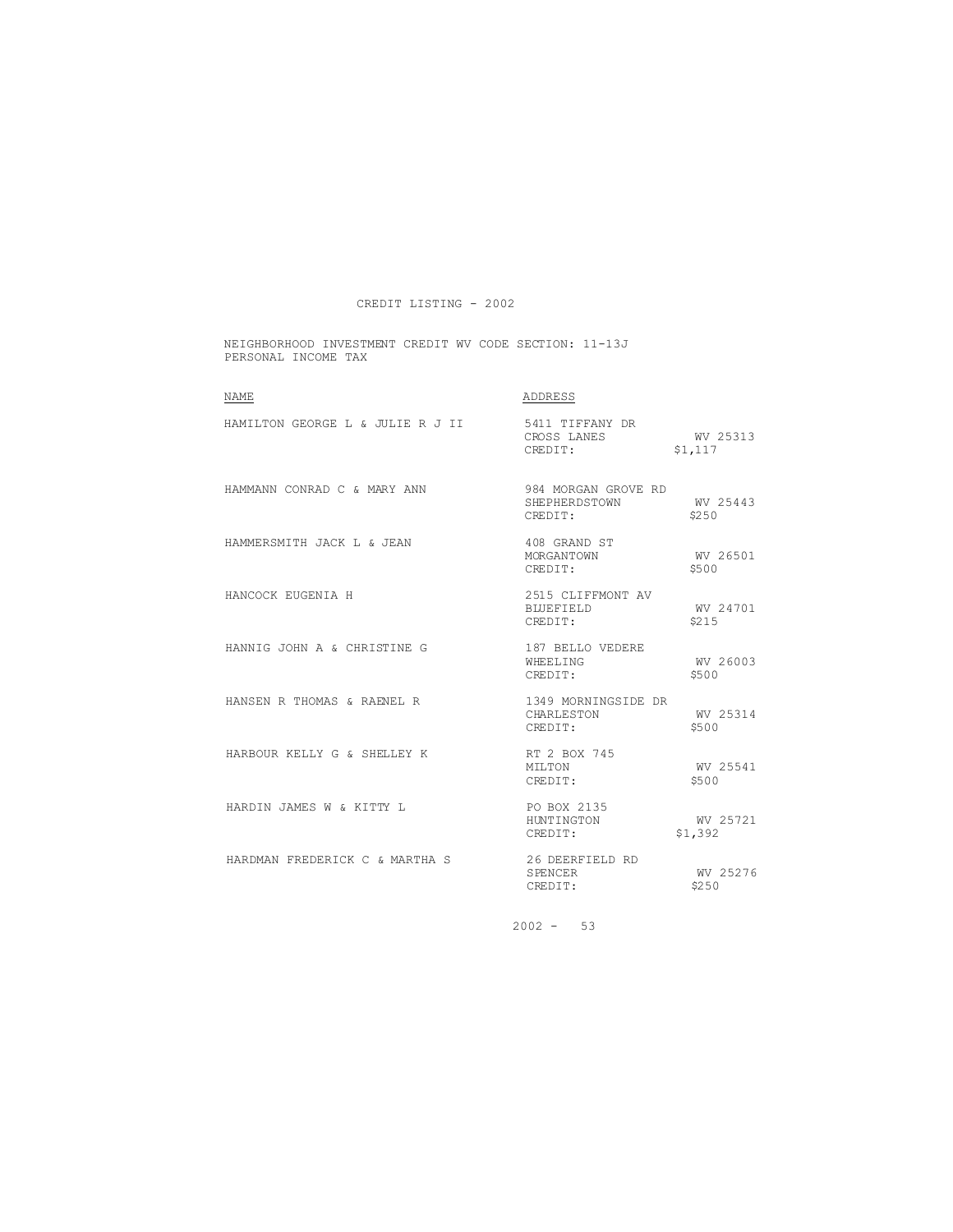NEIGHBORHOOD INVESTMENT CREDIT WV CODE SECTION: 11-13J PERSONAL INCOME TAX

| NAME                                     | ADDRESS                                      |                     |
|------------------------------------------|----------------------------------------------|---------------------|
| HARDY JOSEPH L & JAMIE M                 | 70 PEMBROKE GROVE<br>CHARLES TOWN<br>CREDIT: | WV 25414<br>\$250   |
| HARDY ROBERT & CONNIE C JR 5613 RAVEN DR | MALDEN<br>CREDIT:                            | WV 25306<br>\$956   |
| HARKINS FRANK S & ANN K JR               | 235 CRYSTAL AV<br>BECKLEY<br>CREDIT:         | WV 25801<br>\$500   |
| HARLESS JAMES H                          | PO BOX 1210<br>GILBERT<br>CREDIT:            | WV 25621<br>\$1,500 |
| HARLESS JAMES H II                       | 3724 CALDERWOOD DR<br>MOBILE.<br>CREDIT:     | AL 36608<br>\$174   |
| HARLESS MAURICE K                        | PO BOX 81657<br>MOBILE.<br>CREDIT:           | AL 36689<br>\$174   |
| HARLESS-MEHTA SHERYL L                   | 929 LOTUS RD<br>SAINT ALBANS<br>CREDIT:      | WV 25177<br>\$250   |
| HARMON WILLIAM H & MARCELLA J            | 6 SOUTH BROOKE DR<br>HURRICANE<br>CREDIT:    | WV 25526<br>\$95    |
| HARPER GEORGE W &<br>JOHNSON ELIZABETH A | 671 KENWOOD PLACE<br>MORGANTOWN<br>CREDIT:   | WV 26505<br>\$500   |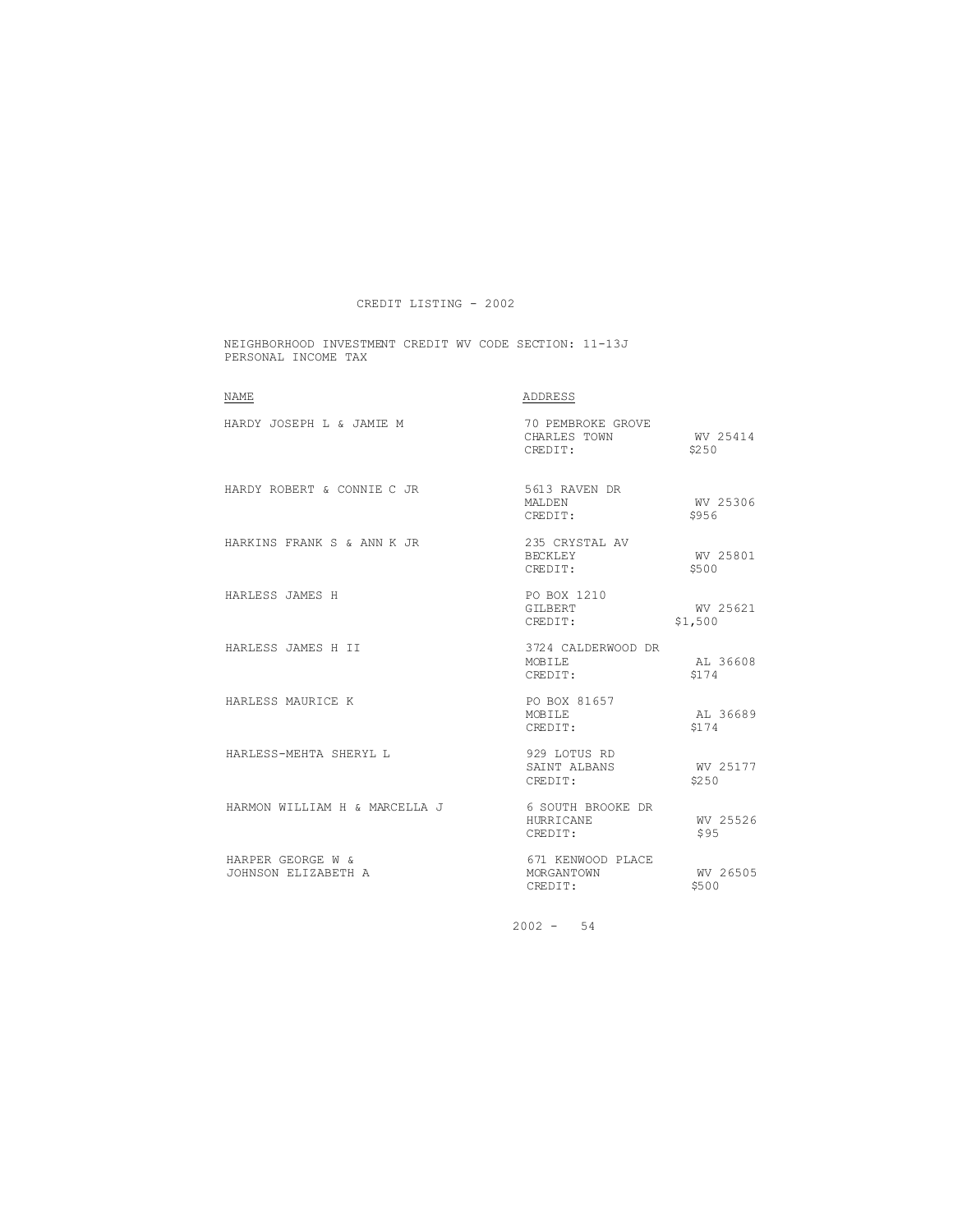NEIGHBORHOOD INVESTMENT CREDIT WV CODE SECTION: 11-13J PERSONAL INCOME TAX

| NAME                        | ADDRESS                                                     |                     |
|-----------------------------|-------------------------------------------------------------|---------------------|
| HARRAH JUDY L               | 101 PARTRIDGE LN<br>BECKLEY<br>CREDIT:                      | WV 25801<br>\$169   |
| HARRIS WILLIAM L & ANN W    | STE 307 3100 MACCORKLE AV<br>CHARLESTON WV 25304<br>CREDIT: | \$500               |
| HARVEY HOBART D & RUTH W    | 800 EDGEWOOD RD<br>BIJEFIELD WV 24701<br>CREDIT:            | \$935               |
| HASTINGS DEWEY S & MARY S   | 902 STEWART PL<br>MORGANTOWN<br>CREDIT:                     | WV 26505<br>\$500   |
| HAWKER LESLIE E & DONNA T   | 1003 RUSTLING RD<br>SOUTH CHARLESTON<br>CREDIT:             | WV 25303<br>\$764   |
| HAYES CATHERINE E           | 41 BAYTREE DR<br>WHEELING<br>CREDIT:                        | WV 26003<br>\$1,029 |
| HAYES HAROLD W & CYNTHIA    | PO BOX 180<br>FLEMINGTON<br>CREDIT:                         | WV 26347<br>\$150   |
| HEAD WILLIAM J & MARY K     | 145 POPLAR DR<br>MORGANTOWN<br>CREDIT:                      | WV 26505<br>\$1,637 |
| HEAVNER ROBERT R & TERESA L | 9 GREENMONT GARDENS<br><b>VTENNA</b><br>CREDIT:             | WV 26105<br>\$684   |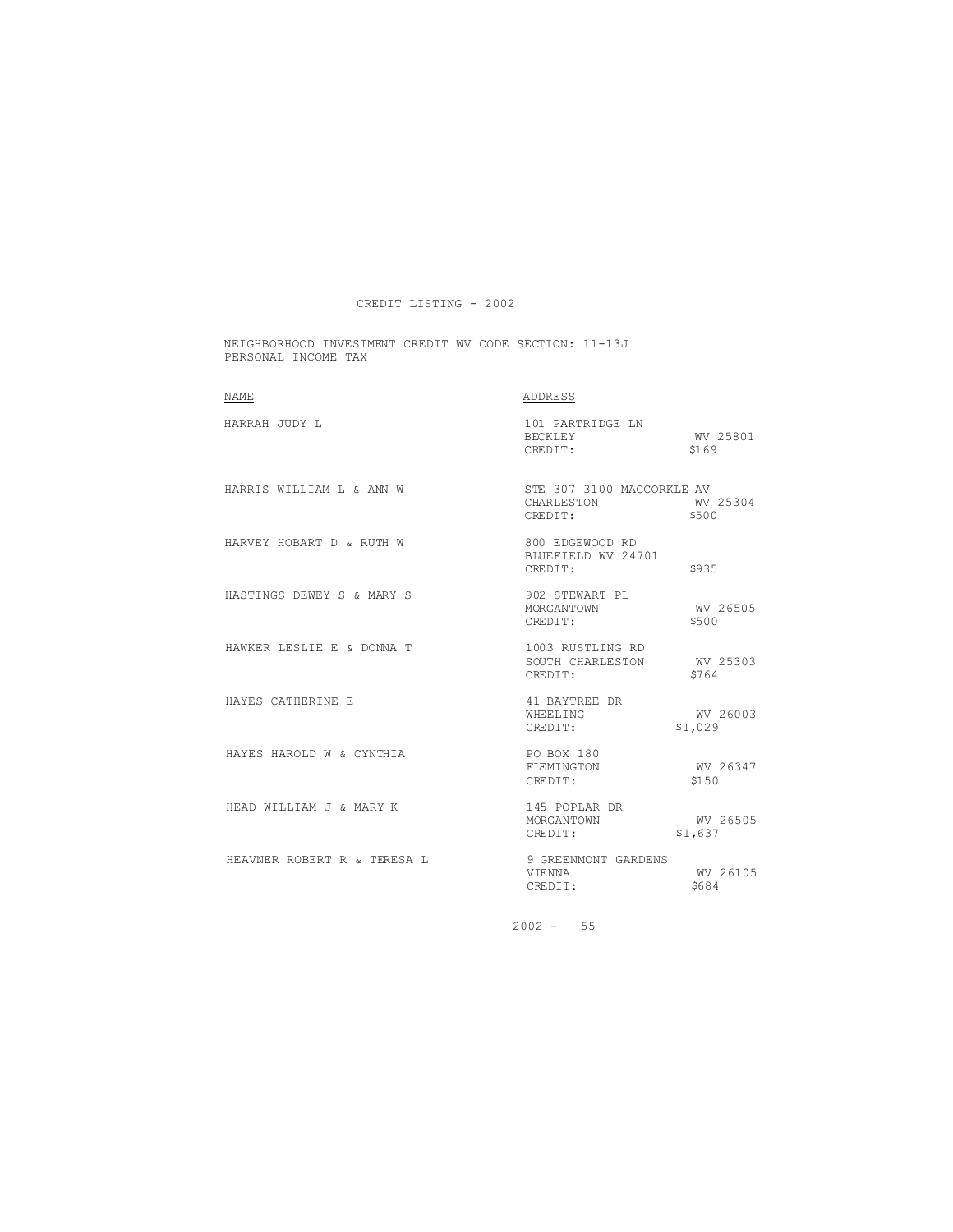NEIGHBORHOOD INVESTMENT CREDIT WV CODE SECTION: 11-13J PERSONAL INCOME TAX

| NAME                                        | ADDRESS                                           |                     |
|---------------------------------------------|---------------------------------------------------|---------------------|
| HEINER CHARLES E & MICHELLE S               | PO BOX 9044<br>HUNTINGTON<br>CREDIT:              | WV 25704<br>\$500   |
| HENSLER JAMES M & JOYCE A III 14 FAIRWAY DR | HUNTINGTON<br>CREDIT:                             | WV 25705<br>\$1,500 |
| HESS ANDREW C<br>C/O JOSEPH N GOMPERS       | 117 EDGINGTON L<br>WHEELING<br>CREDIT:            | WV 26003<br>\$1,000 |
| HESSE TRUDY A                               | 326 ELEVENTH AV<br>HUNTINGTON<br>CREDIT:          | WV 25701<br>\$325   |
| HIGGINS STANLEY K & GAIL V                  | 1520 DOGWOOD RD<br>CHARLESTON WV 25314<br>CREDIT: | \$2.50              |
| HIGHLAND BARBARA B & CECIL B JR             | 522 HILLCREST CIR<br><b>BRIDGEPORT</b><br>CREDIT: | WV 26330<br>\$500   |
| HILL ROBERT E & NANCY C                     | 1211 UPPER RIDGEWAY RD<br>CHARLESTON<br>CREDIT:   | WV 25314<br>\$250   |
| HILL RONALD C & LENORA J                    | 10 FLEGAL ST<br>MORGANTOWN<br>CREDIT:             | WV 26505<br>\$500   |
| HILL STEPHEN G                              | PO BOX 587<br>HURRICANE<br>CREDIT:                | WV 25526<br>\$1,300 |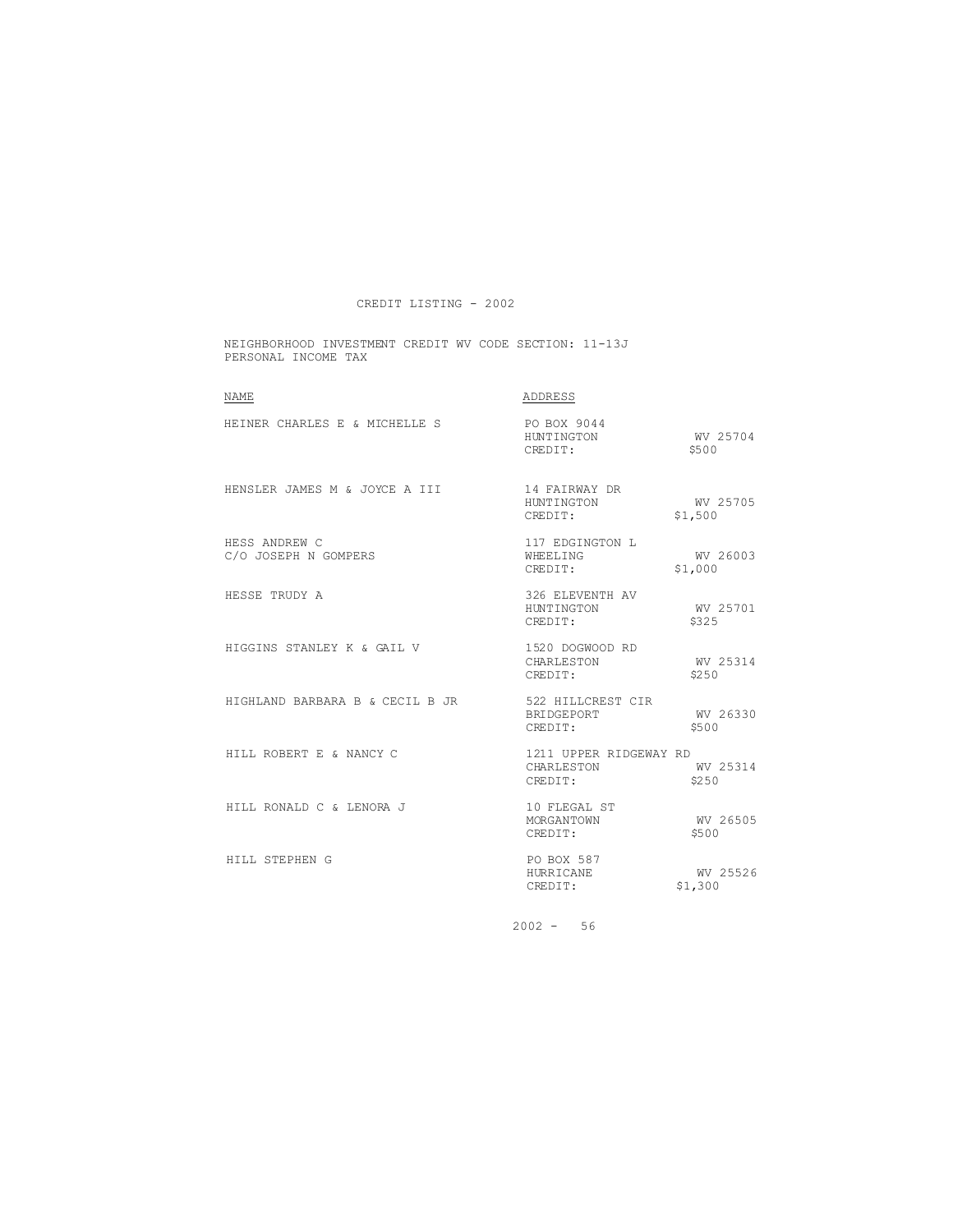NEIGHBORHOOD INVESTMENT CREDIT WV CODE SECTION: 11-13J PERSONAL INCOME TAX

| NAME                                                  | ADDRESS                                                    |                     |
|-------------------------------------------------------|------------------------------------------------------------|---------------------|
| HILLENBRAND LAURA E &<br>LEACHMAN THOMAS J            | RR 1 BOX 278<br>BRUCETON MILLS WV 26525<br>CREDIT:         | \$750               |
| HITCHMAN WILLIAM R & MARGARET H 283 BAKER LN APT 2304 | 283 BAKER PRESSION MV 2<br>CHARLESTON \$9,307              | WV 25302            |
| HOBBS ROLAND L & SARAH F                              | 117 SENECA RD<br>WHEELING<br>CREDIT:                       | WV 26003<br>\$1,000 |
| HOCK ROBERT L                                         | 12 CHADWICK SOUARE<br>WV 26105<br><b>VTENNA</b><br>CREDIT: | \$375               |
| HOCKENSMITH CHARLES S & DEBRA D                       | 184 HEATH DR<br>CHARLES TOWN<br>CREDIT:                    | WV 25414<br>\$6,000 |
| HODEL JOHN R & MARTHA B                               | RR 1 BOX 377 TANGO RD<br>HAMLIN<br>CREDIT:                 | WV 25523<br>\$375   |
| HOEFT MICHAEL E & BARBARA E                           | RT 1 BOX 605<br>MILTON<br>CREDIT:                          | WV 25541<br>\$100   |
| HOFFMAN WYATT K & SARA A                              | 12 OAK PARK AV<br>WHEELTNG<br>CREDIT:                      | WV 26003<br>\$250   |
| HOFMEISTER CECELIA E                                  | 2603 LIBERTY ST<br>PARKERSBURG<br>CREDIT:                  | WV 26101<br>\$250   |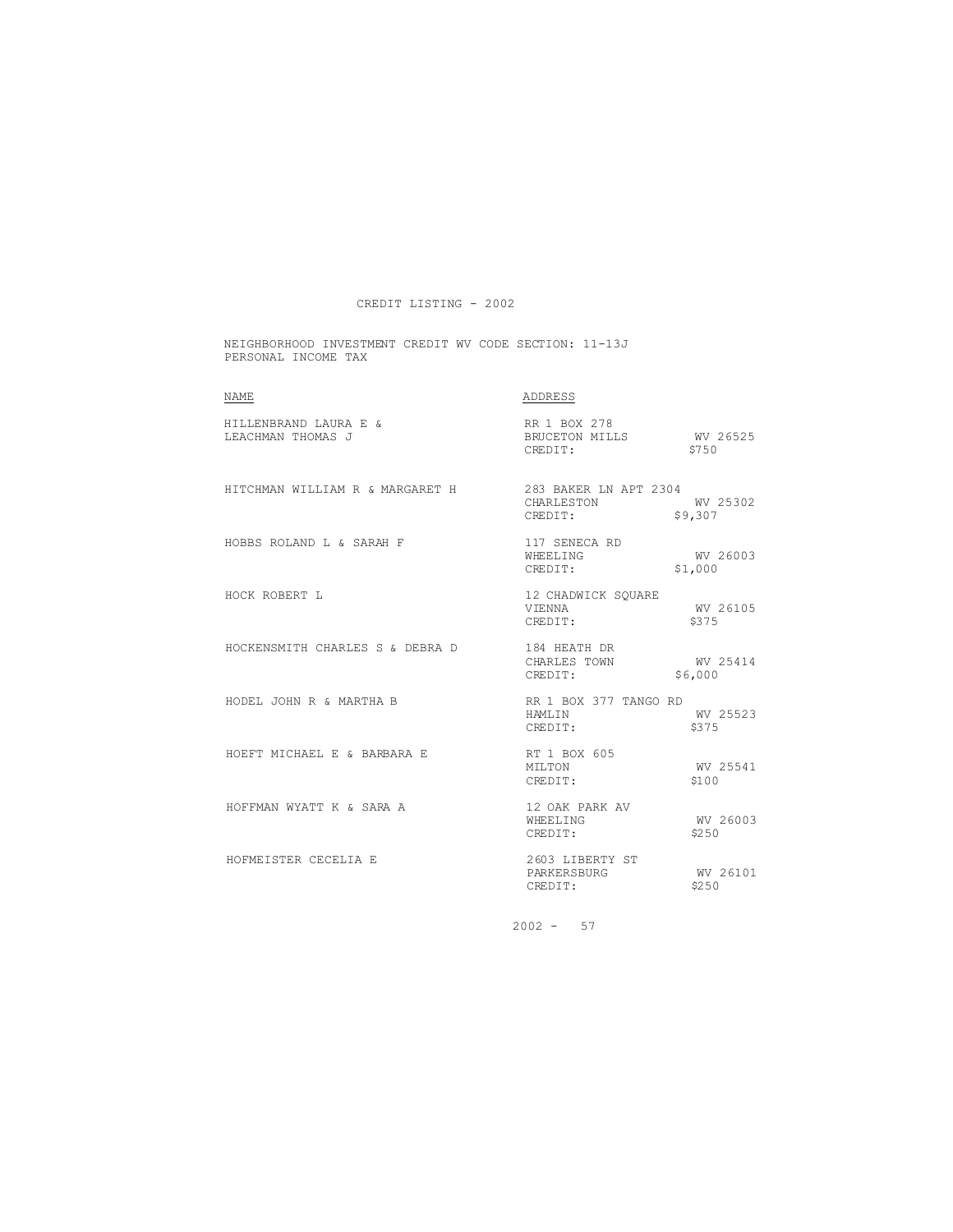NEIGHBORHOOD INVESTMENT CREDIT WV CODE SECTION: 11-13J PERSONAL INCOME TAX

| NAME                                  | ADDRESS                                        |                     |
|---------------------------------------|------------------------------------------------|---------------------|
| HOFREUTER DONALD H &<br>FRIDAY JEAN B | 436 OGLEBAY DR<br>WHEELING<br>CREDIT:          | WV 26003<br>\$1,020 |
| HOGAN MARGARET B                      | 28 PARK RD<br>WHEELING<br>CREDIT:              | WV 26003<br>\$250   |
| HOLCOMB PATRICIA & J MARSHALL         | 1501 MT VERNON RD<br>CHARLESTON<br>CREDIT:     | WV 25314<br>\$1,000 |
| HOLLIDA FREDERICK M & DOROTHY S       | 8171 TUSCARORA PIKE<br>MARTINSBURG<br>CREDIT:  | WV 25401<br>\$1,000 |
| HOLLIDAY KELVIN E & BETTY A           | 625 CENTRAL AV<br>OAK HILL WV 25901<br>CREDIT: | \$250               |
| HOLMES BRUCE W & CATHERINE L          | 709 HAMPTON CT<br><b>VTENNA</b><br>CREDIT:     | WV 26105<br>\$743   |
| HOLMSTRAND JEFFREY A & LINDA M        | 55 PLEASANT DR<br>WHEELING<br>CREDIT:          | WV 26003<br>\$500   |
| HOWARD SUE ANNE                       | 2235 CHAPLINE ST<br>WHEELTNG<br>CREDIT:        | WV 26003<br>\$500   |
| HOWLEY BILL & LOREN B                 | PO BOX 3<br>CHLOE<br>CREDIT:                   | WV 25235<br>\$250   |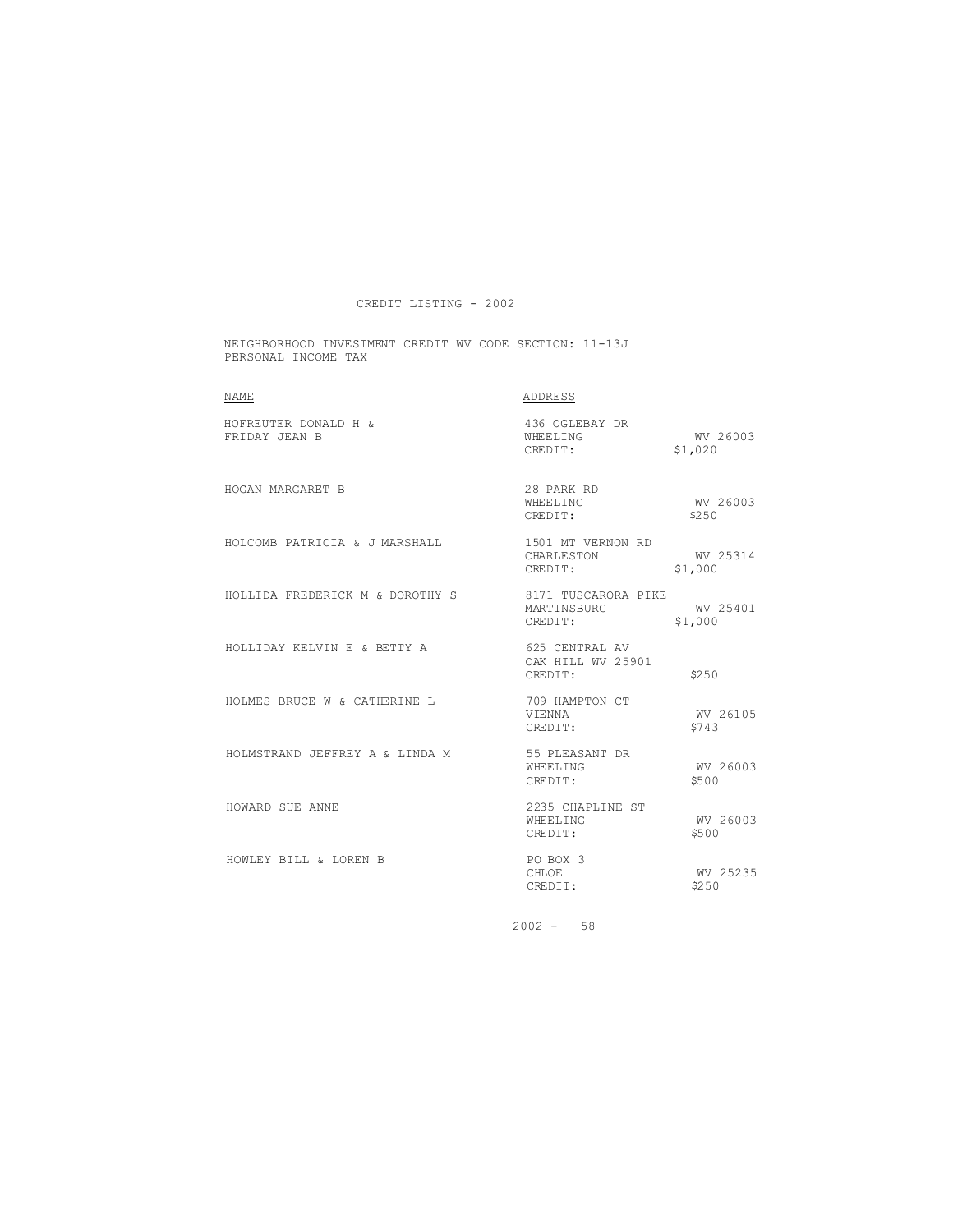NEIGHBORHOOD INVESTMENT CREDIT WV CODE SECTION: 11-13J PERSONAL INCOME TAX

| NAME                                        | ADDRESS                                                  |                     |
|---------------------------------------------|----------------------------------------------------------|---------------------|
| HOXTON ARCHIBALD R & MARY LOGAN IV PO BOX E | SHEPHERDSTOWN WV 25443<br>CREDIT:                        | \$500               |
| HOYLER EDWARD C & DONNA C                   | RT 1 BOX 391<br>GRAFTON<br>CREDIT:                       | WV 26354<br>\$105   |
| HUFFMAN WILLIAM O & MARILYN D               | 207 LOW GAP RD<br>PRINCETON<br>CREDIT:                   | WV 24740<br>\$250   |
| HUGHES JAMES T & PAULINA K                  | 129 FAIRVIEW DR<br><b>RTPLEY</b><br>CREDIT:              | WV 25271<br>\$2.50  |
| HULL JAMES O & ROBIN K                      | 1 DAPPLEWOOD RD<br>SOUTH CHARLESTON WV 25309<br>CREDIT:  | \$2,143             |
| HUMPHREYS JAMES F & DONNA H                 | 1616 KIRKLEE RD<br>CHARLESTON<br>CREDIT:                 | WV 25314<br>\$2,500 |
| HUNT LINDA D                                | 1622 WASH BLVD<br>HINTINGTON WV 25701<br>CREDIT:         | \$2.50              |
| HURST ELMO J & BETTY J                      | 27281 IBIS COVE CT<br>BONITA SPRINGS FL 34134<br>CREDIT: | \$500               |
| HYATT LARRY A & SHIRIEY S                   | 415 8TH AV<br>SAINT ALBANS<br>CREDIT:                    | WV 25177<br>\$1,500 |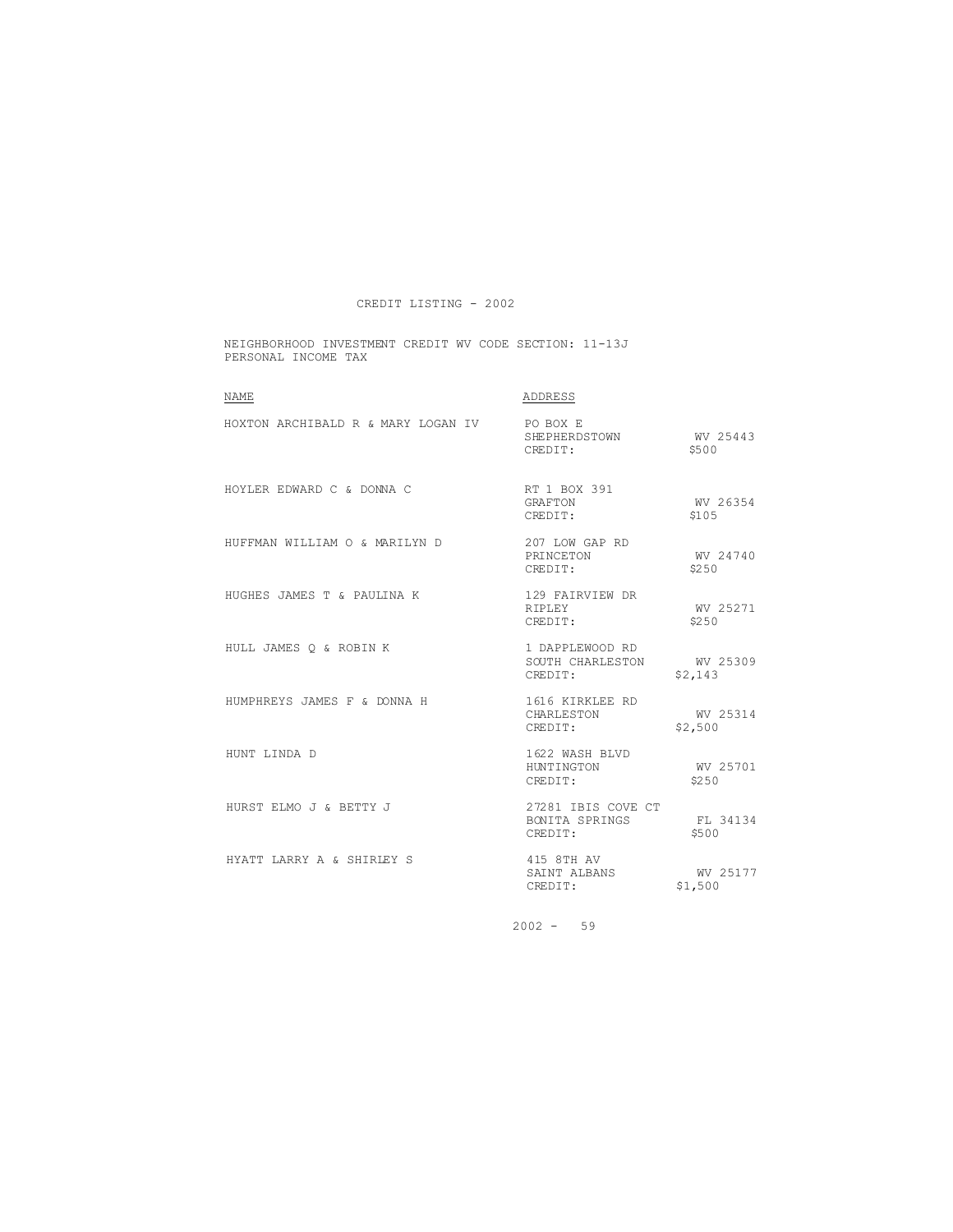NEIGHBORHOOD INVESTMENT CREDIT WV CODE SECTION: 11-13J PERSONAL INCOME TAX

| NAME                                           | ADDRESS                                                    |                     |
|------------------------------------------------|------------------------------------------------------------|---------------------|
| IAMMARINO RICHARD M & THERESE M 348 ROTARY ST  | MORGANTOWN WV 26505<br>CREDIT:                             | \$1,850             |
| ISAACK THOMAS S & MARGARET M 549 SPRINGDALE AV | MORGANTOWN<br>CREDIT:                                      | WV 26505<br>\$2.50  |
| JAMES JIMMIE W & VIRGIE B                      | 7804 HEDGESVILLE RD<br>HEDGESVILLE<br>CREDIT:              | WV 25427<br>\$250   |
| JECKLIN DAVID F &<br>SAND JECKLIN KARI E       | 2003 WHITE OAK DR<br>MORGANTOWN<br>CREDIT:                 | WV 26505<br>\$500   |
| JEFFUS EUGENE L &<br>PERRY ANNIE C             | PO BOX 1299<br>LEWISBURG<br>CREDIT:                        | WV 24901<br>\$250   |
| JENKINS JOHN E JR                              | 619 RIDGEWOOD RD<br>HUNTINGTON WV 25701<br>CREDIT:         | \$3,000             |
| JENSEN PAUL A & NANCY J                        | 2052 COUNTRY CLUB DR<br>DAYTONA BEACH FL 32128<br>CREDIT:  | \$500               |
| JOHNSON BRIAN L & MICHELLE L                   | 403 MOUNTAIN LAUREL LN<br>SUMMERSVILLE WV 26651<br>CREDIT: | \$247               |
| JOHNSON C BOSWORTH & DOROTHY R                 | 372 BRADLEY FOSTER DR<br>HUNTINGTON<br>CREDIT:             | WV 25701<br>\$2,669 |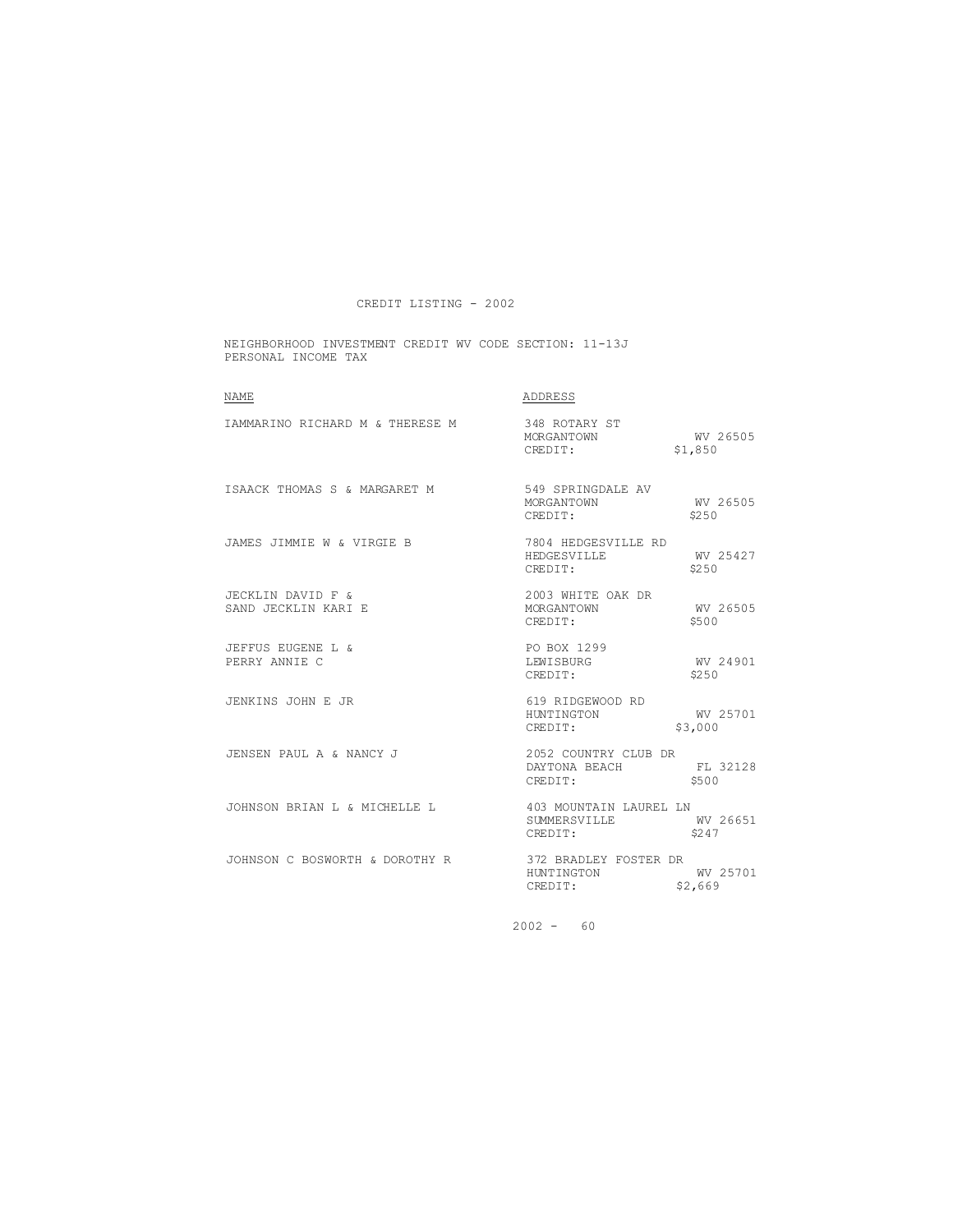NEIGHBORHOOD INVESTMENT CREDIT WV CODE SECTION: 11-13J PERSONAL INCOME TAX

| NAME                                          | ADDRESS                                       |                     |
|-----------------------------------------------|-----------------------------------------------|---------------------|
| JOHNSON DAVID W & TERESA V                    | PO BOX 874<br>HINTON<br>CREDIT:               | WV 25951<br>\$1,000 |
| JOHNSON GREGORY W & ELIZABETH M RT 2 BOX 172C | LEWISBURG<br>CREDIT:                          | WV 24901<br>\$500   |
| JOHNSON JAMES L                               | 1524 HURON TERRACE<br>CHARLESTON<br>CREDIT:   | WV 25311<br>\$2.50  |
| JOHNSON THOMAS A                              | PO BOX 51<br>PENCE SPRINGS<br>CREDIT:         | WV 24962<br>\$985   |
| JOHNSON W P & MARY G                          | 3956 EASTLAKE DR<br>MORGANTOWN<br>CREDIT:     | WV 26508<br>\$250   |
| JOHNSTON PATRICIA C<br>FRAIL LAWRENCE R       | 211 GRANVILLE AV<br><b>BECKLEY</b><br>CREDIT: | WV 25801<br>\$1,000 |
| JONES JERRY L & ANNETTE P                     | 91 NORTHWOODS DR<br>MORGANTOWN<br>CREDIT:     | WV 26508<br>\$500   |
| JONES JOHNNIE & BETTY                         | 3116 WAVERLY RD<br>HUNTINGTON<br>CREDIT:      | WV 25704<br>\$512   |
| JONES MATTHEW E & JULIE B                     | 422 MERCURY ST<br>SOUTH CHARLESTON<br>CREDIT: | WV 25309<br>\$500   |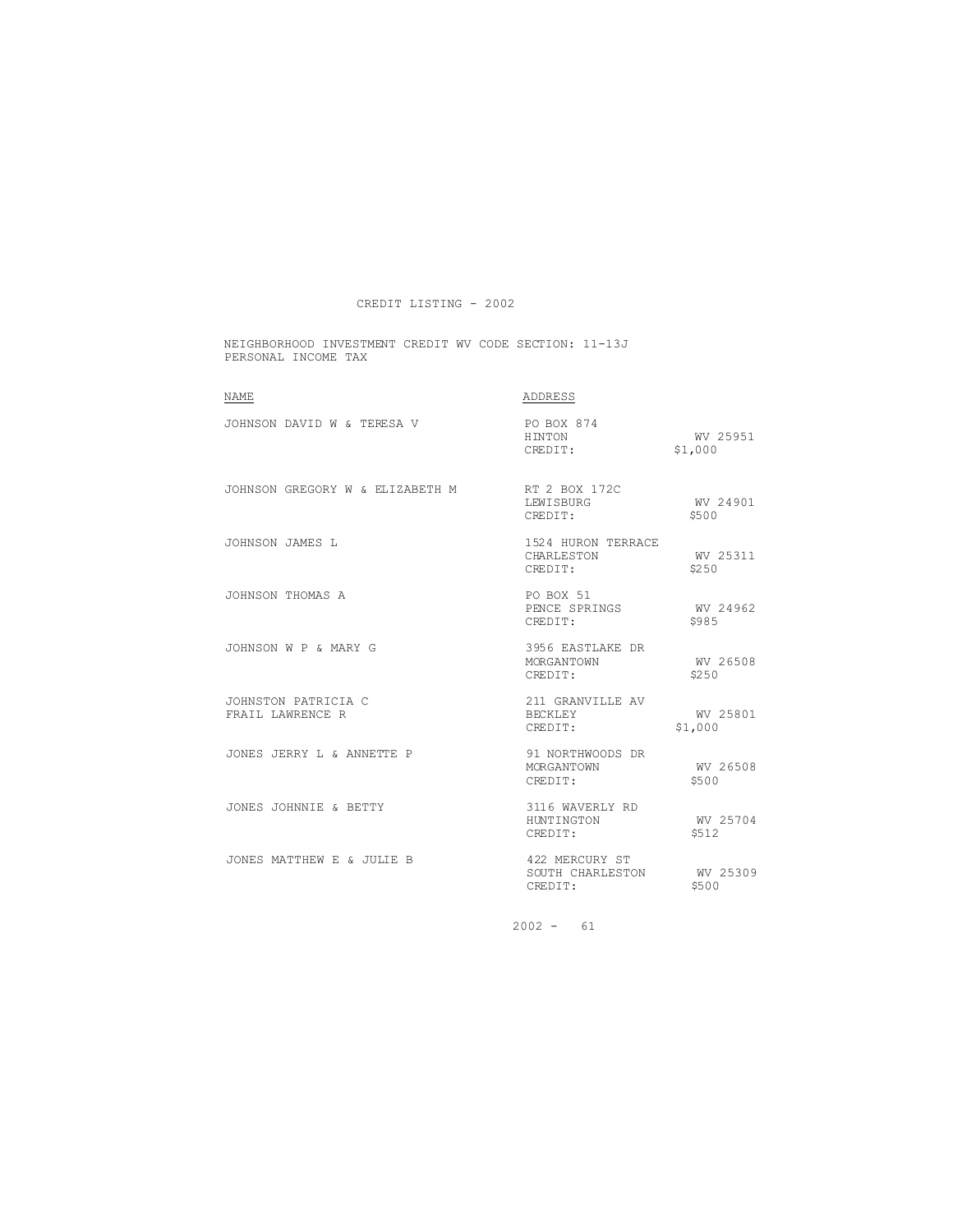NEIGHBORHOOD INVESTMENT CREDIT WV CODE SECTION: 11-13J PERSONAL INCOME TAX

| NAME                       | ADDRESS                                               |                     |
|----------------------------|-------------------------------------------------------|---------------------|
| JONES RAYMOND W & IVA L    | MEADOWCREST<br>HARRISVILLE<br>CREDIT:                 | WV 26362<br>\$250   |
| JONES ROBERT M & CYNTHIA J | 805 TANAGER DR<br><b>BLUEFIELD</b><br>CREDIT:         | VA 24605<br>\$250   |
| JONES STANLEY B & JUDITH M | PO BOX 1848<br>SHEPHERDSTOWN<br>CREDIT:               | WV 25443<br>\$1,000 |
| JONES STEPHEN M & KAREN R  | 118 SHOCKEY DR<br>HUNTINGTON<br>CREDIT:               | WV 25701<br>\$2,000 |
| JOSEPH JOBY                | PO BOX 278<br>LOGAN<br>CREDIT:                        | WV 25601<br>\$157   |
| JOST VICTOR & CATHERINE G  | PO BOX 351<br>WHITE SULPHUR SPRGS WV 24986<br>CREDIT: | \$250               |
| KANTOR ISAAC N & DORIS S   | PO BOX 727<br>BLUEFIELD<br>CREDIT:                    | WV 24701<br>\$4,775 |
| KAPNICKY PAUL N & CAROL J  | 142 BRAND RD<br>MORGANTOWN<br>CREDIT:                 | WV 26501<br>\$250   |
| KAY CRAIG M & JACOUELINE D | 1303 SUMMIT DR<br>CHARLESTON<br>CREDIT:               | WV 25302<br>\$250   |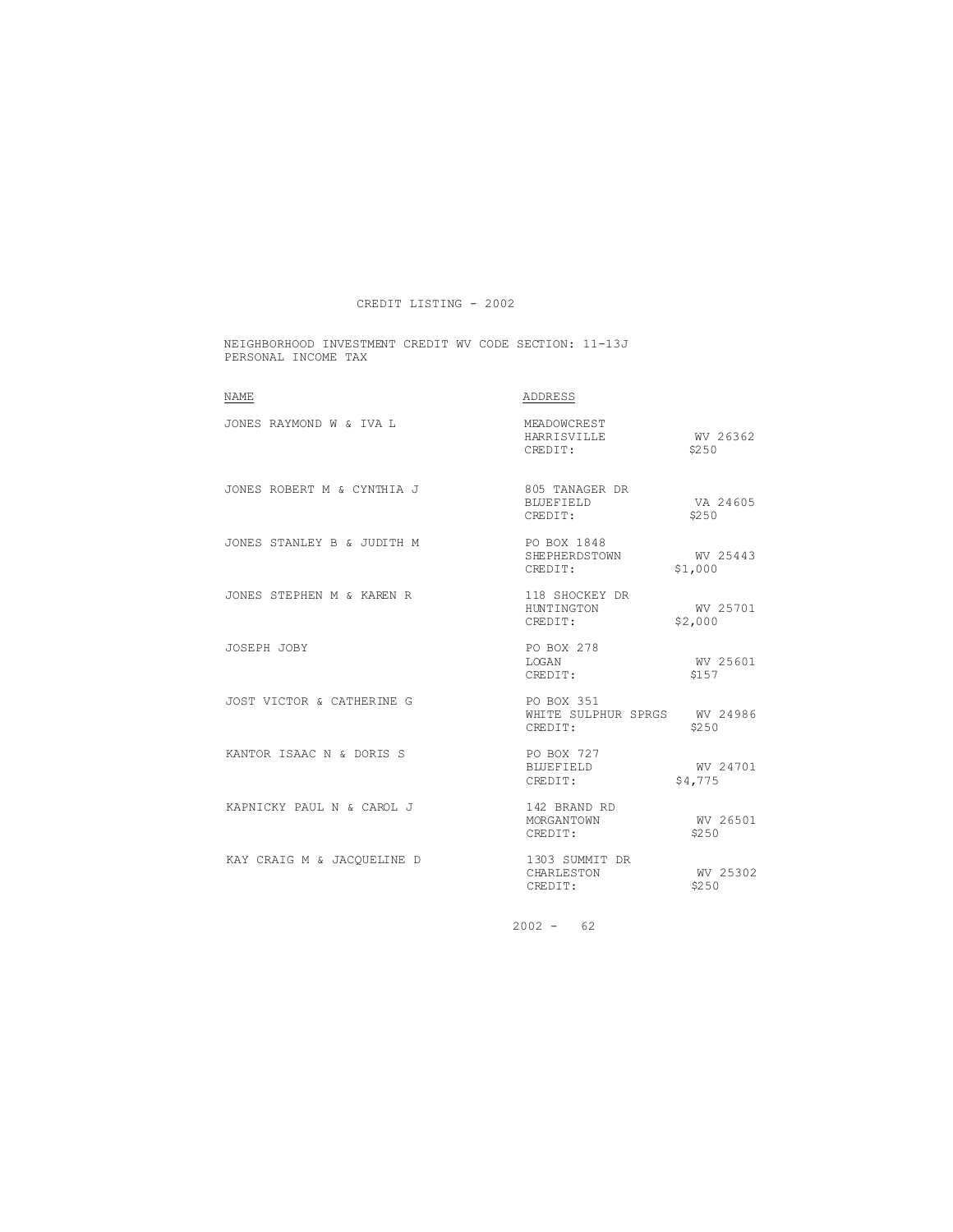NEIGHBORHOOD INVESTMENT CREDIT WV CODE SECTION: 11-13J PERSONAL INCOME TAX

| NAME                             | ADDRESS                                      |                     |
|----------------------------------|----------------------------------------------|---------------------|
| KEARNEY MARGARET M               | 1321 FAIRFIELD ST<br>MORGANTOWN<br>CREDIT:   | WV 26505<br>\$428   |
| KEEL JAMES E DVM                 | PO BOX 40<br>RIPPON<br>CREDIT:               | WV 25441<br>\$500   |
| KELLEY EDITH I                   | 352 JACOBS DR<br>MORGANTOWN<br>CREDIT:       | WV 26505<br>\$250   |
| KEPNER JOHN W & JOAN B           | 215 CARMEL RD<br>WHEELTNG<br>CREDIT:         | WV 26003<br>\$250   |
| KETTERING JAMES R & REBECCA B JR | 729 COLEMAN AV<br>FATRMONT<br>CREDIT:        | WV 26554<br>\$250   |
| KHURT ABRAHAM F & GRACE          | 24 SPRUCE ST<br>RICHWOOD<br>CREDIT:          | WV 26261<br>\$2.50  |
| KILCOLLIN MARK C & DEBRA L DDS   | PO DRAWER 618<br><b>UNION</b><br>CREDIT:     | WV 24983<br>\$2,500 |
| KIMBLE ROBERT L                  | 850 WALTERS RD<br>CHARLESTON<br>CREDIT:      | WV 25314<br>\$2,375 |
| KING EDWARD J & ELIZABETH A      | 121 MOUNTAIN LAUREL DR<br>DANIELS<br>CREDIT: | WV 25832<br>\$664   |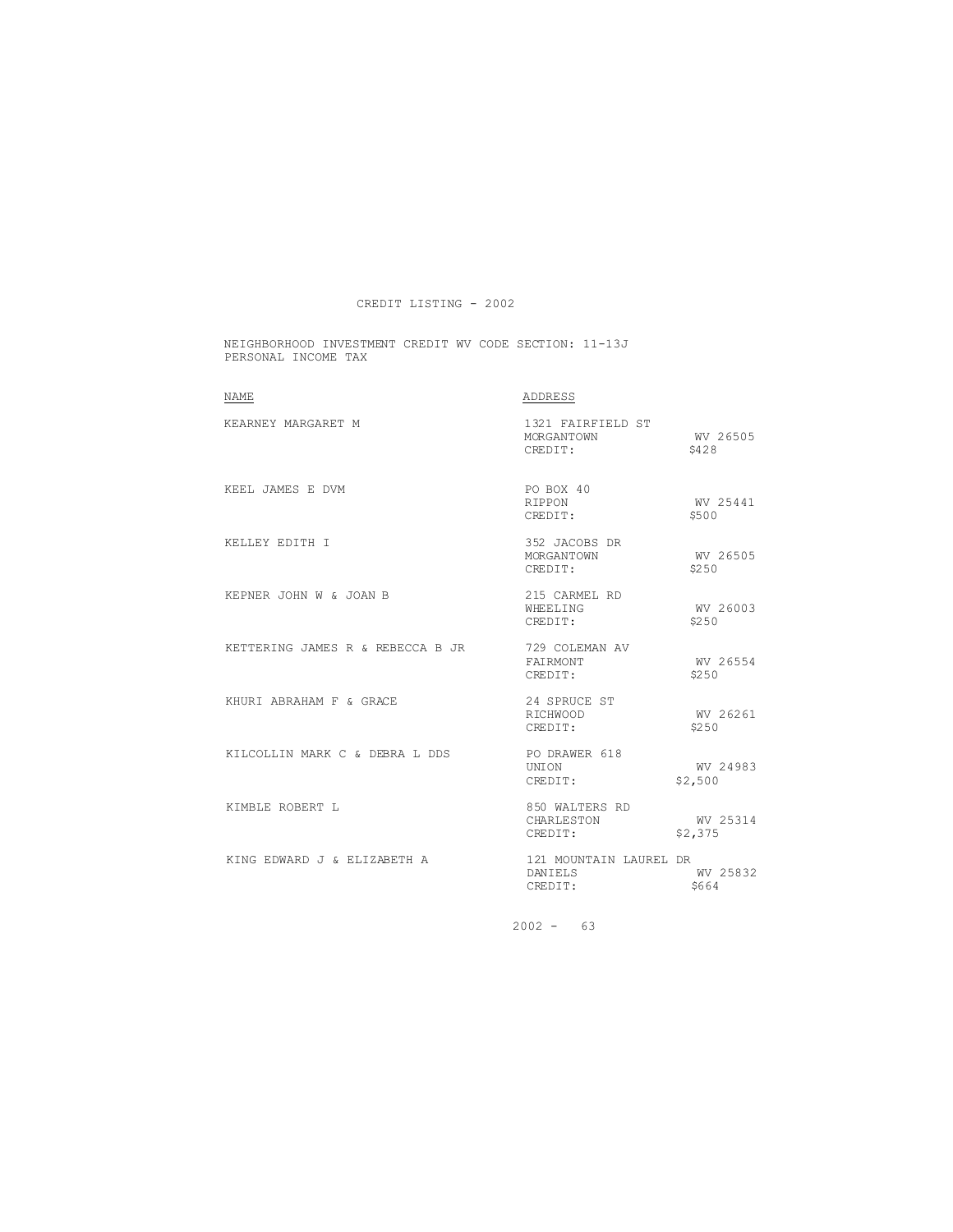NEIGHBORHOOD INVESTMENT CREDIT WV CODE SECTION: 11-13J PERSONAL INCOME TAX

| NAME                                           | ADDRESS                                                 |                     |
|------------------------------------------------|---------------------------------------------------------|---------------------|
| KING JOANN L                                   | 1138 MUNSEY ST<br>MORGANTOWN<br>CREDIT:                 | WV 26505<br>\$1,500 |
| KING ROBERT A & JO ANN                         | 9 CRUMP ST<br>HUNTINGTON<br>CREDIT:                     | WV 25705<br>\$1,141 |
| KING STEPHEN P & ELIZABETH B                   | 9 HEMLOCK DR<br>WHITE SULPHUR SPRGS WV 24986<br>CREDIT: | \$250               |
| KINNETT DOUGLAS A & KAREN B HACKER PO BOX 1325 | SHEPHERDSTOWN<br>CREDIT:                                | WV 25443<br>\$2.50  |
| KINNETT JAMES R & MARGARET B                   | 12 LYNNWOOD DR<br>VIENNA<br>CREDIT:                     | WV 26105<br>\$902   |
| KIRBY KENNETH L & JAN E                        | 3440 8TH ST<br>HUNTINGTON<br>CREDIT:                    | WV 25701<br>\$1,630 |
| KISER RALPH & SHIRLEY                          | 1925 KIMBALL AV<br>BIUEFIELD<br>CREDIT:                 | VA 24605<br>\$1,035 |
| KLEEMAN KENNETH & JOY K                        | 1501 CLINTWOOD RD<br>CHARLESTON<br>CREDIT:              | WV 25314<br>\$1,041 |
| KLELE BESS E                                   | BOX 566<br>LOGAN<br>CREDIT:                             | WV 25601<br>\$500   |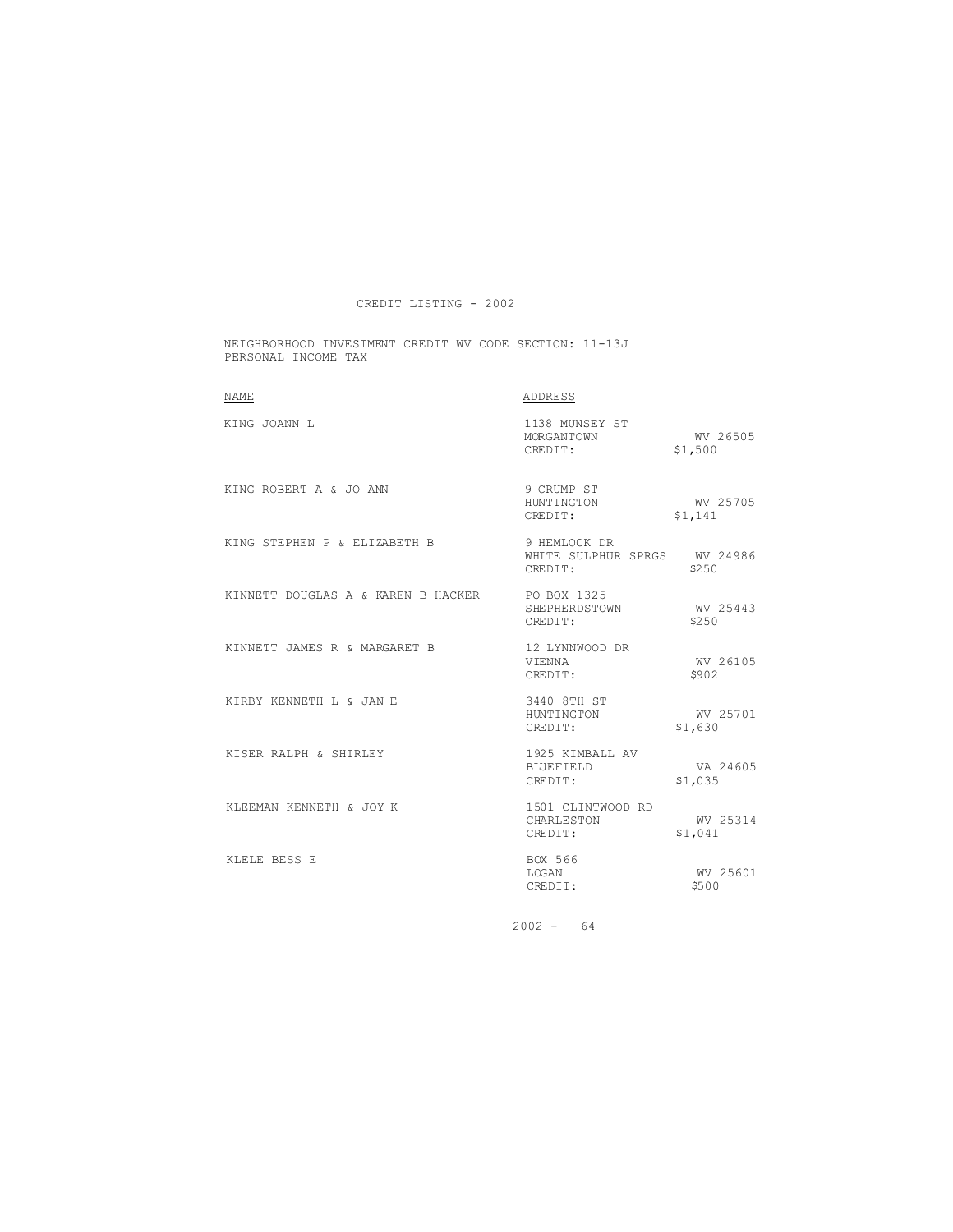NEIGHBORHOOD INVESTMENT CREDIT WV CODE SECTION: 11-13J PERSONAL INCOME TAX

| NAME                              | ADDRESS                                              |                    |
|-----------------------------------|------------------------------------------------------|--------------------|
| KLINGENSMITH WALTER E & BETTY A   | 142 DEXTER AV<br>BECKLEY<br>CREDIT:                  | WV 25801<br>\$500  |
| KLUG RONALD J & BARBARA F         | 95 1/2 ALLENDALE RD<br>WHEELING<br>CREDIT:           | WV 26003<br>\$2.50 |
| KOERNER JOHN F &<br>WATERS CHARLA | 2415 MORNINGSIDE AV<br>PARKERSBURG<br>CREDIT:        | WV 26101<br>\$250  |
| KOPELMAN LARRY G & MARY C         | 1 FAIRWAY DR<br>SOUTH CHARLESTON WV 25309<br>CREDIT: | \$6,573            |
| KOSH SHERI J                      | 301 CHERRY RUN<br>HARPERS FERRY<br>CREDIT:           | WV 25425<br>\$625  |
| KREINIK DOUGLAS E & MYLA G        | 1718 AVERY ST<br>PARKERSBURG<br>CREDIT:              | WV 26101<br>\$250  |
| KREINIK JERRY M & ESTELLE S       | 1351 MARKET ST<br>PARKERSBURG<br>CREDIT:             | WV 26101<br>\$300  |
| KREPS JEFFRY A & JO ANNE          | 1513 STONEHENGE RD<br><b>CHARLESTON</b><br>CREDIT:   | WV 25314<br>\$125  |
| KRIEG FRED J & SALLIE B           | 5206 2ND AV<br><b>VTENNA</b><br>CREDIT:              | WV 26105<br>\$250  |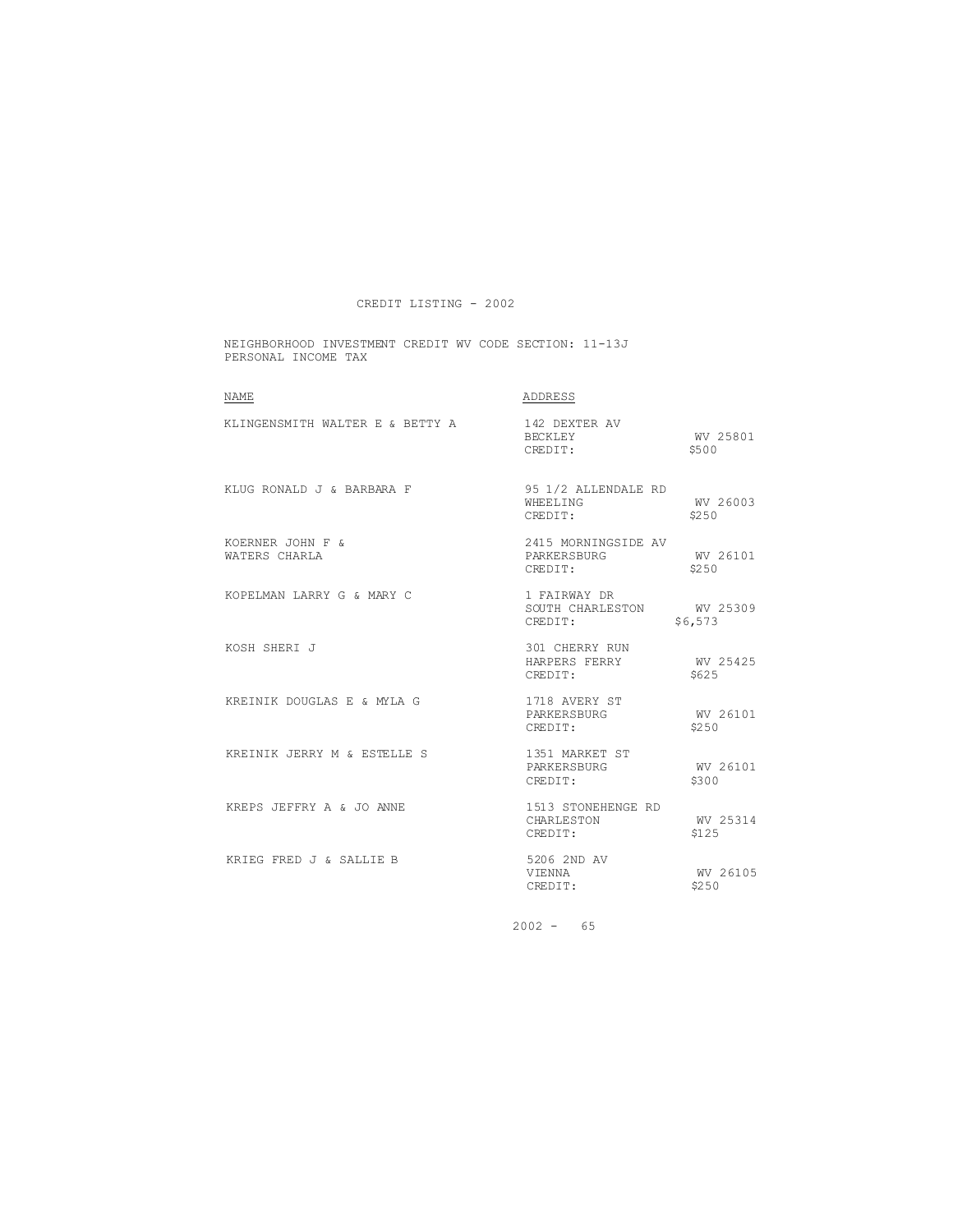NEIGHBORHOOD INVESTMENT CREDIT WV CODE SECTION: 11-13J PERSONAL INCOME TAX

| NAME                                             | ADDRESS                                                   |                     |
|--------------------------------------------------|-----------------------------------------------------------|---------------------|
| KRINKE STEPHEN B & DIANA K                       | 4214 PERSIMMON WOODS DR<br>MORGANTOWN WV 26508<br>CREDIT: | \$250               |
| KUBIK STEVEN M & LYNN M                          | 31 PANORAMA CT<br>CHARLES TOWN<br>CREDIT:                 | WV 25414<br>\$2.50  |
| KUHN GLEASON T & JEAN V                          | RT 7 BOX 504<br>FAIRMONT<br>CREDIT:                       | WV 26554<br>\$323   |
| KUHN MARY S                                      | 4205 GRAND CENTRAL AV<br>VIENNA<br>CREDIT:                | WV 26105<br>\$371   |
| KUKKILLAYA BALAKRISHNA U & SHOBHA U 6 LYNN PLACE | CHARLESTON<br>CREDIT:                                     | WV 25314<br>\$925   |
| KUMAR CHANDRA M & MANJU                          | 2036 PARKWOOD RD<br>CHARLESTON<br>CREDIT:                 | WV 25314<br>\$250   |
| KUNKLE JOHN C & TAMMY J                          | 164 LINA LN<br>MARTINSBURG<br>CREDIT:                     | WV 25401<br>\$500   |
| KUNTZ DONALD A                                   | 106 HILLVIEW DR<br>CHARLESTON<br>CREDIT:                  | WV 25314<br>\$250   |
| KURY MARK C & PEGGY N                            | 5302 RIVER RD<br>VIENNA<br>CREDIT:                        | WV 26105<br>\$5,000 |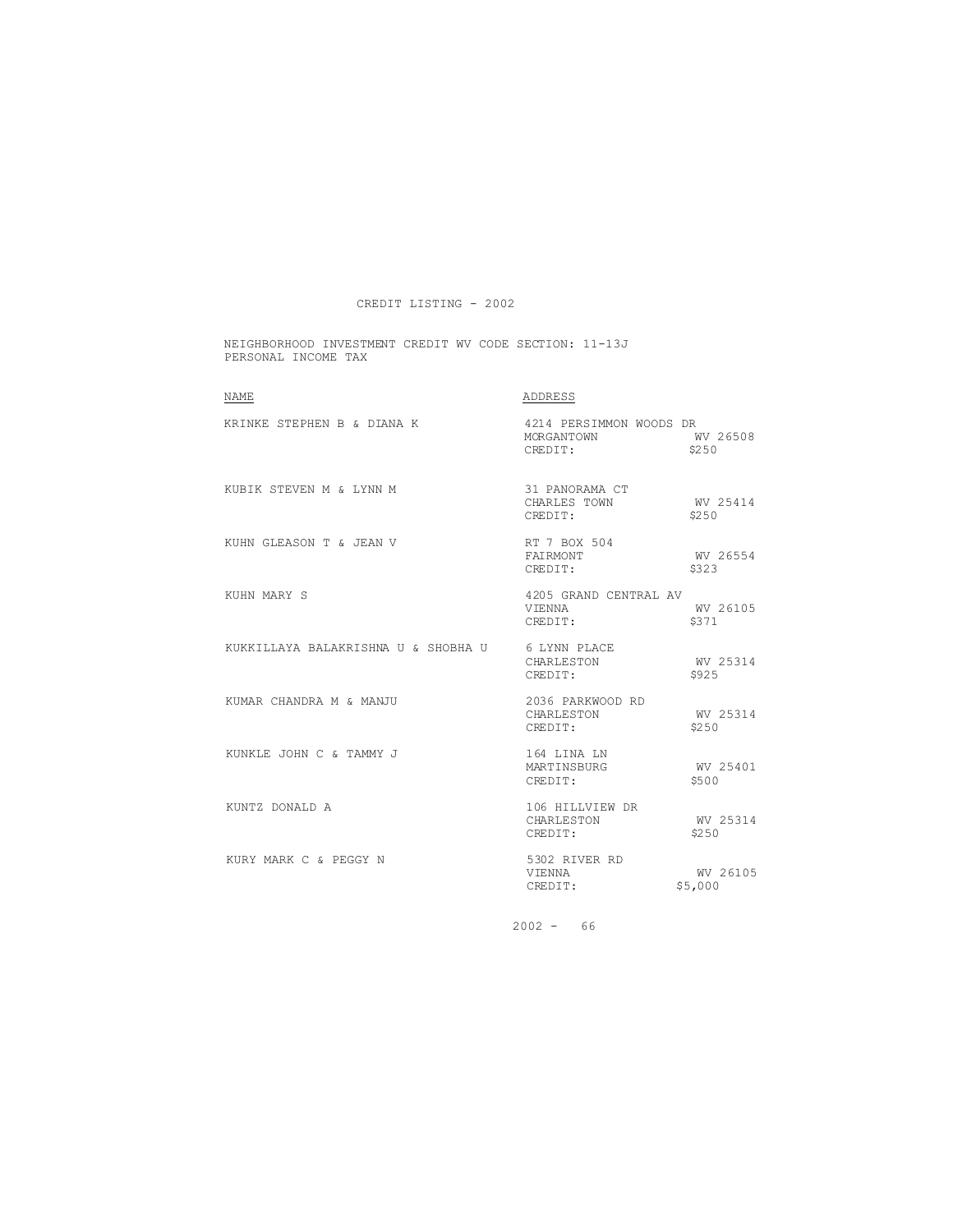NEIGHBORHOOD INVESTMENT CREDIT WV CODE SECTION: 11-13J PERSONAL INCOME TAX

| NAME                                            | ADDRESS                                         |                     |
|-------------------------------------------------|-------------------------------------------------|---------------------|
| KURYLA WILLIAM C & ARLENE B                     | 200 BATTENFARM RD<br>RIPLEY<br>CREDIT:          | WV 25271<br>\$1,250 |
| KUSIC JOSEPHINE                                 | 4040 MAIN ST<br>WEIRTON<br>CREDIT:              | WV 26062<br>\$3,830 |
| LABRIER LARRY E & NANCY S                       | 31 PICARDY LN<br>SAINT LOUIS<br>CREDIT:         | MO 63124<br>\$500   |
| LAFOLLETTE LATELLE & AMY KIRSTEN IV PO BOX 2068 | CHARLESTON<br>CREDIT:                           | WV 25327<br>\$1,453 |
| LAMBERT HENRY S & CAROLYN G JR                  | 1708 CHESTNUT ST<br>KENOVA<br>CREDIT:           | WV 25530<br>\$1,000 |
| LANDIS SUSAN S                                  | 1221 LAKE DR<br>DANIELS<br>CREDIT:              | WV 25832<br>\$45    |
| LANE GORDON C & SUSAN L                         | 9 EAST FERN RD<br>CHARLESTON<br>CREDIT:         | WV 25314<br>\$8,058 |
| LANE JAMES W & MARIANNE                         | 1734 LOUDEN HEIGHTS RD<br>CHARLESTON<br>CREDIT: | WV 25314<br>\$667   |
| LANSDALE CAROLYN                                | 5950 MAHOOD DR<br>HUNTINGTON<br>CREDIT:         | WV 25705<br>\$900   |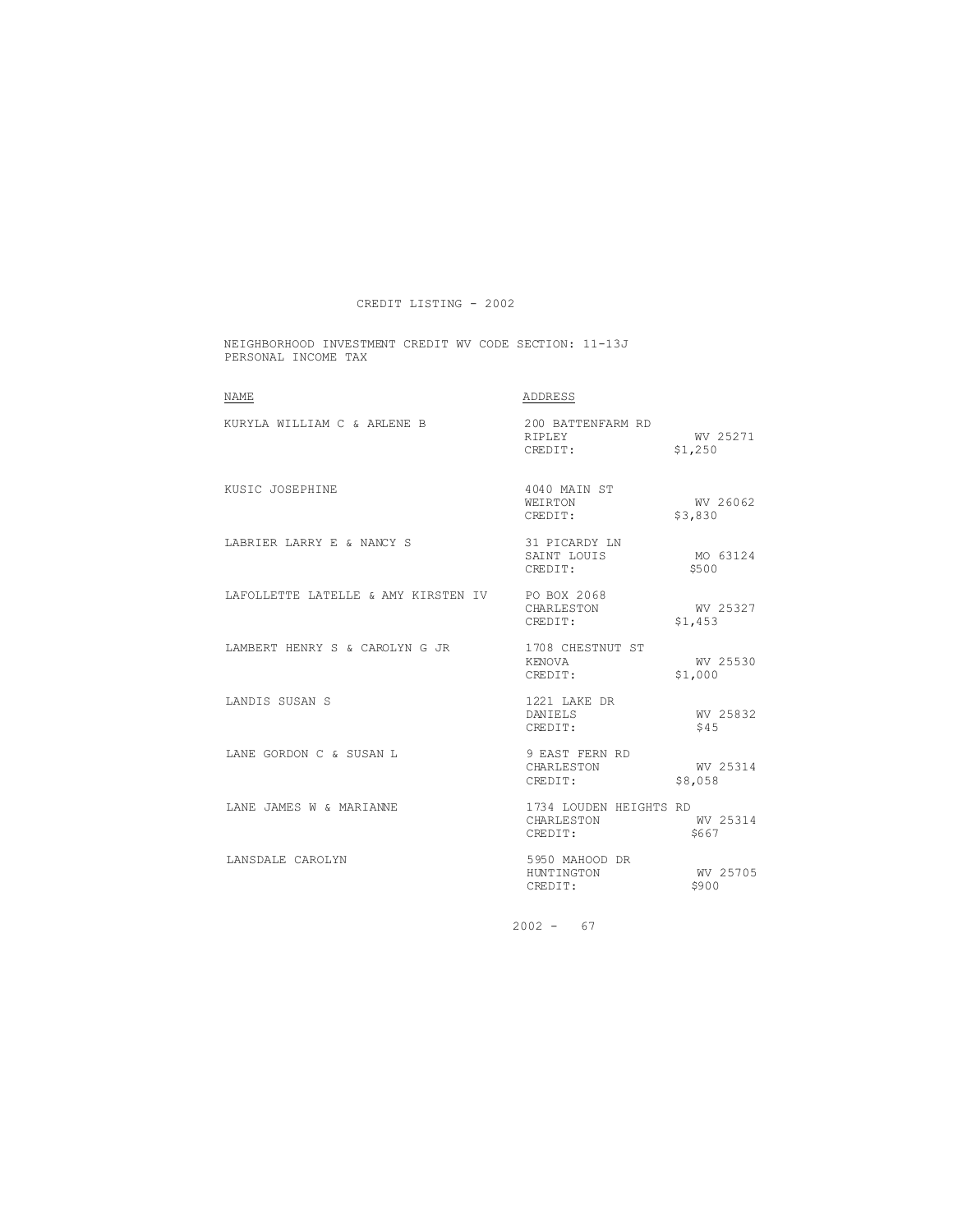NEIGHBORHOOD INVESTMENT CREDIT WV CODE SECTION: 11-13J PERSONAL INCOME TAX

| <b>NAME</b>                        | ADDRESS                                          |                     |
|------------------------------------|--------------------------------------------------|---------------------|
| LAURITA JAMES L & BEVERLY A        | 28 KEENER RD<br>MORGANTOWN<br>CREDIT:            | WV 26508<br>\$500   |
| LAVORINI MARCIA A                  | 104 MERCHANTS WAY<br>MARTINSBURG<br>CREDIT:      | WV 25401<br>\$2.50  |
| LAW C RANDALL & TERESA A           | 4107 STAUNTON TURNPIKE<br>PARKERSBURG<br>CREDIT: | WV 26104<br>\$604   |
| LAW RUTH F                         | 332 HERITAGE POINT<br>MORGANTOWN<br>CREDIT:      | WV 26505<br>\$500   |
| LAWRENCE-BERREY ROBERT E & SHIRLEY | 260 OAK DR<br>PARKERSBURG<br>CREDIT:             | WV 26104<br>\$600   |
| LAWSON ROBERT W & PRISCILLA P III  | 1618 WOODVALE DR<br><b>CHARLESTON</b><br>CREDIT: | WV 25314<br>\$613   |
| LAZENBY KENNETH B & KATHRYN L      | PO BOX 5777<br>BECKLEY<br>CREDIT:                | WV 25801<br>\$5,029 |
| LEHMAN RICHARD H                   | 310 SOUTHPOINTE DR<br>CHARLESTON<br>CREDIT:      | WV 25314<br>\$500   |
| LEHOSIT ROGER J & SUZANNE D        | 2 CAMERON DR<br>CLARKSBURG<br>CREDIT:            | WV 26301<br>\$1,649 |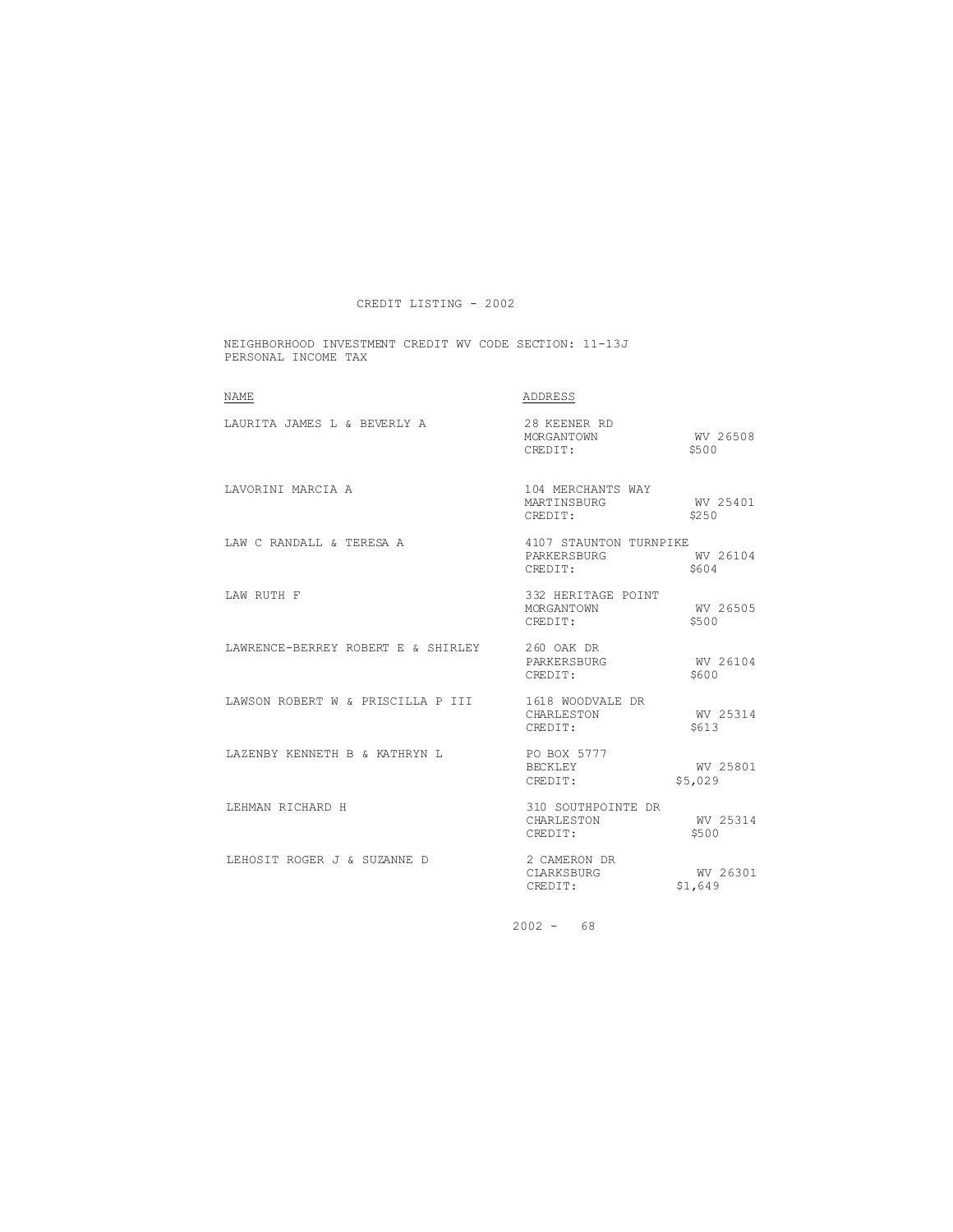NEIGHBORHOOD INVESTMENT CREDIT WV CODE SECTION: 11-13J PERSONAL INCOME TAX

| NAME                             | ADDRESS                                   |                     |
|----------------------------------|-------------------------------------------|---------------------|
| LENTZ FREDERICK M & JULIA E      | 5 WESTWOOD DR<br>PARKERSBURG<br>CREDIT:   | WV 26101<br>\$353   |
| LEON WILLIAM J & BEVERLY A       | 117 TIBBS RD<br>MORGANTOWN<br>CREDIT:     | WV 26508<br>\$2.50  |
| LEPANTO PHILIP B & REBECCA S     | 109 RIDGEWOOD RD<br>HUNTINGTON<br>CREDIT: | WV 25701<br>\$261   |
| LEWANDOWSKI CRAIG A & LINDA J    | 19 VISTA CREST<br>HUNTINGTON<br>CREDIT:   | WV 25704<br>\$1,088 |
| LEWIS ROGER & MARY A             | 518 W BURKE ST<br>MARTINSBURG<br>CREDIT:  | WV 25401<br>\$2,474 |
| LIGHTNER RICHARD H & KIMBERLEY M | 7 COUNTRYVIEW EST<br>WINFIELD<br>CREDIT:  | WV 25213<br>\$1,238 |
| LILLY BETTY C                    | 242 BAKER LN<br>CHARLESTON<br>CREDIT:     | WV 25302<br>\$2.50  |
| LILLY C BERKLEY & ANNA L         | 28 SANDLEWOOD DR<br>BECKLEY<br>CREDIT:    | WV 25801<br>\$2,260 |
| LILLY CHARLES D & KATHRYN A      | 27 PINNACLE LN<br>MORGANTOWN<br>CREDIT:   | WV 26508<br>\$2.50  |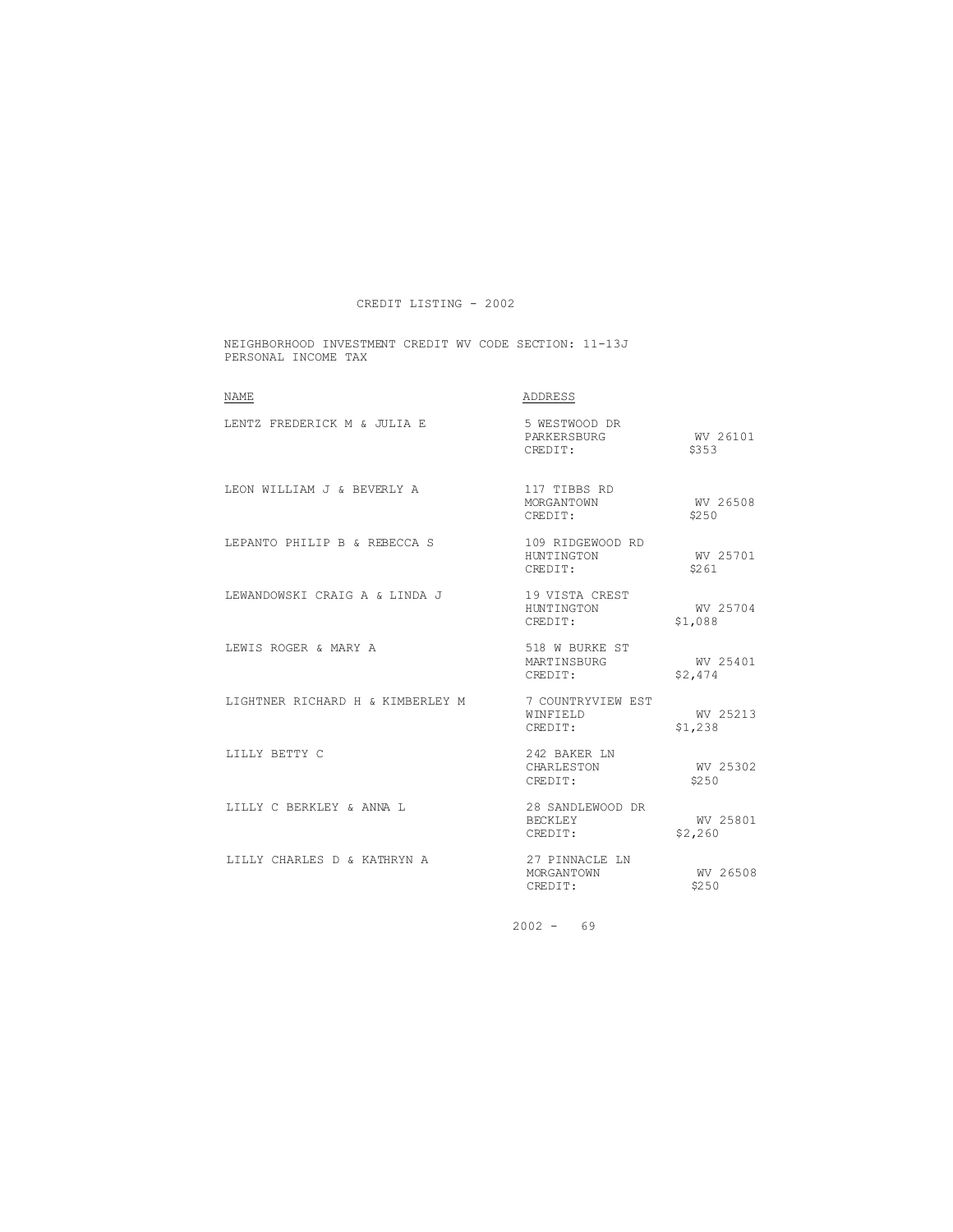NEIGHBORHOOD INVESTMENT CREDIT WV CODE SECTION: 11-13J PERSONAL INCOME TAX

| NAME                                              | ADDRESS                                            |                     |
|---------------------------------------------------|----------------------------------------------------|---------------------|
| LILLY WILLIAM G & BOBBIE C JR                     | 103 COON CRK RD<br>SCOTT DEPOT WV 25560<br>CREDIT: | \$300               |
| LINKENHOGER DONALD E & BARBARA S 675 MCOUEEN BLVD | SAINT ALBANS<br>CREDIT:                            | WV 25177<br>\$488   |
| LISTON BRAY E & SHIRLEY C                         | 1714 OAK KNOLLS RD<br>CHARLESTON<br>CREDIT:        | WV 25314<br>\$2.50  |
| LLOYD JEFFREY W & KATHLEEN S                      | PO BOX 899<br>HARPERS FERRY<br>CREDIT:             | WV 25425<br>\$2.50  |
| LOEW LARY A & JANET H                             | 28 PLEASANT DR<br>WHEELING<br>CREDIT:              | WV 26003<br>\$500   |
| LOFLIN PAUL & MABEL R                             | 608 CARRIAGE DR<br><b>BECKLEY</b><br>CREDIT:       | WV 25801<br>\$2,065 |
| LORENSEN WILLARD D & JOANN L                      | 303 HERITAGE POINT<br>MORGANTOWN<br>CREDIT:        | WV 26505<br>\$250   |
| LORENZE STEVE A & GINGER L JR                     | 1057 WINDSOR AV<br>MORGANTOWN<br>CREDIT:           | WV 26505<br>\$833   |
| LOUDIN CHARLES & ROSE                             | 16 HICKORY LN<br><b>BUCKHANNON</b><br>CREDIT:      | WV 26201<br>\$250   |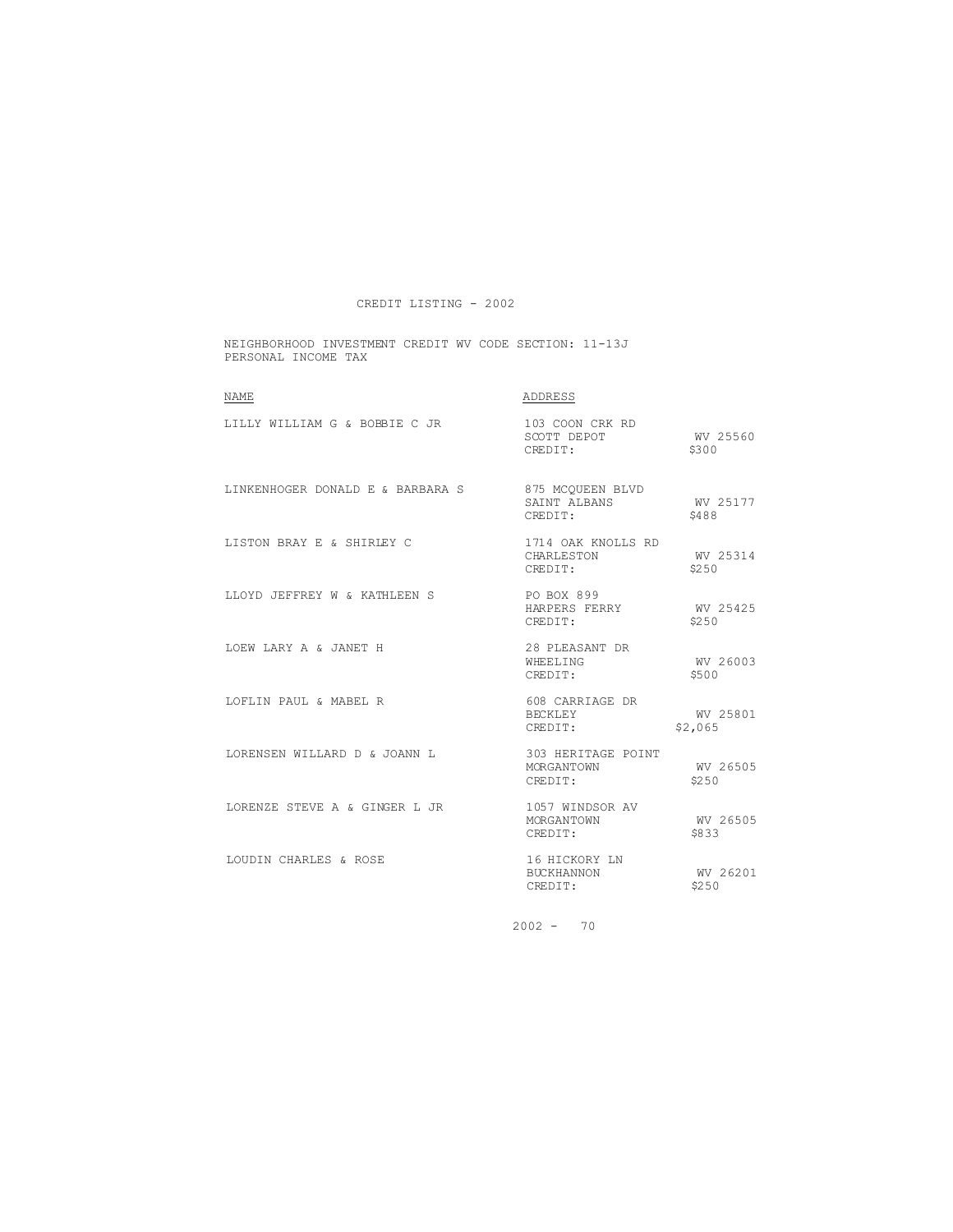NEIGHBORHOOD INVESTMENT CREDIT WV CODE SECTION: 11-13J PERSONAL INCOME TAX

| <b>NAME</b>                             | ADDRESS                                                  |                     |
|-----------------------------------------|----------------------------------------------------------|---------------------|
| LOVE CHARLES M & SALLY M III            | 920 NEWTON RD<br>CHARLESTON<br>CREDIT:                   | WV 25314<br>\$500   |
| LOVE JAMES F & MARY F III               | 1329 OENNSYLVANIA AV<br>SAINT ALBANS WV 25177<br>CREDIT: | \$1,000             |
| LOWE KENNETH F & MARY F JR              | PO BOX 575<br>SHEPHERDSTOWN WV 25443<br>CREDIT:          | \$2,375             |
| LOWMAN BARBARA H                        | 723 LAKEVIEW DR<br>MARTINSBURG<br>CREDIT:                | WV 25401<br>\$3,000 |
| LOWMAN RICHARD R III<br>FILES MELANIE A | 605 S RALEIGH ST<br>MARTINSBURG<br>CREDIT:               | WV 25401<br>\$2,417 |
| LUCAS CHARLES F & CAROLYN P             | 212 GRANVILLE AV<br>BECKLEY<br>CREDIT:                   | WV 25801<br>\$1,000 |
| LUCCI DONALD C &<br>COPELAND DEBORAH L  | 107 WOODSHIRE PLACE<br>CHARLESTON<br>CREDIT:             | WV 25314<br>\$2,500 |
| LYONS THOMAS P &<br>ADKINS LYNN F       | PO BOX 147<br>BETHANY<br>CREDIT:                         | WV 26032<br>\$350   |
| MAGAN DORIS D                           | 121 HICKORY RD<br>CHARLESTON<br>CREDIT:                  | WV 25314<br>\$438   |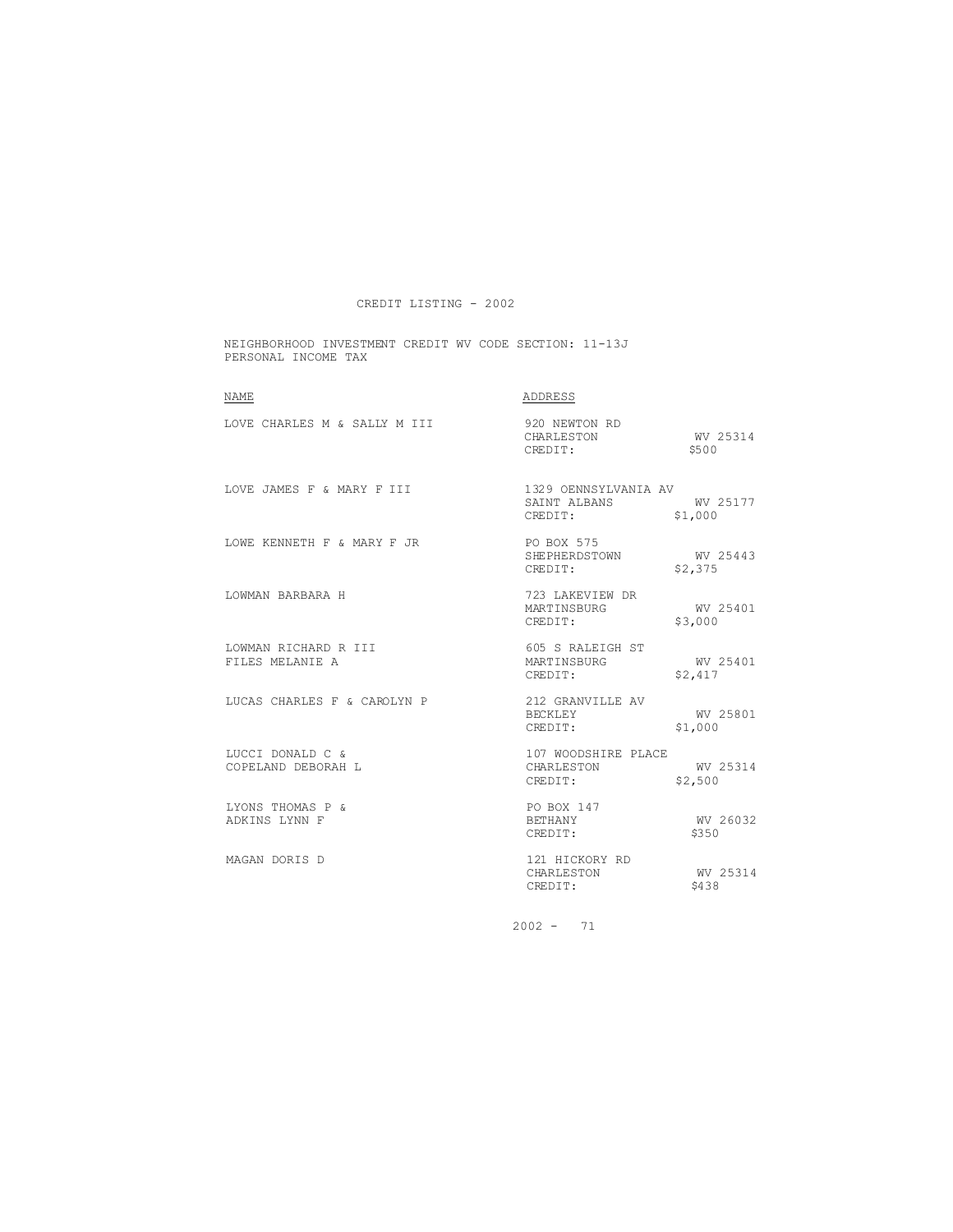NEIGHBORHOOD INVESTMENT CREDIT WV CODE SECTION: 11-13J PERSONAL INCOME TAX

| NAME                          | ADDRESS                                                    |                     |
|-------------------------------|------------------------------------------------------------|---------------------|
| MAIER EDWARD H & SUSAN R      | 1233 STAUNTON RD<br>CHARLESTON WV 25314<br>CREDIT: \$1,000 |                     |
| MAJESTRO PHILIP M & ROSE M    | 14 OUAIL COVE RD<br>CHARLESTON<br>CREDIT:                  | WV 25314<br>\$100   |
| MALCOLM DUNCAN C & LURA C     | 106 BASSWOOD RD<br>CHARLESTON<br>CREDIT:                   | WV 25314<br>\$1,145 |
| MALEY JOHN E & DOROTHY M      | 297 HERMITAGE DR<br>MARTINSBURG<br>CREDIT:                 | WV 25401<br>\$500   |
| MALHOTRA SATISH C & DEVIKA R  | 210 NORTH HILLS DR<br>PARKERSBURG WV 26101<br>CREDIT:      | \$1,889             |
| MALONEY WILLIAM J & SHARON H  | 3959 EAST LAKE DR<br>MORGANTOWN<br>CREDIT:                 | WV 26508<br>\$2,200 |
| MANCHIN TIMOTHY J & DEBRA J   | 1543 FAIRMONT AV STE 203<br>FAIRMONT<br>CREDIT:            | $WV$ 26554<br>\$49  |
| MANN HOWARD J & FRANCES L     | 1126 W KING ST<br>MARTINSBURG WV 25401<br>CREDIT:          | \$500               |
| MANSOUR MICHAEL L & MELANIE A | 123 FAIRFAX DR<br>HUNTINGTON<br>CREDIT:                    | WV 25705<br>\$9,900 |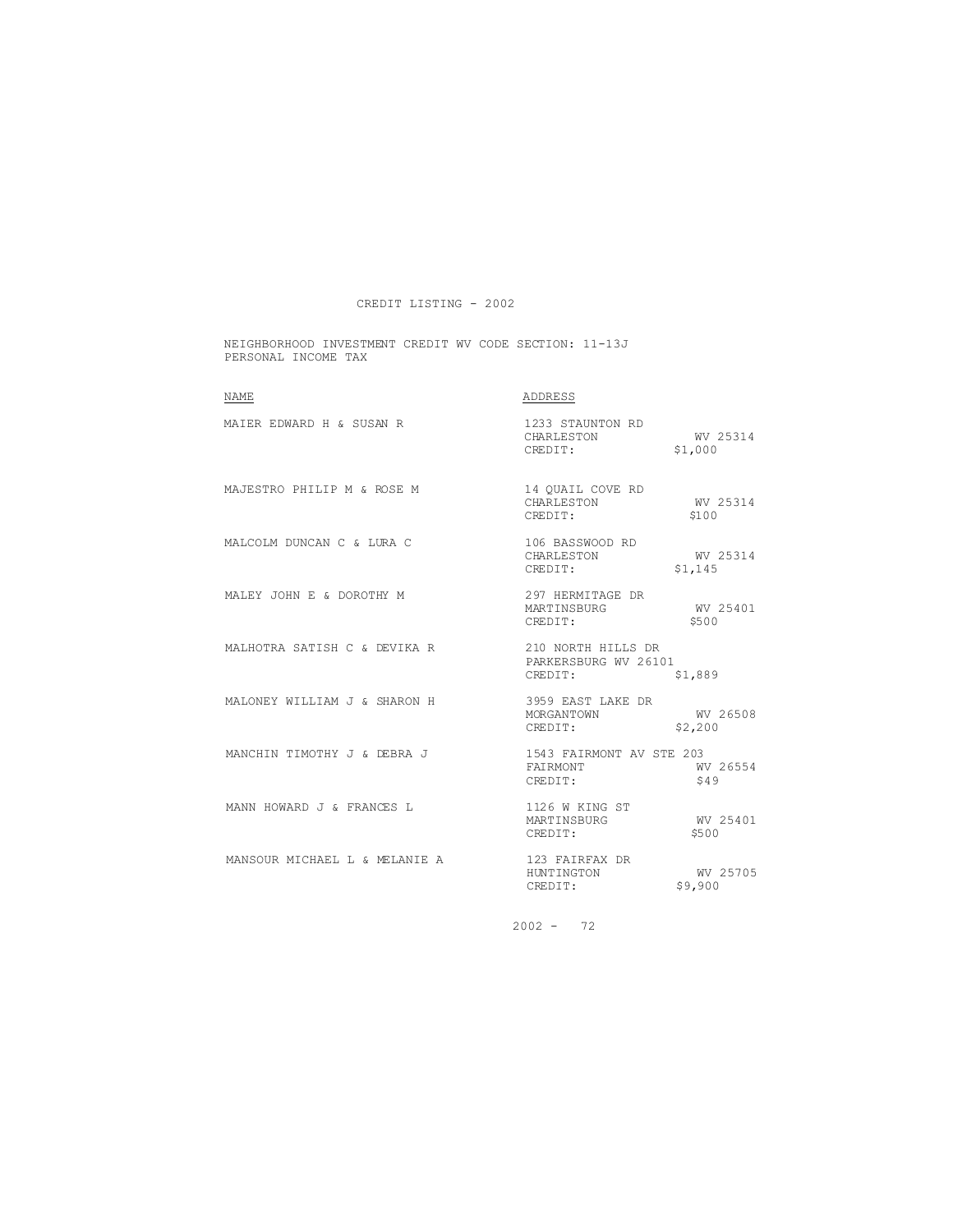NEIGHBORHOOD INVESTMENT CREDIT WV CODE SECTION: 11-13J PERSONAL INCOME TAX

| NAME                                     | ADDRESS                                        |                     |
|------------------------------------------|------------------------------------------------|---------------------|
| MARKEL VALDEANE C                        | 42 VLG PK DR<br>MORGANTOWN<br>CREDIT:          | WV 26508<br>\$500   |
| MARLIN GARY V & LYNDA C                  | 116 COLUMBUS ST<br>MORGANTOWN<br>CREDIT:       | WV 26501<br>\$2.50  |
| MARSH JOSEPH F JR                        | PO BOX 734<br>ATHENS<br>CREDIT:                | WV 24712<br>\$3,000 |
| MARTIN CATHERINE S                       | 107 N ROSEMONT AV<br>MARTINSBURG<br>CREDIT:    | WV 25401<br>\$500   |
| MARTIN HOWARD S                          | 816 HONEYSUCKLE DR<br>MARTINSBURG<br>CREDIT:   | WV 25401<br>\$1,000 |
| MARTIN JOSEPH A & LAVONNE D              | 1826 DEVONDALE CIRCLE<br>CHARLESTON<br>CREDIT: | WV 25314<br>\$4,500 |
| MARTIN KENNETH E & ROBYN F               | 1268 KINGS RD<br>MORGANTOWN<br>CREDIT:         | WV 26508<br>\$583   |
| MARTIN RANDY L &<br>YOKE MARTIN MARIAN L | 2903 FAIRVIEW AV<br>PARKERSBURG<br>CREDIT:     | WV 26104<br>\$625   |
| MARTIN WILLIAM D & GLORIA J              | 211 CHESTNUT ST<br>LEWISBURG<br>CREDIT:        | WV 24901<br>\$403   |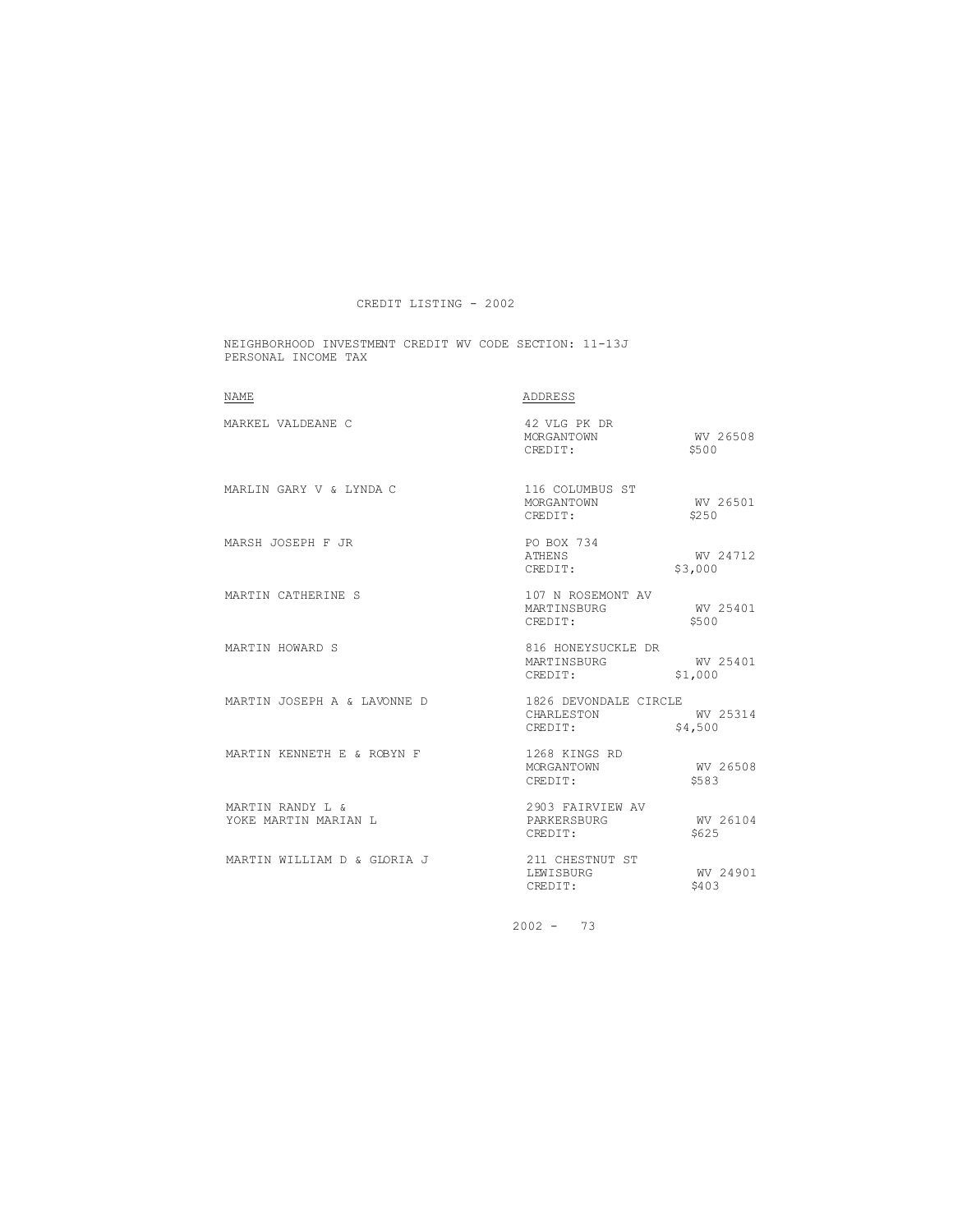NEIGHBORHOOD INVESTMENT CREDIT WV CODE SECTION: 11-13J PERSONAL INCOME TAX

| NAME                         | ADDRESS                                    |                     |
|------------------------------|--------------------------------------------|---------------------|
| MASON GAYLE E                | PO BOX 48<br>LEWISBURG<br>CREDIT:          | WV 24901<br>\$250   |
| MASTERS MARVIN W & JANET R   | 101 ABNEY CIR<br>CHARLESTON<br>CREDIT:     | WV 25314<br>\$5,000 |
| MATTHEWS GARY H & CAROLYN R  | 970 HORIZON WAY<br>MARTINSBURG<br>CREDIT:  | WV 25401<br>\$500   |
| MAY DONNA J                  | RR 1 BOX 298<br>PRICHARD<br>CREDIT:        | WV 25555<br>\$500   |
| MAYS ALBERT V JR             | 43 HILLSDALE CIR<br>SCOTT DEPOT<br>CREDIT: | WV 25560<br>\$1,000 |
| MCALLISTER JAMES C & BETTY J | 28 SIMPSON DR<br>HUNTINGTON<br>CREDIT:     | WV 25705<br>\$300   |
| MCBRIDE JON A & SHARON L     | PO BOX 1050<br>LEWISBURG<br>CREDIT:        | WV 24901<br>\$9,895 |
| MCCAIN JAMES H & FRANKIE S   | 1987 PARKWOOD RD<br>CHARLESTON<br>CREDIT:  | WV 25314<br>\$500   |
| MCCARTNEY HUNTER P & BETTY P | 420 MUNSEY ST<br>MORGANTOWN<br>CREDIT:     | WV 26505<br>\$250   |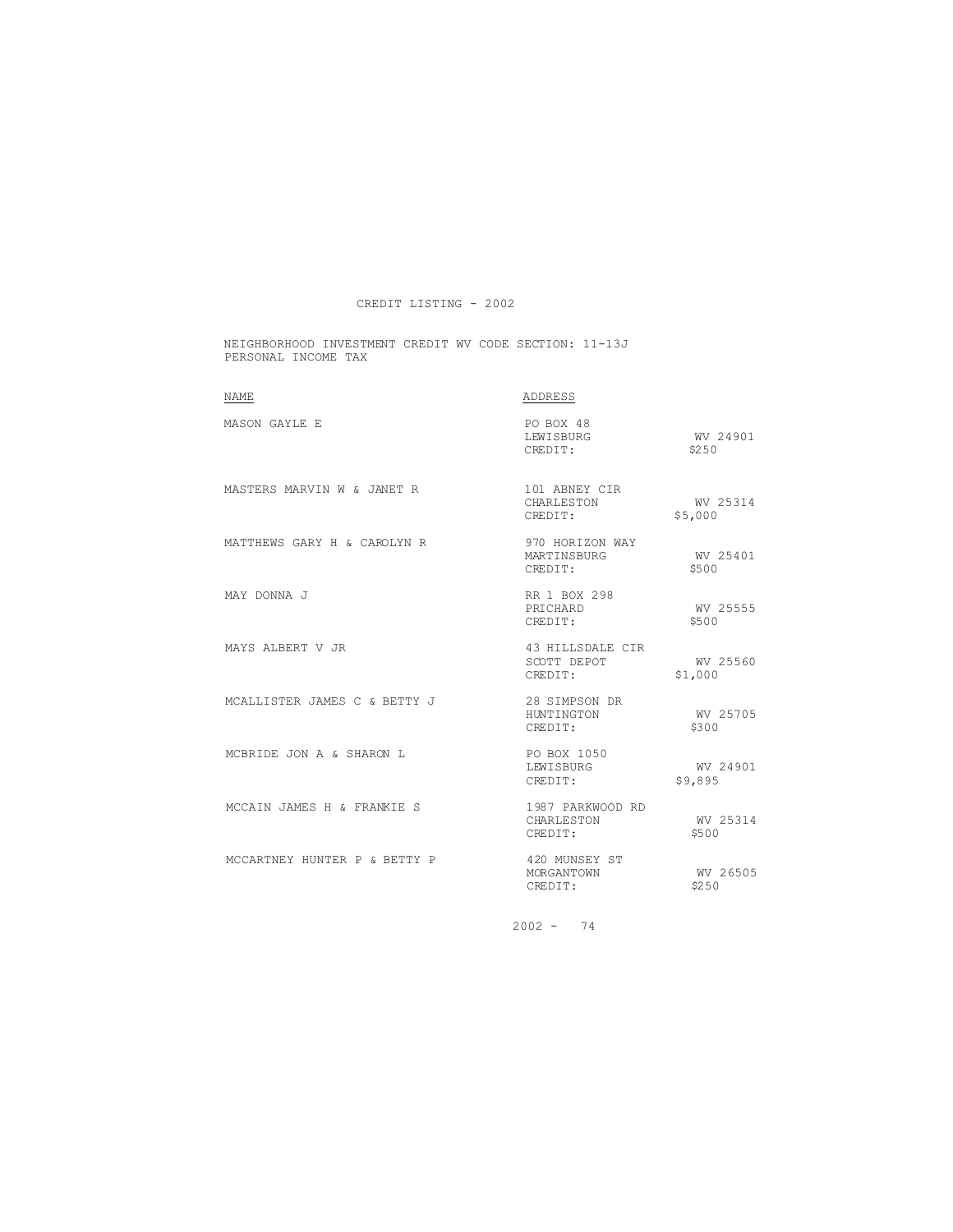NEIGHBORHOOD INVESTMENT CREDIT WV CODE SECTION: 11-13J PERSONAL INCOME TAX

| NAME                             | ADDRESS                                                |                     |
|----------------------------------|--------------------------------------------------------|---------------------|
| MCCLELLAN ELBA J & MILICENT L JR | 1229 CHARLESTON AV<br>HUNTINGTON<br>\$1,038<br>CREDIT: | WV 25701            |
| MCCLELLAN FRANKIE & HOWARD       | 142 CANNERY LN<br>WINFIELD<br>CREDIT:                  | WV 25213<br>S664    |
| MCCLURE DANNY W & MAGDELENE P    | 16 FLAT TOP LAKE RD<br>GHENT<br>CREDIT:                | WV 25843<br>\$1,000 |
| MCCOLLOCH GAYLE H & JANE S JR    | 360 MAPLE AV<br>MORGANTOWN<br>CREDIT:                  | WV 26501<br>\$343   |
| MCCOMBS MARC A & TRACI M         | 607 ALBERT ST<br>CHARLESTON<br>CREDIT:                 | WV 25302<br>\$500   |
| MCCORMICK COLENE C               | 1560 VIRGINIA ST E<br>CHARLESTON<br>CREDIT:            | WV 25311<br>\$309   |
| MCCOWN LORRAINE                  | 4280 W WASHINGTON ST<br>CHARLESTON WV 25313<br>CREDIT: | \$82                |
| MCCOY JAMES K                    | 67 TWIN VIEW LN E<br>HUNTINGTON<br>CREDIT:             | WV 25704<br>\$500   |
| MCCOY JOHN P & BEVERIY W JR      | 1 BLUEGRASS LN<br>BARBOURSVILLE<br>CREDIT:             | WV 25504<br>\$1,936 |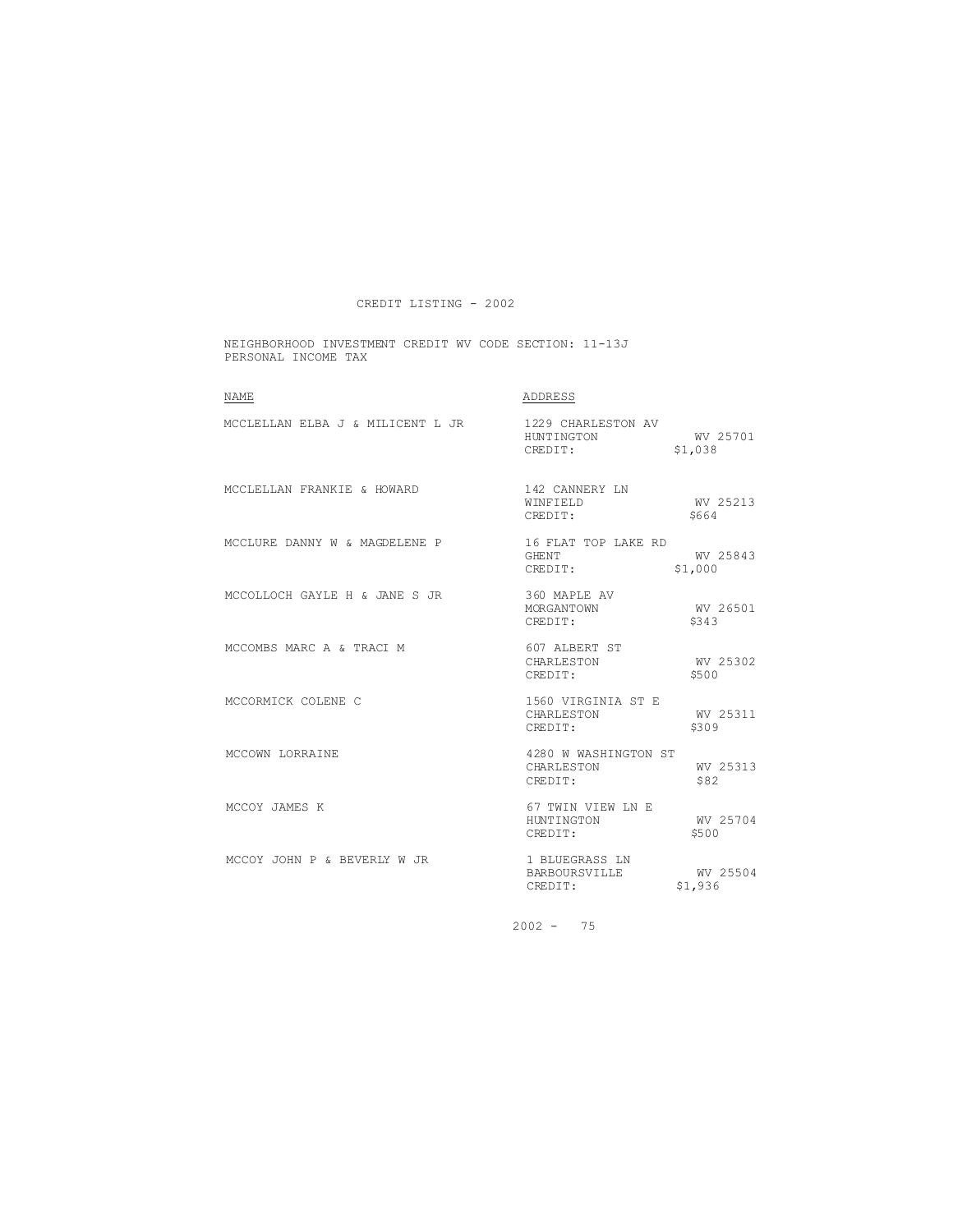NEIGHBORHOOD INVESTMENT CREDIT WV CODE SECTION: 11-13J PERSONAL INCOME TAX

| NAME                                | ADDRESS                                            |                     |
|-------------------------------------|----------------------------------------------------|---------------------|
| MCCUTCHEON JAMES M & REBECCA R      | PO BOX 4268<br>PARKERSBURG<br>CREDIT:              | WV 26104<br>\$2,500 |
| MCDAVID ELIZABETH R                 | 911 CHESTER RD<br>CHARLESTON<br>CREDIT:            | WV 25302<br>\$250   |
| MCDONALD EDMUND D & JOAN P          | 444 MERCURY RD<br>CHARLESTON<br>CREDIT:            | WV 25309<br>\$526   |
| MCDONALD GERALD L & MARCIA D        | 529 FOSTER RD<br>HUNTINGTON<br>CREDIT:             | WV 25701<br>\$325   |
| MCFANN PATRICIA G                   | 110 WOODBRIDGE DR<br>CHARLESTON<br>CREDIT:         | WV 25311<br>\$2.50  |
| MCFERRIN JOHN T &<br>KOSTOL KAREN B | 114 BECKLEY AV<br><b>BECKLEY</b><br>CREDIT:        | WV 25801<br>\$950   |
| MCGEE JOHN F & RUTH B               | 707 VIRGINIA ST E STE 300<br>CHARLESTON<br>CREDIT: | WV 25301<br>\$8,206 |
| MCGINNIS THOMAS L & CAREY H         | 110 BRADY DR<br>BARBOURSVILLE<br>CREDIT:           | WV 25504<br>\$500   |
| MCINTOSH MICHAEL S                  | 11 MILLERS LANDING<br>PARKERSBURG<br>CREDIT:       | WV 26101<br>\$594   |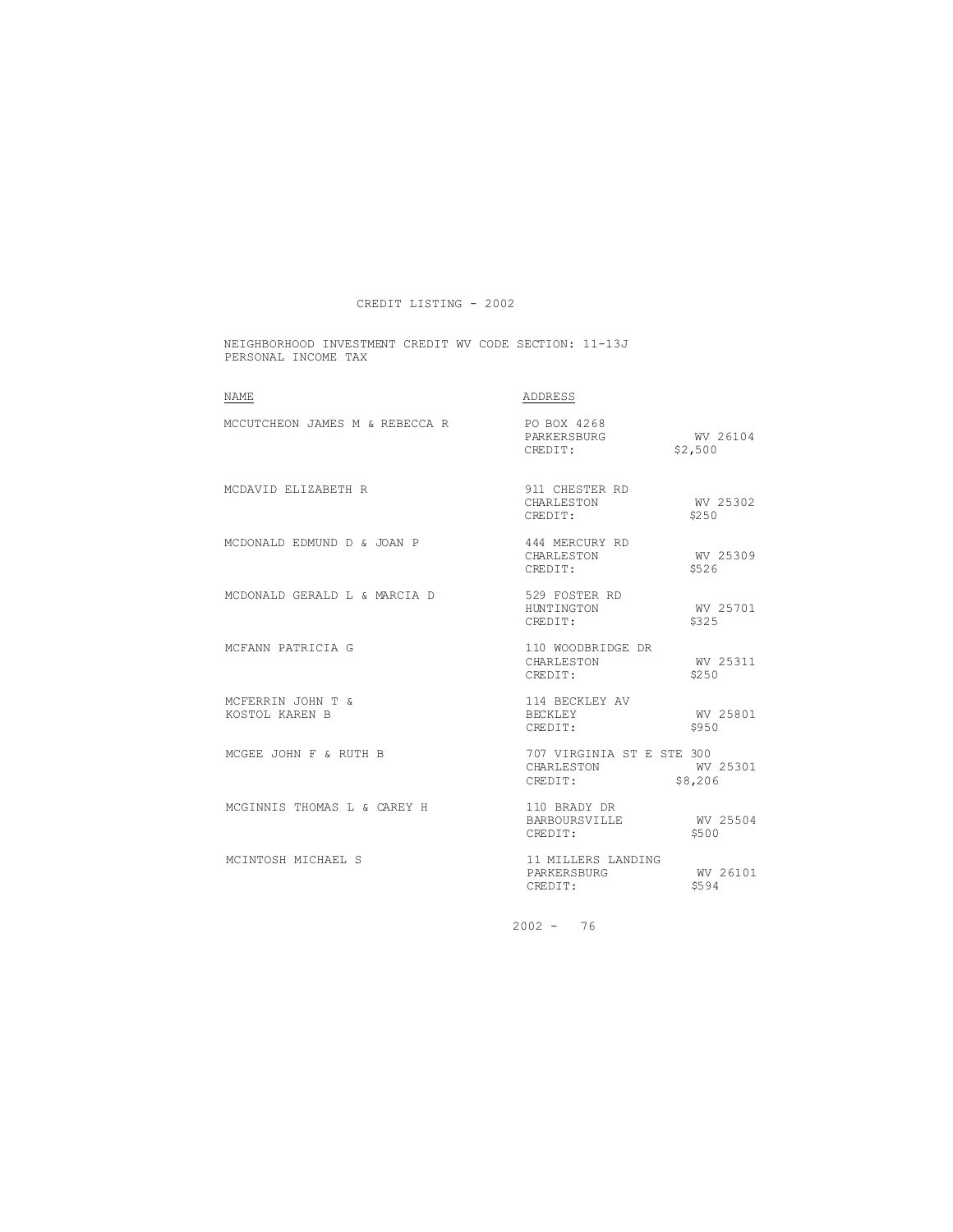NEIGHBORHOOD INVESTMENT CREDIT WV CODE SECTION: 11-13J PERSONAL INCOME TAX

| NAME                                       | ADDRESS                                         |                     |
|--------------------------------------------|-------------------------------------------------|---------------------|
| MCJUNKIN BRITTAIN & JUDITH H               | 7 DRUID PLACE<br>CHARLESTON WV 25314<br>CREDIT: | \$1,411             |
| MCJUNKIN JAMES E & MARY H L 1404 OUINCY LN | CHARLESTON<br>CREDIT:                           | WV 25314<br>\$1,788 |
| MCKEE CLARK E & JEAN A                     | 275 FLORIDA AV<br>MORGANTOWN<br>CREDIT:         | WV 26501<br>\$700   |
| MCKEE WILLIAM H & MARTHA B JR              | 1804 LOUDEN HGTS RD<br>CHARLESTON<br>CREDIT:    | WV 25314<br>\$500   |
| MCKINNEY RAYMOND A & JANE A                | 60 WINGFOOT DR<br>HURRICANE<br>CREDIT:          | WV 25526<br>\$250   |
| MCMILLIAN MARK L & KIRSTEN                 | 118 AUTUMN DR<br>DINBAR<br>CREDIT:              | WV 25064<br>\$250   |
| MCMULLEN KYLE G & AVA C                    | 16 WESTWOOD LN<br>HUNTINGTON<br>CREDIT:         | WV 25704<br>\$500   |
| MEADOWS GREGORY B & LISA G                 | 845 MAPLE RD<br>CHARLESTON<br>CREDIT:           | WV 25302<br>\$250   |
| MEANS LOUIS P & MARY L                     | 1205 LONDEREE AV<br>SOUTH CHARLESTON<br>CREDIT: | WV 25303<br>\$832   |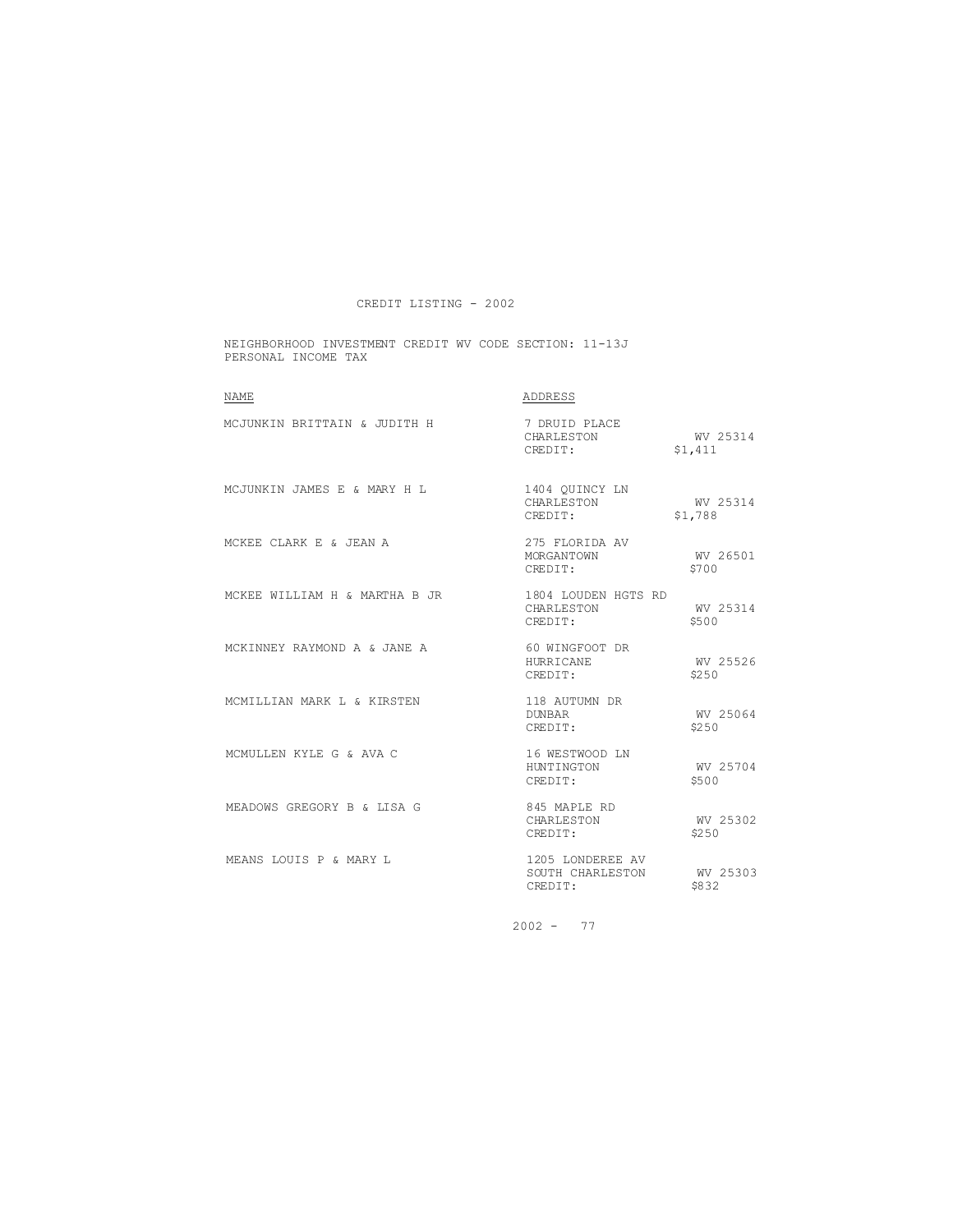NEIGHBORHOOD INVESTMENT CREDIT WV CODE SECTION: 11-13J PERSONAL INCOME TAX

| NAME                       | ADDRESS                                                   |                     |
|----------------------------|-----------------------------------------------------------|---------------------|
| MEEK ELIZABETH             | 36 MAPLE AVE<br>WHEELING<br>CREDIT:                       | WV 26003<br>\$1,184 |
| MERVA WILLIAM A MD         | 23 MEDICAL ARTS CLINIC<br>PRINCETON<br>CREDIT:            | WV 24740<br>\$250   |
| MILJOUR DAVID V & DORE A   | PO BOX 1566<br>SHEPHERDSTOWN<br>CREDIT:                   | WV 25443<br>\$500   |
| MILLER BARBARA L & C DAVID | 1113 W ADDITION ST<br>MARTINSBURG WV 25401<br>CREDIT:     | \$960               |
| MILLER ELDON L             | 138 NORTHWOOD VILLA LN<br>PARKERSBURG WV 26104<br>CREDIT: | \$250               |
| MILLER GEORGE L & DONNA T  | 35 MAY APPLE LN<br>MARTINSBURG<br>CREDIT:                 | WV 25401<br>\$250   |
| MILLER GREGORY V & PAULA J | 104 SOUTH HILLS DR<br>SHEPHERDSTOWN<br>CREDIT:            | WV 25443<br>\$500   |
| MILLER JAMES L & SANDRA    | 122 KINGBIRD WAY<br>PRINCETON<br>CREDIT:                  | WV 24740<br>\$250   |
| MILLER JOHN C & JOAN A     | 107 LAUNCHRIS DR<br>WINCHESTER<br>CREDIT:                 | VA 22602<br>\$250   |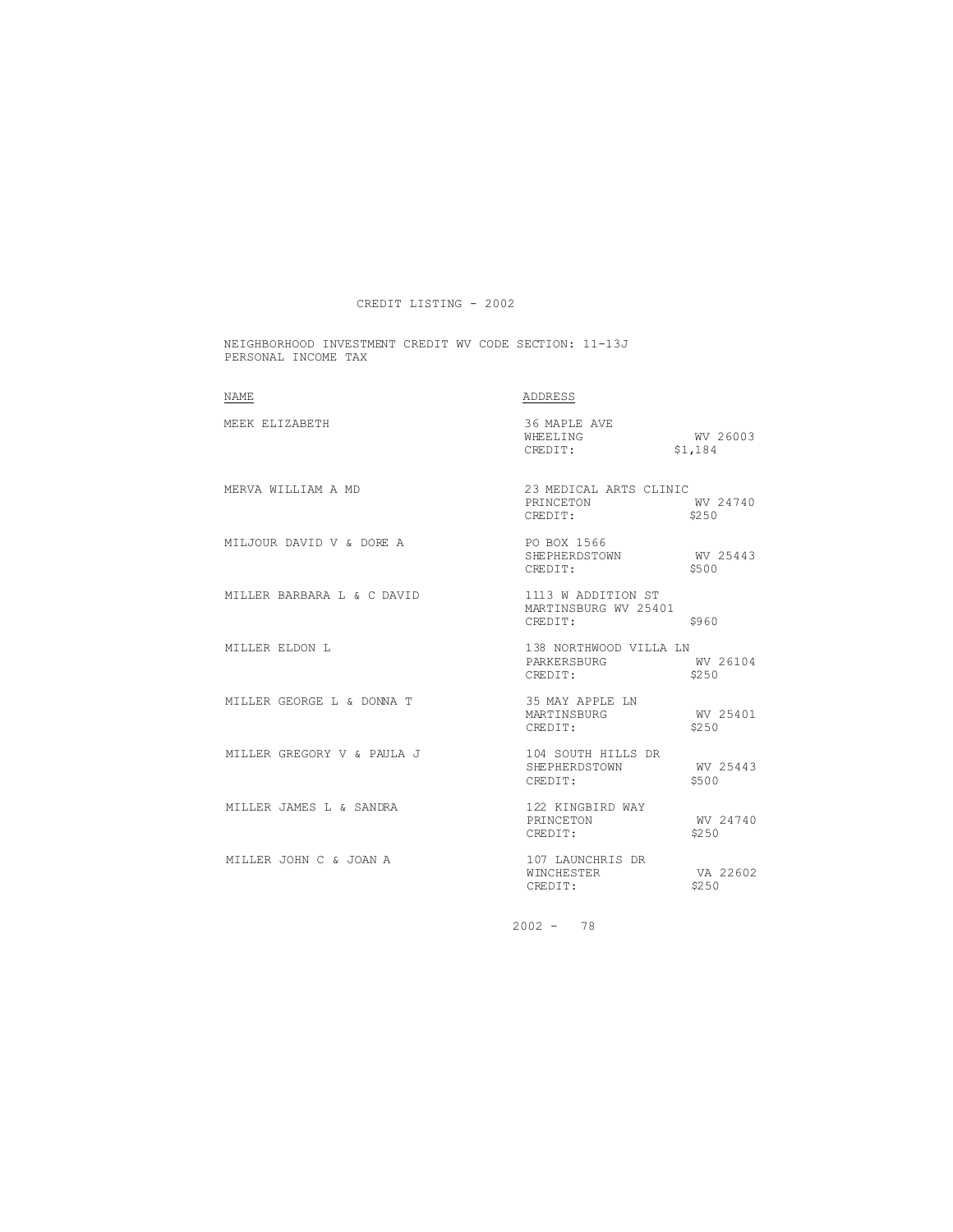NEIGHBORHOOD INVESTMENT CREDIT WV CODE SECTION: 11-13J PERSONAL INCOME TAX

| NAME                          | ADDRESS                                      |                     |
|-------------------------------|----------------------------------------------|---------------------|
| MILLER RICHARD L & JANE J     | 26 WALKER RD<br>ELKVIEW<br>CREDIT:           | WV 25071<br>\$250   |
| MILLS BILLY D & CHERYL C      | RT 1 BOX 82<br>SANDSTONE<br>CREDIT:          | WV 25985<br>\$2.50  |
| MINSHALL G THOMAS             | 16 WHITE ROCK DR<br>HURRICANE<br>CREDIT:     | WV 25526<br>\$633   |
| MISKOWIEC MICHAEL G & BETTY A | 4607 VENABLE AV<br>CHARLESTON<br>CREDIT:     | WV 25304<br>\$2.50  |
| MITCHELL ROBERT E & JANICE S  | 917 CHAPPELL RD<br>CHARLESTON<br>CREDIT:     | WV 25304<br>\$430   |
| MODIE PAUL G & ELIZABETH K    | 1900 WASHINGTON AV<br>PARKERSBURG<br>CREDIT: | WV 26101<br>\$500   |
| MOLLOHAN BILLY D & CAROL J    | 5 HIGH MEADOW DR<br>CHARLESTON<br>CREDIT:    | WV 25311<br>\$500   |
| MOODY DAVID W & MYRA JR       | 1611 WOODVALE DR<br>CHARLESTON<br>CREDIT:    | WV 25314<br>\$250   |
| MOORE DALLAS R & WILMA L      | 403 GRAND BLVD<br>HUNTINGTON<br>CREDIT:      | WV 25705<br>\$1,000 |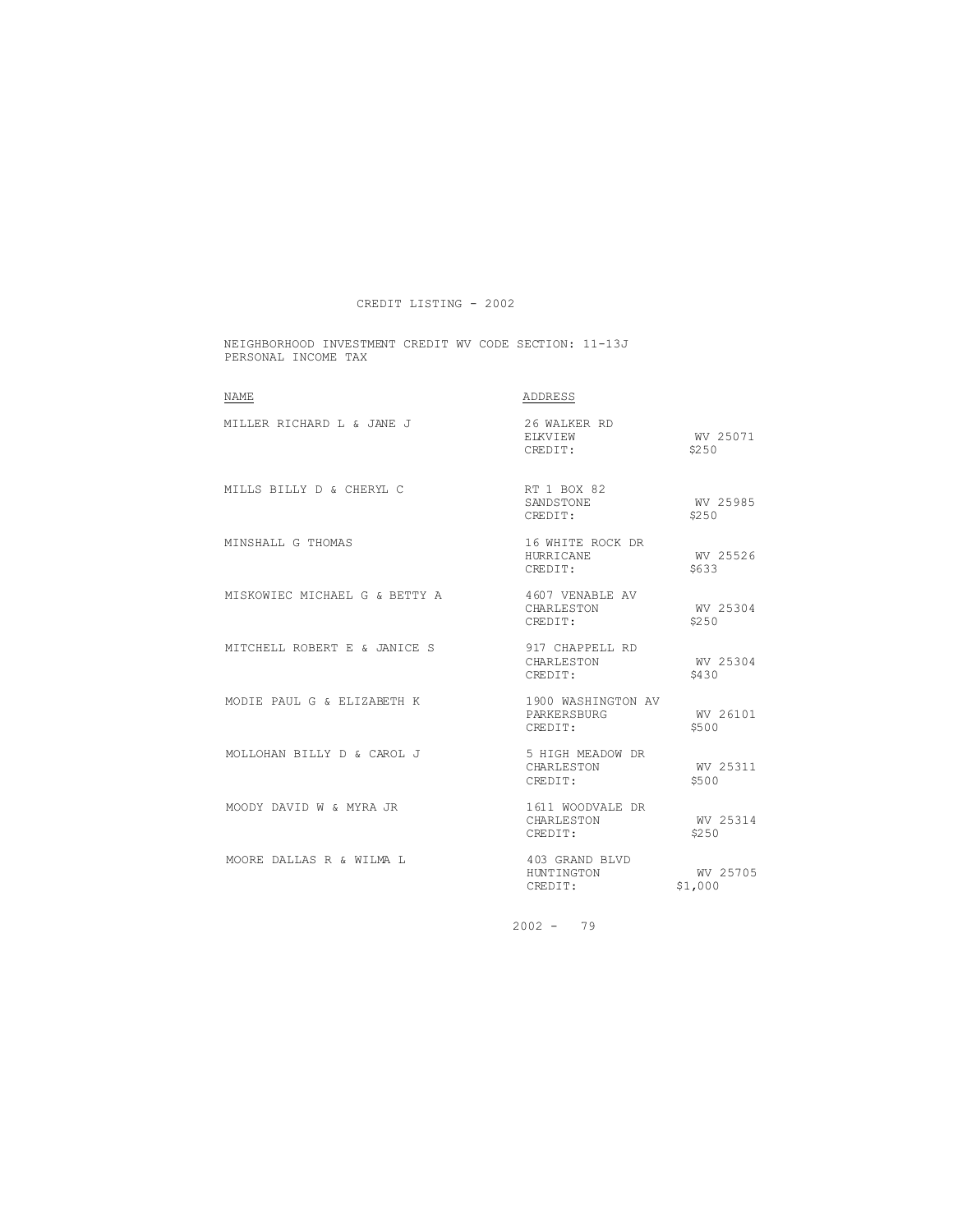NEIGHBORHOOD INVESTMENT CREDIT WV CODE SECTION: 11-13J PERSONAL INCOME TAX

| NAME                                           | ADDRESS                                              |                     |
|------------------------------------------------|------------------------------------------------------|---------------------|
| MORGAN LLOYD H & SARA A                        | 400 45TH PL<br>VIENNA<br>CREDIT: \$2,843             | WV 26105            |
| MORKERT CRAIG C & LAURIE H 1616 BERKSHIRE PL   | CHARLESTON<br>CREDIT:                                | WV 25314<br>\$2,075 |
| MORRISON BETH J &<br>EAKLE MICHAEL D           | 1002 SAND HILL DR<br>SAINT ALBANS<br>CREDIT: \$2,174 |                     |
| MORRISON DONALD J & MARY E                     | 108 SCENERY DR<br>MORGANTOWN WV 26505<br>CREDIT:     | \$250               |
| MORRISON J HOLMES & ANTOINETTE B RT 2 BOX 330R | CHARLESTON WV 25314<br>CREDIT:                       | \$750               |
| MOSES ROBERT L & NIKKI H                       | 1350 JOHNSON RD<br>CHARLESTON<br>CREDIT:             | WV 25314<br>\$250   |
| MOSS ALVIN H & MARLENE A                       | 107 CRESTVIEW DR<br>MORGANTOWN<br>CREDIT:            | WV 26505<br>\$500   |
| MUKKAMALA PRASADARAO B & JAYASREE              | 29 QUARRY RDG<br>CHARLESTON<br>CREDIT:               | WV 25304<br>\$250   |
| MULL W OUAY II<br>C/O JOSEPH N GOMPERS         | 117 EDGINGTON<br>WHEELING<br>CREDIT:                 | WV 26003<br>\$1,000 |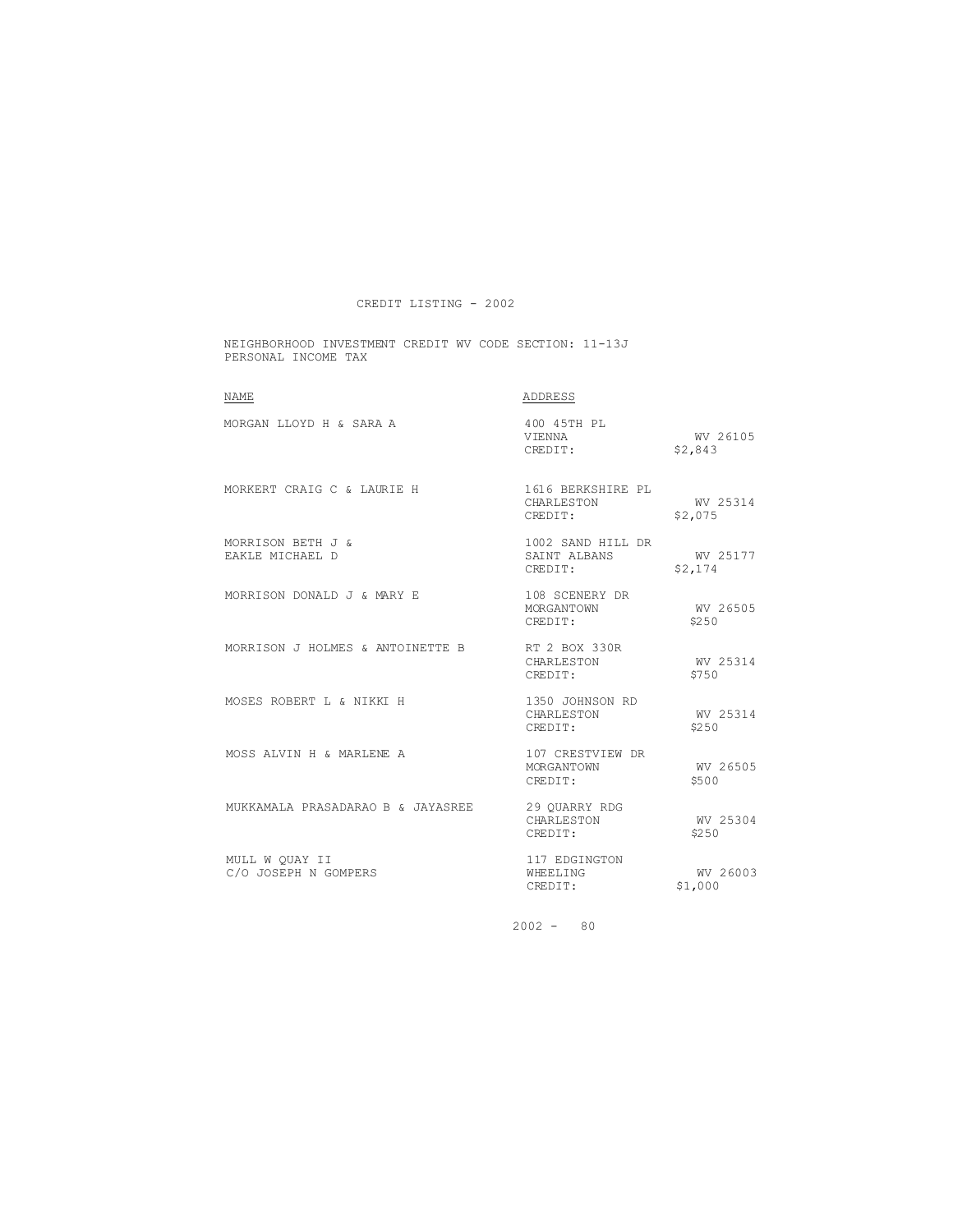NEIGHBORHOOD INVESTMENT CREDIT WV CODE SECTION: 11-13J PERSONAL INCOME TAX

| NAME                            | ADDRESS                                                        |                    |
|---------------------------------|----------------------------------------------------------------|--------------------|
| MULLEN JOHN O & NANCY L         | 11 WILLOW GLEN RD<br>HUNTINGTON<br>CREDIT:                     | WV 25701<br>\$500  |
| MURDOCK GARY A & VANESSA W      | 678 COLONIAL DR<br>MORGANTOWN<br>CREDIT:                       | WV 26505<br>\$2.50 |
| MURPHY PHILLIP & SHARON         | PO BOX 1196<br>GILBERT WV 25621<br>CREDIT:                     | \$250              |
| MURRAY CHARLES R & GRACE Y      | RT 1 BOX 32<br>ELIZABETH<br>CREDIT:                            | WV 26143<br>\$2.50 |
| MUTH JOHN T & SUSAN C           | 5703 GLEN CARLA DR<br>HUNTINGTON<br>CREDIT:                    | WV 25705<br>\$500  |
| MYERS THOMAS H & ELIZABETH T    | 561 WISCONSIN AV WESTOVER<br>MORGANTOWN<br>CREDIT:             | WV 26501<br>\$250  |
| NAGY WALTER A & KRISTI L        | 206 SOUTHERN PINES TRL<br>SOUTH CHARLESTON WV 25309<br>CREDIT: | \$100              |
| NANNERS KENNETH C & STEPHANIE P | 170 LEEWOOD FARMS RD<br>WHEELING<br>CREDIT:                    | WV 26003<br>\$500  |
| NEDROW SUE P                    | 1321 15TH ST<br>HUNTINGTON<br>CREDIT:                          | WV 25701<br>\$379  |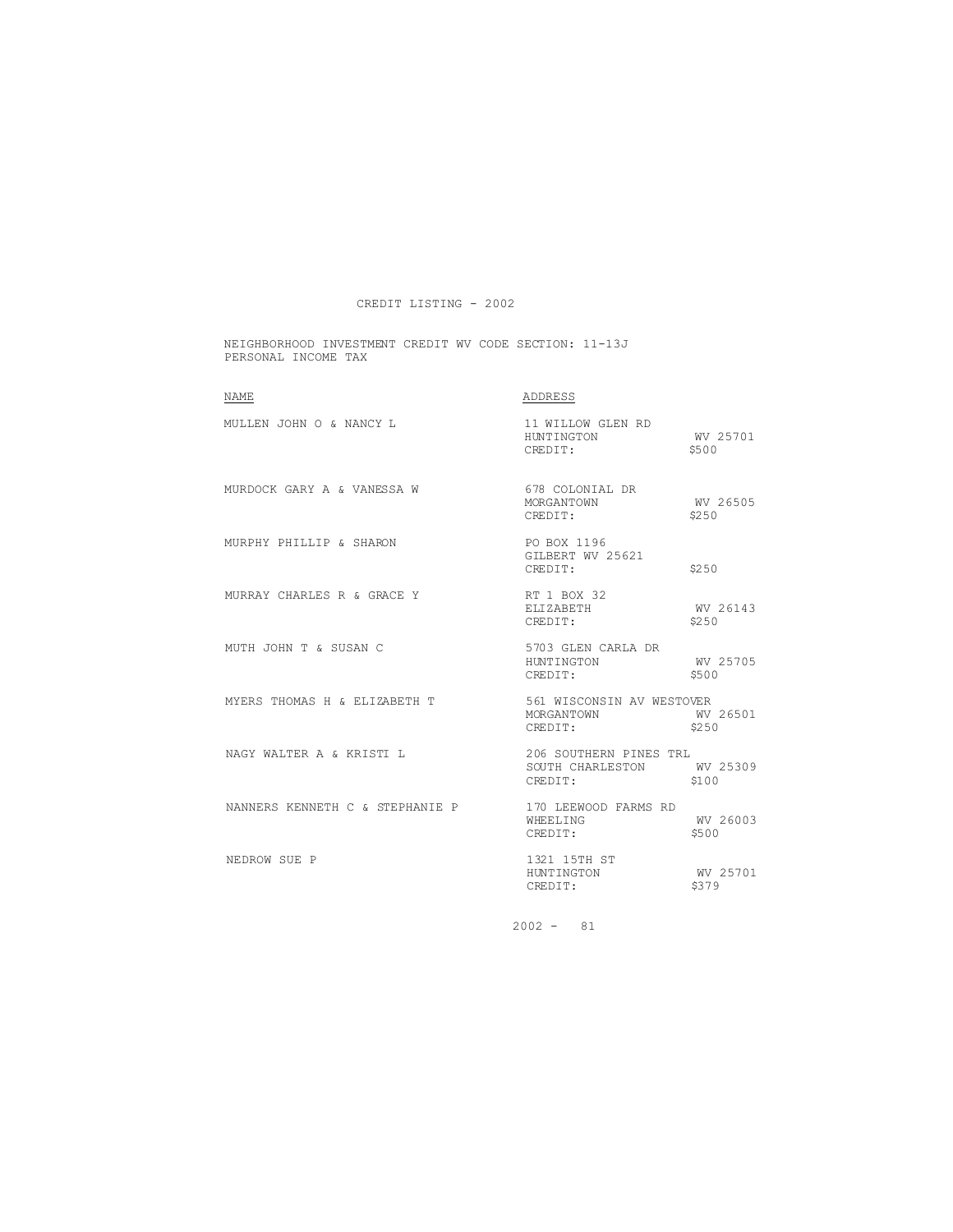NEIGHBORHOOD INVESTMENT CREDIT WV CODE SECTION: 11-13J PERSONAL INCOME TAX

| NAME                          | ADDRESS                                                    |                      |
|-------------------------------|------------------------------------------------------------|----------------------|
| NEHLEN DONALD E & MERRY A     | 303 WHITETAIL WAY LAKEVIEW RESORT<br>MORGANTOWN<br>CREDIT: | WV 26508<br>\$500    |
| NETLAN GEORGE J               | 2324 WOODLAND AV SW<br>SOUTH CHARLESTON<br>CREDIT:         | WV 25303<br>\$2.50   |
| NEILSON JACK D & LYNETTE L    | 15 FAIRVIEW HTS<br>PARKERSBURG<br>CREDIT:                  | WV 26101<br>\$250    |
| NESIUS ERNEST J & MARGARET M  | 309 SIMPSON ST<br>MORGANTOWN<br>CREDIT:                    | WV 26505<br>\$250    |
| NESSELROAD MARK R & PEGGY A   | 324 WEST RUN RD<br>MORGANTOWN<br>CREDIT:                   | WV 26508<br>\$31,608 |
| NEUNER JOHN & CONSTANCE H III | 2142 PRESIDENTIAL DR<br>CHARLESTON<br>CREDIT:              | WV 25314<br>\$500    |
| NEURMAN DONN E & RANDI C      | 533 SHERIDAN CR<br>CHARLESTON<br>CREDIT:                   | WV 25314<br>\$1,630  |
| NEWBROUGH MARK A & MARY G     | 268 OAKWOOD RD<br>CHARLESTON<br>CREDIT:                    | WV 25314<br>\$288    |
| NEWMEYER CHARLES P & LEAH M   | 36 AINSWOOD AV<br>WHEELTNG<br>CREDIT:                      | WV 26003<br>\$475    |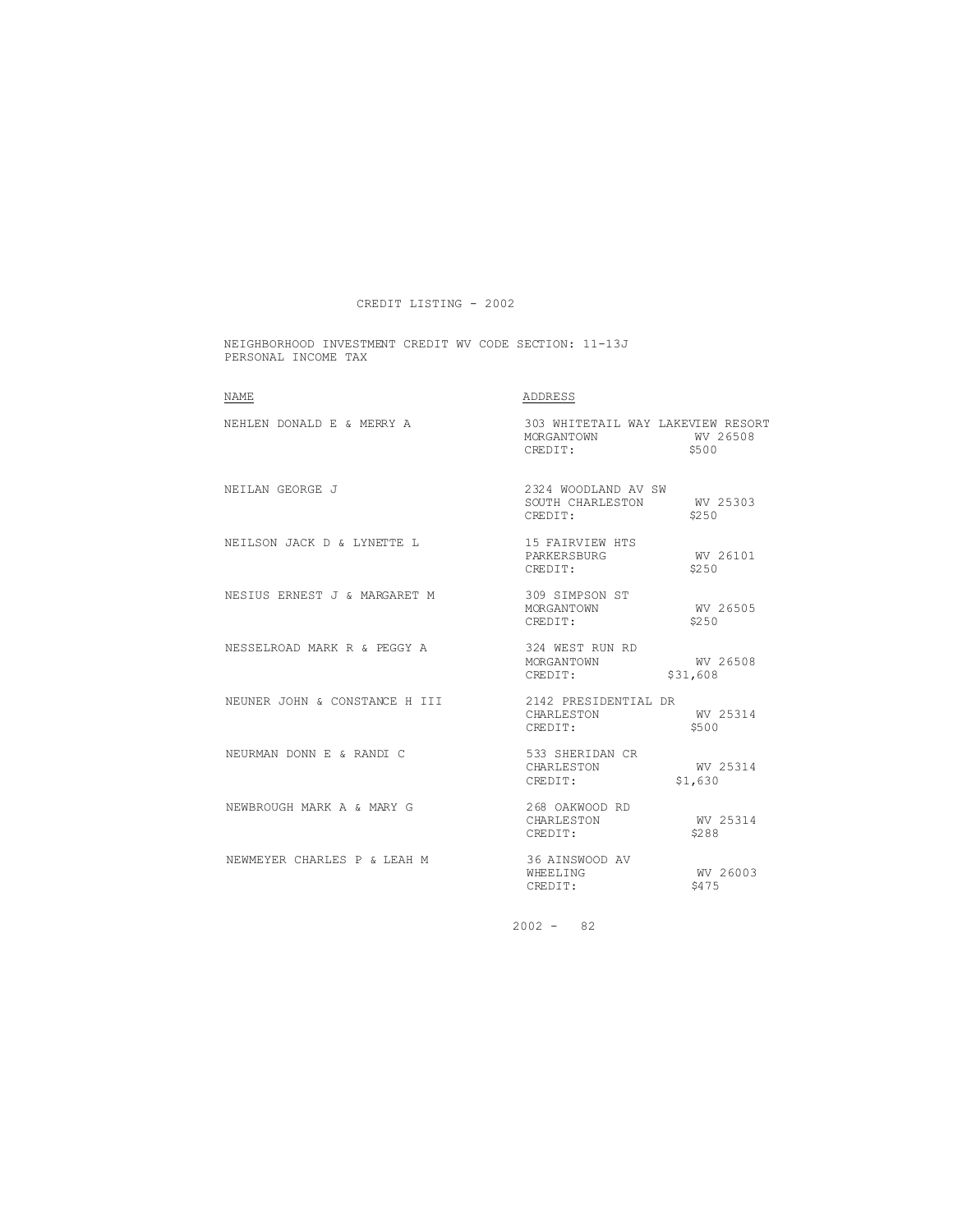NEIGHBORHOOD INVESTMENT CREDIT WV CODE SECTION: 11-13J PERSONAL INCOME TAX

| NAME                                           | ADDRESS                                                 |                     |
|------------------------------------------------|---------------------------------------------------------|---------------------|
| NICHOLS STEVE A & LORENE GAIL                  | 14 STONECOVE DR<br>SOUTH CHARLESTON WV 25309<br>CREDIT: | \$250               |
| NOONE ROBERT T & JULIE N                       | BOX 1050<br>LOGAN<br>CREDIT:                            | WV 25601<br>\$1,000 |
| NORTHRUP FRANCIS O & ALICE E SR 2 HEATHER GLEN | VIENNA<br>CREDIT:                                       | WV 26105<br>\$2.50  |
| NUTTING GEORGE OGDEN & BETTY WOODS             | 126 BOGGS HILL RD<br>WHEELING<br>CREDIT:                | WV 26003<br>\$3,000 |
| ORDERS ROBERT O & ANN C JR                     | 23 OUARRY RDG<br>CHARLESTON<br>CREDIT:                  | MV 25304<br>\$250   |
| ORR BEATRICE N                                 | 295 RIVER DR<br>LOGAN<br>CREDIT:                        | WV 25601<br>\$250   |
| OSBORNE ANN L                                  | 1259 NATL RD APT 202<br>WHEELING<br>CREDIT:             | WV 26003<br>\$500   |
| PACK LAWRENCE A & LISA L                       | 2146 PRESIDENTIAL DR<br>CHARLESTON<br>CREDIT:           | WV 25314<br>\$4,750 |
| PAGE JERRY W & DEANNA L                        | 1555 D SUGAR CREEK DR<br>CHARLESTON<br>CREDIT:          | WV 25312<br>\$1,058 |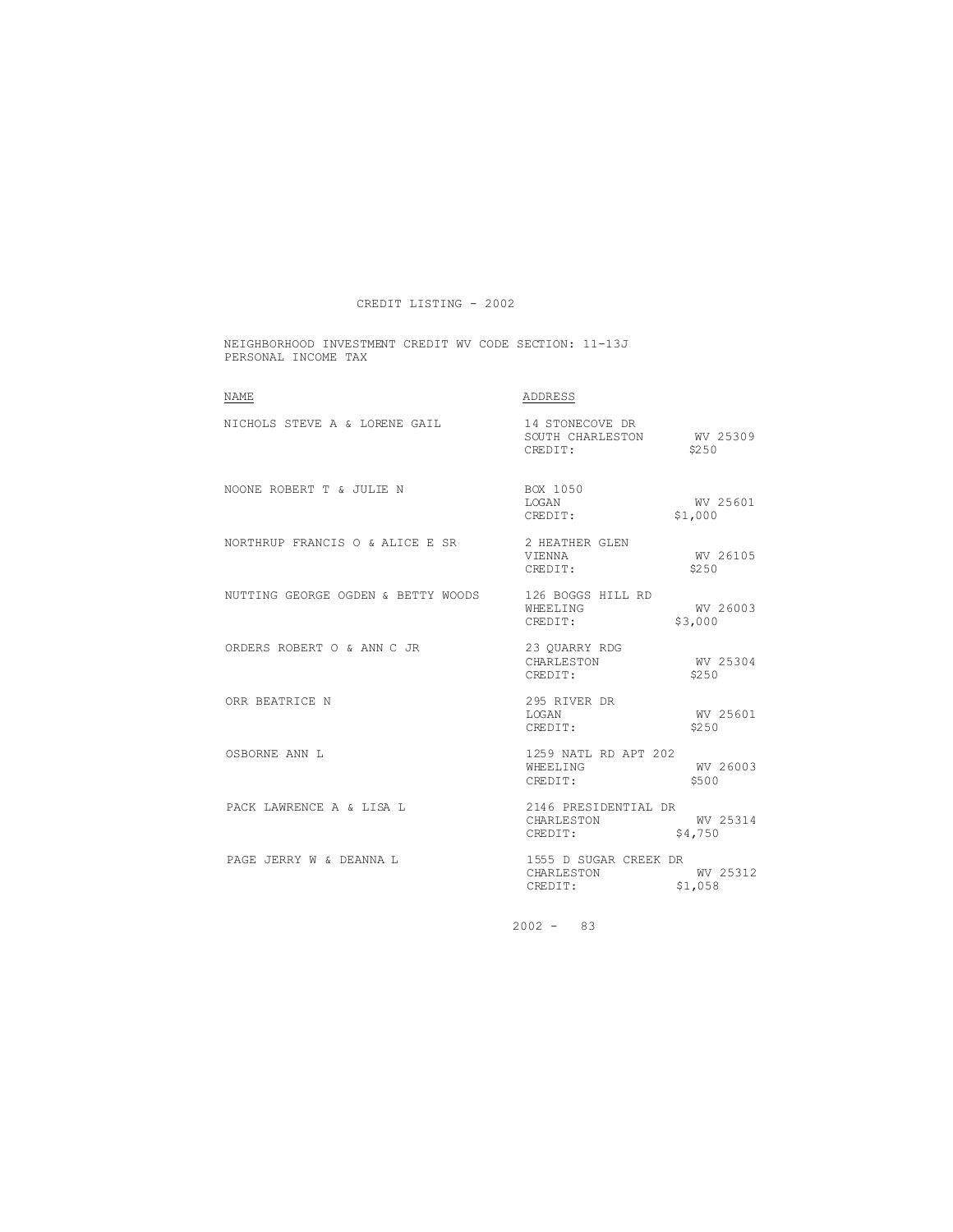NEIGHBORHOOD INVESTMENT CREDIT WV CODE SECTION: 11-13J PERSONAL INCOME TAX

| NAME                                   | ADDRESS                                                   |                     |
|----------------------------------------|-----------------------------------------------------------|---------------------|
| PALKOVIC WAYNE P & SHELLEY C           | 590 HORIZON WAY<br>MARTINSBURG WV 25401<br>CREDIT:        | \$500               |
| PANGER MICHAEL R & JOAN C              | 146 WHISPERING WOODS RD<br>CHARLESTON WV 25304<br>CREDIT: | \$5,000             |
| PARDASANI GOPAL M & KAVITA G           | 172 PARTRIDGE DR<br>PRINCETON<br>CREDIT:                  | WV 24740<br>\$1,000 |
| PARKER JOHN L & BRENDA C               | 354 MCNABB DR<br>ELKVIEW<br>CREDIT:                       | WV 25071<br>\$2.50  |
| PARKER KENNETH J &<br>LOHUIS NANCY A   | 27 PIGEON ROOST<br>PRINCETON<br>CREDIT:                   | WV 24740<br>\$9,911 |
| PARRISH ROBERT E & JUDITH A PO BOX 161 | PARKERSBURG WV 26101<br>CREDIT:                           | \$5,000             |
| PARTIN JAMES D                         | 1503 W STEPHEN ST<br>MARTINSBURG WV 25401<br>CREDIT:      | \$2.50              |
| PATRICK CHRIS E & NORMA G JR           | 128 LYNN KNOLLS<br>SCOTT DEPOT<br>CREDIT:                 | WV 25560<br>\$518   |
| PATTHOFF DONALD E & DEBORAH K JR       | PO BOX 610<br>CHARLES TOWN<br>CREDIT:                     | WV 25414<br>\$2.50  |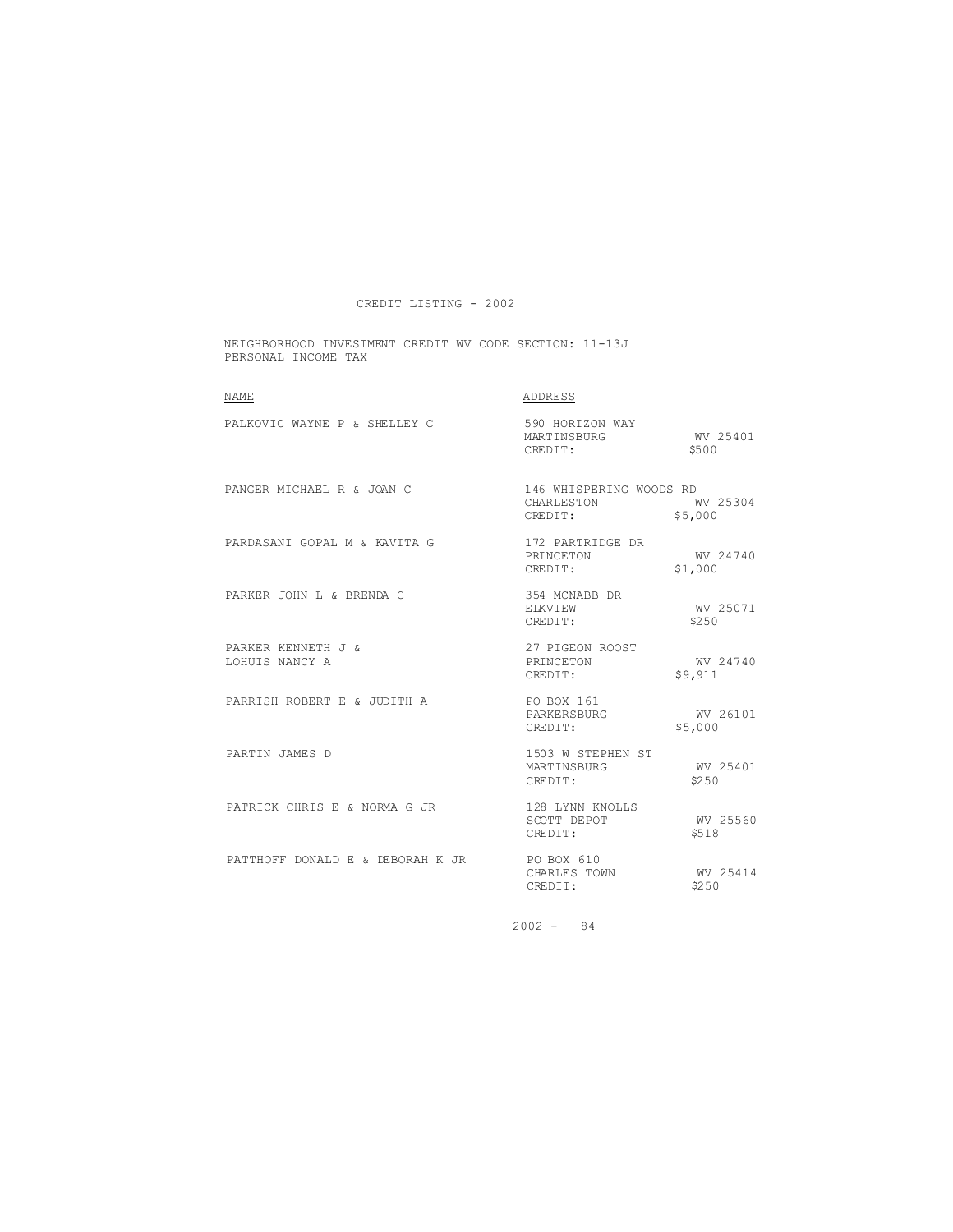NEIGHBORHOOD INVESTMENT CREDIT WV CODE SECTION: 11-13J PERSONAL INCOME TAX

| <b>NAME</b>                 | ADDRESS                                     |                     |
|-----------------------------|---------------------------------------------|---------------------|
| PATTON JAMES F & PENELOPE B | 71 VILLAGE PK DR<br>MORGANTOWN<br>CREDIT:   | WV 26508<br>\$2.50  |
| PAYNE ROSLYN C              | PO BOX 506<br>BECKLEY<br>CREDIT:            | WV 25802<br>\$52.5  |
| PECK ALFRED & RUBY NEWMAN   | 4701 KANAWHA AV SE<br>CHARLESTON<br>CREDIT: | WV 25304<br>\$17    |
| PECK HARRY L & DRAZA A      | 811 MAPLE RD<br>CHARLESTON<br>CREDIT:       | WV 25302<br>\$500   |
| PEIRCE JOHN T & JANICE      | 371 OGLEBAY DR<br>WHEELING<br>CREDIT:       | WV 26003<br>\$250   |
| PENNINGTON EDWARD B         | 20 SHAWNEE HILLS<br>WHEELING<br>CREDIT:     | WV 26003<br>\$2,745 |
| PERRY AUDY M & HENRIELLA    | 3350 HARVEY RD<br>HUNTINGTON<br>CREDIT:     | WV 25704<br>\$100   |
| PERRY JESSE & BRENDA D      | RR 1 BOX 1069<br>WAYNE<br>CREDIT:           | WV 25570<br>\$389   |
| PERRY ROGER J & WANDA P     | PO BOX 93<br>CHARLES TOWN<br>CREDIT:        | WV 25414<br>\$500   |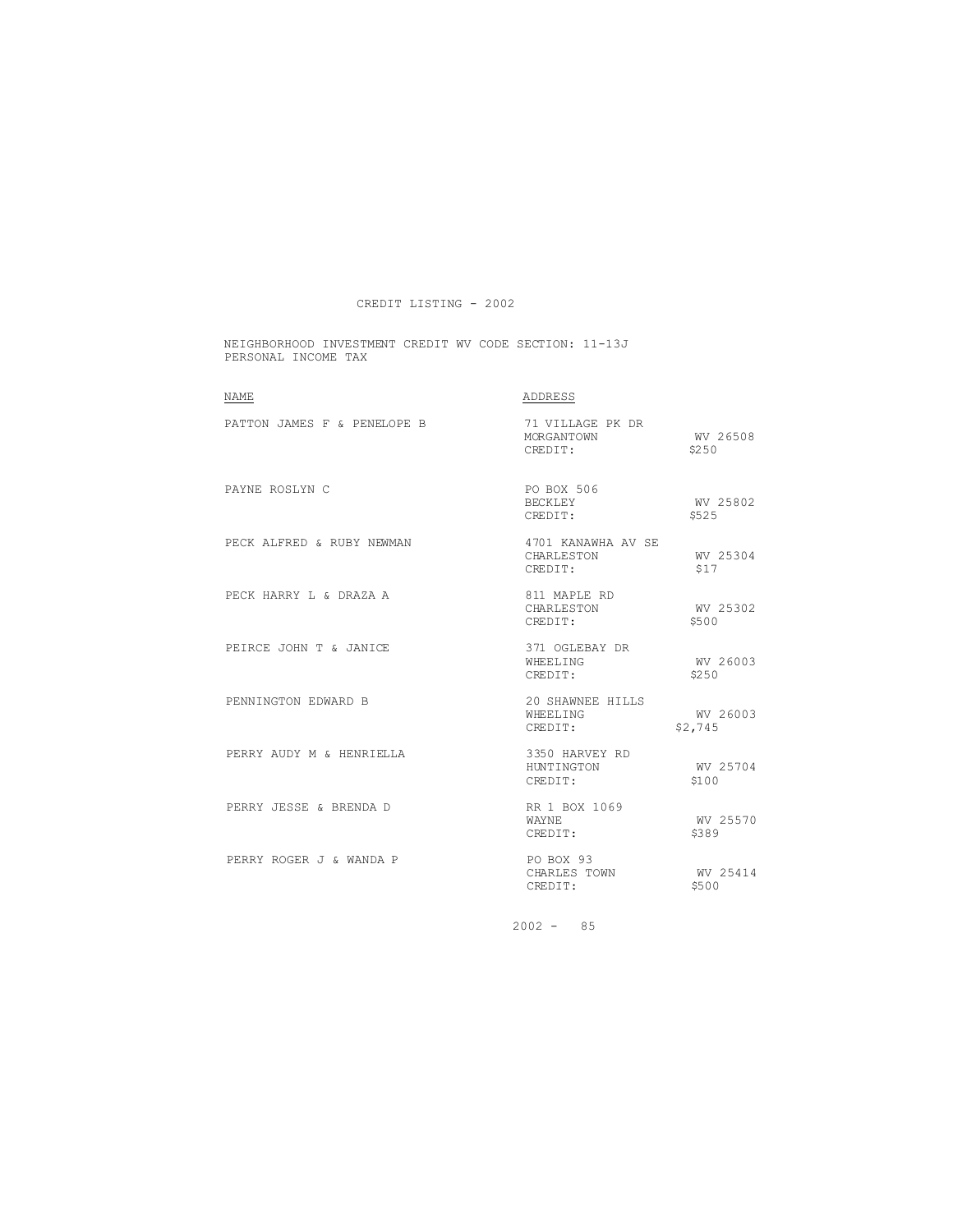NEIGHBORHOOD INVESTMENT CREDIT WV CODE SECTION: 11-13J PERSONAL INCOME TAX

| NAME                          | ADDRESS                                                 |                    |
|-------------------------------|---------------------------------------------------------|--------------------|
| PETERS CHARLES E & CARLA L    | 25 JERICHO RD<br>ONA<br>\$1,750<br>CREDIT:              | WV 25545           |
| PEW SHELBA G                  | 261 BRADLEY FOSTER DR<br>HUNTINGTON<br>CREDIT:          | WV 25701<br>\$955  |
| PFEIFFER TERRY R & CECILIA H  | 1327 LAKE DR<br>DANIELS<br>CREDIT:                      | WV 25832<br>\$492  |
| PFISTER ALFRED & NANCY        | 1 BETA LN<br>CHARLESTON<br>CREDIT:                      | WV 25304<br>\$333  |
| PHIPPS MICHAEL & LINDA        | 200 BRIERWOOD LN<br><b>BEAVER</b><br>CREDIT:            | WV 25813<br>\$500  |
| PICHOT JOHN R & BARBARA H     | 12586 LEETOWN RD<br>KEARNEYSVILLE WV 25430<br>CREDIT:   | \$2.50             |
| PICKETT GEORGE E & TERRY W    | 208 BRADFORD ST APT 1<br>CHARLESTON WV 25301<br>CREDIT: | \$239              |
| PIERCE ODES R & THELMA D JR   | RT 1 BOX 59<br>MATOAKA<br>CREDIT:                       | WV 24736<br>\$203  |
| PIETRANTOZZI GENE M & SUSAN P | PO BOX 769<br><b>BFAVER</b><br>CREDIT:                  | WV 25813<br>\$2.50 |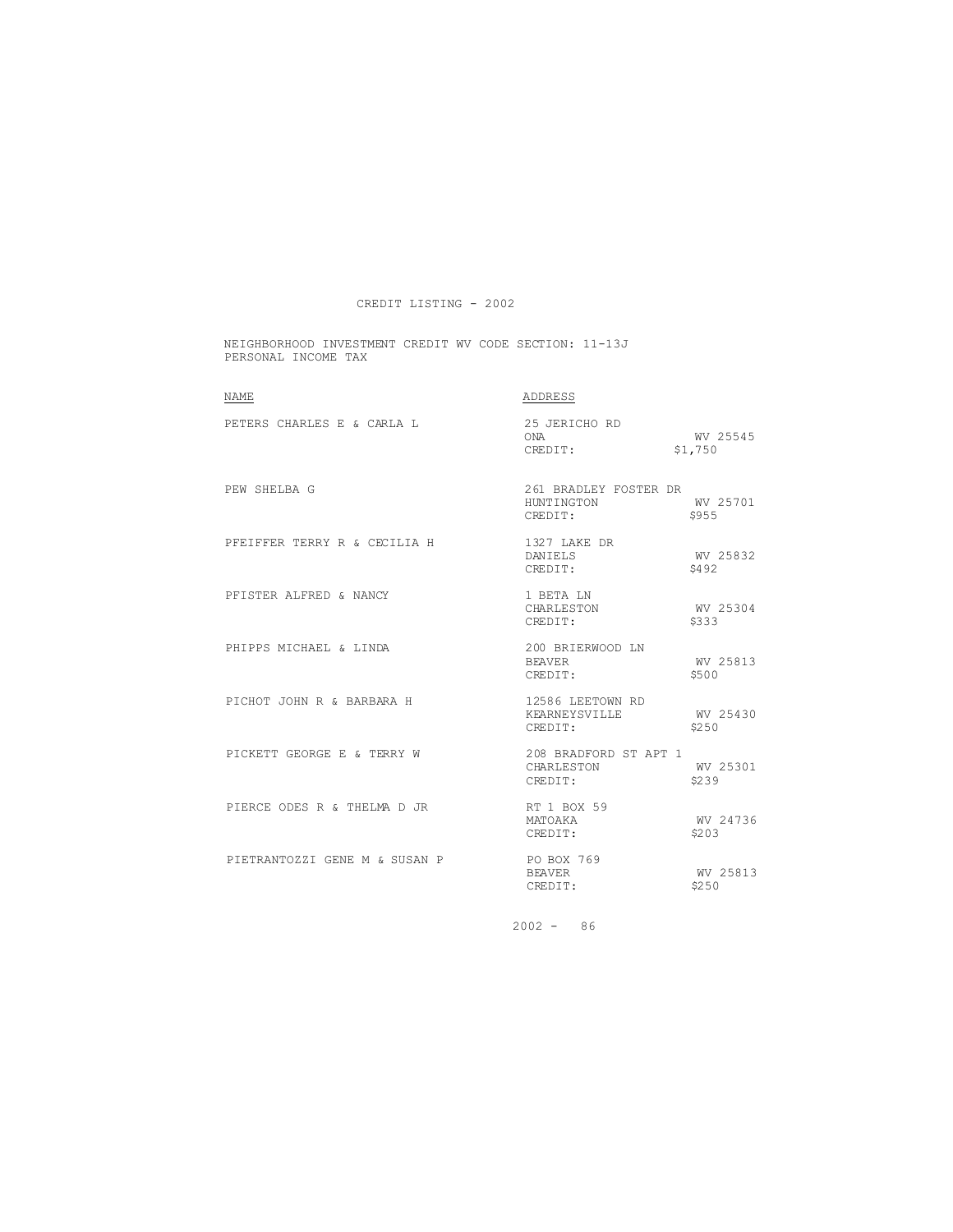NEIGHBORHOOD INVESTMENT CREDIT WV CODE SECTION: 11-13J PERSONAL INCOME TAX

| NAME                          | ADDRESS                                               |                     |
|-------------------------------|-------------------------------------------------------|---------------------|
| PILL DAVID D                  | 951 HOFFMAN RD<br>MARTINSBURG<br>CREDIT:              | WV 25401<br>\$950   |
| PILL RICHARD A & LINDA D      | PO BOX 1938<br>MARTINSBURG<br>CREDIT:                 | WV 25402<br>\$1,250 |
| PIRIBEK RACHEL C              | 306 SCENIC DOURT<br>MOON TOWNSHIP<br>CREDIT:          | PA 15108<br>\$9,535 |
| PLUMLEY JERRY M & ELIZABETH A | 163 PLEASANT ST<br>HINTON<br>CREDIT:                  | WV 25951<br>\$563   |
| PLUMLEY JOHNNIE M & VIVIAN G  | BOX 427<br><b>HINTON</b><br>CREDIT:                   | WV 25951<br>\$549   |
| POLAK JOHN J & JUDITH F       | 95 SWARTHMORE AV<br>CHARLESTON<br>CREDIT:             | WV 25302<br>\$114   |
| POLEN MARK A & DEBORAH K      | 5004 BENNINGTON DR CROSS LANES<br>CHARLESTON WV 25313 |                     |
|                               | CREDIT:                                               | \$438               |
| POLLARD DAVID W & LYNN B      | 403 HONESUCKLE RD<br>OAK HILL<br>CREDIT:              | WV 25901<br>\$266   |
| POPE JOHN D                   | 824 EDGEWOOD DR<br><b>CHARLESTON</b><br>CREDIT:       | WV 25302<br>\$600   |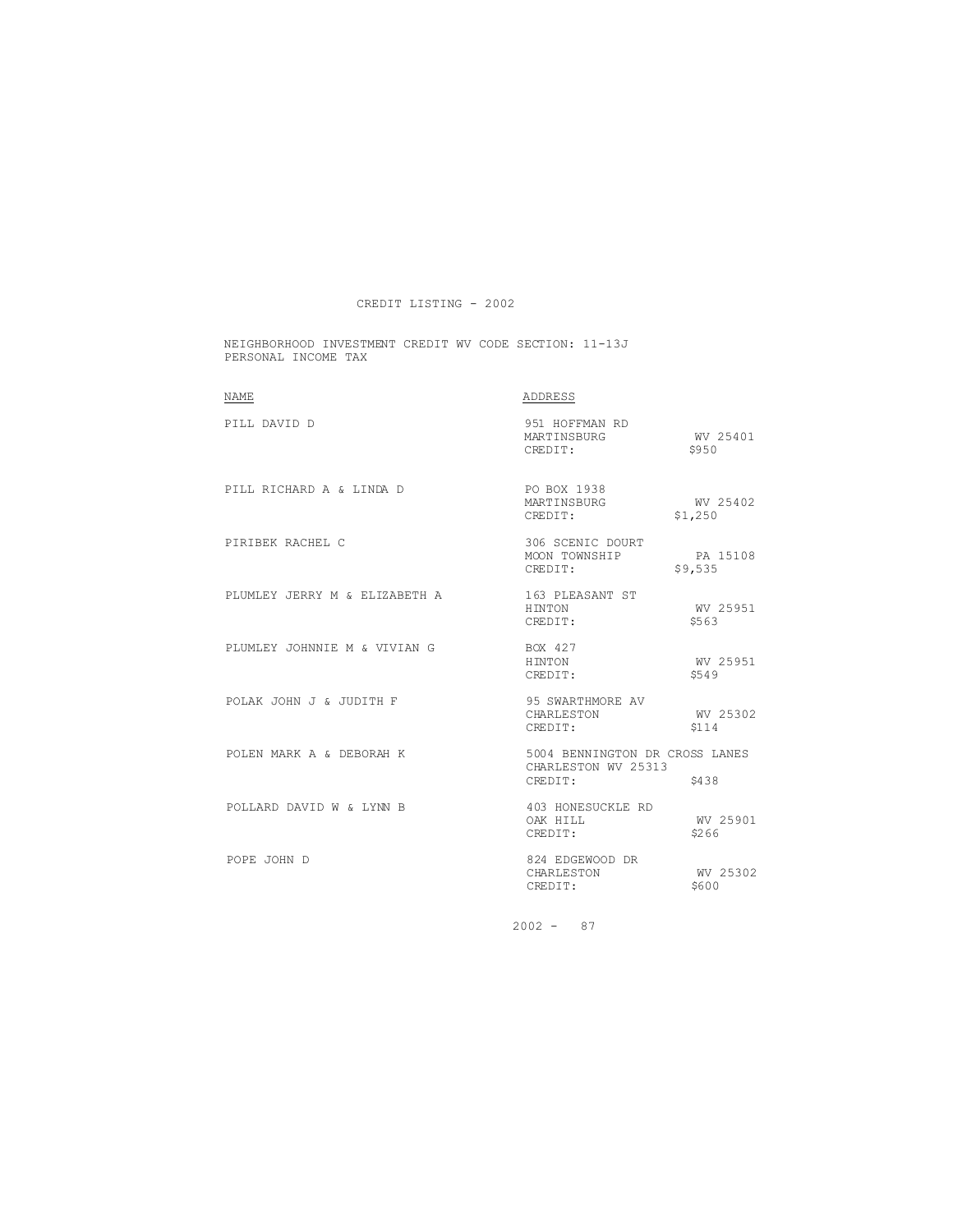NEIGHBORHOOD INVESTMENT CREDIT WV CODE SECTION: 11-13J PERSONAL INCOME TAX

| NAME                                           | ADDRESS                                     |                     |
|------------------------------------------------|---------------------------------------------|---------------------|
| PORTER JEFFREY A & SHARON L                    | PO BOX 8129<br>HUNTINGTON<br>CREDIT:        | WV 25705<br>\$375   |
| POWELL HARRY E                                 | PO BOX 306<br>BARBOURSVILLE<br>CREDIT:      | WV 25504<br>\$1,949 |
| PRESCOTT JOHN E &<br>DILLIS CHARLOTTE L        | 2288 LAKESIDE ESTS<br>MORGANTOWN<br>CREDIT: | WV 26508<br>\$250   |
| PRICHARD RUSSELL G                             | PO BOX 397<br>WAYNE<br>CREDIT:              | WV 25570<br>\$700   |
| PRINTZ CHARLES F & DONNA F JR                  | 884 LOST RD<br>MARTINSBURG<br>CREDIT:       | WV 25401<br>\$500   |
| PRITCHARD LESLIE E & JANE B                    | 5523 2ND AV<br>VTENNA<br>CREDIT:            | WV 26105<br>\$967   |
| PROKOPCHUK PETER F &<br>GASTON-PROKOPCHUK JENA | 919 VANDALIA RD<br>MORGANTOWN<br>CREDIT:    | WV 26501<br>\$500   |
| PRZYBYSZ THOMAS M & KATHRYN A                  | 5 LINDEN AV<br>WHEELING<br>CREDIT:          | WV 26003<br>\$250   |
| PUSKAR MILAN                                   | PO BOX 4310<br>MORGANTOWN<br>CREDIT:        | WV 26504<br>\$834   |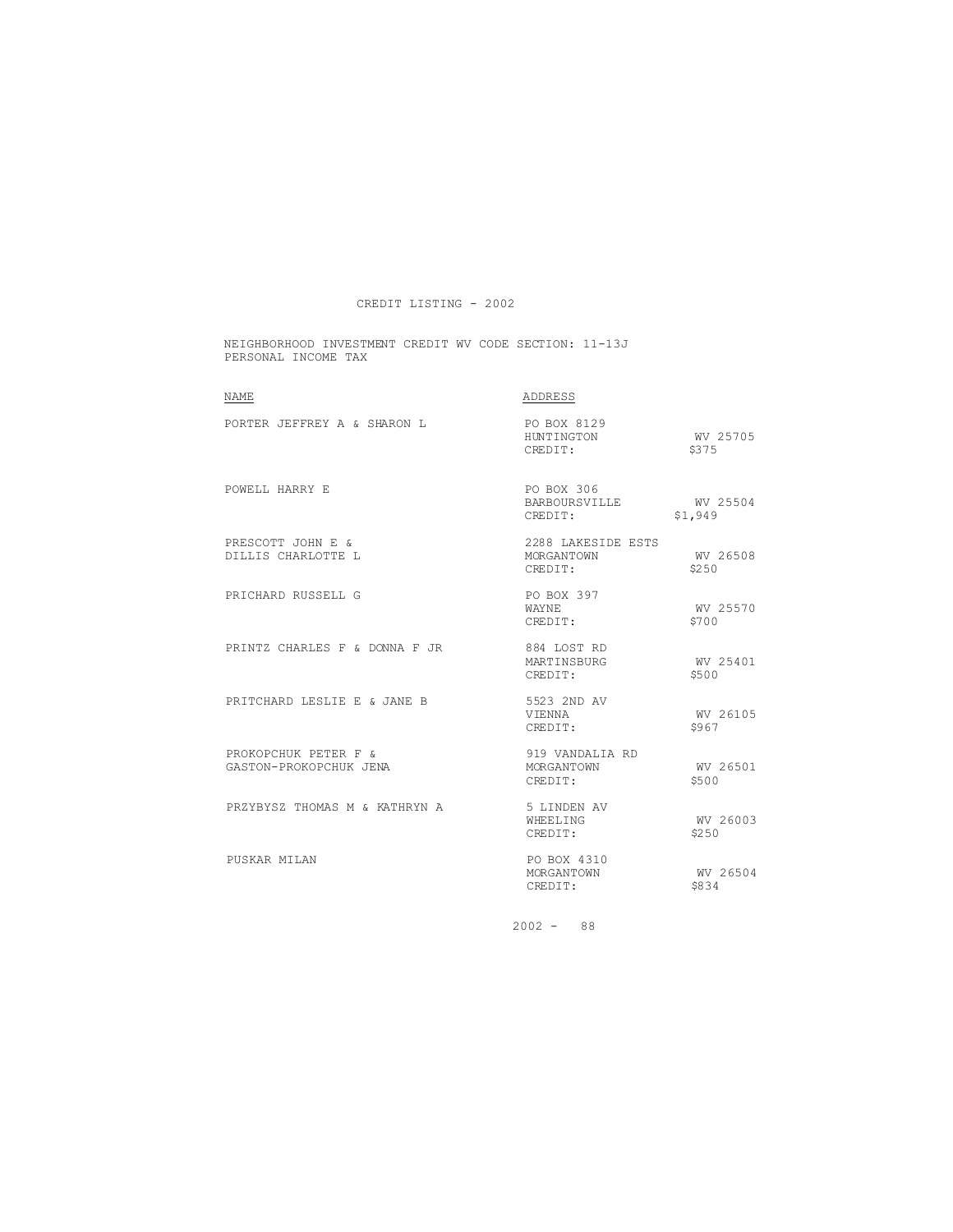NEIGHBORHOOD INVESTMENT CREDIT WV CODE SECTION: 11-13J PERSONAL INCOME TAX

| NAME                         | ADDRESS                                          |                     |
|------------------------------|--------------------------------------------------|---------------------|
| OUEEN EARLE B & RADINE A     | 16201 EDGEMONT DR<br>FORT MYERS<br>CREDIT:       | FL 33908<br>\$500   |
| OUEEN ERVIN S & JEAN H       | PO BOX 810<br>LOGAN<br>CREDIT:                   | WV 25601<br>\$250   |
| OUEEN KENNETH & SUSAN        | PO BOX 480<br>LAVALETTE<br>CREDIT:               | WV 25535<br>\$171   |
| OUIGLEY WILLIAM R            | 349 CORNELL AV<br>MORGANTOWN WV 26505<br>CREDIT: | \$250               |
| OUINN WILLIAM J & MAUD L II  | 908 DUFF AV<br>CLARKSBURG<br>CREDIT:             | WV 26301<br>\$250   |
| RABINOVITZ GERALD & JANE     | 340A BOYLSTON ST<br>NEWTON<br>CREDIT:            | MA 02459<br>\$24    |
| RALSTEN JOHN B & WENDY P     | 400 41ST ST<br>VIENNA<br>CREDIT:                 | WV 26105<br>\$1,500 |
| RALSTEN JOHN N & CATHERINE K | 4608 4TH AV<br>VIENNA<br>CREDIT:                 | WV 26105<br>\$250   |
| RASHID RICHARD M & JANE M    | 1810 LOUDEN HEIGHTS CIR<br>CHARLESTON<br>CREDIT: | WV 25314<br>\$2,000 |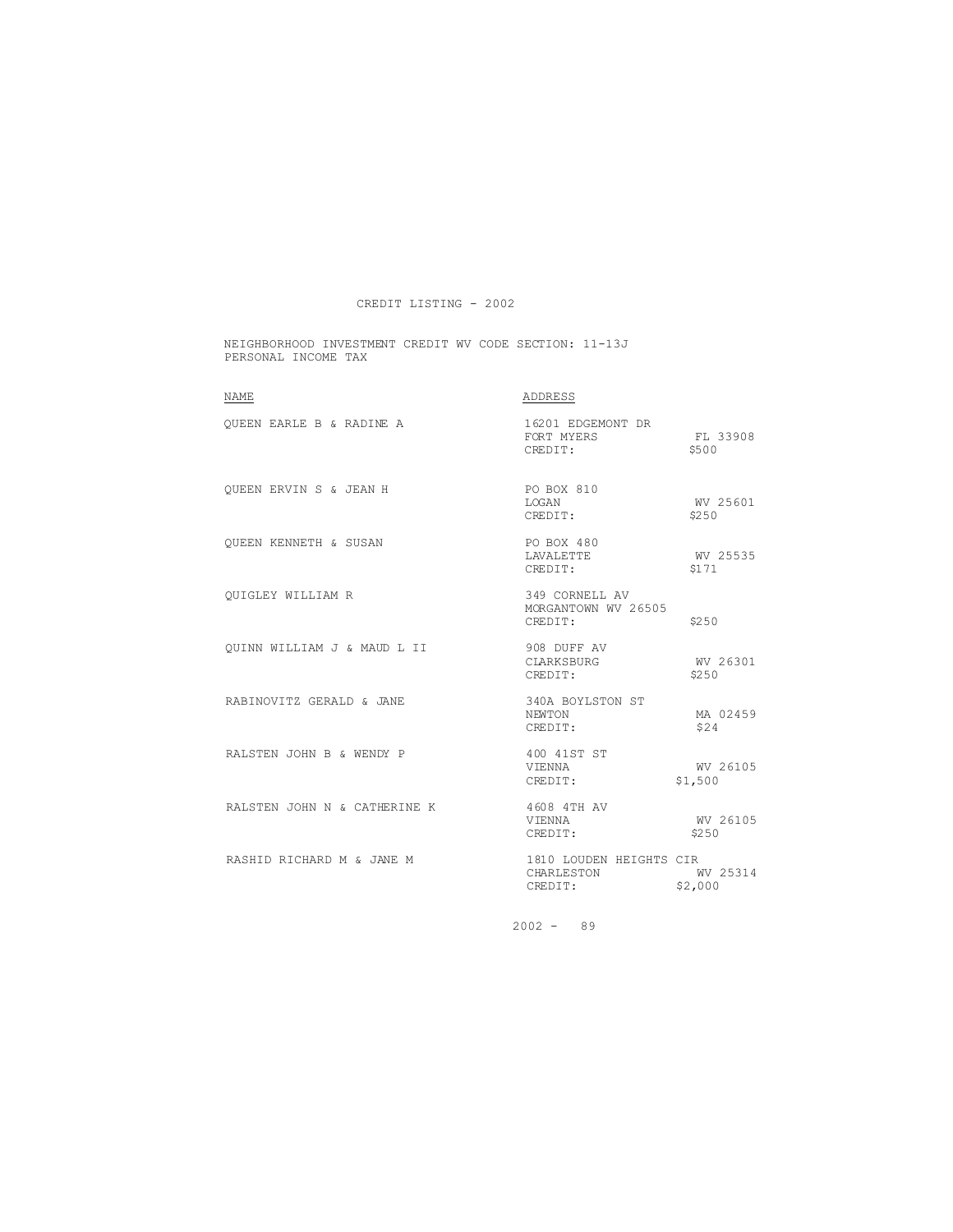NEIGHBORHOOD INVESTMENT CREDIT WV CODE SECTION: 11-13J PERSONAL INCOME TAX

| NAME                          | ADDRESS                                       |                     |
|-------------------------------|-----------------------------------------------|---------------------|
| RAUCH RICHARD L & LISA B H    | 1188 LOST RD<br>MARTINSBURG<br>CREDIT:        | WV 25401<br>\$375   |
| RAY LAVETA J                  | BOX 4172<br>CHAPMANVILLE<br>CREDIT:           | WV 25508<br>\$250   |
| REEDER CHARLES T & NORAJANE M | PO BOX 1418<br>WHITEFISH<br>CREDIT:           | MT 59937<br>\$56    |
| REEDER SOPHIA A               | 667 KILLARNEY DR<br>MORGANTOWN<br>CREDIT:     | WV 26505<br>\$167   |
| REEDER WILLIAM F & PATRICIA M | 409 MOLLYS MTN RD<br>AMHERST<br>CREDIT:       | VA 24521<br>\$56    |
| REESE ERROL L & JULIA H       | PO BOX 1814<br>LEWISBURG<br>CREDIT:           | WV 24901<br>\$500   |
| REFSLAND RONALD L & LUCIE T   | 2 HIGHLAND CIR<br><b>LEWISBURG</b><br>CREDIT: | WV 24901<br>\$800   |
| RENN JOSEPH J & ROBIN L III   | 441 BUCKEYE RD<br>CORE<br>CREDIT:             | WV 26529<br>\$300   |
| REVEAL WILLIAM S              | 23 WOODCLYFFE RD<br>HURRICANE<br>CREDIT:      | WV 25526<br>\$1,036 |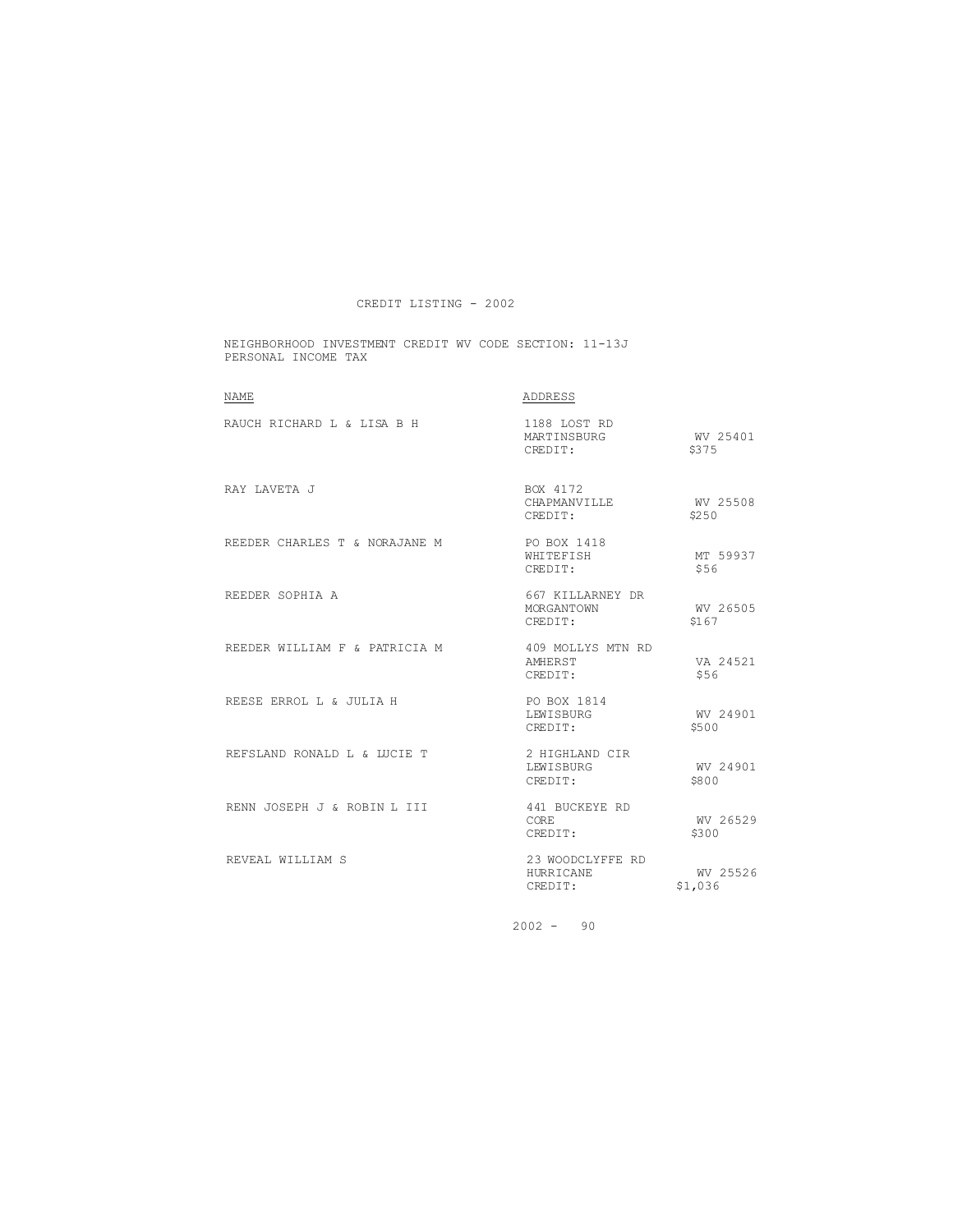NEIGHBORHOOD INVESTMENT CREDIT WV CODE SECTION: 11-13J PERSONAL INCOME TAX

| NAME                                     | ADDRESS                                      |                     |
|------------------------------------------|----------------------------------------------|---------------------|
| REVELL DAVID &<br>HOLUP LINDA L          | 279 HIGH DR<br>HUNTINGTON<br>CREDIT:         | WV 25705<br>\$50    |
| RICE JAMES A & ANGELA G                  | PO BOX 562<br>VERDUNVILLE<br>CREDIT:         | WV 25649<br>\$500   |
| RICE LOREN L & SUSAN T                   | 504 WANDERING LN<br><b>BFAVER</b><br>CREDIT: | WV 25813<br>\$250   |
| RICHARDSON DON & SALLY                   | 1611 RIDGEVIEW RD<br>CHARLESTON<br>CREDIT:   | WV 25314<br>\$1,250 |
| RIDGWAY WILLIAM C & ELAINE T             | 1046 KOONTZ AV<br>MORGANTOWN<br>CREDIT:      | WV 26505<br>\$2.50  |
| RITCHIE RAY R & MARGARET M               | 809 CYPRESS ST<br>RAVENSWOOD<br>CREDIT:      | WV 26164<br>\$3,883 |
| ROACH D SCOTT & LINDA H                  | 8491 TUSCARORA PKE<br>MARTINSBURG<br>CREDIT: | WV 25401<br>\$1,150 |
| ROACH DOUGLAS M & JOAN G                 | 716 S RALEIGH ST<br>MARTINSBURG<br>CREDIT:   | WV 25401<br>\$2.50  |
| ROBERTS MICHAEL L<br>&ROBERTS MARGARET A | 500 MADIGAN AVE<br>MORGANTOWN<br>CREDIT:     | WV 26501<br>\$250   |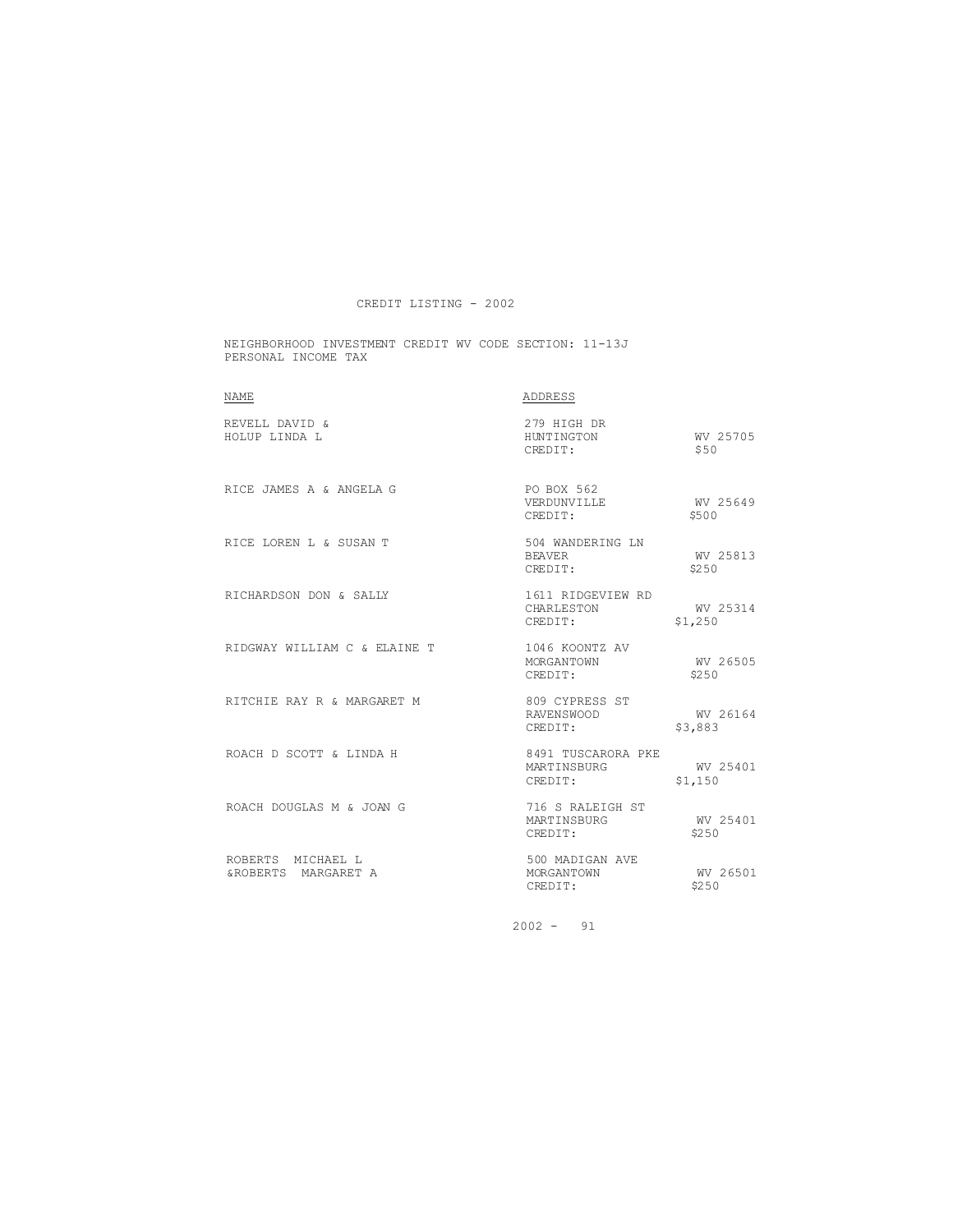NEIGHBORHOOD INVESTMENT CREDIT WV CODE SECTION: 11-13J PERSONAL INCOME TAX

| NAME                        | ADDRESS                                                     |                     |
|-----------------------------|-------------------------------------------------------------|---------------------|
| ROBERTS RONALD N & DONNA E  | 34 FAIRVIEW HGTS<br>PARKERSBURG WV 26101<br>CREDIT: \$3,729 |                     |
| ROBINSON JAMES A & SHARON L | 3112 N GREYSTONE DR<br>MORGANTOWN<br>CREDIT:                | WV 26508<br>\$1,000 |
| ROBINSON MARK A & MELISSA M | 104 SHERIDAN CIR<br>CHARLESTON<br>CREDIT:                   | WV 25314<br>\$300   |
| ROBINSON ROBERT M & ANNE    | 228 CARMEL RD<br>WHEELING<br>CREDIT:                        | WV 26003<br>\$350   |
| RODGERS DALLAS D & LINDA L  | 923 GREENDALE DR<br>CHARLESTON WV 25302<br>CREDIT:          | \$500               |
| ROGERS ROBERT R & MARY J    | 116 131ST ST<br>CHARLESTON<br>CREDIT:                       | WV 25315<br>\$400   |
| ROH MICHAEL S & JONI L      | 300 WAGNER RD<br>MORGANTOWN<br>CREDIT:                      | WV 26505<br>\$500   |
| ROH MILAN S                 | 901 RAWLEY AV<br>MORGANTOWN<br>CREDIT:                      | WV 26505<br>\$2,559 |
| ROLES FORREST H & EMILY M   | 904 BIRD RD<br>CHARLESTON<br>CREDIT:                        | WV 25314<br>\$3,288 |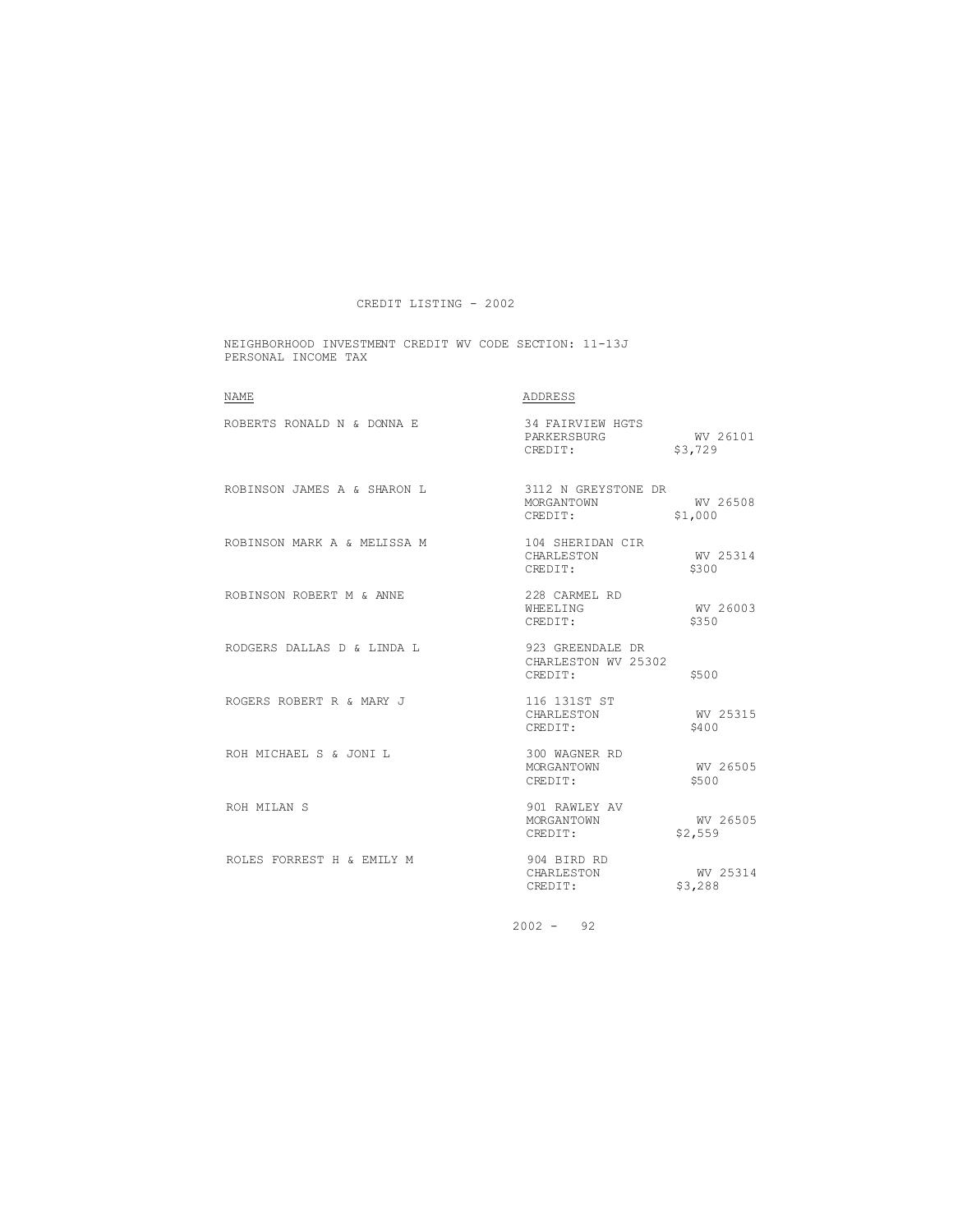NEIGHBORHOOD INVESTMENT CREDIT WV CODE SECTION: 11-13J PERSONAL INCOME TAX

| NAME                            | ADDRESS                                         |                     |
|---------------------------------|-------------------------------------------------|---------------------|
| ROMEO MICHAEL J & PENNY B       | 706 SPRING GARDEN DR<br>BLUEFIELD<br>CREDIT:    | WV 24701<br>\$500   |
| ROMEO MICHAEL R & KATHIE M      | 226 WOODBRIDGE DR<br>CHARLESTON<br>CREDIT:      | WV 25311<br>\$333   |
| ROSE HERSCHEL H & BARBARA W III | 4 WILDACRE RD<br>CHARLESTON<br>CREDIT:          | WV 25314<br>\$171   |
| ROSE TERRY & JOAN               | 2016 BRANDONVILLE TERR<br>MORGANTOWN<br>CREDIT: | WV 26508<br>\$250   |
| ROTTER CARL A & MARYANN H       | 663 VALLEY VIEW ST<br>MORGANTOWN<br>CREDIT:     | WV 26505<br>\$500   |
| ROWE CAROLYN S                  | 2478 US RT 60<br><b>ONA</b><br>CREDIT:          | WV 25545<br>\$200   |
| ROWE LARRY L &<br>BEURY JULIA M | 202 WAYNE DR<br>MALDEN<br>CREDIT:               | WV 25306<br>\$250   |
| ROWE RICHARD E & SALLY K        | PO BOX 403<br>R TP LEY<br>CREDIT:               | WV 25271<br>\$537   |
| RUNYON DONALD R & SHIRLEY       | HC 81 BOX 273C<br>LEWISBURG<br>CREDIT:          | WV 24901<br>\$5,000 |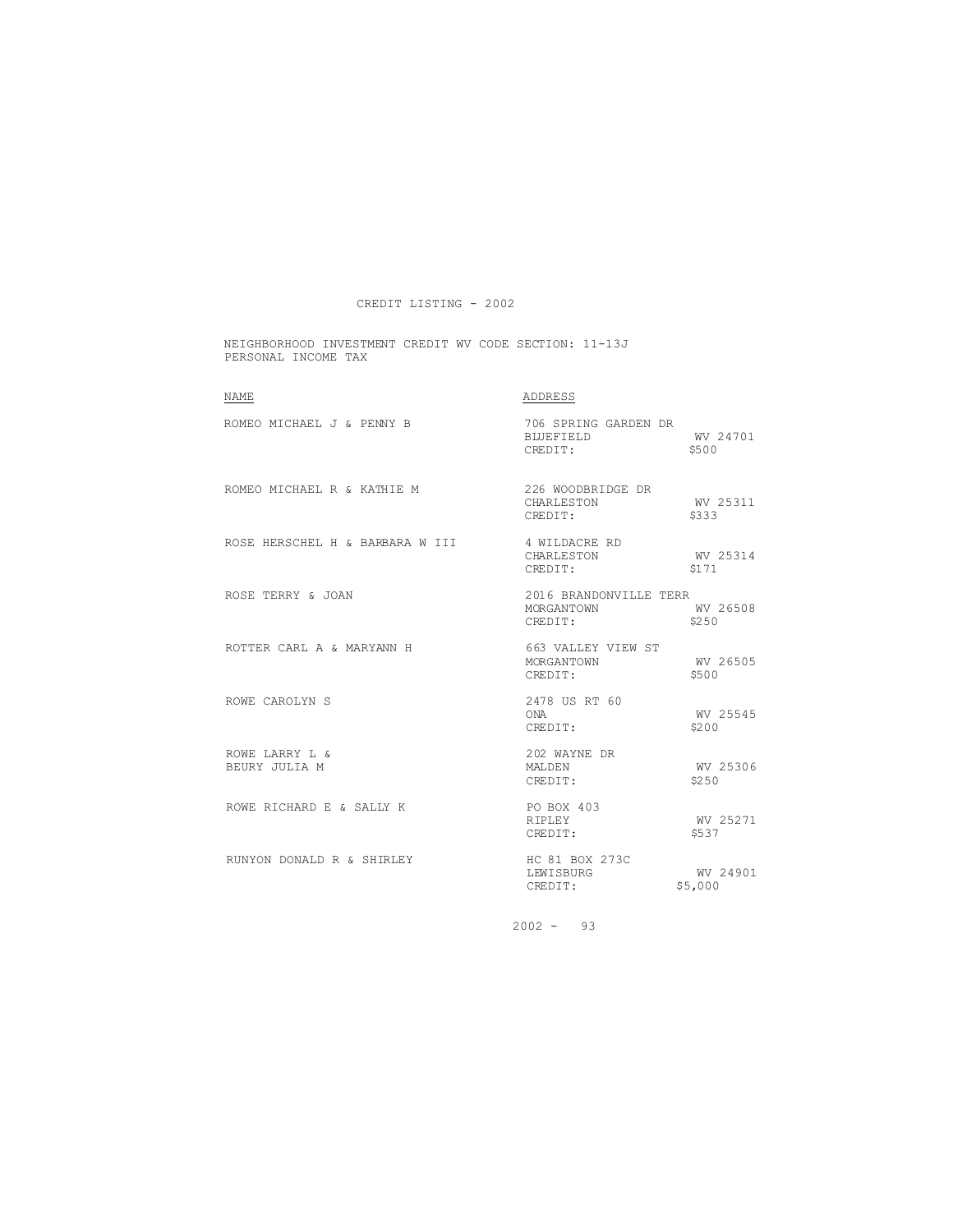NEIGHBORHOOD INVESTMENT CREDIT WV CODE SECTION: 11-13J PERSONAL INCOME TAX

| NAME                                   | ADDRESS                                                 |                     |
|----------------------------------------|---------------------------------------------------------|---------------------|
| RUPE ROSE M ESPOSITO                   | PO BOX 1680<br>LOGAN<br>CREDIT:                         | WV 25601<br>\$2.50  |
| RUSEN MICHELE L &<br>AUVIL WALT        | 1116 JULIANA ST<br>PARKERSBURG<br>CREDIT:               | WV 26101<br>\$2,959 |
| RUSSELL GEORGE P III &<br>DUFFY JANE E | 505 SUPERIOR AV<br>SOUTH CHARLESTON WV 25303<br>CREDIT: | \$2.50              |
| RYAN CHARLES E & REBECCA D             | 162 ABNEY CIR<br>CHARLESTON<br>CREDIT:                  | WV 25314<br>\$525   |
| SALISBURY KEVIN & MARLA                | 1034 B WILLEY ST<br>MORGANTOWN<br>CREDIT:               | WV 26505<br>\$250   |
| SALYER RALPH C & JUNE F JR             | 1577 OUARRIER ST<br>CHARLESTON<br>CREDIT:               | WV 25311<br>\$500   |
| SAMMONS FREDERICK H & ELIZABETH C      | 141 STAMFORD PK DR<br>HUNTINGTON<br>CREDIT:             | WV 25705<br>\$2,500 |
| SAMPSON DAVID B                        | 1211 GARVIN AV<br>CHARLESTON<br>CREDIT:                 | WV 25302<br>\$626   |
| SANSONE MARIE S                        | 364 LAUREL ST<br>MORGANTOWN<br>CREDIT:                  | WV 26505<br>\$500   |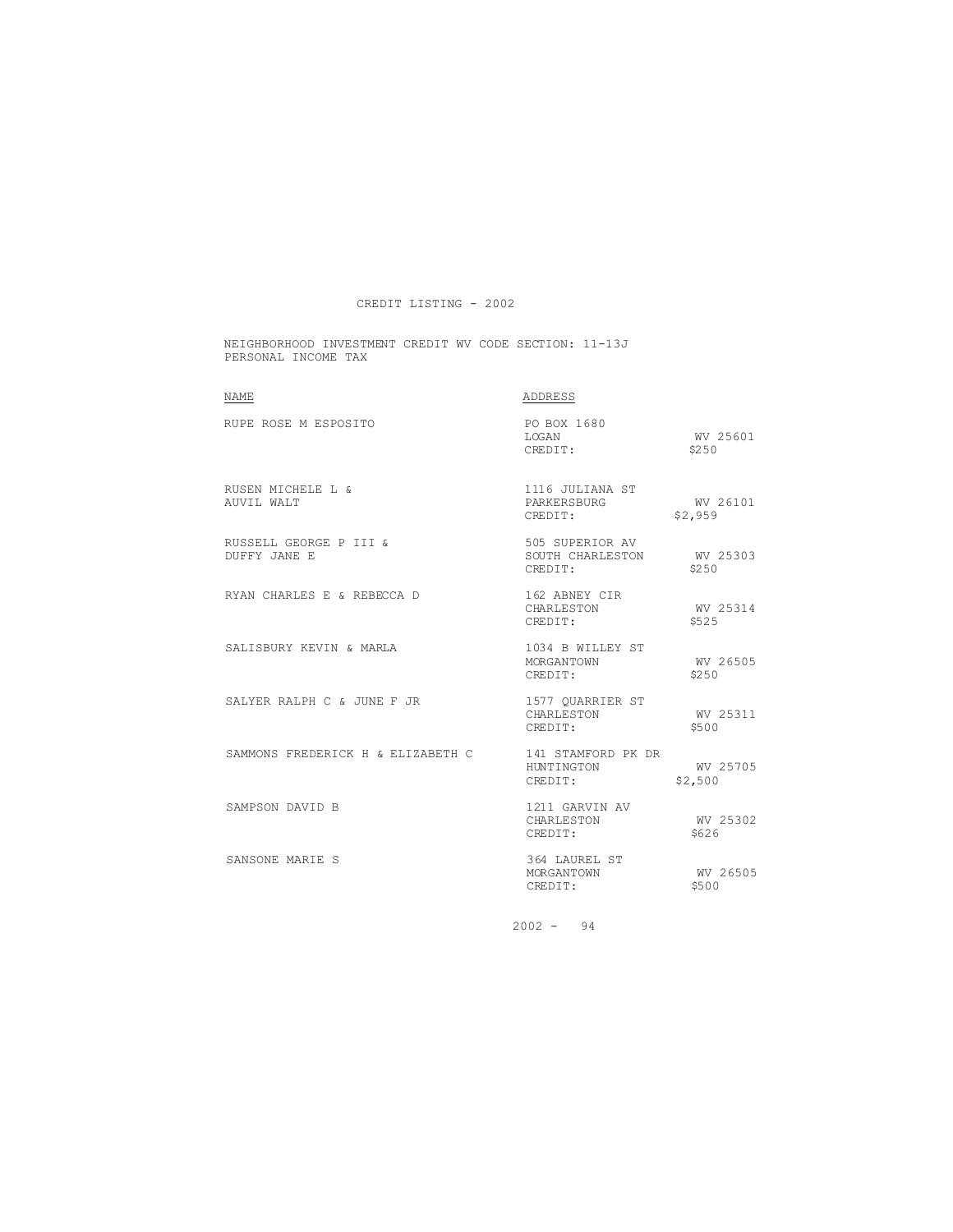NEIGHBORHOOD INVESTMENT CREDIT WV CODE SECTION: 11-13J PERSONAL INCOME TAX

| NAME                           | ADDRESS                                           |                     |
|--------------------------------|---------------------------------------------------|---------------------|
| SAUTER DONALD T & SUSAN G      | RT 4 BOX 43<br>BRUCETON MILLS WV 26525<br>CREDIT: | \$250               |
| SAVAGE JACK C & THERESA        | 1766 NATIONAL RD<br>WHEELING<br>CREDIT:           | WV 26003<br>\$150   |
| SAYRE ROBERT B & MARGARET J    | 705 WOODLAWN AV<br>BECKLEY<br>CREDIT:             | WV 25801<br>\$3,713 |
| SCAGGS NEAL W & JO ANN B       | 302 CENTRAL AV<br>LOGAN<br>CREDIT:                | WV 25601<br>\$1,250 |
| SCHEERER JARED G               | PO BOX 3264<br>SHEPHERDSTOWN<br>CREDIT:           | WV 25443<br>\$150   |
| SCHENK KATHLEEN H              | EIM KNOOL ELM GROOVE<br>WHEELTNG<br>CREDIT:       | WV 26003<br>\$250   |
| SCHULTZ RONALD R & JOAN A      | 5206 GLENBROOK DR<br>V TENNA<br>CREDIT:           | WV 26105<br>\$2,600 |
| SCHWARTZ WILLIAM K & MONICA K  | 2107 KANAWHA AV<br>CHARLESTON<br>CREDIT:          | WV 25304<br>\$250   |
| SEACHRIST CRAIG K & MARGARET T | 1537 MARSHALL LN<br>GIEN DALE WV 26038<br>CREDIT: | \$1,912             |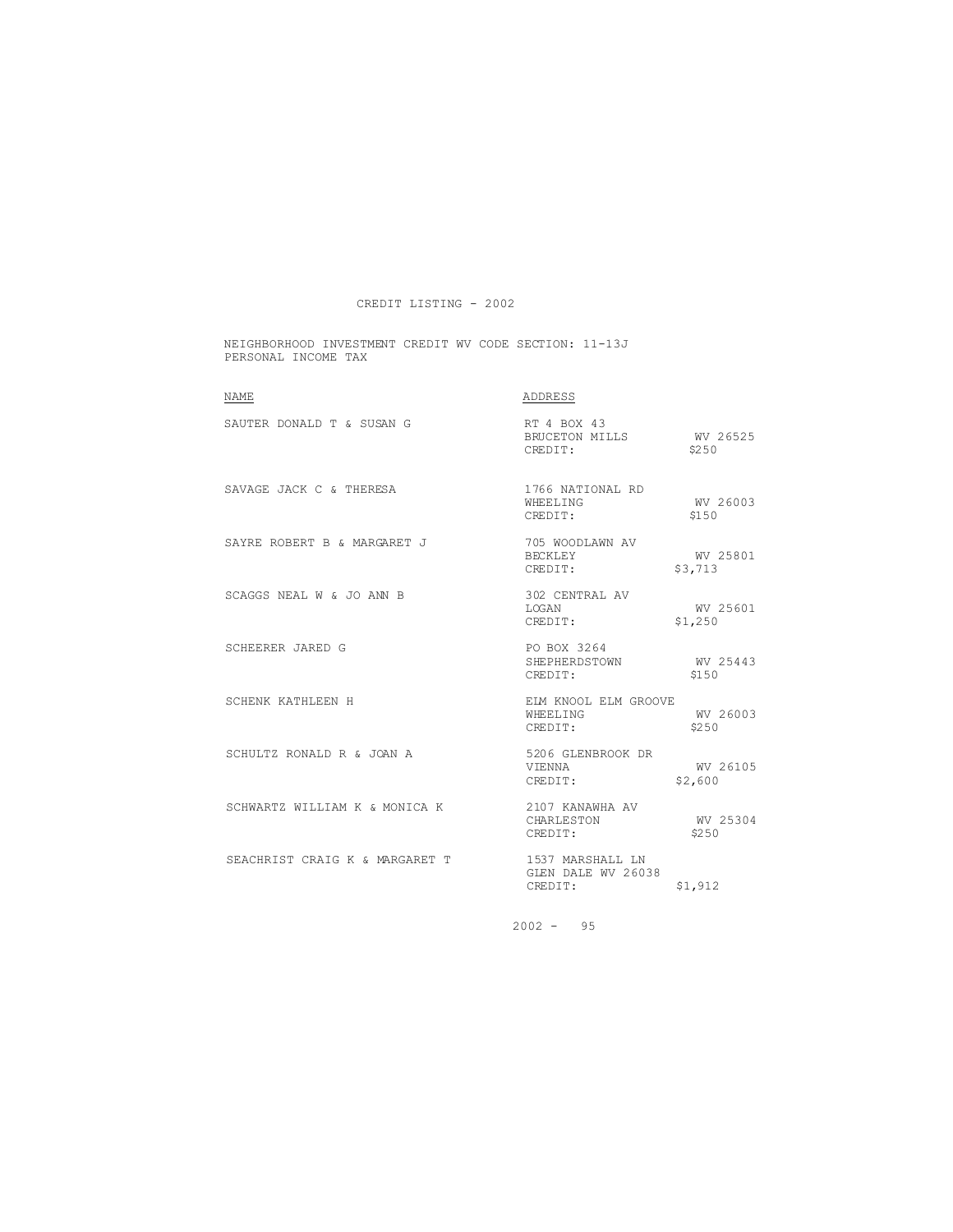NEIGHBORHOOD INVESTMENT CREDIT WV CODE SECTION: 11-13J PERSONAL INCOME TAX

| NAME                       | ADDRESS                                                             |                     |
|----------------------------|---------------------------------------------------------------------|---------------------|
| SECRIST NORMAN J & BETTY U | BOX 246<br>SHEPHERDSTOWN WV 25443<br>CREDIT:                        | \$500               |
| SEETON LOUISE R            | 140 PASEO DE LOS CONQUISTADORES<br>GREEN VALLEY AZ 85614<br>CREDIT: | \$55                |
| SEITA CHARLES L & TRUDY R  | 907 51ST ST<br><b>VTENNA</b><br>CREDIT:                             | WV 26105<br>\$250   |
| SHABB SAMIR & MARGARET J   | 5000 KANAWHA AV<br>CHARLESTON<br>CREDIT:                            | WV 25304<br>\$1,334 |
| SHAH JAYESH B & VANITA J   | 303 YORKTOWNE PL<br>CHARLESTON<br>CREDIT:                           | WV 25309<br>\$2,480 |
| SHALHOUP NICHOLAS & JULIA  | 1515 ROYAL OAKS DR<br>CHARLESTON<br>CREDIT:                         | WV 25314<br>\$333   |
| SHAPIRO DAVID B & AMY W    | 821 SPRINGDALE DR<br>CHARLESTON<br>CREDIT:                          | WV 25302<br>\$558   |
| SHAVER ANN                 | 210 MCELHENY DR<br>LEWISBURG<br>CREDIT:                             | WV 24901<br>\$250   |
| SHEARER BERT & ANN W       | 5100 VIRGINIA AV<br>CHARLESTON<br>CREDIT:                           | WV 25304<br>\$1,500 |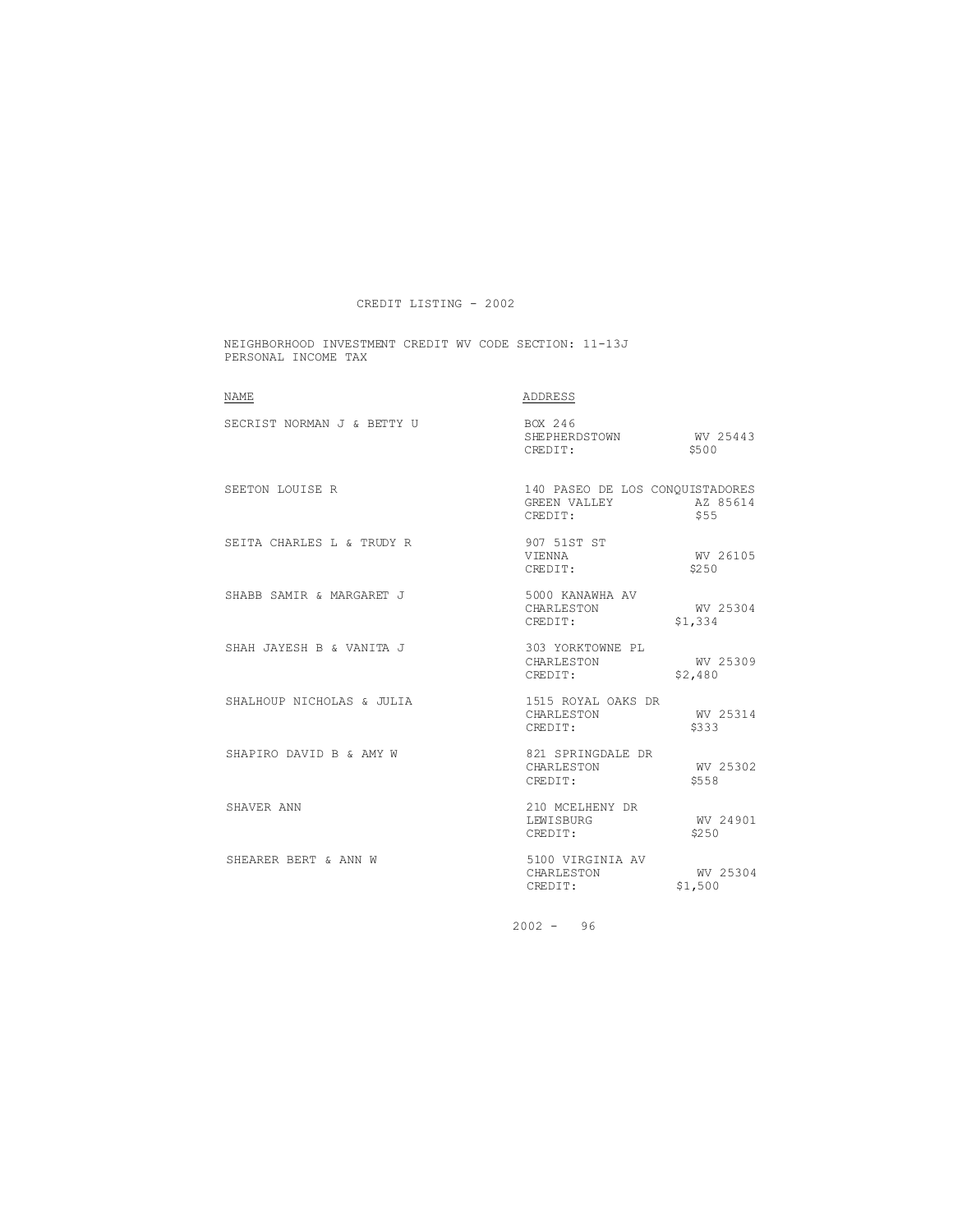NEIGHBORHOOD INVESTMENT CREDIT WV CODE SECTION: 11-13J PERSONAL INCOME TAX

| <b>NAME</b>                                | ADDRESS                                    |                     |
|--------------------------------------------|--------------------------------------------|---------------------|
| SHEILS WILLIAM S & DEBORAH A JR            | 34 BEUHRING DR<br>HUNTINGTON<br>CREDIT:    | WV 25705<br>\$250   |
| SHIFFER WILLIAM T &<br>MCMILLAN MARJORIE B | RR 2 BOX 186<br>LEWISBURG<br>CREDIT:       | WV 24901<br>\$200   |
| SHINGLETON HOY G & SIDNEY J JR             | 2990 RIDGE RD<br>MARTINSBURG<br>CREDIT:    | WV 25401<br>\$250   |
| SHREVE RICHARD E & MARILYN R               | 89 BELMONT DR<br>HUNTINGTON<br>CREDIT:     | WV 25705<br>\$63    |
| SHREWSBURY RONDAL B & SALLIE G             | 524 WOODLAWN AV<br>BECKLEY<br>CREDIT:      | WV 25801<br>\$2,068 |
| SHUMAN ELIZABETH L                         | 604 PRESTON RD<br>MORGANTOWN<br>CREDIT:    | WV 26505<br>\$1,250 |
| SHUMAN PHILIP B & SHERRY W                 | 250 KINGWOOD ST<br>MORGANTOWN<br>CREDIT:   | WV 26501<br>\$500   |
| SIMMERMAN FRANK E & JANE D JR              | RT 1 BOX 396<br>CLARKSBURG<br>CREDIT:      | WV 26301<br>\$388   |
| SINCLAIR RICHARD K & MARION J              | 1204 COLONIAL WAY<br>CHARLESTON<br>CREDIT: | WV 25314<br>\$250   |
|                                            |                                            |                     |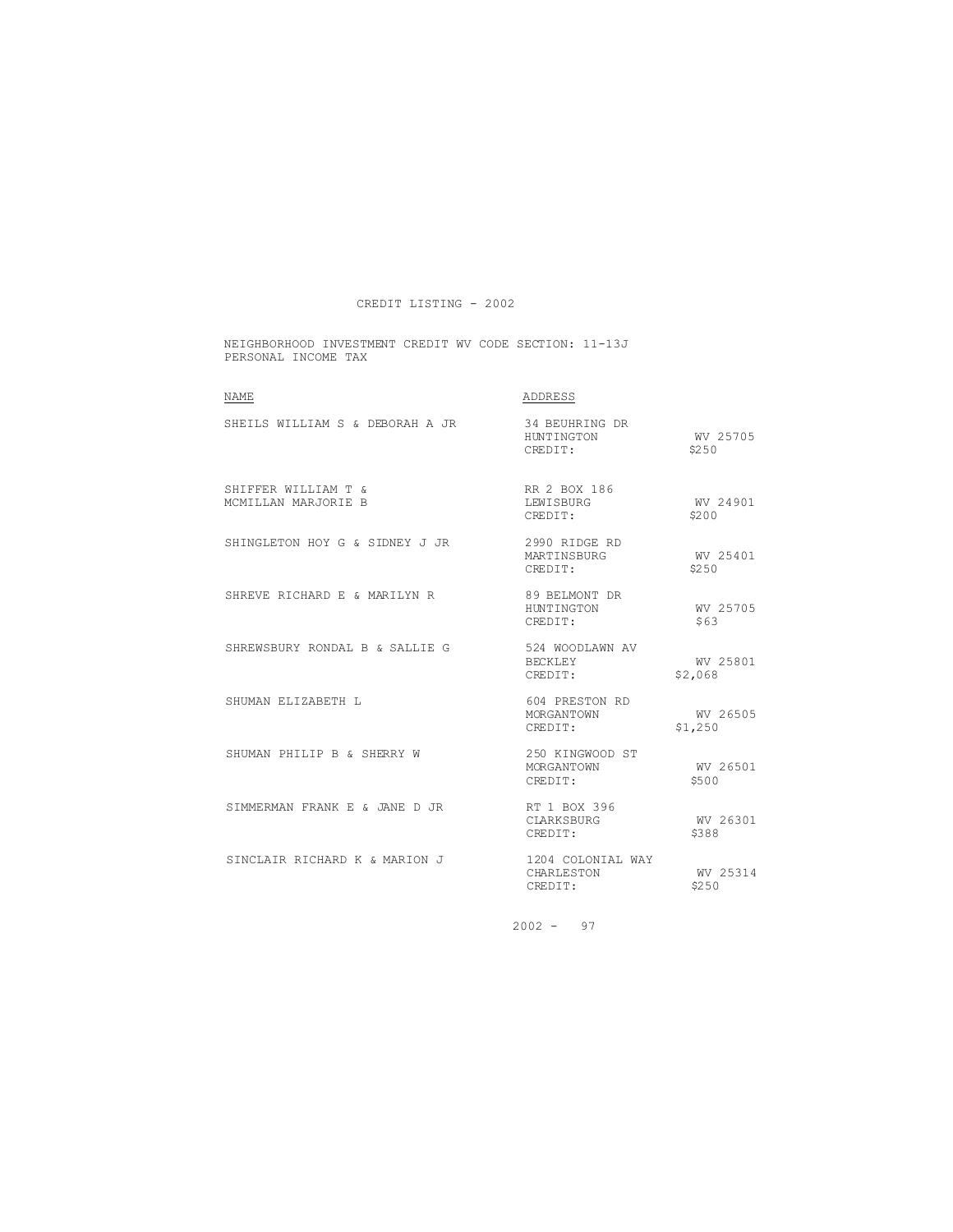NEIGHBORHOOD INVESTMENT CREDIT WV CODE SECTION: 11-13J PERSONAL INCOME TAX

# NAME ADDRESS SIX JAMES R & GINGER A 615 RIDGE RD PARKERSBURG WV 26105 CREDIT:  $$250$ SKAGGS JOSEPH T & REGINA W 1108 KANAWHA BLVD 602<br>CHARLESTON WV 25301 CHARLESTON WV 25301 CREDIT: \$300 SKAGGS JULIAN C<br/> $\begin{array}{lll} \texttt{SKAGGS} & \texttt{JULIAN} & \texttt{C} & \texttt{PO\,BOX\ 208} \\ \texttt{SCHEEL\ J\ ELLEN} & \texttt{VICTOR} & \texttt{VICTOR} & \texttt{VICTOR} \\ \end{array}$ SCHEEL J ELLEN VICTOR WV 25938 CREDIT: SKINNER ROBERT R & LORRAINE M PO BOX 249 CHARLES TOWN WV 25414<br>
CREDIT: \$500 CREDIT: \$500 SLICER WILLIAM T & SALLY K 1845 LOUDON HGTS RD CHARLESTON WV 25314<br>CREDIT: \$250 CREDIT: \$250 SMAILES RICHARD C & YONG H 3440 16TH ST RD HUNTINGTON WV 25701<br>CREDIT: \$250 CREDIT: \$250 SMITH CHARLES E & DIANA L III PO BOX 540<br>RIPLEY WV 25271<br>\$250 CREDIT: SMITH DAVID L & COLLEEN S 304 WOOD LOMOND WAY HUNTINGTON WV 25705<br>CREDIT: \$1,718 CREDIT: \$1,718 SMITH DWAYNE C & LESA P 3401 RIVER LN CHARLESTON WV 25306<br>CREDIT: \$527 CREDIT: \$527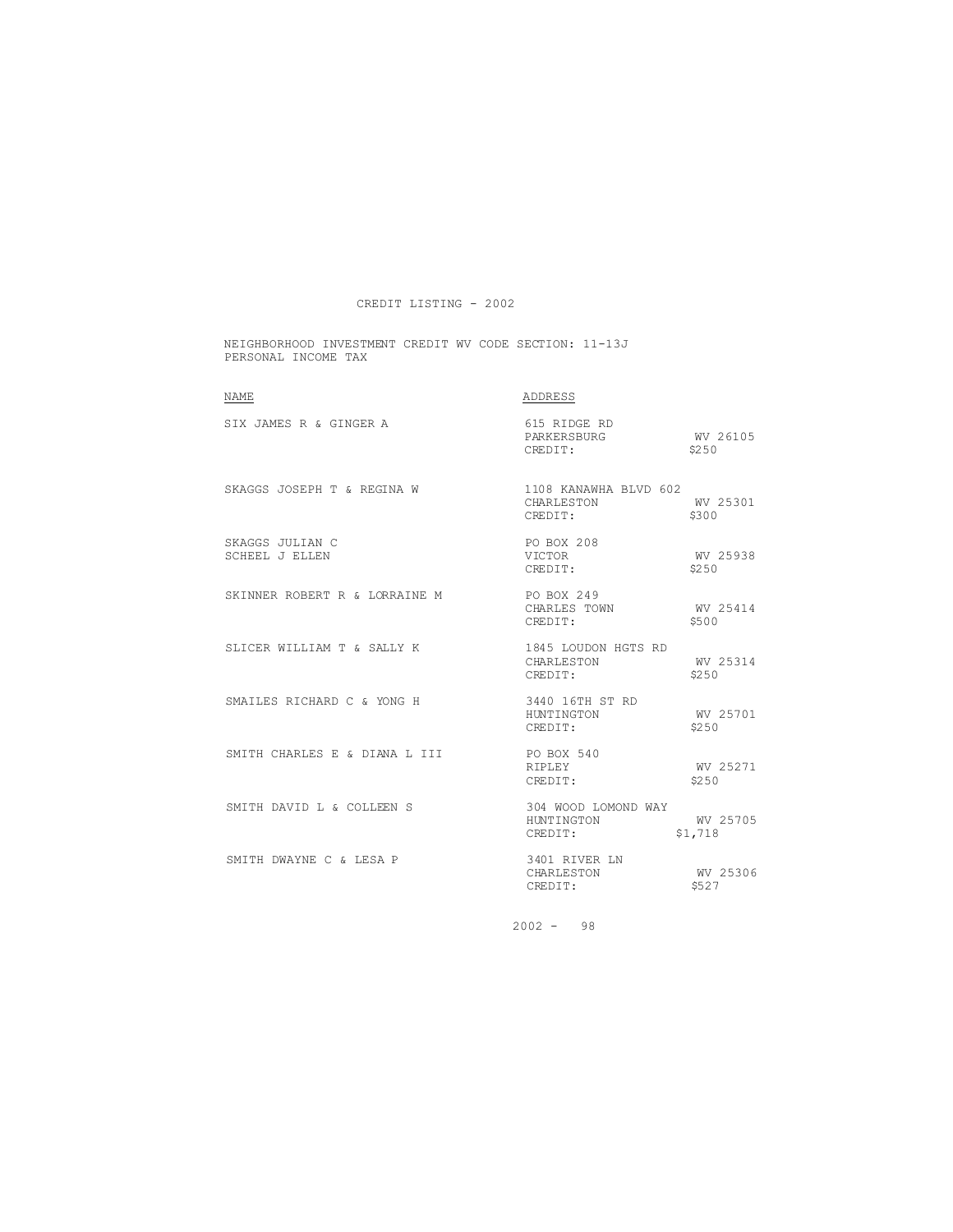NEIGHBORHOOD INVESTMENT CREDIT WV CODE SECTION: 11-13J PERSONAL INCOME TAX

| NAME                                         | ADDRESS                                             |                     |
|----------------------------------------------|-----------------------------------------------------|---------------------|
| SMITH EDWARD L & GAIL P                      | 316 W HIGH ST<br>HARRISVILLE<br>CREDIT:             | WV 26362<br>\$250   |
| SMITH GERALD N & VICKI G III 1592 CONNELL RD | CHARLESTON<br>CREDIT:                               | WV 25314<br>\$2,750 |
| SMITH HUNTER M & ROBIN K                     | 1104 CORNELL ST<br>CHARLESTON<br>CREDIT:            | WV 25302<br>\$7,379 |
| SMITH LEE E & MAY SKOGLI                     | 1017 GROVELAND DR<br>BLUEFIELD<br>COPPIT<br>CREDIT: | WV 24701<br>\$250   |
| SMITH MATTHEW D                              | 1699 KENWOOD RD<br>CHARLESTON<br>CREDIT:            | WV 25314<br>\$300   |
| SMITH NANCY R                                | 558 CLUB CIR<br>DANIELS<br>CREDIT:                  | WV 25832<br>\$5,000 |
| SMITH RICHARD E & CLARICE O SR               | 2614 RT 75 APT N/A<br>KENOVA<br>CREDIT:             | WV 25530<br>\$305   |
| SMITH RUFUS G & RENNY T                      | RT 3 BOX 448<br>HARPERS FERRY<br>CREDIT:            | WV 25425<br>\$500   |
| SMITH THOMAS E & ANNA M                      | 517 MAXWELL HILL RD<br>BECKLEY<br>CREDIT:           | WV 25801<br>\$3,240 |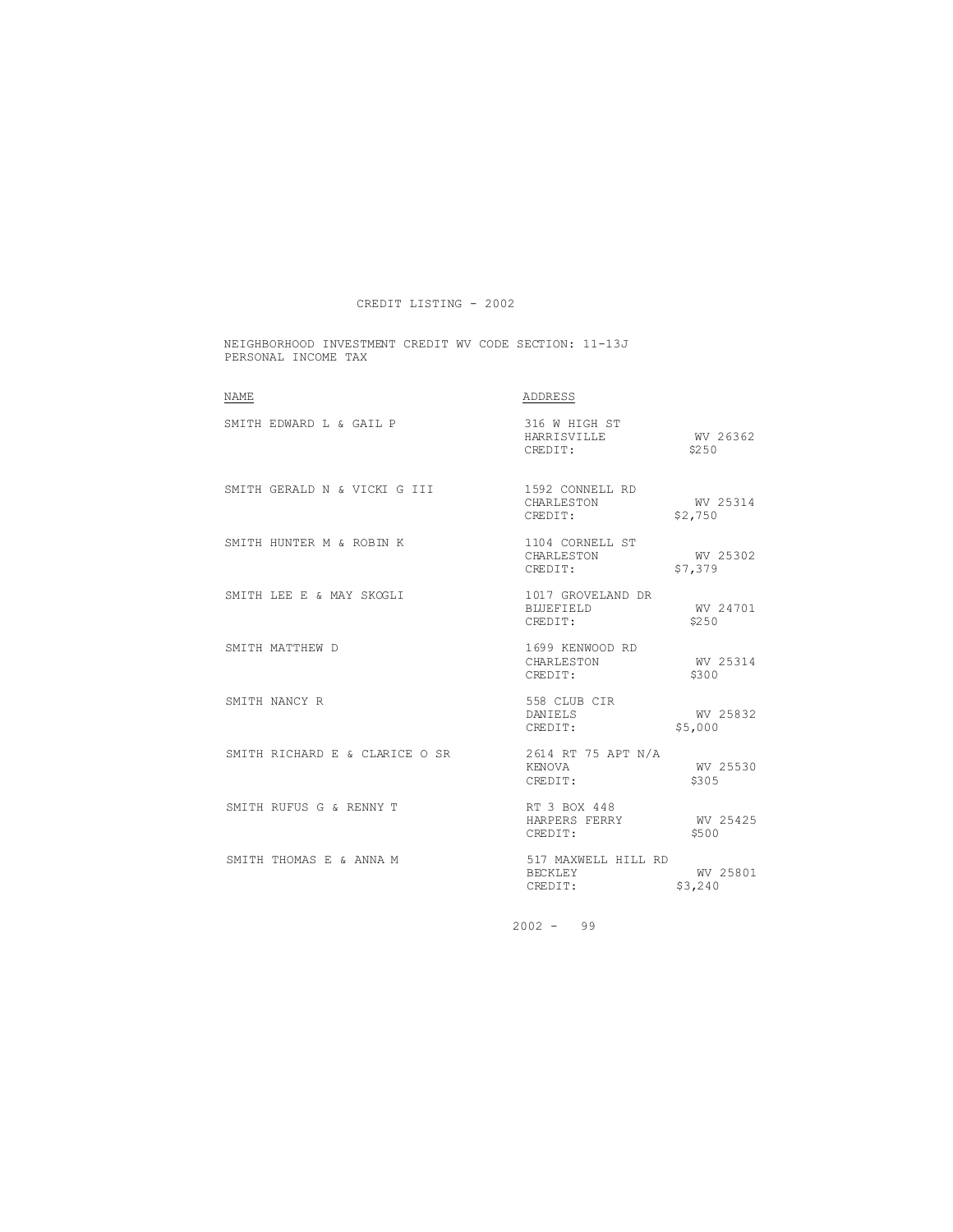NEIGHBORHOOD INVESTMENT CREDIT WV CODE SECTION: 11-13J PERSONAL INCOME TAX

| NAME                             | ADDRESS                                   |                     |
|----------------------------------|-------------------------------------------|---------------------|
| SMITH VINCENT L & VICKIE L       | 3 SUTTON PLACE<br>OAK HILL<br>CREDIT:     | WV 25901<br>\$592   |
| SNECKENBERGER JOHN E & MARY S    | 521 WOODHAVEN DR<br>MORGANTOWN<br>CREDIT: | WV 26505<br>\$250   |
| SNIDER WILLIAM H                 | PO BOX 545<br>PENNSBORO<br>CREDIT:        | WV 26415<br>\$1,000 |
| SNODGRASS JOHN C & CHRISTY L     | PO BOX 882<br>HURRICANE<br>CREDIT:        | WV 25526<br>\$1,150 |
| SNODGRASS SHANNON A              | 22 HIGH MDW DR<br>CHARLESTON<br>CREDIT:   | WV 25311<br>\$1,000 |
| SNYDER HARRY L & DIANE D         | 800 NEWTON RD<br>CHARLESTON<br>CREDIT:    | WV 25314<br>\$2,500 |
| SOLOMON DAVID L & RITA           | 667 COLONIAL DR<br>MORGANTOWN<br>CREDIT:  | WV 26505<br>\$750   |
| SPAIN LON P &<br>BAILEY MARSHA L | 201 CARRINGTON DR<br>HURRICANE<br>CREDIT: | WV 25526<br>\$750   |
| SPANGLER KATHERINE E             | HC 81 BOX 331<br>PETERSTOWN<br>CREDIT:    | WV 24963<br>\$250   |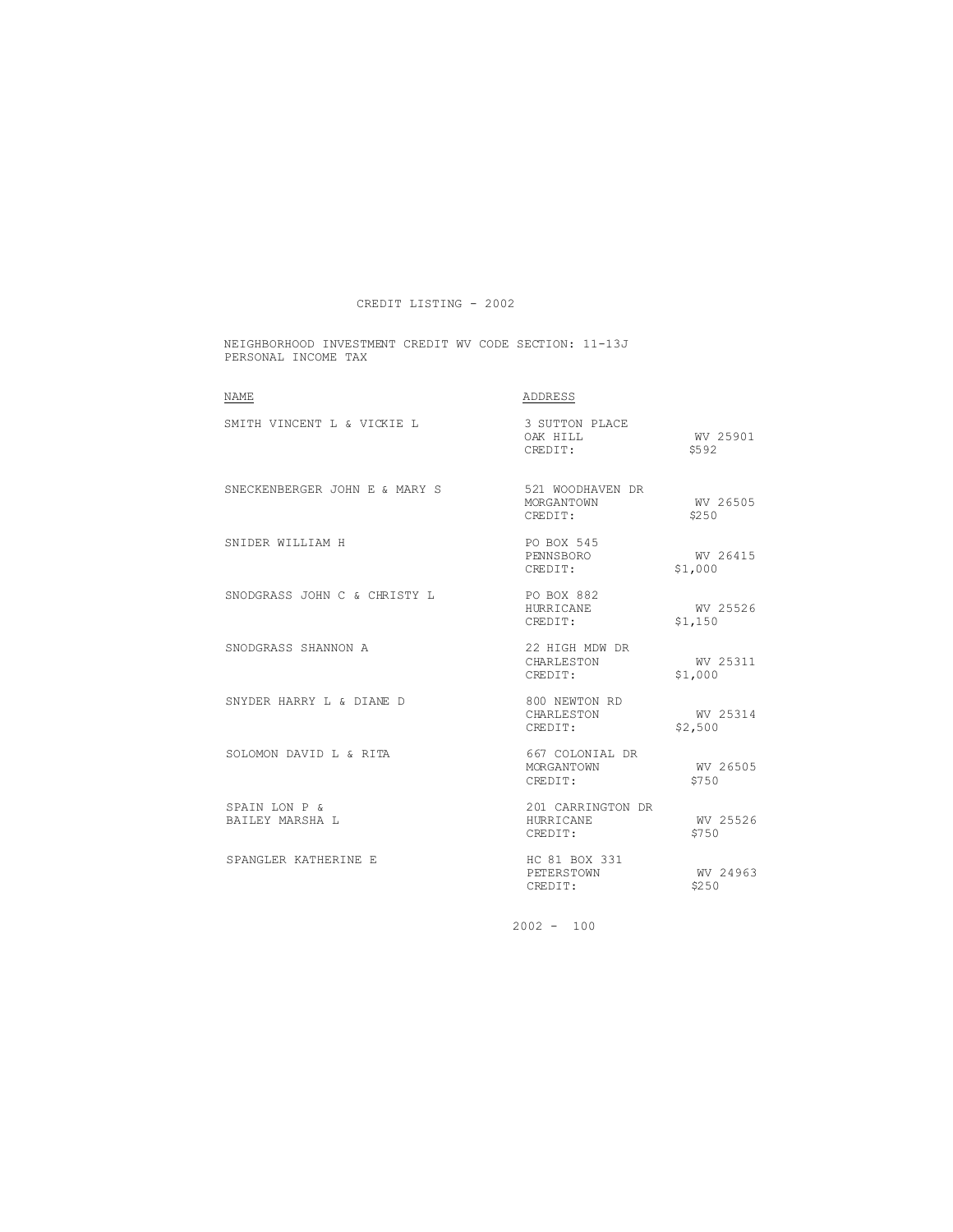NEIGHBORHOOD INVESTMENT CREDIT WV CODE SECTION: 11-13J PERSONAL INCOME TAX

| NAME                         | ADDRESS                                              |                     |
|------------------------------|------------------------------------------------------|---------------------|
| SPANGLER REED & DARLENE S    | 1959 PARKWOOD RD<br>CHARLESTON<br>CREDIT:            | WV 25314<br>\$507   |
| SPEARS WILLIAM A JR          | 908 SUNSET DR<br>BRIDGEPORT<br>CREDIT:               | WV 26330<br>\$2.77  |
| SPIKER JOHN C & SABRA L      | 428 DEVON RD<br>MORGANTOWN<br>CREDIT:                | WV 26505<br>\$500   |
| SPRIGGS WILLIAM G & LISA     | 2747 GREENUP AV<br>ASHLAND<br>CREDIT:                | KY 41101<br>\$4,000 |
| SPRING CHARLES M & JANET G   | 652 LASHLEY ST<br>MORGANTOWN<br>CREDIT:              | WV 26505<br>\$625   |
| SPURLOCK ELDON F & ORA E     | 2107 MCCOMAS RD<br>BARBOURSVILLE WV 25504<br>CREDIT: | \$500               |
| STAKER ROBERT J & SUE        | PO BOX 1570<br>HUNTINGTON<br>CREDIT:                 | WV 25716<br>\$500   |
| STAMP FREDERICK P & JOAN C   | 21 BETHANY PK<br>WHEELING<br>CREDIT:                 | WV 26003<br>\$2.50  |
| STANDISH ARTHUR M & JANICE M | 21 HIDDEN COVE<br>CROSS LANES<br>CREDIT:             | WV 25313<br>\$450   |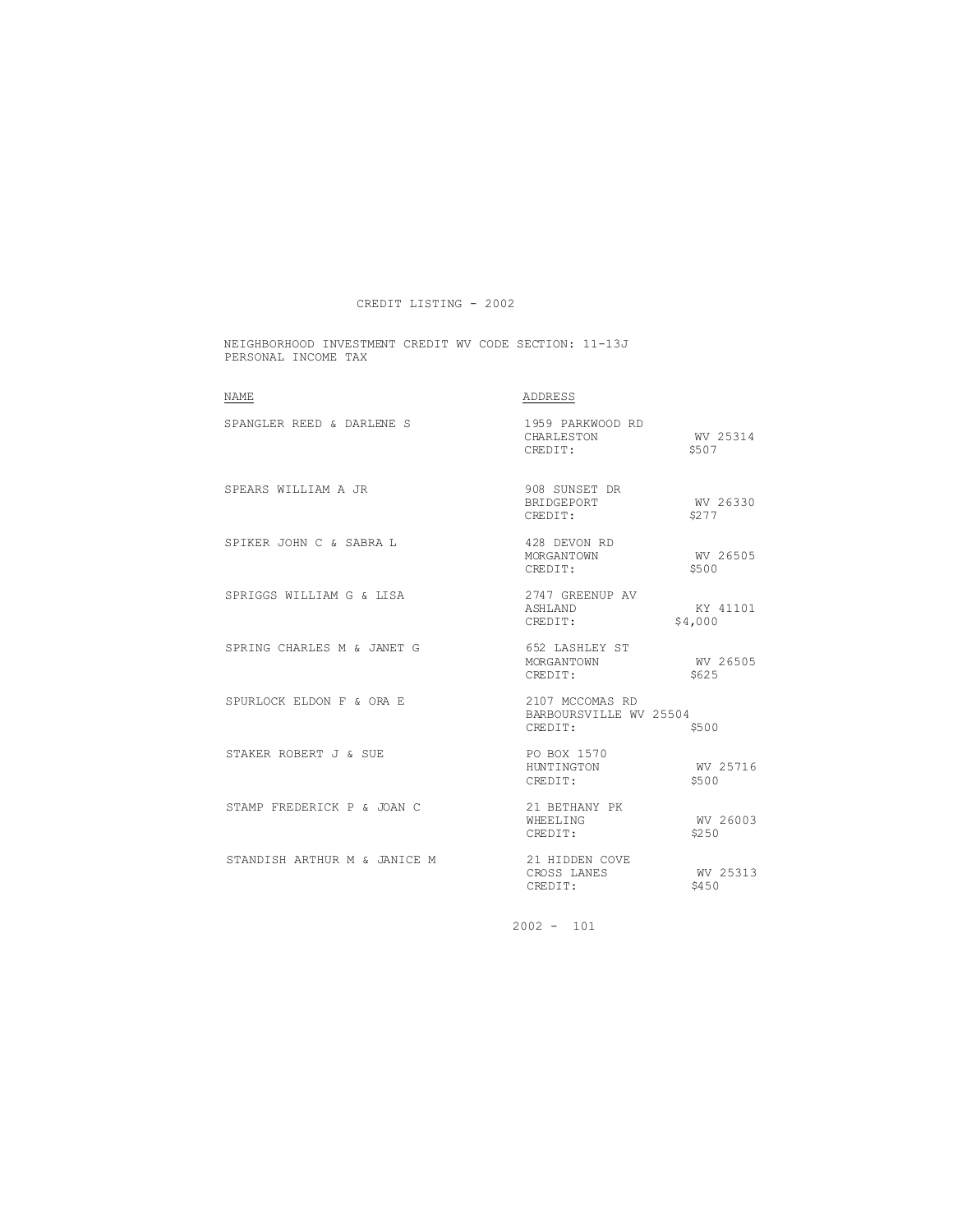NEIGHBORHOOD INVESTMENT CREDIT WV CODE SECTION: 11-13J PERSONAL INCOME TAX

| NAME                          | ADDRESS                                     |                     |
|-------------------------------|---------------------------------------------|---------------------|
| STANLEY MARGARET A            | PO BOX 126<br>SAINT MARYS<br>CREDIT:        | WV 26170<br>\$250   |
| STARK LINDA J                 | 28 CEDARWOOD DR<br>MORGANTOWN<br>CREDIT:    | WV 26505<br>\$450   |
| STARR MARSHA D                | POB 59<br>HAMLIN<br>CREDIT:                 | WV 25523<br>\$749   |
| STATHERS BIRK S & MARTHA B JR | 208 N LEE ST<br>LEWISBURG<br>CREDIT:        | WV 24901<br>\$150   |
| STEARNS EDWARD R              | 105 FERN CREEK LN<br>MARTINSBURG<br>CREDIT: | WV 25401<br>\$250   |
| STEEL JACK R & PATRICIA J     | 630 FERN ST<br>HUNTINGTON<br>CREDIT:        | WV 25701<br>\$750   |
| STEELE THOMAS F & KAREN M     | 219 CROWFIELD CIR<br>LEWISBURG<br>CREDIT:   | WV 24901<br>\$250   |
| STEINKE BARBARA A             | PO BOX 75025<br>CHARLESTON<br>CREDIT:       | WV 25375<br>\$1,561 |
| STERN JULIUS & MARGARET G     | PO BOX 9<br>PARKERSBURG<br>CREDIT:          | WV 26102<br>\$1,000 |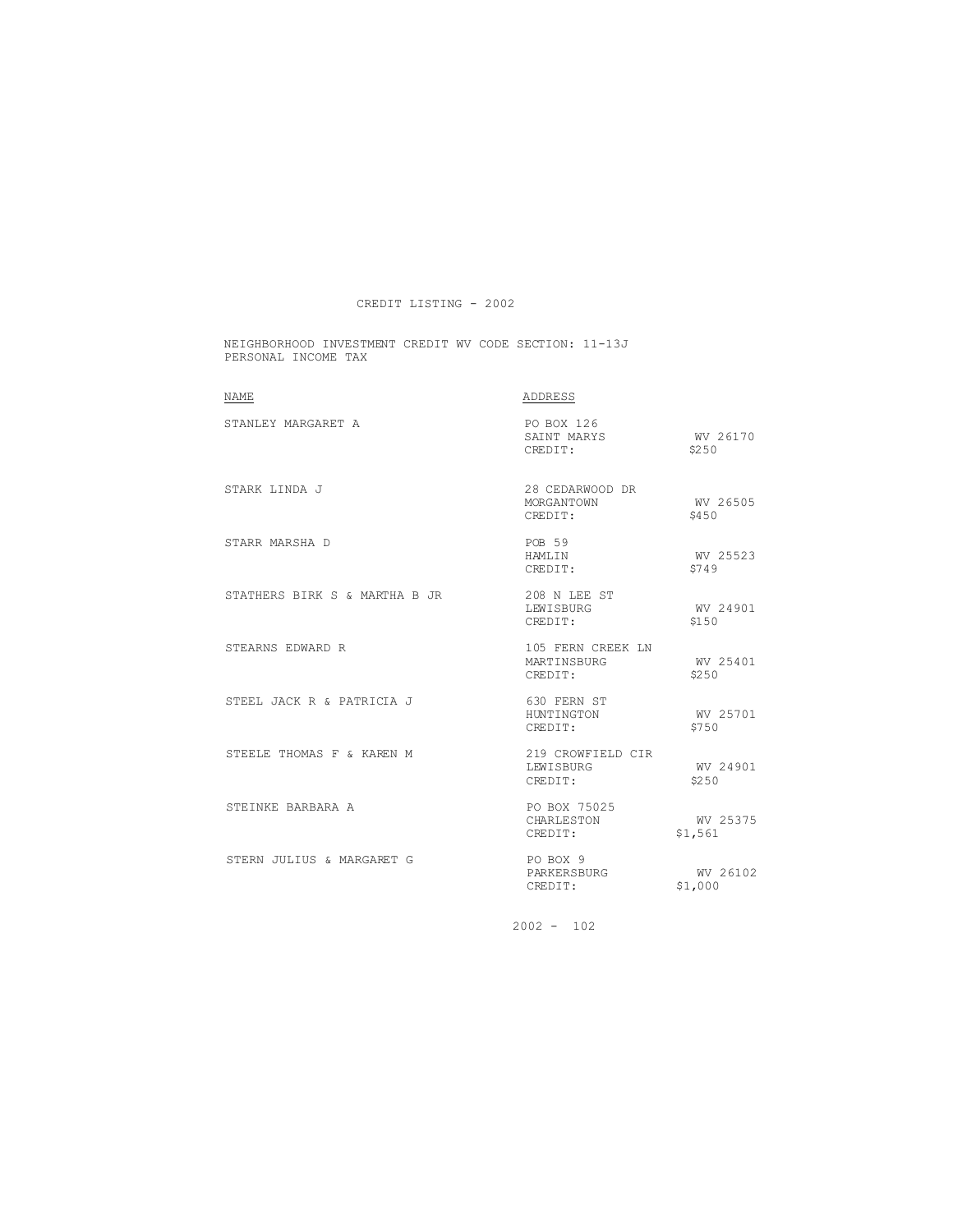NEIGHBORHOOD INVESTMENT CREDIT WV CODE SECTION: 11-13J PERSONAL INCOME TAX

| NAME                       | ADDRESS                                             |                     |
|----------------------------|-----------------------------------------------------|---------------------|
| STEVEN JOAN C              | 6 W FERN RD<br>CHARLESTON<br>CREDIT:                | WV 25314<br>\$2.50  |
| STEWART MICHAEL A          | 40 JUNIPER DR<br>BRIDGEPORT<br>CREDIT:              | WV 26330<br>\$2,500 |
| STEWART PAUL D             | 3239 SEVEN SPRINGS RD<br>HILLSBOROUGH<br>CREDIT:    | NC 27278<br>\$1,100 |
| STEWART WILLIAM A & LISA A | 1198 PRESIDENTIAL DR<br>CHARLESTON<br>CREDIT:       | WV 25314<br>\$250   |
| STJEAN ROBERT A & SUSAN E  | 45 LAKE DR<br>PARKERSBURG<br>CREDIT:                | WV 26101<br>\$500   |
| STONE THOMAS O & ELAINE K  | 111 MOUNTAINEER LN<br>R TP LEY<br>CREDIT:           | WV 25271<br>\$250   |
| STOOKE KIM M               | 133 WINDSOR DR<br>MINERAL WELLS WV 26150<br>CREDIT: | \$900               |
| STOPHA JOEL M & CARMEN M   | 2114 MT VERNON RD<br>HURRICANE<br>CREDIT:           | WV 25526<br>\$955   |
| STOTTLEMYER FRED D & ANN M | 751 GORDON DR<br>CHARLESTON<br>CREDIT:              | WV 25303<br>\$2,625 |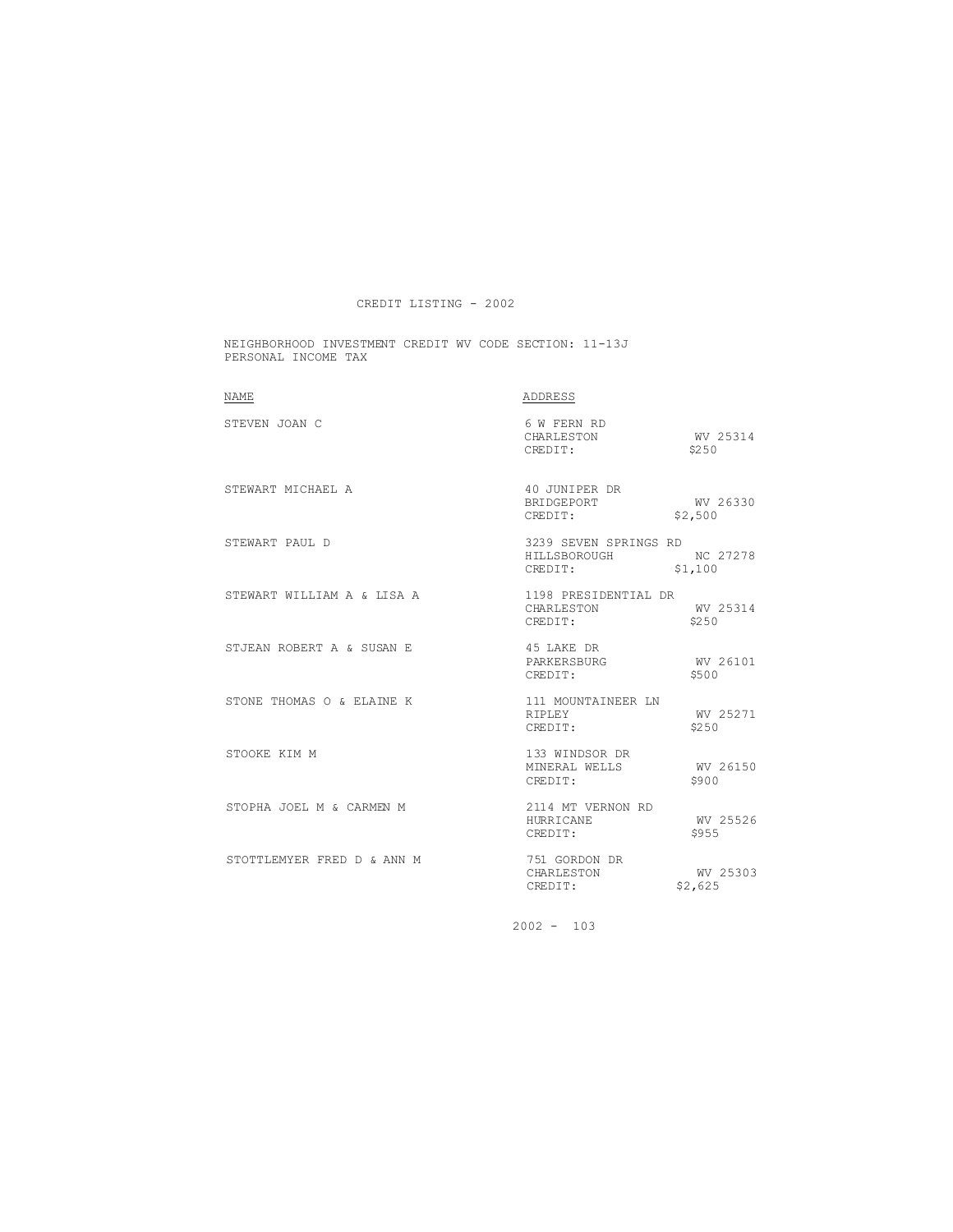NEIGHBORHOOD INVESTMENT CREDIT WV CODE SECTION: 11-13J PERSONAL INCOME TAX

| NAME                                         | ADDRESS                                            |                     |
|----------------------------------------------|----------------------------------------------------|---------------------|
| STRADER REID G & RAELYN J                    | 340 KNOLLWOOD DR<br>CHARLESTON WV 25302<br>CREDIT: | \$1,288             |
| STRAUSS CARTER W & BARBARA S 4 DEE RUN RIDGE | WHEELING<br>CREDIT:                                | WV 26003<br>\$2,000 |
| SUBRAMANIAM S N & SEETHARAMAMMA              | 220 NEIGHBERT AV<br>LOGAN<br>CREDIT:               | WV 25601<br>\$260   |
| SUMMERS ALBERT T & DOLORES N                 | 2 CHATWOOD RD<br>CHARLESTON<br>CREDIT:             | WV 25304<br>\$1,000 |
| SUSMAN THOMAS I, & CAROL I,                  | 1010 CIRCLE RD<br>CHARLESTON WV 25314<br>CREDIT:   | \$275               |
| SUTTON DENNIS W & LINDA A                    | 1230 WARREN ST<br>CHARLESTON WV 25302<br>CREDIT:   | \$500               |
| SWAVELY ARTHUR G & MARY M                    | 1018 BRADLEY FOSTER DR<br>HUNTINGTON<br>CREDIT:    | WV 25701<br>\$245   |
| SWEARINGEN JAMES W & SUZANNE                 | 401 45TH PL<br>VIENNA<br>CREDIT:                   | WV 26105<br>\$568   |
| SWISHER KEVIN D & ANNE K                     | 246 JOES RUN RD<br>MORGANTOWN<br>CREDIT:           | WV 26508<br>\$250   |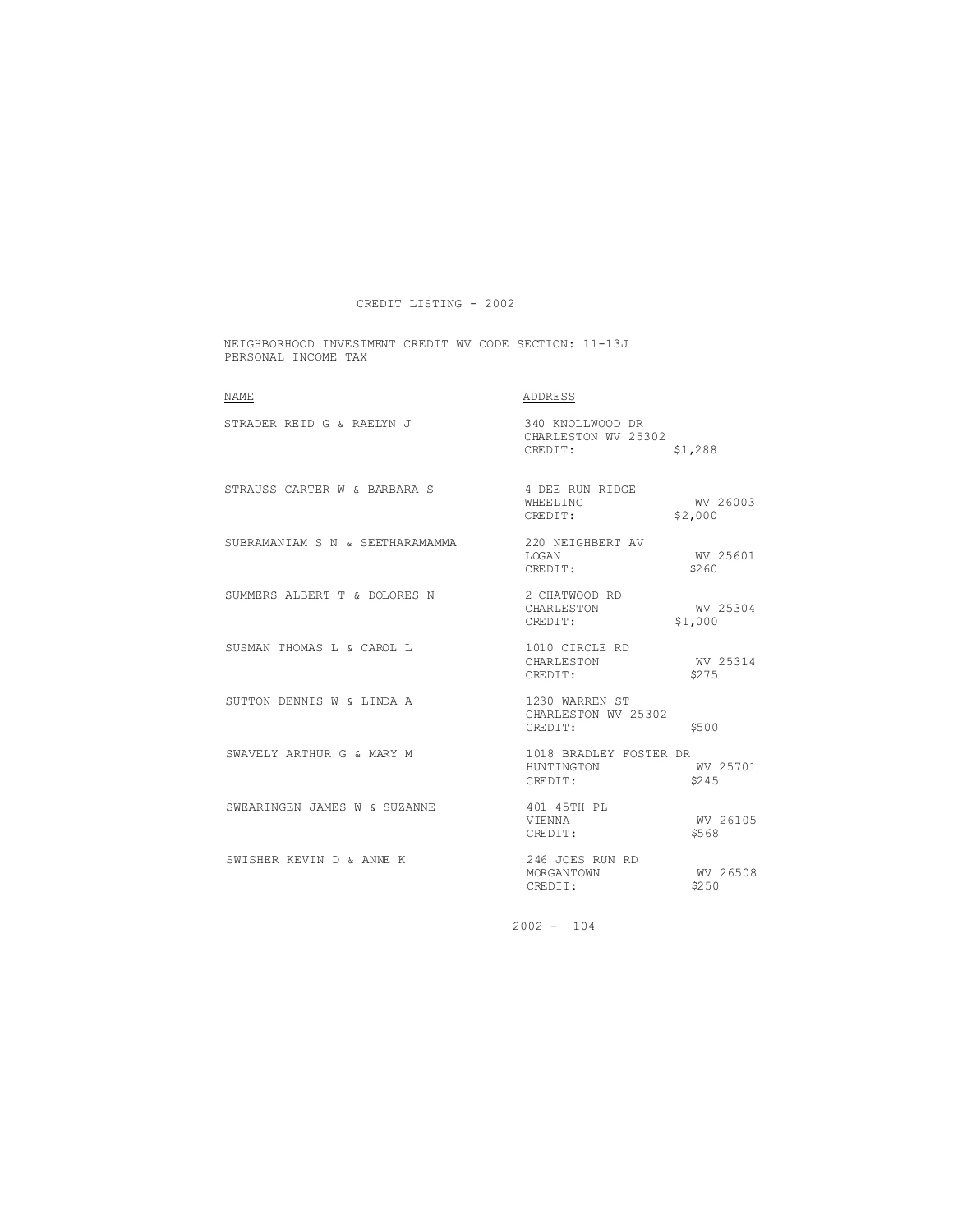NEIGHBORHOOD INVESTMENT CREDIT WV CODE SECTION: 11-13J PERSONAL INCOME TAX

| NAME                        | ADDRESS                                     |                     |
|-----------------------------|---------------------------------------------|---------------------|
| TALLAKSEN ROBERT J & TINA M | 211 PARK ST<br>MORGANTOWN<br>CREDIT:        | WV 26501<br>\$1,125 |
| TANNER ANNETTE H            | 712 S HILLS DR<br>MORGANTOWN<br>CREDIT:     | WV 26501<br>\$1,250 |
| TATE PHILIP H & BRENDA G    | 15 S GATE RD<br>CHARLESTON<br>CREDIT:       | WV 25314<br>\$750   |
| TAYLOR BLAIR M & VIRGINIA A | 1813 SHADYBROOK RD<br>CHARLESTON<br>CREDIT: | WV 25314<br>\$250   |
| TAYLOR DOUGLAS J            | 501 SYCAMORE ST<br>SAINT MARYS<br>CREDIT:   | WV 26170<br>\$389   |
| TAYLOR ELINORE D            | 1 KENNON LN<br>HUNTINGTON<br>CREDIT:        | WV 25705<br>\$167   |
| TAYLOR NANCY B              | 1 KENNON LN<br>HUNTINGTON<br>CREDIT:        | WV 25705<br>\$250   |
| TEBAY ROBERT K & MARY ANN   | RT 3 BOX 311<br>PARKERSBURG<br>CREDIT:      | WV 26101<br>\$250   |
| TEETS JAMES W & SANDRA L    | 1544 VIRGINIA ST E<br>CHARLESTON<br>CREDIT: | WV 25311<br>\$250   |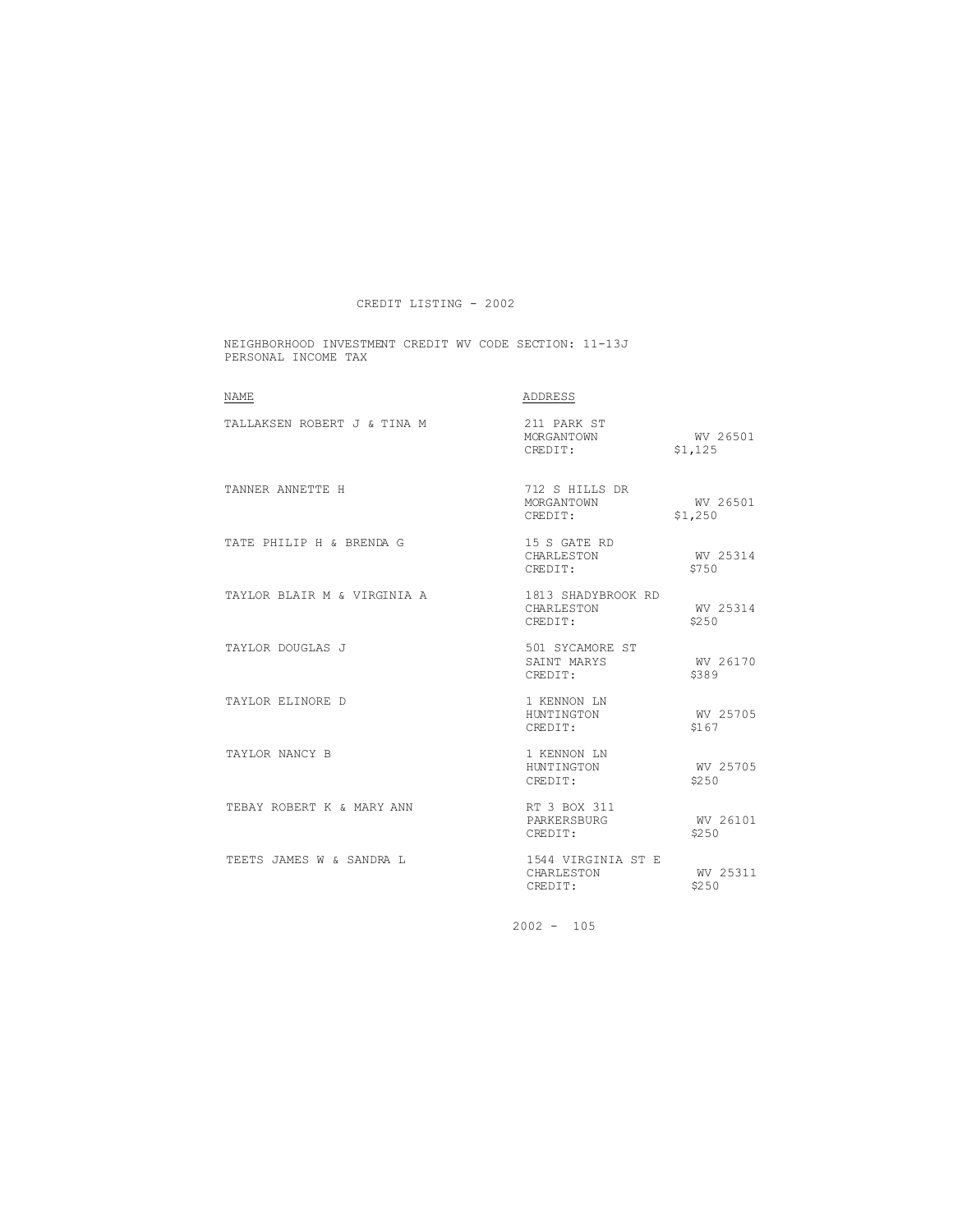NEIGHBORHOOD INVESTMENT CREDIT WV CODE SECTION: 11-13J PERSONAL INCOME TAX

| NAME                                    | ADDRESS                                                             |                     |
|-----------------------------------------|---------------------------------------------------------------------|---------------------|
| TEPLEY RONALD E & RUTH M                | 67 CANTERBURY DR<br>PARKERSBURG WV 26104<br>CREDIT:                 | \$550               |
| THAYER STEPHEN B                        | RATHLIN GROUP LLC 1037 ASHE ST<br>DAVIDSONVILLE MD 21035<br>CREDIT: | \$1,250             |
| THOMAS CARL S & MELINDA B JR            | 345 MOUNTAIN VIEW AV<br>BLUEFIELD<br>CREDIT:                        | WV 24701<br>\$250   |
| THOMAS CURTIS H & ROSALIE               | 1 PHYSICIAN PLAZA<br>LOCHGELLY<br>CREDIT:                           | WV 25866<br>\$2,830 |
| THOMPSON WILLIAM J JR                   | PO BOX 565<br><b>HURRICANE</b><br>CREDIT:                           | WV 25526<br>\$184   |
| THORNILEY SUZANNE W                     | 16 SHADY LN<br>WINFIELD<br>CREDIT:                                  | WV 25213<br>\$757   |
| THRASHER HENRY WOOD<br>MACDOWELL LOTUS  | 1103 BRIARWOOD DR<br>BRIDGEPORT<br>CREDIT:                          | WV 26330<br>\$8,483 |
| THRUSH LAWRENCE B &<br>WOTRING SANDRA J | 9 FOXCHASE RD<br>CHARLESTON<br>CREDIT:                              | WV 25304<br>\$875   |
| TODT MICHAEL A &<br>HOIER TAMARA S      | 828 BLOODY RUN RD<br>MORGANTOWN<br>CREDIT:                          | WV 26508<br>\$500   |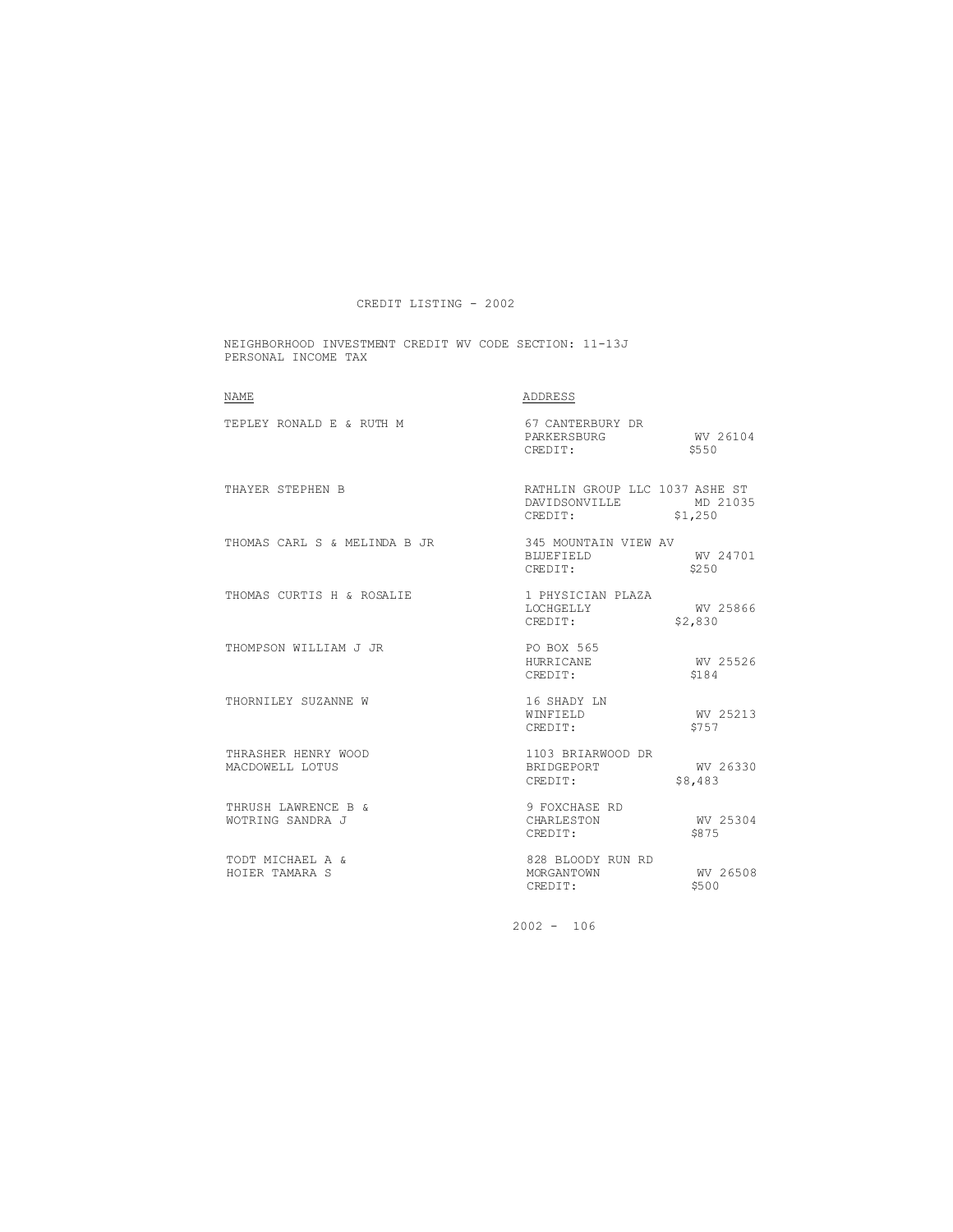NEIGHBORHOOD INVESTMENT CREDIT WV CODE SECTION: 11-13J PERSONAL INCOME TAX

| ADDRESS                                    |                                                                                                                  |
|--------------------------------------------|------------------------------------------------------------------------------------------------------------------|
| 1140 LYNDALE DR<br>CHARLESTON<br>CREDIT:   | WV 25314<br>\$123                                                                                                |
| BEAVER<br>CREDIT:                          | WV 25813<br>\$1,000                                                                                              |
| WHITE OAK<br>CREDIT:                       | WV 25989<br>\$250                                                                                                |
| 1406 LONGRIDGE RD<br>CHARLESTON<br>CREDIT: | WV 25314<br>\$250                                                                                                |
| 921 NEWTON RD<br>CHARLESTON<br>CREDIT:     | WV 25314<br>\$1.252<br>\$1,252                                                                                   |
| 12 HAMILTON PL<br>CHARLESTON<br>CREDIT:    | WV 25314<br>\$250                                                                                                |
| 1315 AIRPORT BLVD<br>MORGANTOWN<br>CREDIT: | WV 26505<br>\$4,000                                                                                              |
| CREDIT:                                    | \$3,511                                                                                                          |
| 1400 UNION AV<br>BARBOURSVILLE<br>CREDIT:  | WV 25504<br>\$1,060                                                                                              |
| TRAMMELL SHIRLEY W & ELIZABETH F           | PO BOX 626<br>ONE VISTA VIEW<br>TRIBBIE ARTHUR S & SHIRLEY J<br>4530 SPRING HILL AV<br>SOUTH CHARLESTON WV 25309 |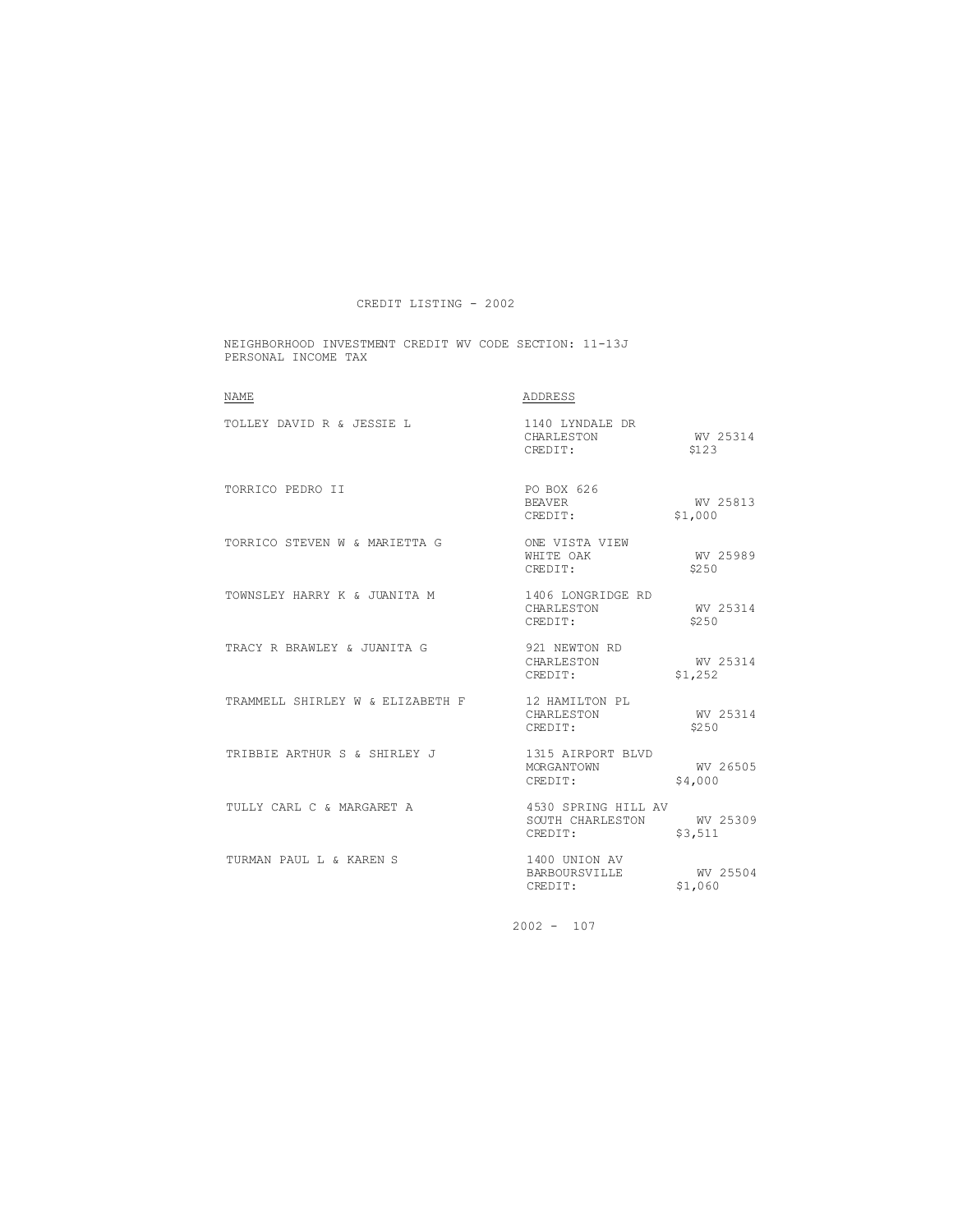NEIGHBORHOOD INVESTMENT CREDIT WV CODE SECTION: 11-13J PERSONAL INCOME TAX

| NAME                          | ADDRESS                                    |                    |
|-------------------------------|--------------------------------------------|--------------------|
| TURNER HERYL L & TONABELL J   | 702 HALES LANDING<br>ELIZABETH<br>CREDIT:  | WV 26143<br>\$400  |
| TURNER ROBERT E & TERRY L     | 17 KENSINGTON LN<br>HUNTINGTON<br>CREDIT:  | WV 25705<br>\$502  |
| TUTTLE THOMAS L & KAREN L     | 20 HAMILTON AV<br>WHEELING<br>CREDIT:      | WV 26003<br>\$250  |
| TWEEL LAWRENCE J & CHERYL R   | 528 11TH AV<br>HINTINGTON<br>CREDIT:       | WV 25701<br>\$750  |
| TWEEL ROBERT E & THERESE S    | 1 SO OUEENS CT<br>HUNTINGTON<br>CREDIT:    | WV 25705<br>\$2.50 |
| TYLER NANCY L<br>SKRAM PAUL E | 1553 AUTUMN RD<br>CHARLESTON<br>CREDIT:    | WV 25314<br>\$250  |
| UNDERWOOD CHARLEEN            | HC 67 BOX 66<br>WEST UNION<br>CREDIT:      | WV 26456<br>\$311  |
| VALENTINE MARTHA A            | 1152 S MAIN ST<br>MTLTON<br>CREDIT:        | WV 25541<br>\$219  |
| VANCE SHARILEDA C             | 133 WINDSOR DR<br>MINERAL WELLS<br>CREDIT: | WV 26150<br>\$742  |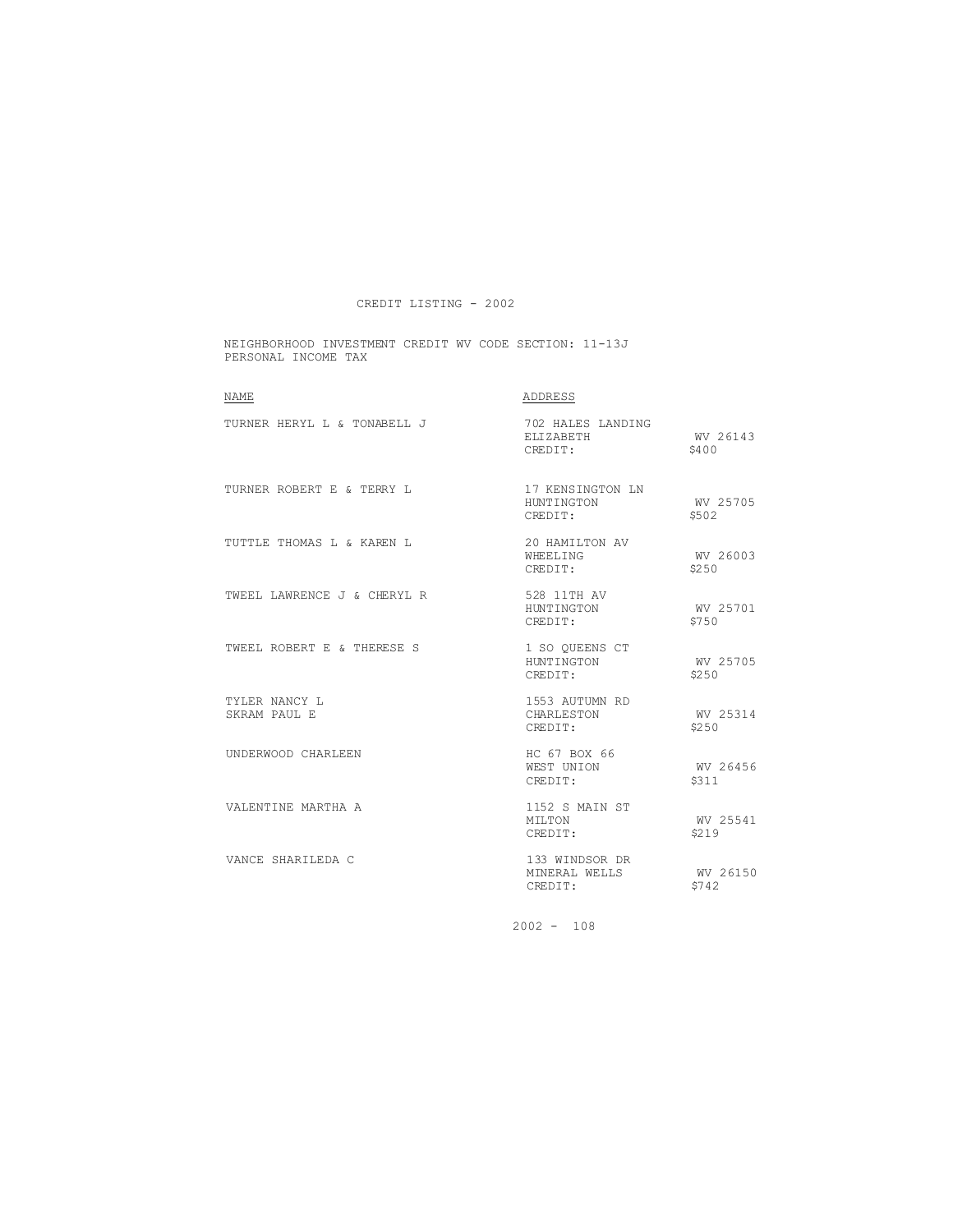NEIGHBORHOOD INVESTMENT CREDIT WV CODE SECTION: 11-13J PERSONAL INCOME TAX

| NAME                                  | ADDRESS                                                |                     |
|---------------------------------------|--------------------------------------------------------|---------------------|
| VARNEY BRIAN K & RHONDA G             | 325 NORTHRIDGE DR<br>HURRICANE<br>CREDIT:              | WV 25526<br>\$250   |
| VILSECK JOHN B &<br>HOGAN MARY B      | 12 BROOK RDG LN<br>MORGANTOWN<br>CREDIT:               | WV 26508<br>\$102   |
| VINCENT DAVID W & MARTHA L            | RR 2 BOX 364<br>CATRO<br>CREDIT:                       | WV 26337<br>\$1,500 |
| VINCENT EDWIN C & SHELLEY L           | 68 KEENELAND DR<br>HUNTINGTON<br>CREDIT:               | WV 25705<br>\$375   |
| WADDELL HARRY P & BARBARA R           | <b>PO BOX 571</b><br>GREAT CACAPON WV 25422<br>CREDIT: | \$1,000             |
| WADDELL LUCIAN M & PATRICIA A         | 117 CATHERINE ST<br><b>BECKLEY</b><br>CREDIT:          | WV 25801<br>\$500   |
| WAGGY GENE T & BONNIE K               | 4801 KANAWHA AV SE<br>CHARLESTON<br>CREDIT:            | WV 25304<br>\$500   |
| WAGGY JAMES R & JOAN W                | 4304 VIRGINIA AV SE<br>CHARLESTON WV 25304<br>CREDIT:  | \$1,000             |
| WAGNER GREGORY R &<br>SPIELER EMILY A | 604 GRAND ST<br>MORGANTOWN<br>CREDIT:                  | WV 26501<br>\$250   |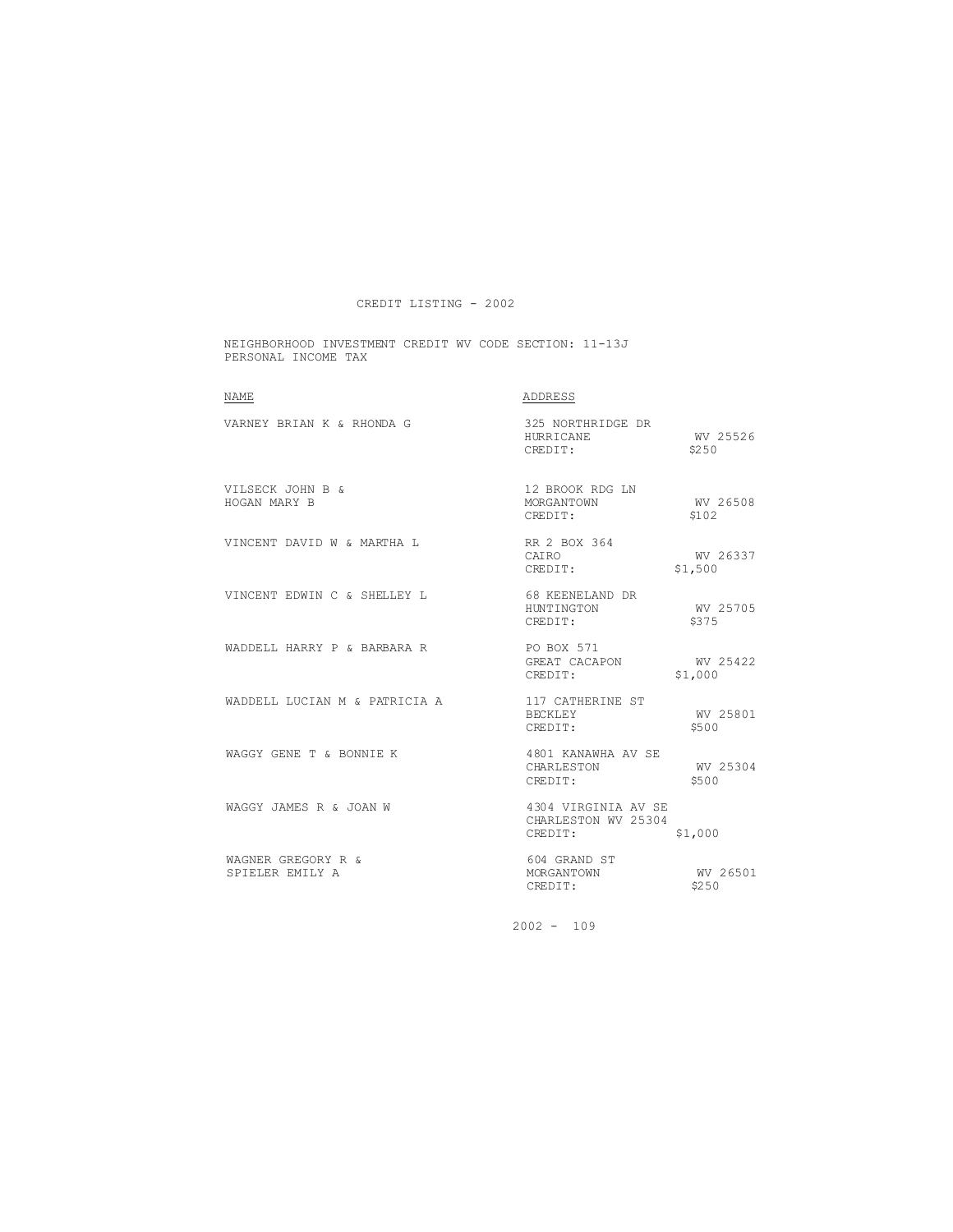NEIGHBORHOOD INVESTMENT CREDIT WV CODE SECTION: 11-13J PERSONAL INCOME TAX

| NAME                           | ADDRESS                                           |                     |
|--------------------------------|---------------------------------------------------|---------------------|
| WAGONER CRAIG A & SHARON A     | 130 SIX MILE RD<br><b>DANVILLE</b><br>CREDIT:     | WV 25053<br>\$250   |
| WALBROWN MICHAEL D & CYNTHIA L | 3310 HIGHLAND AV<br>OAK HILL<br>CREDIT:           | WV 25901<br>\$3,551 |
| WALKER JAMES A & MARSHA E      | PO BOX 358<br>LOGAN<br>CREDIT:                    | WV 25601<br>\$250   |
| WALKER JOE L & RUTH L          | PO BOX 68<br>POWELLTON<br>CREDIT:                 | WV 25161<br>\$275   |
| WALL HAVEN N                   | PO BOX 924<br>LEWISBURG<br>CREDIT:                | WV 24901<br>\$250   |
| WALTER HENRY & DALE D III      | 604 S HILLS DR<br>SHEPHERDSTOWN<br>CREDIT:        | WV 25443<br>\$2.50  |
| WALTERS GLENN L & REBECCA S    | RD 1 BOX 338<br>TRIADELPHIA<br>CREDIT:            | WV 26059<br>\$1,822 |
| WANDLING DONALD C & ANNE L     | BOX 754<br>LOGAN<br>CREDIT:                       | WV 25601<br>\$500   |
| WANG DON L & ELLEN S           | 1605 KIRKLEE RD<br>CHARLESTON WV 25314<br>CREDIT: | \$250               |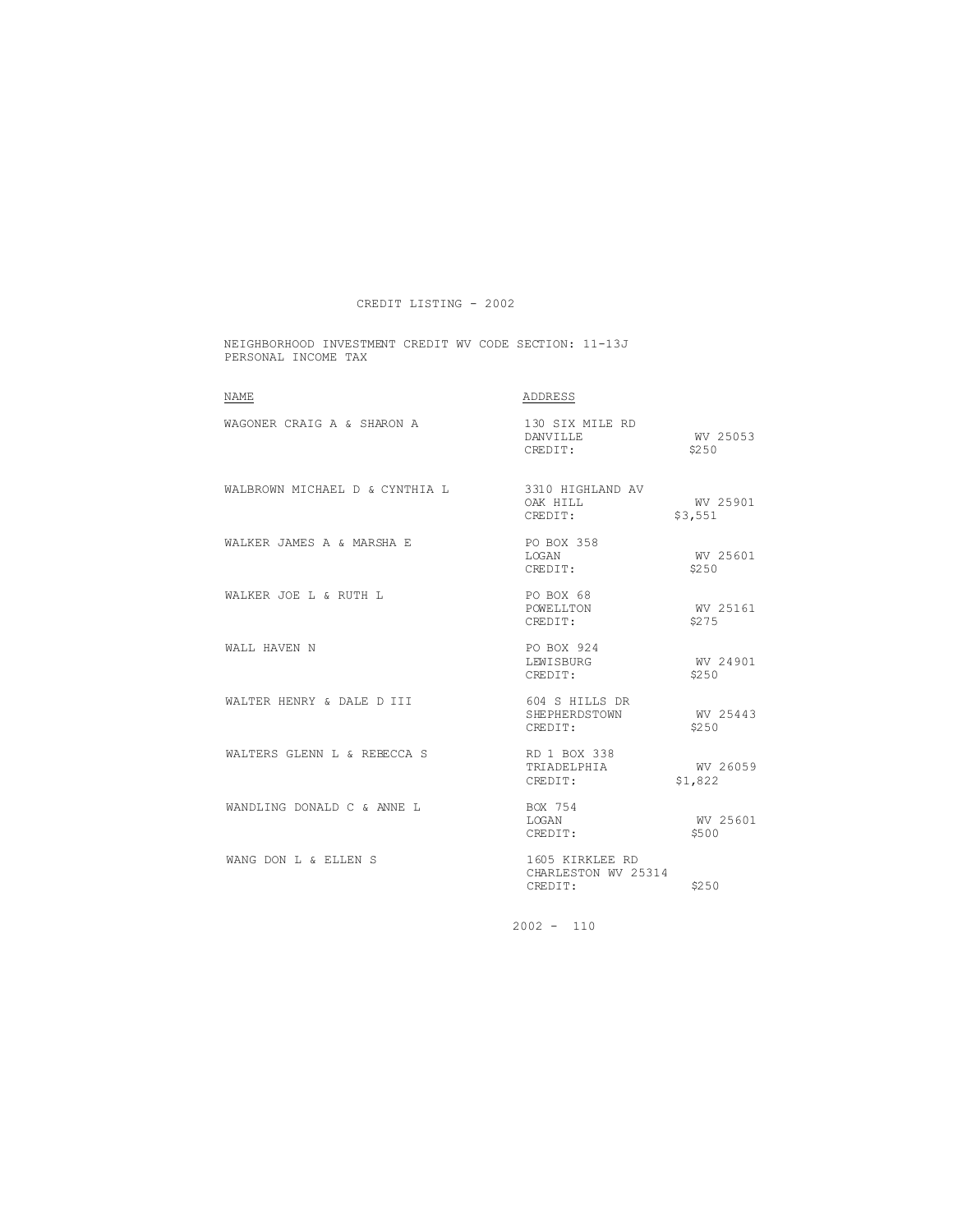NEIGHBORHOOD INVESTMENT CREDIT WV CODE SECTION: 11-13J PERSONAL INCOME TAX

| NAME                            | ADDRESS                                                         |                     |
|---------------------------------|-----------------------------------------------------------------|---------------------|
| WANGER H ALEXANDER & LINDA K    | 111 N ROSEMONT AV<br>MARTINSBURG WV 25401<br>\$1,000<br>CREDIT: |                     |
| WARDEN EANOS E & STELLA J       | 601 ROSEMONT AV<br>SOUTH CHARLESTON WV 25303<br>CREDIT:         | \$3,767             |
| WARNER BARBARA A                | PO BOX 1324<br>BRIDGEPORT<br>CREDIT:                            | WV 26330<br>\$223   |
| WARNER RICHARD W & SUSAN J      | PO BOX 1791<br>PARKERSBURG<br>CREDIT:                           | WV 26102<br>\$1,250 |
| WASSICK JOHN M TTT              | PO BOX 1588<br>MORGANTOWN<br>CREDIT:                            | WV 26507<br>\$1.176 |
| WATERS PAUL & EMILY V           | 228 N SPRING ST<br>MARTINSBURG<br>CREDIT:                       | WV 25401<br>\$1,146 |
| WATERS ROBERT L & KATHRYN A     | 128 CANTERBURY DR<br>PARKERSBURG<br>CREDIT:                     | WV 26104<br>\$250   |
| WATKINS DAVID & MELISSA S       | 2010 PINECREST DR<br>MORGANTOWN<br>CREDIT:                      | WV 26505<br>\$250   |
| WATSON WALTER H & KATHLEEN S JR | RR 1 BOX 61B COVERT BR<br>CHAPMANVILLE<br>CREDIT:               | WV 25508<br>\$250   |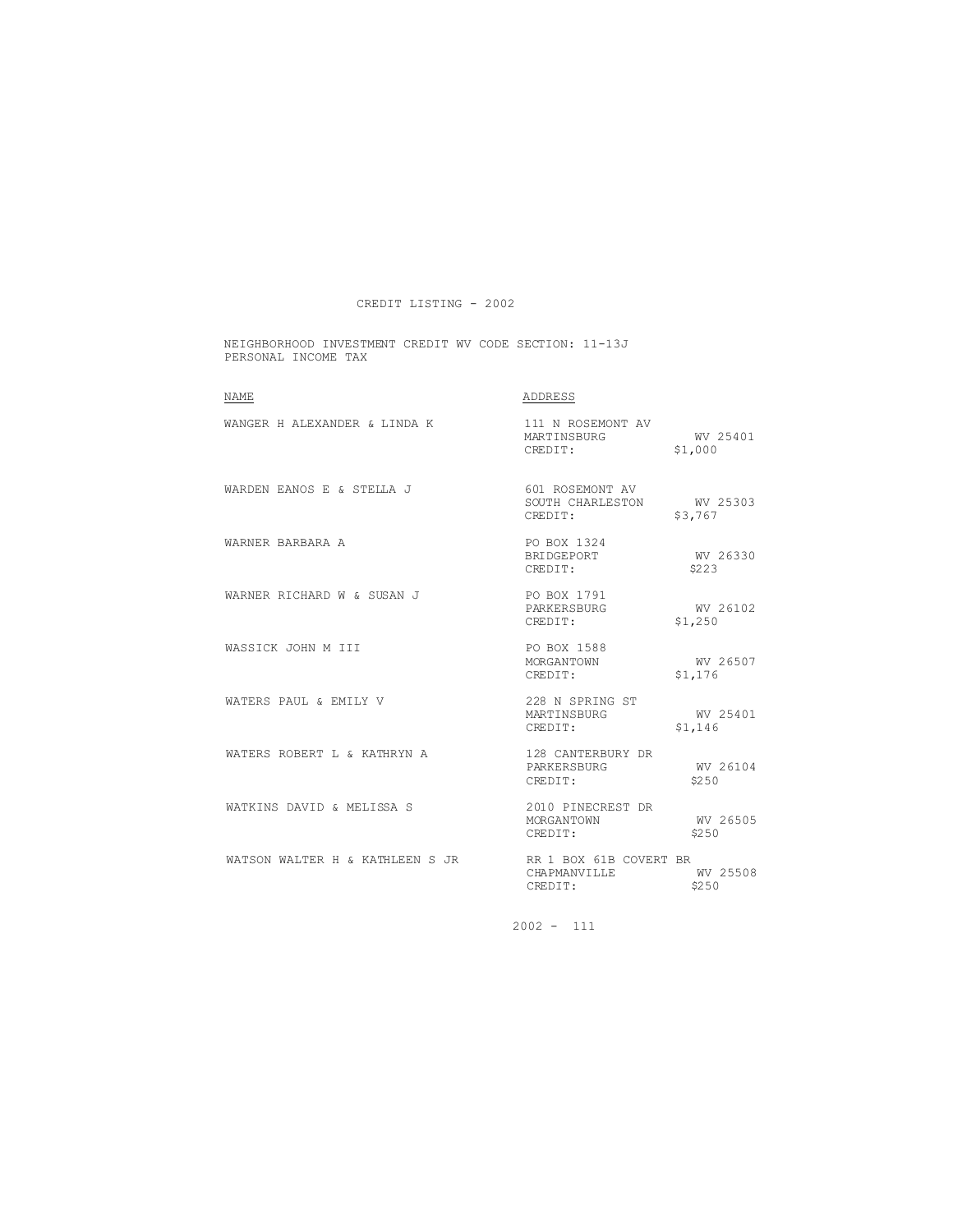NEIGHBORHOOD INVESTMENT CREDIT WV CODE SECTION: 11-13J PERSONAL INCOME TAX

| <b>NAME</b>                    | ADDRESS                                               |                     |
|--------------------------------|-------------------------------------------------------|---------------------|
| WEAVER GEORGE S & SHIRLEY M JR | RD 1 VIRGINIA HURST<br>WHEELING<br>\$1,500<br>CREDIT: | WV 26003            |
| WEHRLE MARTHA G                | 1440 LOUDEN HGTS RD<br>CHARLESTON<br>CREDIT:          | WV 25314<br>\$512   |
| WEHRLE STEPHEN D & LAURA S     | 15 GROSSCUP RD<br>CHARLESTON<br>CREDIT:               | WV 25314<br>\$1,000 |
| WEIGEN RICHARD C & BONNIE D    | 600 MAIN ST<br>SUTTON<br>CREDIT:                      | WV 26601<br>\$36    |
| WEINER MARK E & ROBIN C        | 161 NIGHBERT AV<br>LOGAN<br>CREDIT:                   | WV 25601<br>\$1,000 |
| WEIS EDWARD H & GERMAINE C     | 1502 LYNDALE DR<br>CHARLESTON<br>CREDIT:              | WV 25314<br>\$500   |
| WELCH MARY M                   | PO BOX 4308<br>PARKERSBURG<br>CREDIT:                 | WV 26104<br>\$250   |
| WELDON HENRY A & BARBARA A     | PO BOX 997<br>MORGANTOWN<br>CREDIT:                   | WV 26507<br>\$1,500 |
| WELLINGS WILLIAM & LINDA K III | RT 3 BOX 305 7<br><b>BUCKHANNON</b><br>CREDIT:        | WV 26201<br>\$250   |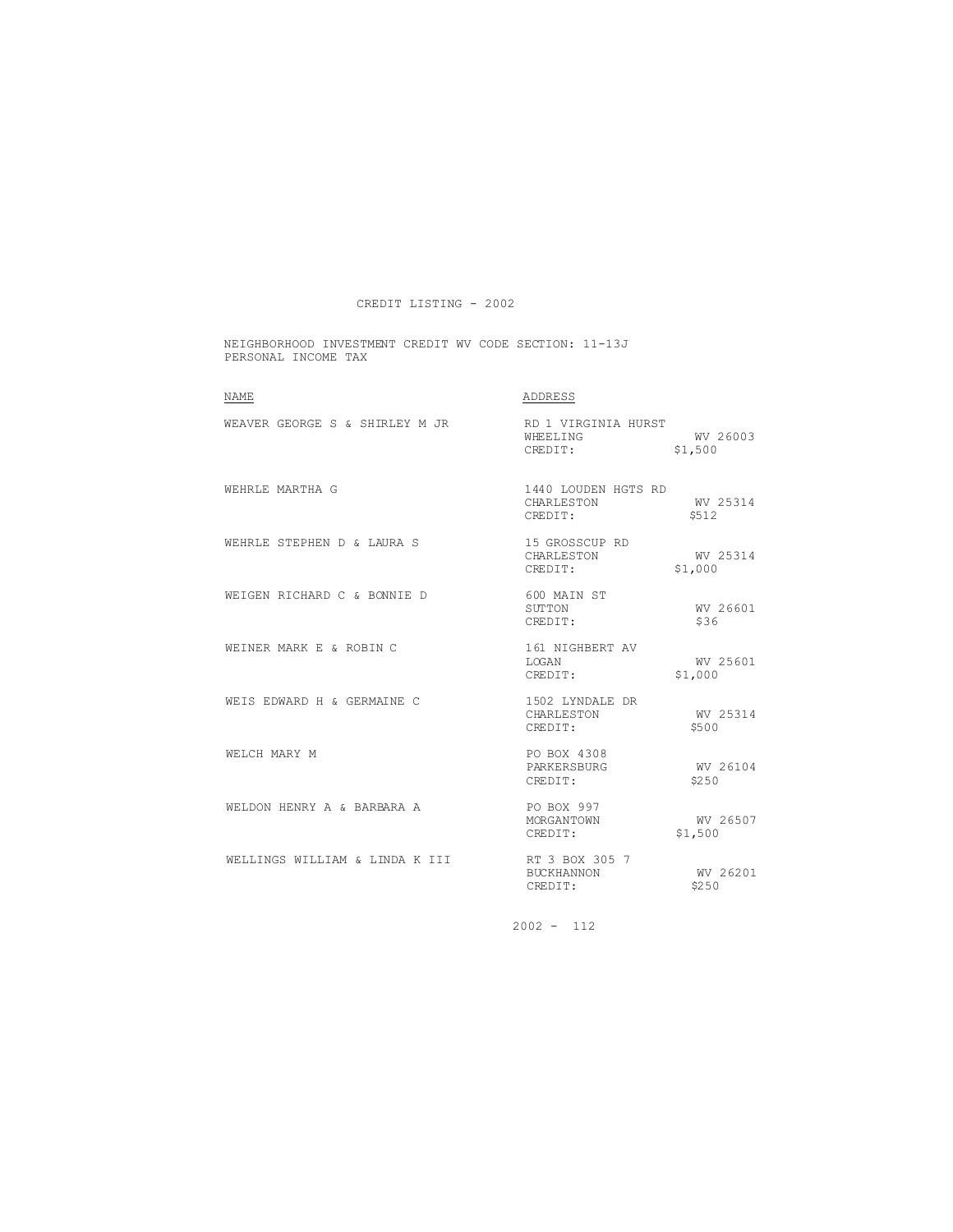NEIGHBORHOOD INVESTMENT CREDIT WV CODE SECTION: 11-13J PERSONAL INCOME TAX

| <b>NAME</b>                          | ADDRESS                                          |                     |
|--------------------------------------|--------------------------------------------------|---------------------|
| WELLS JOHN M & KATHERINE V JR        | 1856 LOUDEN HGTS RD<br>CHARLESTON<br>CREDIT:     | WV 25314<br>\$539   |
| WERNER BENNETT E &<br>UHL MICHELLE D | 1052 GREENSVIEW DR<br>WOOSTER<br>CREDIT:         | OH 44691<br>\$250   |
| WESTFALL VERLE D & BARBARA A         | 902 NAISH AV<br>WILLIAMSTOWN WV 26187<br>CREDIT: | \$40                |
| WEYER THOMAS E & MARCI A             | RT 3 BOX 4B<br>RIPLEY<br>CREDIT:                 | WV 25271<br>\$250   |
| WHARTON DANIEL B & SHARON E          | 18 FAIRVIEW DR<br>PARKERSBURG<br>CREDIT:         | WV 26101<br>\$2,276 |
| WHEAR PAUL W                         | 524 NINTH AV<br>HUNTINGTON<br>CREDIT:            | WV 25701<br>\$1,500 |
| WHEELER ROBERT L & LINDA B           | 200 MAPLEWOOD AV<br>RONCEVERTE<br>CREDIT:        | WV 24970<br>\$500   |
| WHITACRE NORMA G                     | PO BOX 133<br>DELLSLOW<br>CREDIT:                | WV 26531<br>\$566   |
| WHITE GARY G & JO ANN                | 323 CENTRAL AV<br>LOGAN<br>CREDIT:               | WV 25601<br>\$1,000 |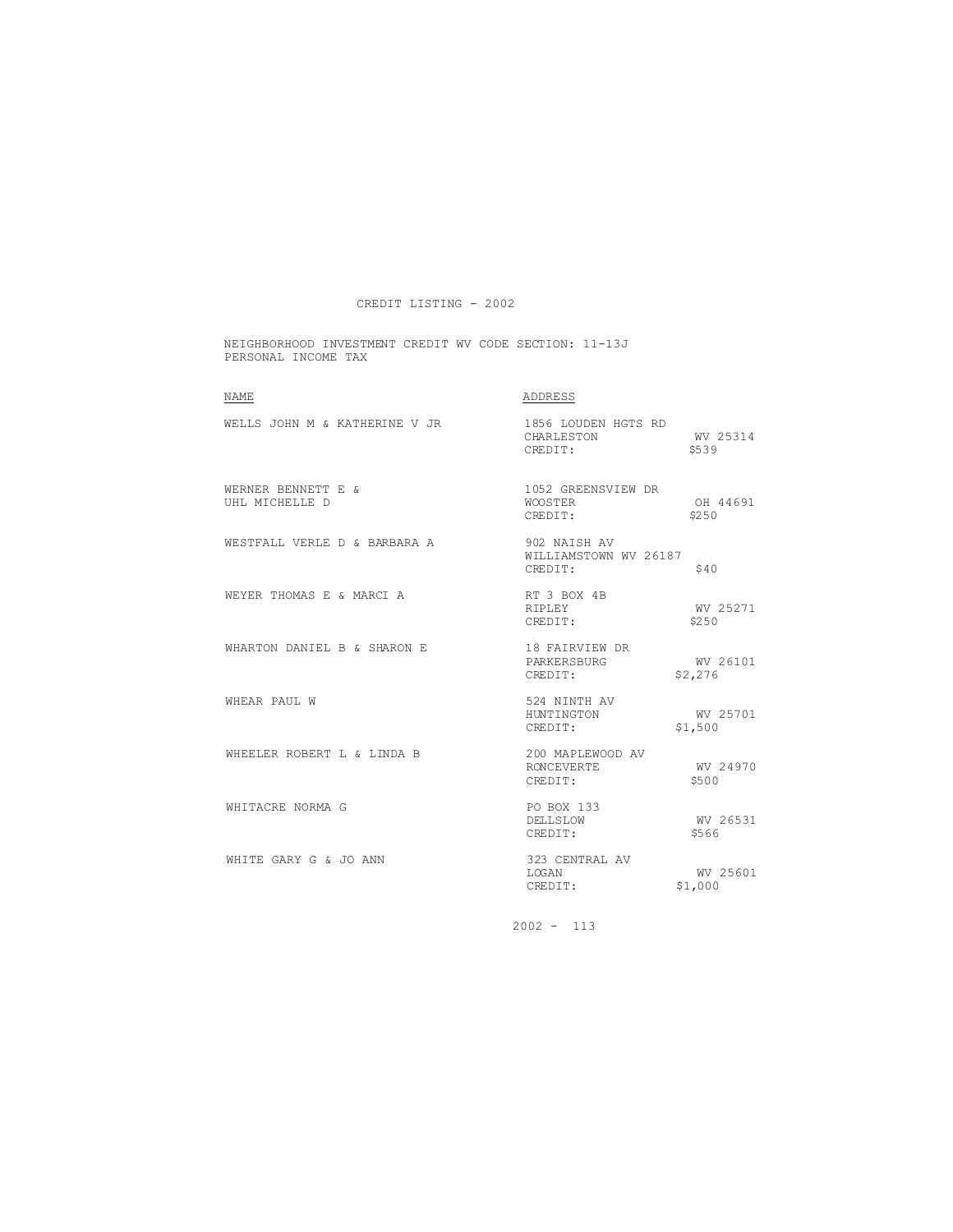NEIGHBORHOOD INVESTMENT CREDIT WV CODE SECTION: 11-13J PERSONAL INCOME TAX

| NAME                            | ADDRESS                                         |                     |
|---------------------------------|-------------------------------------------------|---------------------|
| WHITE JERRY R & KATHLEEN A      | BOX 1950<br>LOGAN<br>CREDIT:                    | WV 25601<br>\$2.50  |
| WHITE PATRICIA H                | 98 RIVER HILLS RD<br>POCA<br>CREDIT:            | WV 25159<br>\$1,931 |
| WHITE STEVEN F & CATHERINE H    | 378 KNOLLWOOD DR<br>CHARLESTON<br>CREDIT:       | WV 25302<br>\$1,000 |
| WHITE THOMAS F & MARICA A       | PO BOX 86<br>GILBERT<br>CREDIT:                 | WV 25621<br>\$500   |
| WHITEMAN DONALD R & KAYE F      | 711 S PARK RD<br>CHARLESTON WV 25304<br>CREDIT: | \$1,157             |
| WHITESIDES WILLIAM P & DEMAIN D | 2140 LAKESIDE ESTS<br>MORGANTOWN<br>CREDIT:     | WV 26508<br>\$500   |
| WHITLEY JAMES H & JULIE A       | 1203 WOODCREST DR<br>RAVENSWOOD<br>CREDIT:      | WV 26164<br>\$250   |
| WHITT LARRY P & JOAN G          | 171 DOGWOOD CIR<br>HURRICANE<br>CREDIT:         | WV 25526<br>\$2.50  |
| WIGAL GARY S & GRACE J          | 849 COBUN CREEK RD<br>MORGANTOWN<br>CREDIT:     | WV 26508<br>\$46    |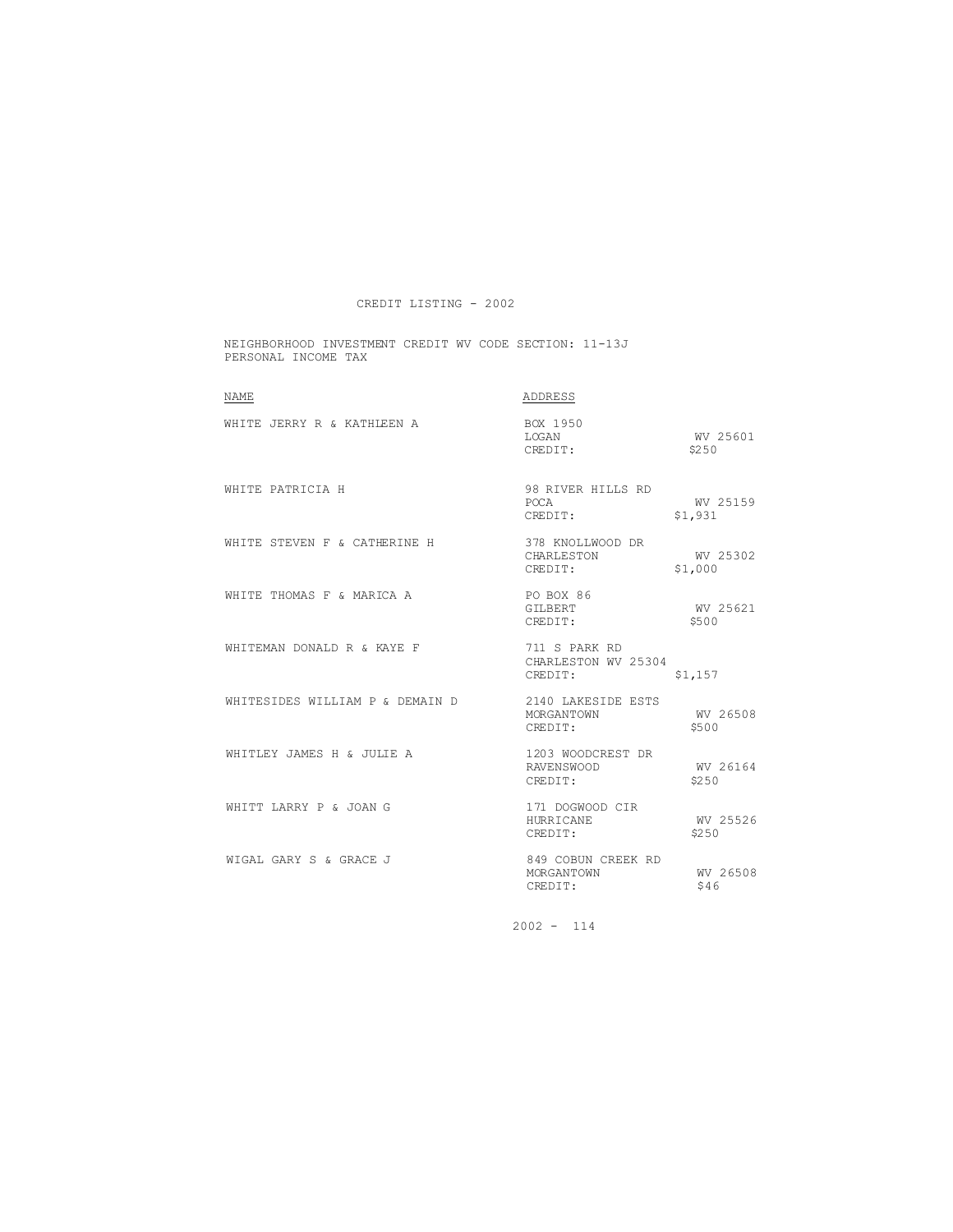NEIGHBORHOOD INVESTMENT CREDIT WV CODE SECTION: 11-13J PERSONAL INCOME TAX

| NAME                                        | ADDRESS                                        |                     |
|---------------------------------------------|------------------------------------------------|---------------------|
| WIGAL SELDON L & RUTH A JR                  | 1814 33RD ST<br>PARKERSBURG<br>CREDIT:         | WV 26101<br>\$500   |
| WIGGLEWORTH DAVID B & PAMELA L RR 2 BOX 39F | ALDERSON<br>CREDIT:                            | WV 24910<br>\$1,100 |
| WILKES BETTY J                              | 811 N EISENHOWER DR<br>BECKLEY<br>CREDIT:      | WV 25801<br>\$1,325 |
| WILKES JOAN E                               | 811 N EISENHOWER DR<br>BECKLEY<br>CREDIT:      | WV 25801<br>\$985   |
| WILKINSON RONALD L                          | 50 ABNEY CIR<br>CHARLESTON WV 25314<br>CREDIT: | \$655               |
| WILLIAMS FRANK W & JUDITH W                 | 46 SPARROW LN<br>MORGANTOWN<br>CREDIT:         | WV 26508<br>\$1,730 |
| WILLIS JOHN A JR                            | PO BOX 3022<br>BECKLEY<br>CREDIT:              | WV 25801<br>\$500   |
| WILLIS TODD B &<br>WOOTEN WILLIS KELLIE L   | 111 SAYER CIR<br>LOGAN<br>CREDIT:              | WV 25601<br>\$500   |
| WILSON CECIL B & MARY A                     | 237 POPLAR DR<br>MORGANTOWN<br>CREDIT:         | WV 26505<br>\$500   |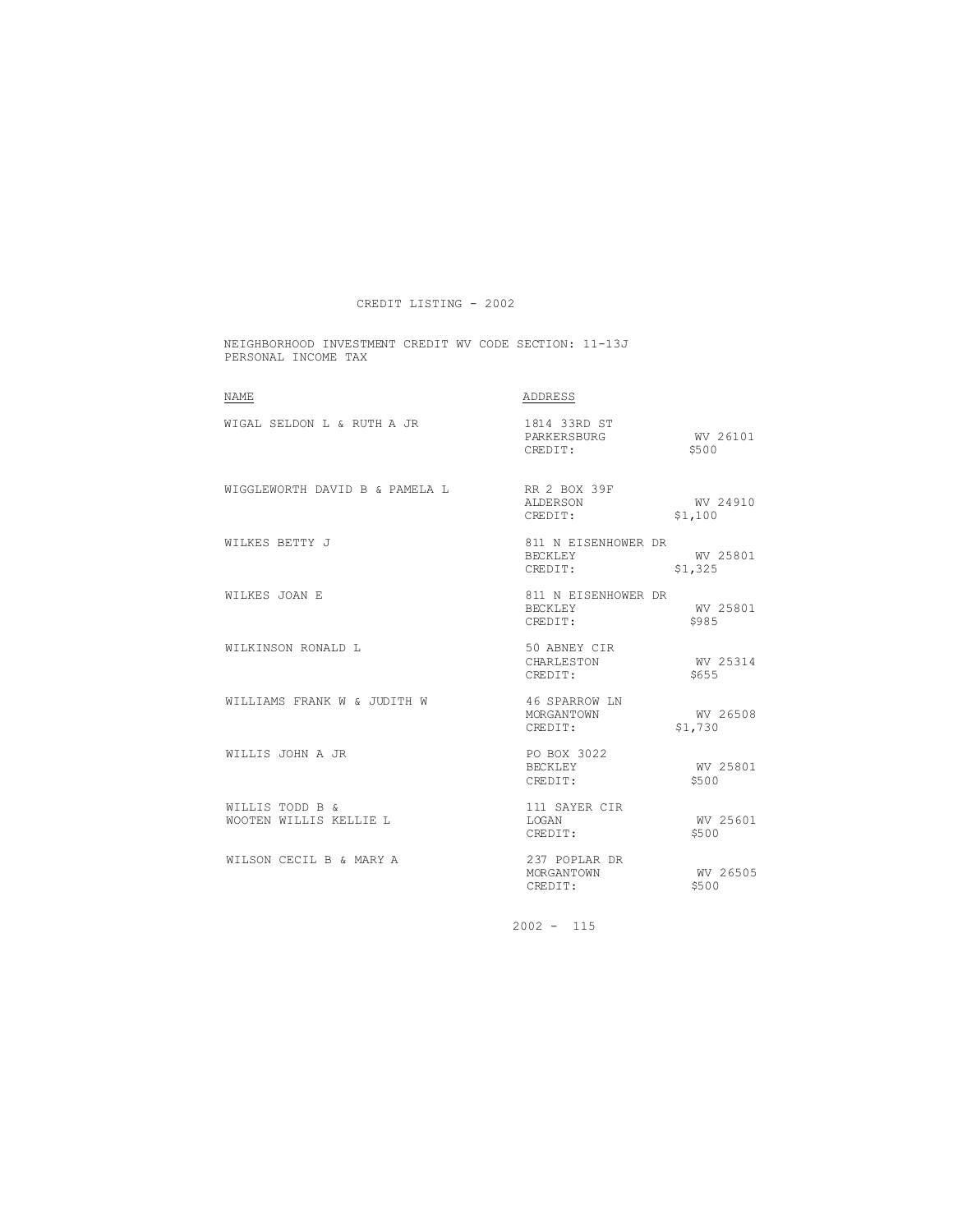NEIGHBORHOOD INVESTMENT CREDIT WV CODE SECTION: 11-13J PERSONAL INCOME TAX

| NAME                               | ADDRESS                                              |                     |
|------------------------------------|------------------------------------------------------|---------------------|
| WILSON KIRK M & KATHERINE E        | 4435 STERLING WOOD WAY<br>HOUSTON<br>CREDIT: \$1,698 | TX 77059            |
| WILSON RALPH O & PATRICIA L JR     | 206 CEDAR AV<br>HINTON WV 25951<br>CREDIT:           | \$1,000             |
| WILSON RICHARD & SYLVIA            | 135 W 10TH AV<br>HUNTINGTON<br>CREDIT:               | WV 25701<br>\$988   |
| WINES JOHN D & CORA F              | 411 WAVERLY DR<br>CROSS LANES<br>CREDIT:             | WV 25313<br>\$309   |
| WISEMAN DON E & MARY W             | 524 RIDGEWOOD RD<br>HUNTINGTON WV 25701<br>CREDIT:   | \$2.50              |
| WITTEN WILLIAM D & ELIZABETH W     | 415 CIRCLE DR<br>LOGAN<br>CREDIT:                    | WV 25601<br>\$500   |
| WOODS DENIS J &<br>DOOLEY EILEEN M | PO BOX 175<br>SHEPHERDSTOWN<br>CREDIT:               | WV 25443<br>\$581   |
| WOOLRIDGE EVA L                    | 690 LOST ROAD<br>MARTINSBURG<br>CREDIT:              | WV 25401<br>\$500   |
| WOOTON JOHN D & TARA L             | 636 RACETRACK RD<br>MOUNT HOPE<br>CREDIT:            | WV 25880<br>\$4,097 |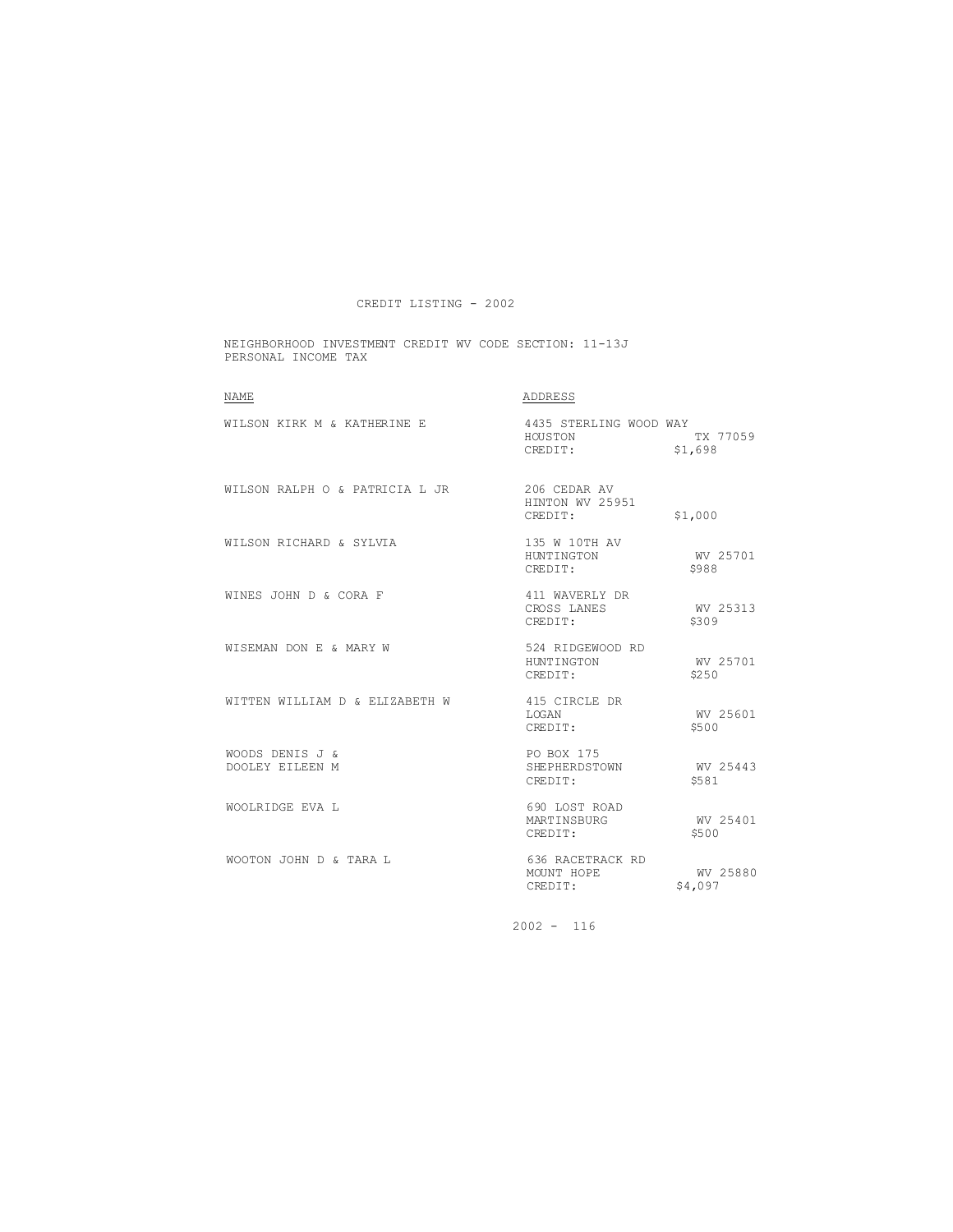NEIGHBORHOOD INVESTMENT CREDIT WV CODE SECTION: 11-13J PERSONAL INCOME TAX

| NAME                               | ADDRESS                                                |                     |
|------------------------------------|--------------------------------------------------------|---------------------|
| WORD JAMES W & SARAH J JR          | BOX 1575<br>BECKLEY<br>CREDIT:                         | WV 25802<br>\$5,000 |
| WORLS G RANDOLPH & BETTY B         | OGLEBAY PARK<br>WHEELING<br>CREDIT:                    | WV 26003<br>\$480   |
| WRIGHT JOHN M & DOROTHY R          | 219 POWHATAN AV<br>BLUEFIELD<br>CREDIT:                | WV 24701<br>\$1,203 |
| WRIGHT WARREN J & LITA J           | 1525 RITTER BLVD<br>HUNTINGTON<br>CREDIT:              | WV 25701<br>\$2.50  |
| WURSTER CLIFFORD L & DORIS M       | 154 ARROWHEAD RIDGE<br>HEDGESVILLE<br>CREDIT:          | WV 25427<br>\$500   |
| WYSONG WILLIAM S & HAZEL G         | RT 1 BOX 156A<br>NEW MILTON<br>CREDIT:                 | WV 26411<br>\$2.50  |
| YEAGER KEVIN P<br>SIGMAN CYNTHIA L | 301 CENTRAL AV<br>SOUTH CHARLESTON WV 25303<br>CREDIT: | \$650               |
| YOCHUM PETER A & DEBORAH A         | 893 MOUNT VIEW RD<br>WHEELING<br>CREDIT:               | WV 26003<br>\$2.50  |
| YORTY JACK S & ROBIN L DDS         | 245 LEBANON ST<br>MORGANTOWN<br>CREDIT:                | WV 26501<br>\$500   |